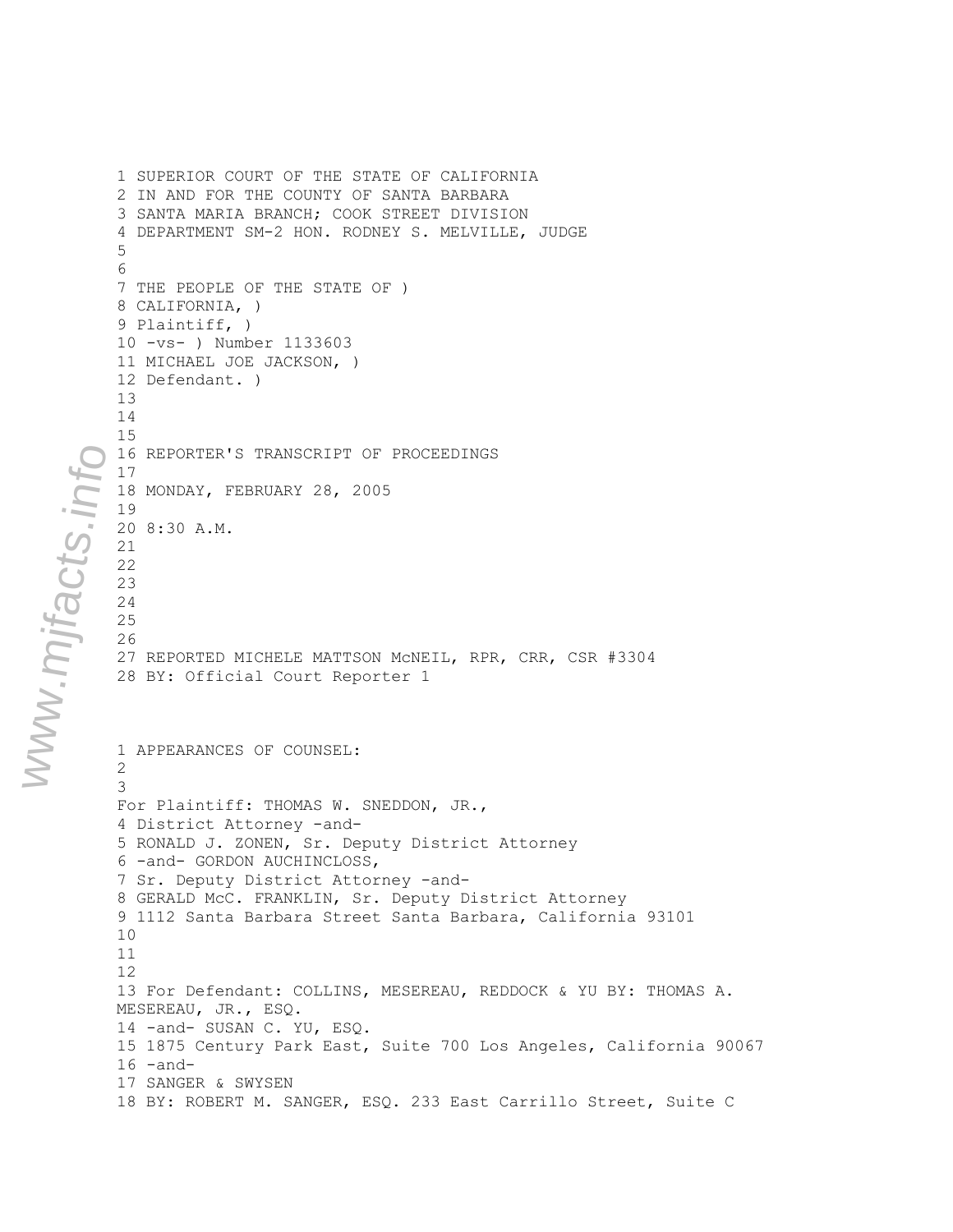```
19 Santa Barbara, California 93101 
20 -and-
21 OXMAN and JAROSCAK BY: R. BRIAN OXMAN, ESQ. 
22 14126 East Rosecrans Boulevard Santa Fe Springs, California 90670 
23
24
25
26
27
28 2
```

```
1 Santa Maria, California 
2 Monday, February 28, 2005 
3 8:30 a.m. 
4 
5 THE COURT: Good morning. 
6 THE JURY: (In unison) Good morning. 
7 COUNSEL AT COUNSEL TABLE: (In unison) 
8 Good morning, Your Honor. Good morning. 
9 THE COURT: There's two things we're going to 
10 do before we commence with the opening statement. 
11 One of them is that I'm going to read the 
12 Indictment. 
13 Remember, during jury selection, I generally 
14 told you what the Indictment contained, and it does 
15 contain that. But I want to read it specifically to 
16 you because it's a little more detailed than the
17 general description. 
18 The second thing I'm going to do is to give 
19 you some pre-trial jury instruction. And they're
20 very brief, but they're meant to help you as you
21 start to hear the evidence, and as you hear the 
22 opening statements of counsel. 
23 What I'm going to do is, again, come down to 
24 where you are to talk to you. I just -- this 
25 distance between us is disturbing to me. 
26 This is the Indictment: 
27 The People of the State of California versus 
28 Michael Joe Jackson, Defendant. 3
```
1 Count 1: The Grand Jury of the County of 2 Santa Barbara, State of California, by this 3 Indictment, hereby accuses Michael Joe Jackson of a 4 felony, to wit: a violation of Penal Code Section 5 182, subdivision (a), sub (1), conspiracy, in that 6 on or about and between February 1, 2003, and March 7 31, 2003, in the County of Santa Barbara, State of 8 California, he did conspire with Ronald Konitzer, 9 Dieter Weizner, and Frank Cascio, aka Frank Tyson, 10 Vinnie Amen, Frederic Marc Schaffel, and other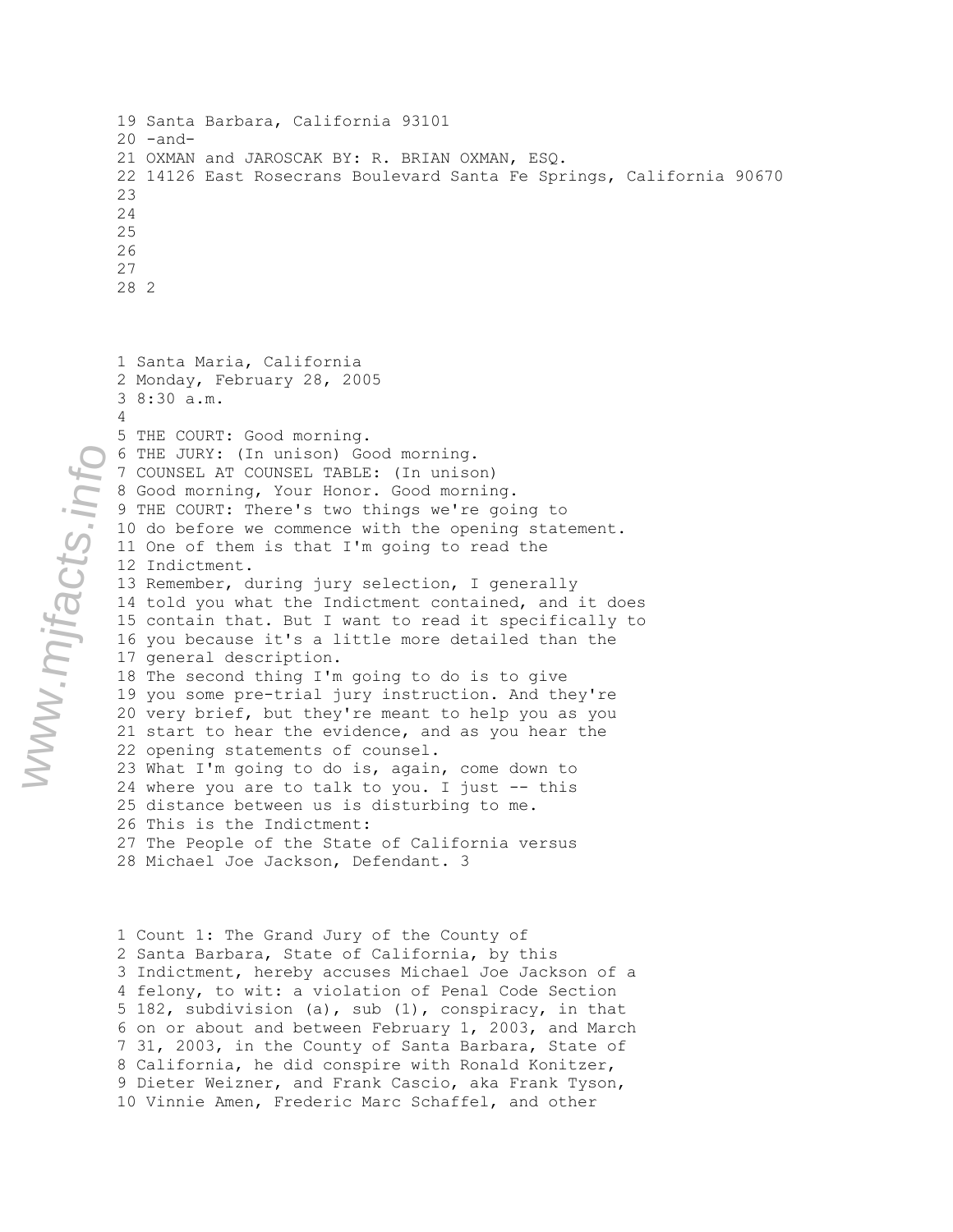11 uncharged co-conspirators and co-conspirators whose 12 identities are unknown, to commit the crime of a 13 violation of Penal Code Section 278, child 14 abduction, a felony; a violation of Penal Code 15 Section 236, false imprisonment, a felony; a 16 violation of Penal Code Section 518, extortion, a 17 felony; and that pursuant to and for the purpose of 18 carrying out the objectives and purposes of the 19 aforesaid conspiracy, to wit: unlawfully 20 controlling, withholding, isolating, concealing, 21 enticing and threatening John Doe, James Doe, Judy 22 Doe, all minor children, and Jane Doe, an adult, did 23 commit one or more of the following overt acts in 24 the State of California, at least one of them in the 25 County of Santa Barbara: 26 Over Act Number 1: On or about February 27 4th, 2003, Michael Joe Jackson told Jane Doe that 28 the lives of her children, John, James and Judy Doe, 4

1 were in danger due to the recent broadcast on 2 British television of the documentary "Living with 3 Michael Jackson," in which John Doe appears with 4 Michael Joe Jackson. And Michael -- excuse me, 5 appears with Michael Joe Jackson, period. Michael 6 Joe Jackson did tell Jane Doe that she and her three 7 children would be flown to Miami to participate in a 8 press conference, which press conference never took 9 place.

10 Overt Act Number 2: On and between February 11 4th, 2003, and February 5th, 2003, the documentary 12 "Living with Michael Jackson," in which John Doe 13 appears, was broadcast in the United States. 14 Michael Joe Jackson did personally prevent the Doe 15 family from viewing the program, while at the 16 Turnberry Resort Hotel in Miami, Florida. 17 Overt Act Number 3: On and between 18 February 7th, 2003, and February 8th, 2003, Michael 19 Joe Jackson did return the Doe family to Santa 20 Barbara in a private jet. On the flight, Michael 21 Joe Jackson did sit with John Doe and did give him 22 an alcoholic beverage, concealed in a soft drink 23 can. Michael Joe Jackson did then present John Doe 24 with a wristwatch. Michael Joe Jackson did tell 25 John Doe that the watch was worth \$75,000. Michael 26 Joe Jackson did tell John Doe not to tell anyone 27 about them drinking alcoholic beverages together. 28 Overt Act Number 4: On or about February 5

1 8th, 2003, Michael Joe Jackson brought the Doe 2 family to Jackson's Neverland Ranch, where John,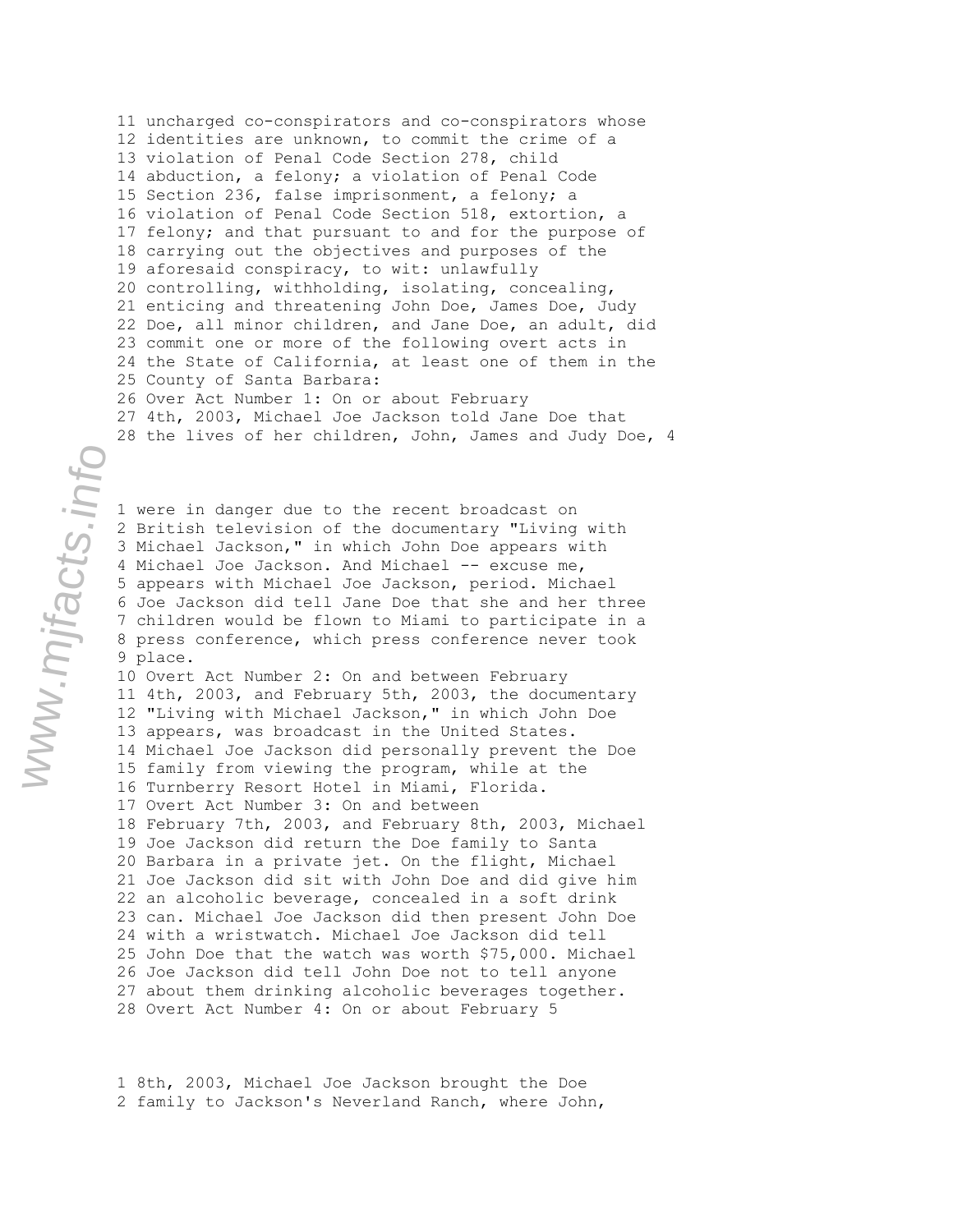3 James, Judy and Jane Doe remained for approximately 4 five days. 5 Overt Act Number 5: On and between February 6 6th, 2003, and February 12th, 2003, in both Miami, 7 Florida, and at Neverland Ranch in Santa Barbara 8 County, Ronald Konitzer and Dieter Weizner did tell 9 Jane Doe that there were death threats made against 10 her and her children by unknown individuals. They 11 did further tell Jane Doe that the only way to 12 assure the safety of her family was for the Does to 13 participate in the making of a "rebuttal" video 14 favorable to Michael Joe Jackson. 15 Overt Act Number 6: On and between February 16 12th, 2003, and February 15th, 2003, after the Doe 17 family had departed Neverland Ranch in the night, 18 Frank Cascio, aka Frank Tyson, did telephone Jane 19 Doe and did urge her to return with her children to 20 Neverland Ranch and did say, quote, "I know Michael 21 would love for you to come back to the ranch, for 22 the safety of all concerned," unquote; and, quote, 23 "Now is not the time to be out there alone," 24 unquote; and, quote, "Never turn your back on 25 Michael," unquote; and, "Michael wants to see you 26 and the family," that's in quotes; and, quote, "You 27 need to go back up to the ranch and see Michael, 28 because he's very concerned," unquote; and, quote, 6

1 "Even staying another night alone is not safe," 2 unquote. 3 Frank Cascio, aka Frank Tyson, did tell Jane 4 Doe that, "We would love for you to go on tape and 5 just say something beautiful about Michael." Frank 6 Cascio did assure Jane Doe and John Doe that Ronald 7 Konitzer and Dieter Weizner would no longer be 8 present at the ranch if they returned. He did 9 state, "They are not there; I know that for a fact." 10 Overt Act Number 7: On and between February 11 2003 and March 2003, at Neverland Ranch, Frank 12 Cascio, aka Frank Tyson, did threaten James Doe that 13 Cascio did have ways to make James Doe's parents 14 disappear. Frank Cascio did tell John Doe, "I could 15 have your mother killed." 16 Overt Act Number 8: On or about February 17 14th, 2003, and February 15th, 2003, Michael Joe 18 Jackson's personal chauffeur, Gary Hearne, did drive 19 to Jane Doe's Los Angeles residence and did 20 transport her and her children back to the Neverland 21 Ranch in Santa Barbara County. 22 Overt Act Number 9: On and between February 23 14th, 2003, and February 15th, 2003, upon the Doe 24 Family's return to Neverland Ranch, Ronald Konitzer 25 and Dieter Weizner were, in fact, present; whereupon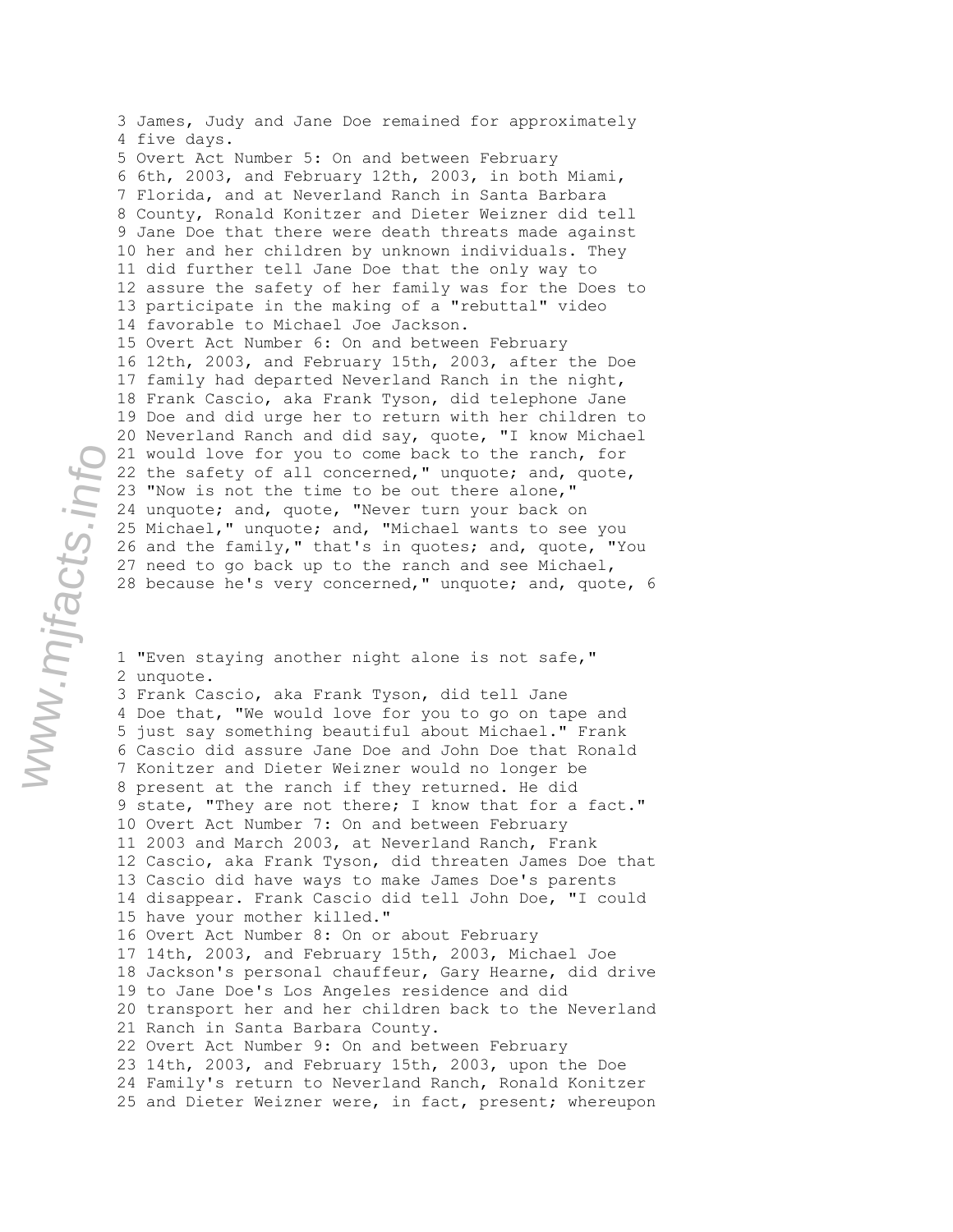26 Jane Doe asked to leave with her children. Ronald 27 Konitzer and Dieter Weizner did tell Jane Doe that 28 she was free to depart, however her children must 7

1 remain at the ranch. 2 Overt Act Number 10: During the month of 3 February 2003, in Santa Barbara County, California, 4 Michael Joe Jackson's personal security staff was 5 directed in writing not to allow John Doe to leave 6 Neverland Ranch. 7 Over Act Number 11: During the month of 8 February 2003, Frederic Marc Schaffel, Christian 9 Robinson and an unknown attorney did prepare a 10 script of questions to be asked of the Doe family 11 during the filming of the "rebuttal" video by Hamid 12 Moslehi, Michael Joe Jackson's personal 13 videographer. 14 Overt Act Number 12: On or about February 15 19th, 2003, the Doe children were transported by 16 Hamid Moslehi from Neverland Ranch to Moslehi's home 17 in the San Fernando Valley, and on the same date, 18 Vinnie Amen did transport Jane Doe to Hamid 19 Moslehi's filming of the "rebuttal" video. 20 Overt Act Number 13: On or about February 21 19th, 2003, in Los Angeles County between 11:00 p.m. 22 and 1:00 a.m., the employees and associates of 23 Michael Joe Jackson did tape the "rebuttal" video, 24 an interview of the Doe family, in the presence of 25 Vinnie Amen and Bradley Miller, a licensed private 26 investigator. During the taping, previously 27 scripted questions were asked of the Doe family. 28 Overt Act Number 14: On or about February 8

1 20th, 2003, Vinnie Amen did transport Jane Doe to 2 Norwalk, in Los Angeles County, to obtain birth 3 certificates of the Doe family for the purpose of 4 obtaining passports and visas to travel to Brazil. 5 Overt Act Number 15: On and between 6 February 25th, 2003, and March 2nd, 2003, Vinnie 7 Amen did take the Doe family from Neverland Ranch to 8 the Country Inn and Suites in Calabasas, Los Angeles 9 County. Vinnie Amen did transport Jane Doe to 10 public offices in Los Angeles County where passports 11 showing the destinations of Italy and France and 12 visas for entrance to Brazil for the Doe family were 13 obtained. Frederic Marc Schaffel, business partner 14 of Michael Joe Jackson and president of Neverland 15 Valley Entertainment, did pay expenses in connection 16 with this activity. 17 Overt Act Number 16: On or about February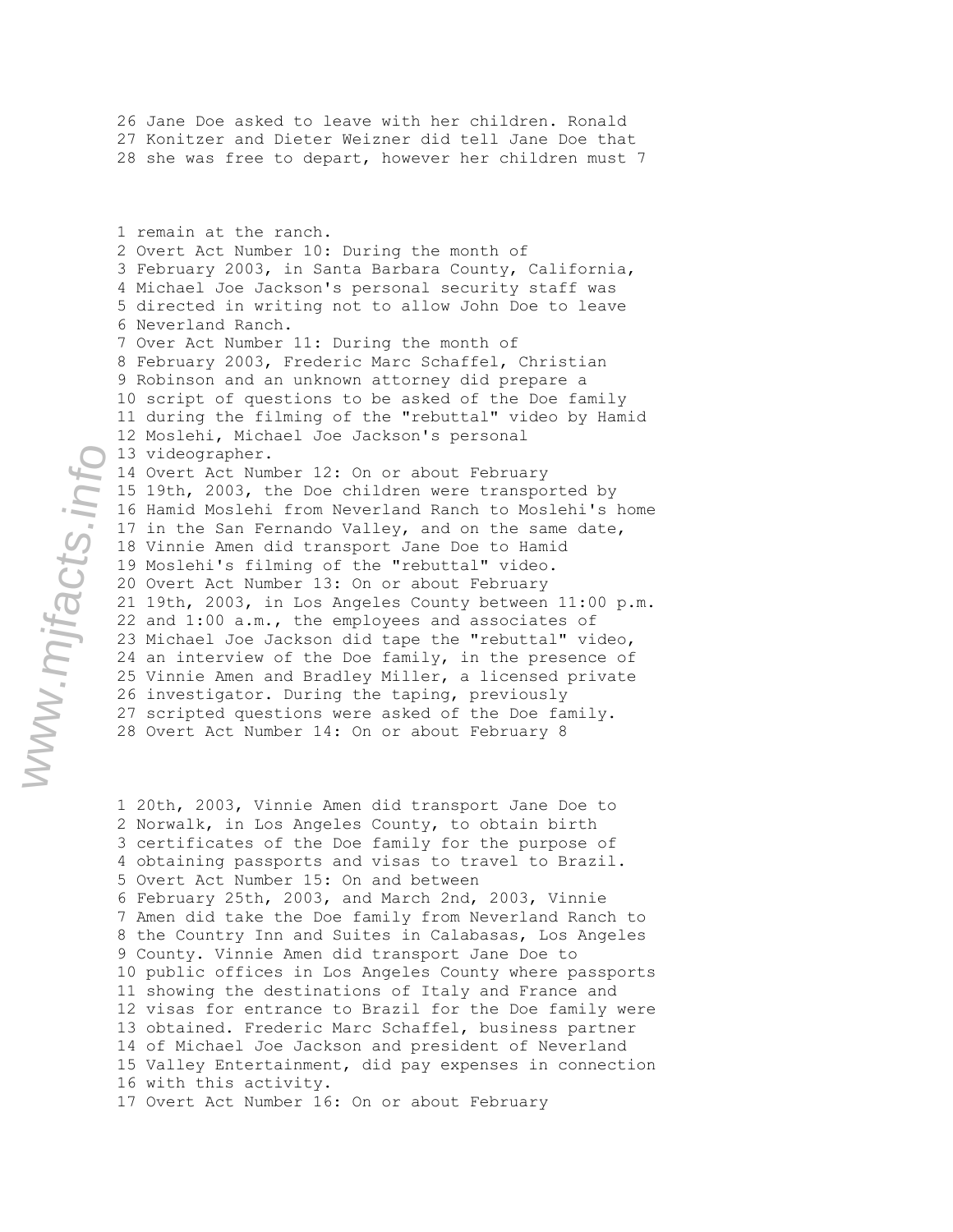18 25th, 2003, Frederic Marc Schaffel did make airline 19 reservations for the Doe family to travel to Brazil 20 on March 3rd, 2003. 21 Overt Act Number 17: On or about February 22 26th, 2003, Frederic Marc Schaffel and Frank Cascio, 23 aka Frank Tyson -- excuse me. 24 On or about February 26th, 2003, Frederic 25 Marc Schaffel paid Frank Cascio, aka Frank Tyson, 26 \$1,000 in connection with "vacation" expenses of the 27 Doe family. 28 Overt Act Number 18: On or about February 9

1 23rd (sic), 2003, Frederic Marc Schaffel did pay 2 Vinnie Amen the sum of \$500 cash for costs related 3 to the Brazilian visas of the Doe family. 4 Overt Act Number 19: On and between 5 February 2003 and March 2003, at the Neverland 6 Ranch, Michael Joe Jackson did have John Doe sleep 7 in his bedroom and in his bed. 8 Overt Act Number 20: On and between 9 February 2003 and March 2003, at Neverland Ranch, 10 Michael Joe Jackson did house Jane and Judy Doe in a 11 guest cottage on Neverland Ranch where Jane and Judy 12 Doe slept. 13 Overt Act Number 21: On and between 14 February 2003 and March 2003, at Neverland Ranch, 15 Michael Joe Jackson did show sexually explicit 16 materials to John and James Doe. 17 Overt Act Number 22: On and between 18 February 2003 and March 2003, at Neverland Ranch, 19 Michael Joe Jackson did drink alcoholic beverages in 20 the presence of John and James Doe and provided 21 alcoholic beverages to them. 22 Overt Act Number 23: On and between 23 February 2003 and March 2003, Michael Joe Jackson 24 did monitor and maintain control over the activities 25 at Neverland Ranch by means of multiple interior 26 door locks, proximity sensor alarm devices, and a 27 keypad combination lock, as well as video and 28 telephone surveillance equipment. Michael Joe 10

1 Jackson did personally monitor telephone 2 conversations of Jane Doe, without her knowledge or 3 permission. 4 Overt Act Number 24: On or about March 1st, 5 2003, Vinnie Amen did pay the rent on the residence 6 of the Doe family in Los Angeles County and moved 7 their belongings into storage. 8 Overt Act Number 25: On or about March 6th, 9 2003, Vinnie Amen did go to John Burroughs Middle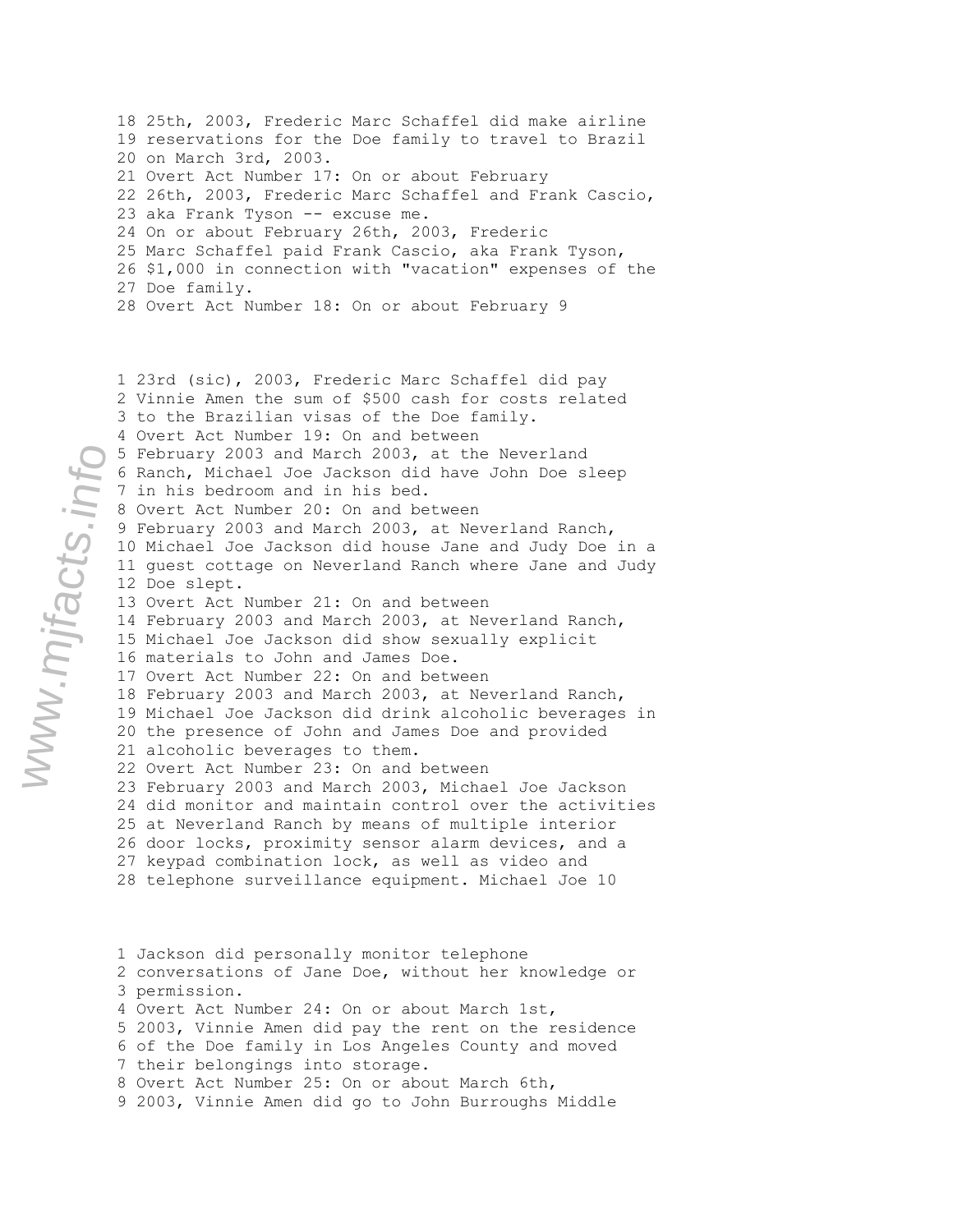10 School in Los Angeles County and he did withdraw 11 John and James Doe from their enrollment there, 12 telling school authorities that the children were 13 relocating to Phoenix, Arizona. 14 Overt Act Number 26: On or about March 9th, 15 2003, Michael Joe Jackson was told by John Doe that 16 John Doe had a medical appointment the following 17 day, at which time he was to give his medical staff 18 a 24-hour-long urine collection specimen for 19 laboratory analysis. 20 Michael Joe Jackson, in Santa Barbara 21 County, did tell John Doe to cancel the appointment, 22 because the sample would reveal that John Doe had 23 been consuming alcoholic beverages while staying at 24 the Neverland Ranch. 25 On or about March 10th, 2003, in Los Angeles 26 County, after Jane Doe refused to cancel the medical 27 appointment and while on the way to the medical 28 appointment, Vinnie Amen did destroy most of John 11 1 Doe's collected urine specimen, intended for 2 laboratory analysis in connection with John Doe's 3 follow-up treatment for the disease of cancer. 4 Overt Act Number 27: On and between 5 February 2003 and March 2003, in Los Angeles County, 6 and as revealed by a surveillance tape located on 7 November 18th, 2003, in the office of Private 8 Investigator Bradley Miller, an unknown 9 co-conspirator conducted video surveillance of John 10 Doe and various members of John Doe's family, 11 including his grandmother and grandfather, his 12 mother, his mother's boyfriend, his brother and his 13 sister, at and near their respective residences and 14 elsewhere. 15 Overt Act Number 28: On or about March 31, 16 2003, Michael Joe Jackson did direct Frederic Marc 17 Schaffel to pay Frank Cascio, aka Frank Tyson, the 18 sum of one million dollars, from "Petty Cash" of 19 Neverland Valley Entertainment on behalf of Michael 20 Joe Jackson. 21 Those are the end of the overt acts. We're 22 now going to Count 2. 23 Count 2: The Grand Jury of the County of 24 Santa Barbara, State of California, by this 25 Indictment, hereby accuses Michael Joe Jackson of a 26 felony, to wit: a violation of Penal Code Section 27 288, subdivision (a), lewd act upon a child, in that 28 on or about and between February 20th, 2003, and 12

1 March 12th, 2003, in the County of Santa Barbara,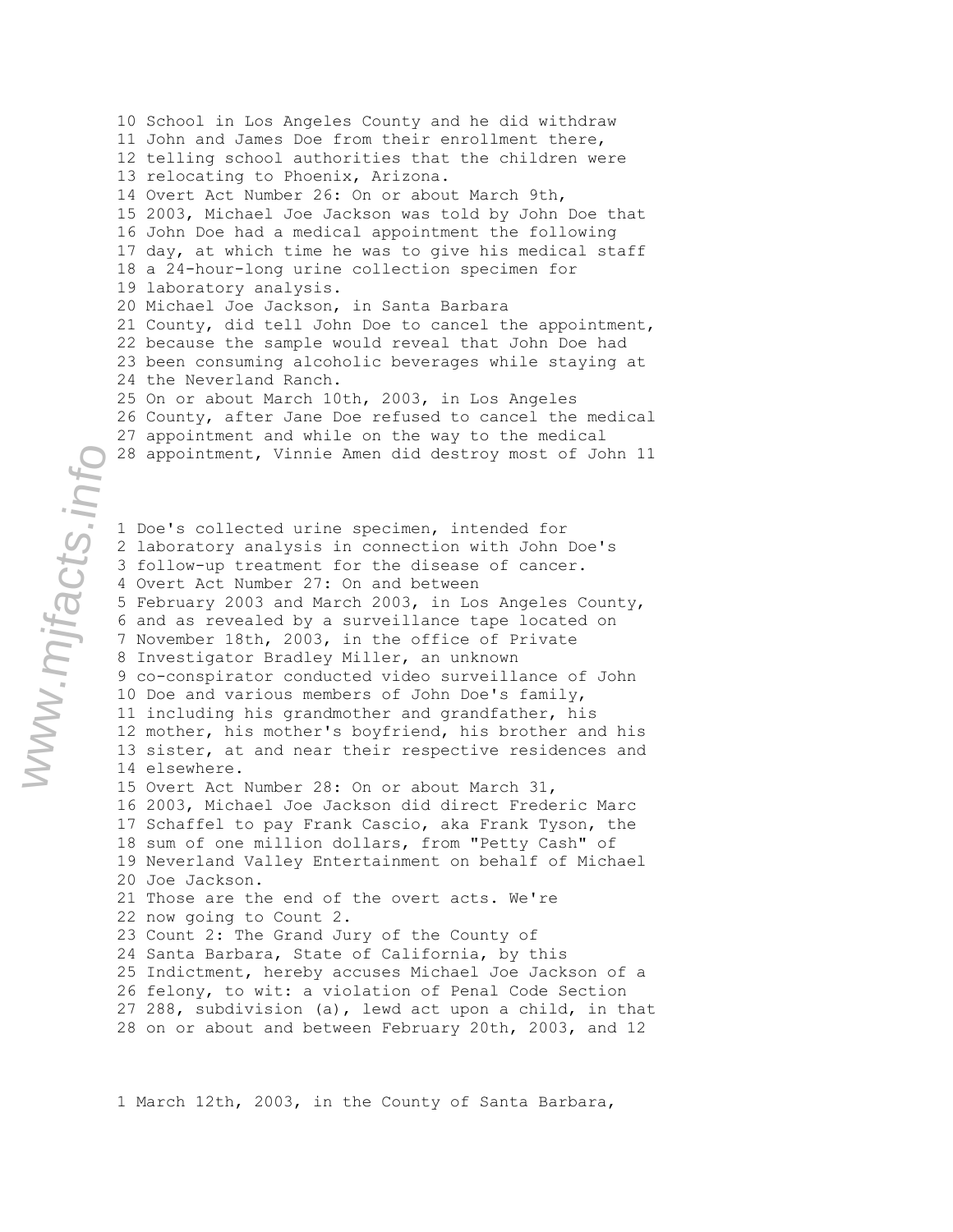2 State of California, he did willfully, unlawfully, 3 and lewdly commit a lewd and lascivious act upon and 4 with the body and certain parts and members thereof 5 of John Doe, a child under the age of 14 -- under 6 the age of 14 years, with the intent of arousing, 7 appealing to, and gratifying the lust, passions, and 8 sexual desires of said defendant and the said child. 9 The further allegation that in the 10 circumstances of the crime alleged in this count the 11 crime constituted substantial sexual conduct with a 12 child under the age of 14 years, within the meaning 13 of Penal Code Section 1203.066, subdivision (a)(8). 14 Count 3: The Grand Jury of the County of 15 Santa Barbara, State of California, by this 16 Indictment, hereby accuses Michael Joe Jackson of a 17 felony, to wit: a violation of Penal Code Section 18 288, subdivision (a), lewd act upon a child, in that 19 on or about and between February 20th, 2003, and 20 March 12th, 2003, in the County of Santa Barbara, 21 State of California, he did willfully, unlawfully 22 and lewdly commit a lewd and lascivious act upon and 23 with the body and certain parts and members thereof 24 of John Doe, a child under the age of 14 years, with 25 the intent of arousing, appealing to, and gratifying 26 the lust, passions and sexual desires of said 27 defendant and said child. 28 The further allegation that in the 13

1 circumstances of the crime alleged in this count the 2 crime constituted substantial sexual conduct with a 3 child under the age of 14 years, within the meaning 4 of Penal Code Section 1203.066, subdivision (a)(8). 5 Count 4: The Grand Jury of the County of 6 Santa Barbara, State of California, by this 7 Indictment, hereby accuses Michael Joe Jackson of a 8 felony, to wit: a violation of Penal Code Section 9 288, subdivision (a), lewd act upon a child, in that 10 on or about and between February 20th, 2003, and 11 March 12th, 2003, in the County of Santa Barbara, 12 State of California, he did willfully, unlawfully 13 and lewdly commit a lewd and lascivious act upon and 14 with the body and certain parts and members thereof 15 of John Doe, a child under the age of 14 years, with 16 the intent of arousing, appealing to, and gratifying 17 the lusts, passions, and sexual desires of said 18 defendant and the said child. 19 The further allegation that in the 20 circumstances of this count, the crime constituted 21 substantial sexual conduct with a child under the 22 age of 14 years, within the meaning of Penal Code 23 Section 1203.066 (a)(8). 24 Count 5: The Grand Jury of the County of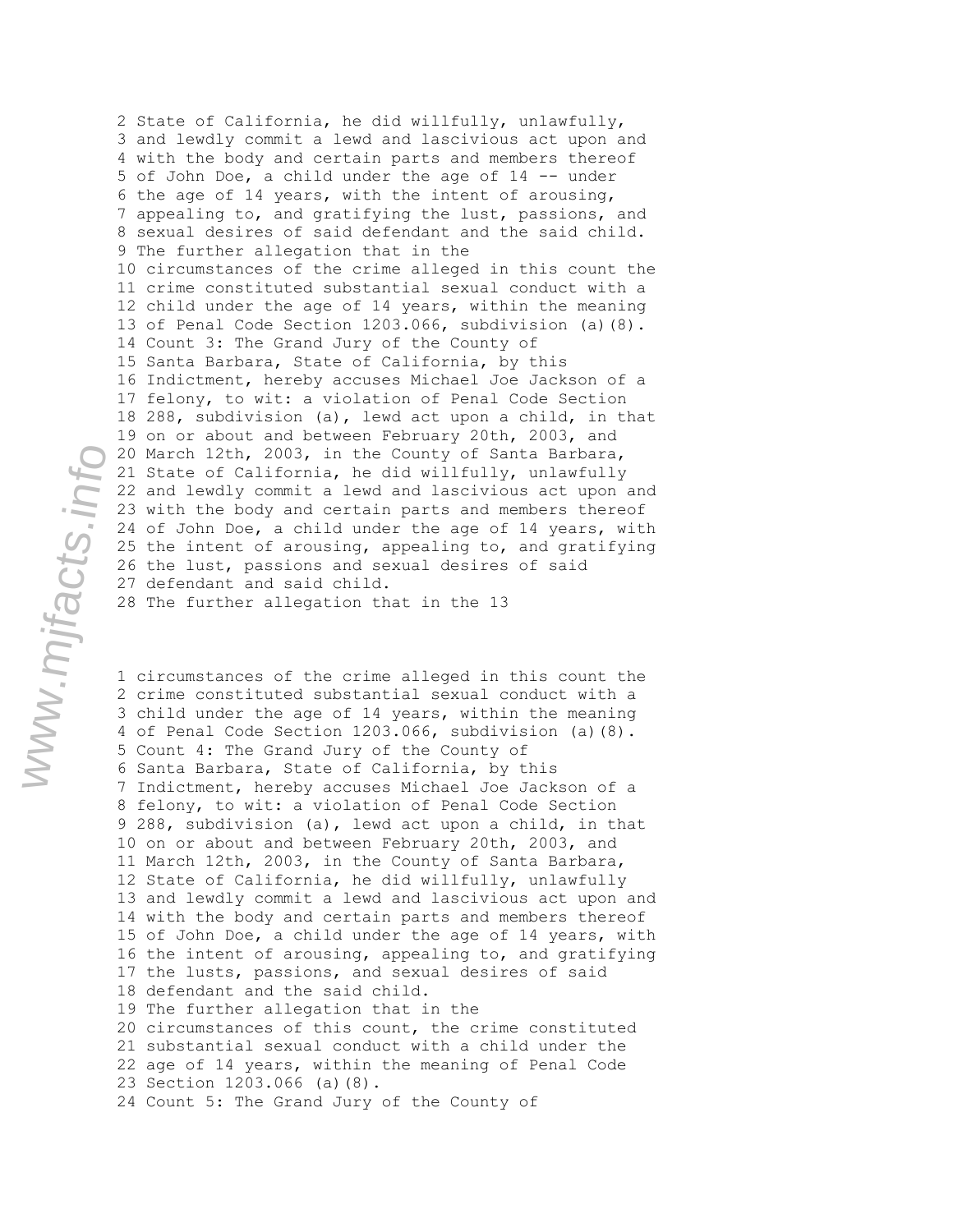25 Santa Barbara, State of California, by this 26 Indictment, hereby accuses Michael Joe Jackson of a 27 felony, to wit: a violation of Penal Code Section 28 288, subdivision (a), lewd act upon a child, in that 14

1 on or about and between February 20th, 2003, and 2 March 12th, 2003, in the County of Santa Barbara, 3 State of California, he did willfully and unlawfully 4 and lewdly commit a lewd and lascivious act upon and 5 with the body and certain parts and members thereof 6 of John Doe, a child under the age of 14 years, with 7 the intent of arousing, appealing to, and gratifying 8 the lusts, passions, and sexual desires of said 9 defendant and said child. 10 The further allegation that in the 11 circumstances of the crime alleged in this count the 12 crime constituted substantial sexual conduct with a 13 child under the age of 14 years, within the meaning 14 of Penal Code Section 1203.066, subdivision (a)(8). 15 Count 6: The Grand Jury of the County of 16 Santa Barbara, State of California, by this 17 Indictment, hereby accuses Michael Joe Jackson of a 18 felony, to wit: a violation of Penal Code Sections 19 664 and 288, subdivision (a), attempt to commit a 20 lewd act upon a child, in that on or about and 21 between February 20th, 2003, and March 12th, 2003, 22 in the County of Santa Barbara, State of California, 23 he did willfully, unlawfully and lewdly attempt to 24 have John Doe, a child under 14 years of age, commit 25 a lewd and lascivious act upon and with Defendant 26 Michael Joe Jackson's body and certain parts and 27 members thereof, with the intent of arousing, 28 appealing to, and gratifying the lust, passions, and 15

1 sexual desires of the said defendant and the said 2 child. 3 Count 7: The Grand Jury of the County of 4 Santa Barbara, State of California, by this 5 Indictment, hereby accuses Michael Joe Jackson of a 6 felony, to wit: a violation of Penal Code Section 7 222, administering an intoxicating agent to assist 8 in the commission of a felony, in that on or about 9 and between February 20th, 2003, and March 12th, 10 2003, in the County of Santa Barbara, State of 11 California, he did unlawfully administer to John Doe 12 an intoxicating agent, to wit: alcohol, with the 13 intent thereby to enable and assist him to commit a 14 felony, to wit: child molestation, in violation of 15 Penal Code Section 288, subdivision (a). 16 Count 8: The Grand Jury of the County of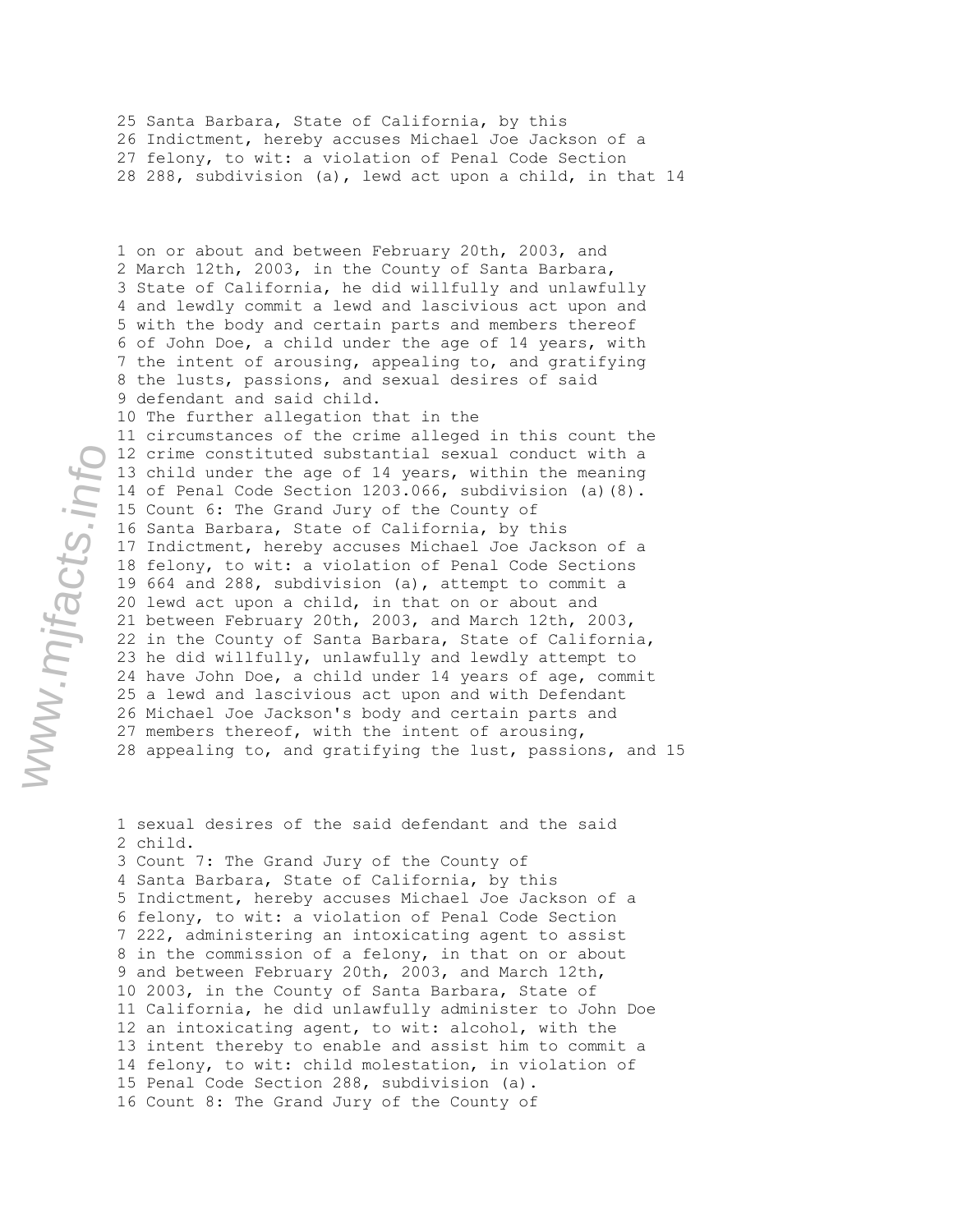17 Santa Barbara, State of California, by this 18 Indictment, hereby accuses Michael Joe Jackson of a 19 felony, to wit: a violation of Penal Code Section 20 222, administering an intoxicating agent to assist 21 in the commission of a felony, in that on or about 22 and between February 20th, 2003, and March 12th, 23 2003, in the County of Santa Barbara, State of 24 California, he did unlawfully administer to John Doe 25 an intoxicating agent, to wit: alcohol, and with the 26 intent thereby to enable and assist himself to 27 commit a felony, to wit: child molestation, in 28 violation of Penal Code Section 288, subdivision 16

1 (a).

2 Count 9: The Grand Jury of the County of 3 Santa Barbara, State of California, by this 4 Indictment, hereby accuses Michael Joe Jackson of a 5 felony, to wit: a violation of Penal Code Section 6 222, administering an intoxicating agent to assist 7 in the commission of a felony, in that on or about 8 and between February 20th, 2003, and March 12th, 9 2003, in the County of Santa Barbara, State of 10 California, he did unlawfully administer to John Doe 11 an intoxicating agent, to wit: alcohol, with the 12 intent thereby to enable and assist him to commit a 13 felony, to wit: child molestation, in violation of 14 Penal Code Section 288, subdivision (a). 15 Count 10: The Grand Jury of the County of 16 Santa Barbara, State of California, by this 17 Indictment, hereby accuses Michael Joe Jackson of a 18 crime, to wit: a violation of Penal Code Section 19 222, administering an intoxicating agent to assist 20 in the commission of a felony, in that on or about 21 between February 20th, 2003, and March 12th, 2003, 22 in the County of Santa Barbara, State of California, 23 he did unlawfully administer to John Doe an 24 intoxicating agent, to wit: alcohol, with the intent 25 thereby to enable and assist him to commit a felony, 26 to wit: child molestation, in violation of Penal 27 Code Section 288, subdivision (a). 28 It is further alleged that Counts 2 through 17

1 5 are serious felonies within the meaning of Penal 2 Code Section 1192.7, subdivision (c)(6). 3 As to Counts 2 through 5, it is further 4 alleged, pursuant to Penal Code Section 1203.066, 5 subdivision (a)(8), that the victim in the above 6 offense, John Doe, was under the age of 14 years and 7 Michael Joe Jackson had substantial sexual conduct 8 with John Doe.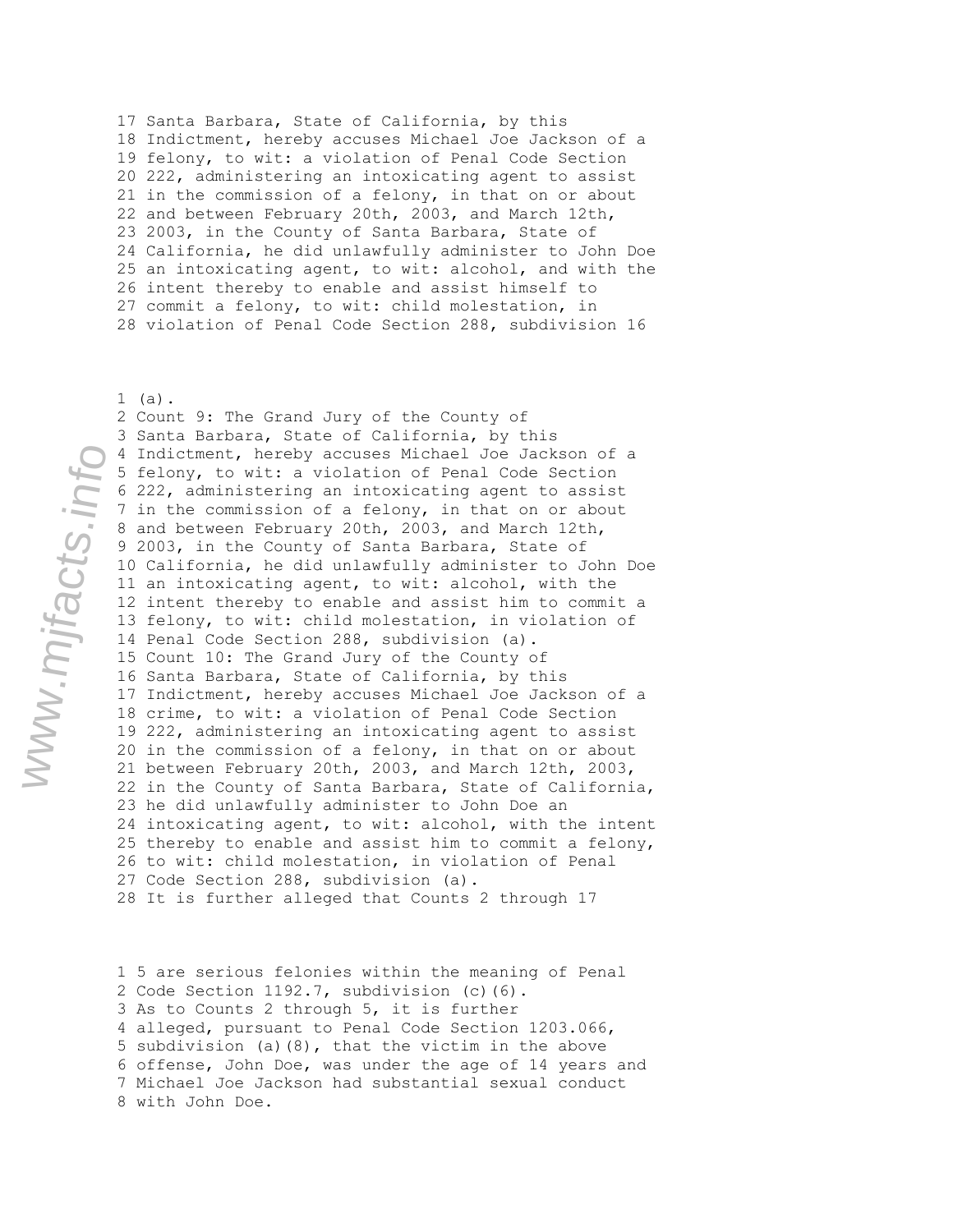9 Pursuant to the provisions of Penal Code 10 Section 293.5 the use of "John Doe" as it appears in 11 the Indictment is for the purpose of protecting the 12 privacy of the alleged victim. 13 This Indictment is signed by Ronald Zonen on 14 behalf of Tom Sneddon, signed by Gordon Auchincloss 15 on behalf of Thomas Sneddon, and is declared to be a 16 true bill by the foreperson of the grand jury, who 17 signed it on April 21st, 2004. 18 Up until this time the Indictment in this 19 case has been sealed. It is hereby unsealed. 20 I'm now going to read to you a short two- or 21 three-page statement of some jury instructions that 22 I hope will help you as you begin to listen to the 23 case. But I need some water. 24 And I want to remind you, after reading that 25 entire Indictment, that Mr. Jackson has pled not 26 guilty to all those charges. He's put every 27 allegation in those charges at issue by pleading not 28 guilty. And the Indictment is not evidence of his 18

1 guilt. 2 Members and alternate members of the jury: 3 You have been selected and sworn as jurors and 4 alternate jurors. I shall now instruct you as to 5 your basic functions, duties and conduct. 6 At the conclusion of the case, I will give 7 you further instructions on the law. All of the 8 Court's instructions, whether given before, during 9 or after the taking of testimony, are of equal 10 importance. 11 You must base the decisions you make on the 12 facts and the law. First, you must determine the 13 facts from the evidence received in the trial and 14 not from any other source. 15 A fact is something proved by the evidence 16 or by a stipulation. A stipulation is an agreement 17 between attorneys regarding the facts. 18 Second, you must apply the law that I state 19 to you to the facts as you determine them, and in 20 this way arrive at your verdict and any finding you 21 are instructed to include in your verdict. 22 You must accept and follow the law as I 23 state it to you, regardless of whether you agree 24 with it or not. If anything concerning the law said 25 by the attorneys in their arguments or at any other 26 time during the trial conflicts with my instructions 27 on the law, you must follow my instructions. 28 You must not be influenced by pity for the 19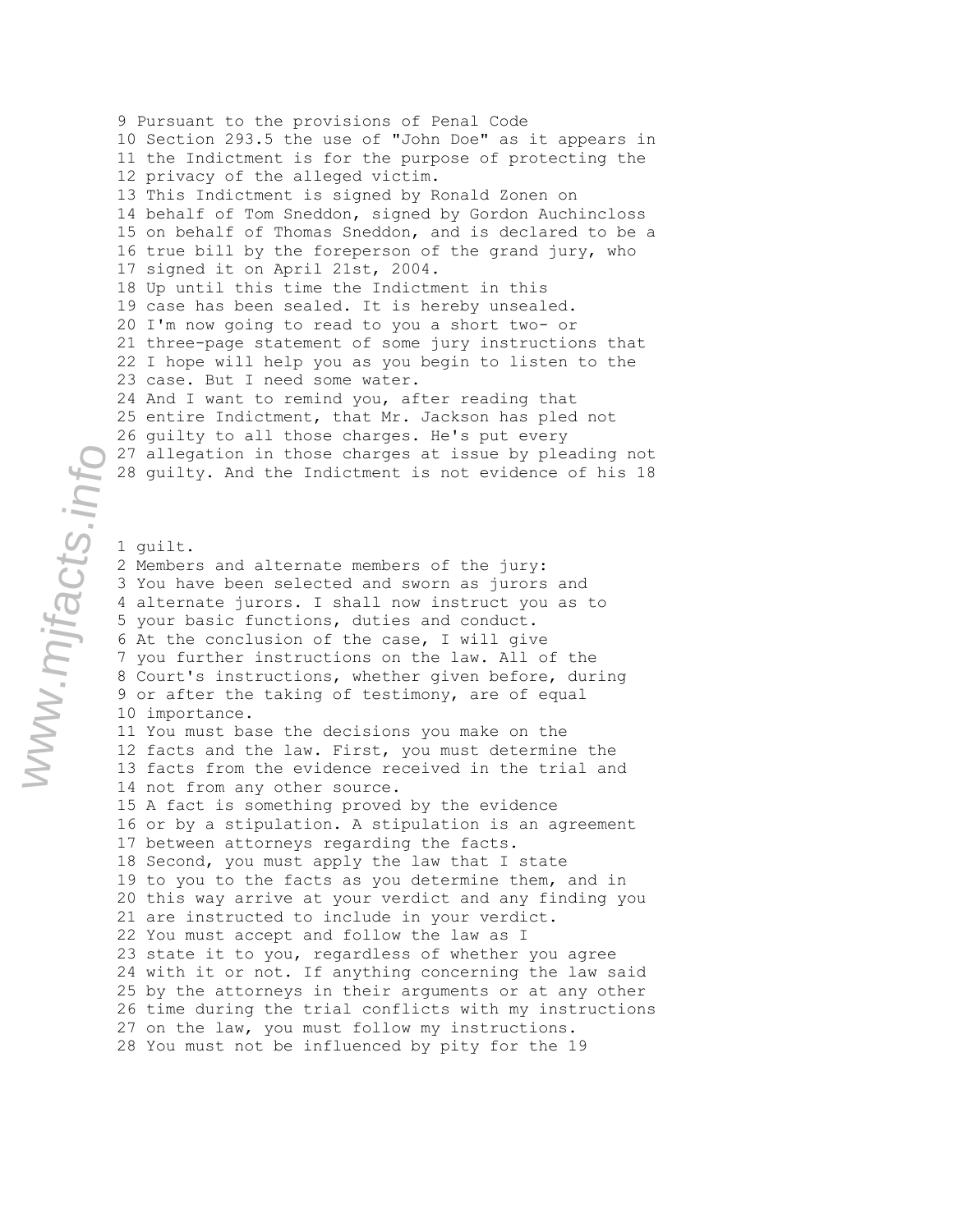1 defendant, or by prejudice against him. You must 2 not be biased against the defendant because he has 3 been arrested for this offense, charged with a 4 crime, or brought to trial. None of these 5 circumstances is evidence of guilt. And you must 6 not infer or assume any or all of them -- assume 7 from any or all of them that he is more likely to be 8 guilty than not guilty. 9 You must not be influenced by mere 10 sentiment, conjecture, sympathy, passion, prejudice, 11 public opinion, or public feeling. Both the People 12 and the defendant have a right to expect that you 13 will conscientiously consider and weigh the 14 evidence, apply the law, and reach a just verdict, 15 regardless of the consequences. 16 Statements made by the attorneys during the 17 trial are not evidence. However, if the attorneys 18 stipulate or agree to a fact, you must regard that 19 fact as proven. 20 If an objection is sustained to a question, 21 do not guess what the answer might have been. Do 22 not speculate as to the reason for the objection. 23 Do not assume to be true any insinuation 24 suggested by a question asked a witness. A question 25 is not evidence and may be considered only as it 26 helps you to understand the answer. Do not consider 27 for any purpose any offer of evidence that is 28 rejected or any evidence that is stricken by the 20

1 Court. Treat it as though you had never heard it. 2 You must not independently investigate the 3 facts or the law or consider or discuss facts as to 4 which there is no evidence. This means, for 5 example, that you must not, on your own, visit the 6 scene, conduct experiments, or consult reference 7 works or persons for additional information. 8 You must not converse among yourselves or 9 with anyone else, including, but not limited to, 10 spouses, spiritual leaders or advisors or therapists 11 on any subject connected with the trial, except when 12 all of the following conditions exist: A, the case 13 has been submitted to you for your decision by the 14 Court following arguments by counsel and jury 15 instructions; B, you are discussing the case with a 16 fellow juror; and, C, all 12 jurors and no other 17 persons are present in the jury deliberating room. 18 You must not read or listen to any accounts 19 or discussions of the case reported by the 20 newspapers or other news media, including radio, 21 television, the Internet, or any other source. 22 You will be given notebooks and pencils. 23 Leave them on your seat when you leave each day and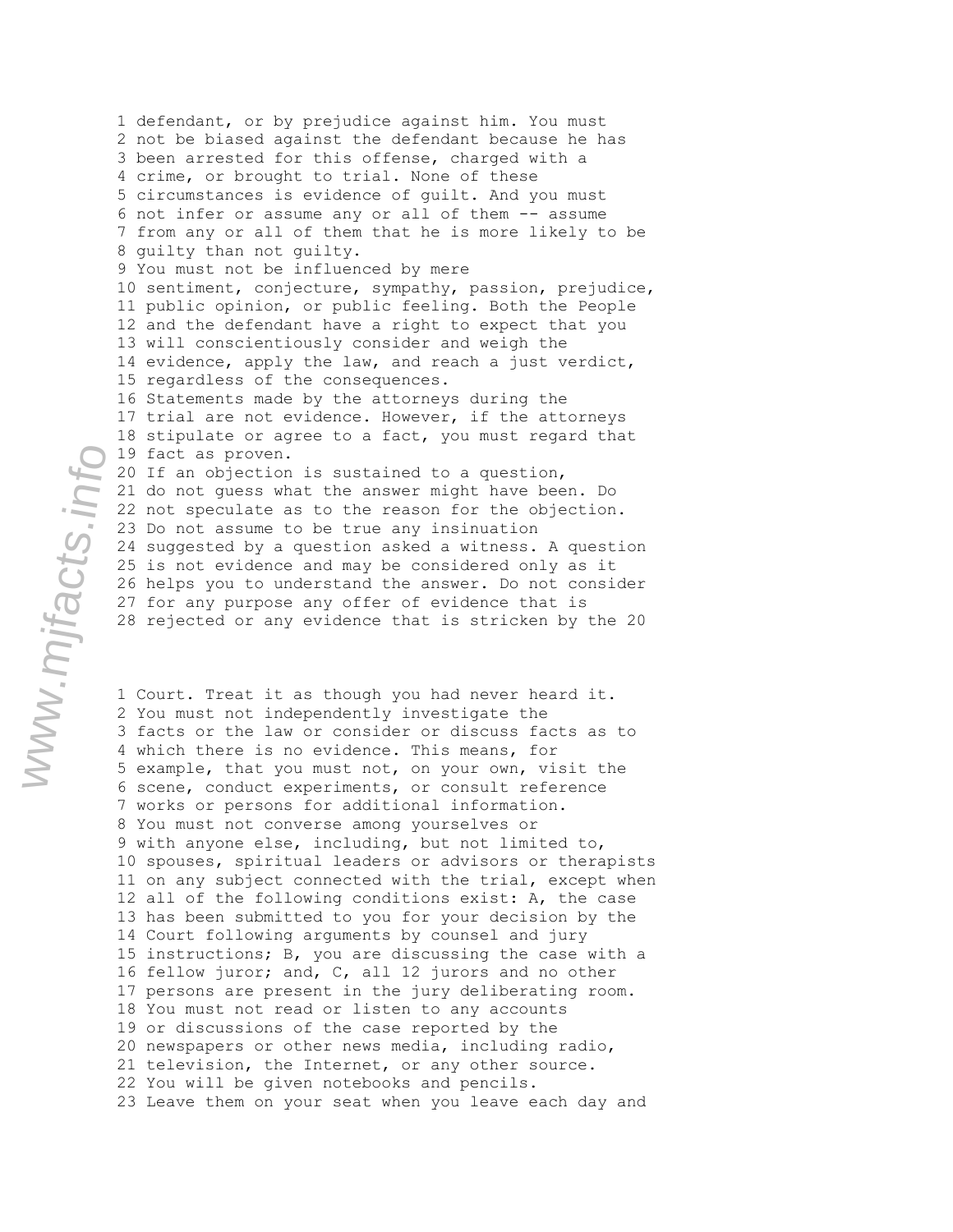24 at each recess. You will be able to take them into 25 the jury room when you deliberate. 26 A word of caution: You may take notes. 27 However, you should not permit note-taking to 28 distract you from the ongoing proceedings. 21

1 Remember, you are the judges of the believability 2 of the witnesses. 3 Notes are only an aid to memory and should 4 not take precedence over recollection. A juror who 5 does not take notes should rely on his or her 6 recollection of the evidence and not be influenced 7 by the fact that other jurors do take notes. Notes 8 are for the note-taker's own personal use in 9 refreshing his or her recollection of the evidence. 10 Should a discrepancy exist between a juror's 11 recollection of the evidence and a juror's notes, or 12 between a juror's recollection and that of another, 13 you have a right to, and may request, the court 14 reporter read back the relevant testimony, which 15 must prevail. 16 You will be permitted to separate at the 17 evening recess. You must return following -- on the 18 following days at such times as I instruct you. 19 During recess, you must not discuss with anyone, any 20 subject connected with this trial. 21 As for the alternate jurors, you are bound 22 by all these admonitions. You must not converse 23 among yourselves or with anyone else on any subject

24 connected with the trial or form or express any 25 opinion on it until the case is submitted to you, 26 which means until such time as you are substituted 27 in for one of the 12 jurors and begin deliberating 28 on the case. 22

1 This means that you must not decide how you 2 would vote if you were deliberating with the other 3 jurors, and that you must not form or express an 4 opinion about the case unless and until you have 5 been substituted in as a juror in the case. 6 You are not to visit or view the premises or 7 place where the crime or crimes charged were 8 allegedly committed or any other premises or place 9 mentioned or involved in the case. 10 During the course of this trial, and before 11 you begin your deliberations, you must keep an open 12 mind on this case, and upon all of the issues that 13 you will be asked to decide. In other words, you 14 must not form or express any opinions on this case 15 until the matter is finally submitted to you.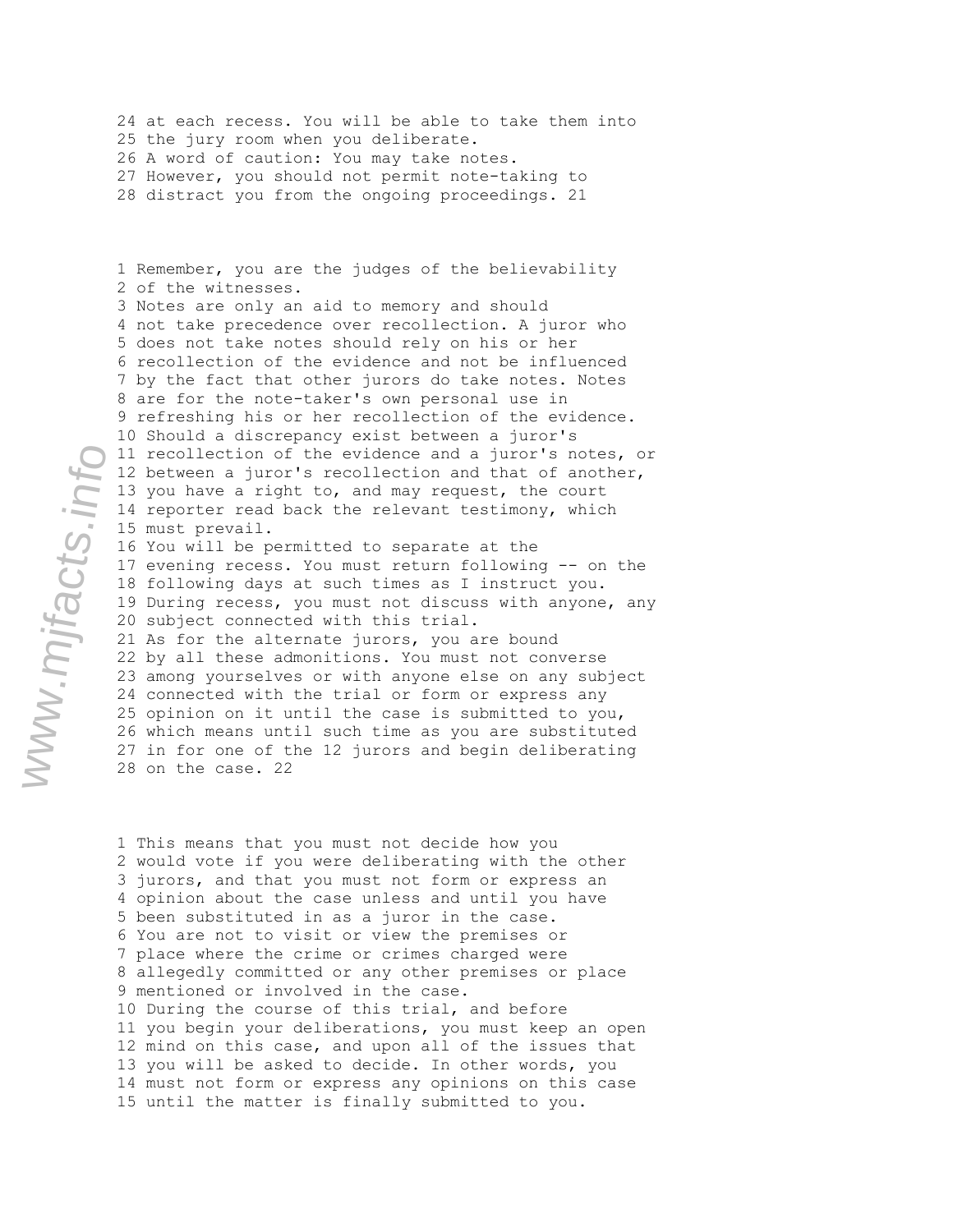16 Before and within 90 days of your discharge 17 as a juror in this matter, you must not request, 18 accept, agree to accept, or discuss with any person 19 receiving or accepting any payment or benefit in 20 consideration for supplying any information 21 concerning the trial. 22 You must promptly report to the Court any 23 incident within your knowledge involving an attempt 24 by any person either to improperly influence any 25 member of this jury or to tell a juror his or her 26 view of the evidence of the case. 27 At this time, the lawyers will be permitted 28 to make an opening statement, if they choose to do 23

1 so. An opening statement is not evidence. Because 2 it is not evidence, do not take any notes during the 3 opening statement. 4 Neither is it argument. Counsel are not 5 permitted to argue the case at this point in the 6 proceedings. 7 An opening statement is simply an outline by 8 counsel of what he or she believes or expects the 9 evidence will show in this trial. Its sole purpose 10 is to assist you in understanding the case as it is 11 presented to you. 12 Mr. Sneddon. 13 MR. SNEDDON: Yes, Your Honor. 14 THE COURT: I understand there is a change in 15 the way we're going to refer to the alleged victims 16 in this case. 17 MR. SNEDDON: That's correct, Your Honor. 18 And the change is that we are going to use the real 19 names. 20 THE COURT: All right. Counsel agree. 21 MR. MESEREAU: Defense would agree to that, 22 Your Honor. 23 THE COURT: And I understand the reason for 24 this change in this case is that there is so much 25 documentary, written evidence that has their names 26 in it would be pretty much impossible to proceed 27 without reaching this agreement. 28 MR. SNEDDON: That's correct, Your Honor. I 24

1 discussed it with the family and explained to them 2 the technical problems of trying to go through all 3 the redaction process with every tape and video and 4 everything else, and they understood. And they said 5 that they were comfortable with it, the decision to 6 change it back. 7 THE COURT: All right. I'll accept that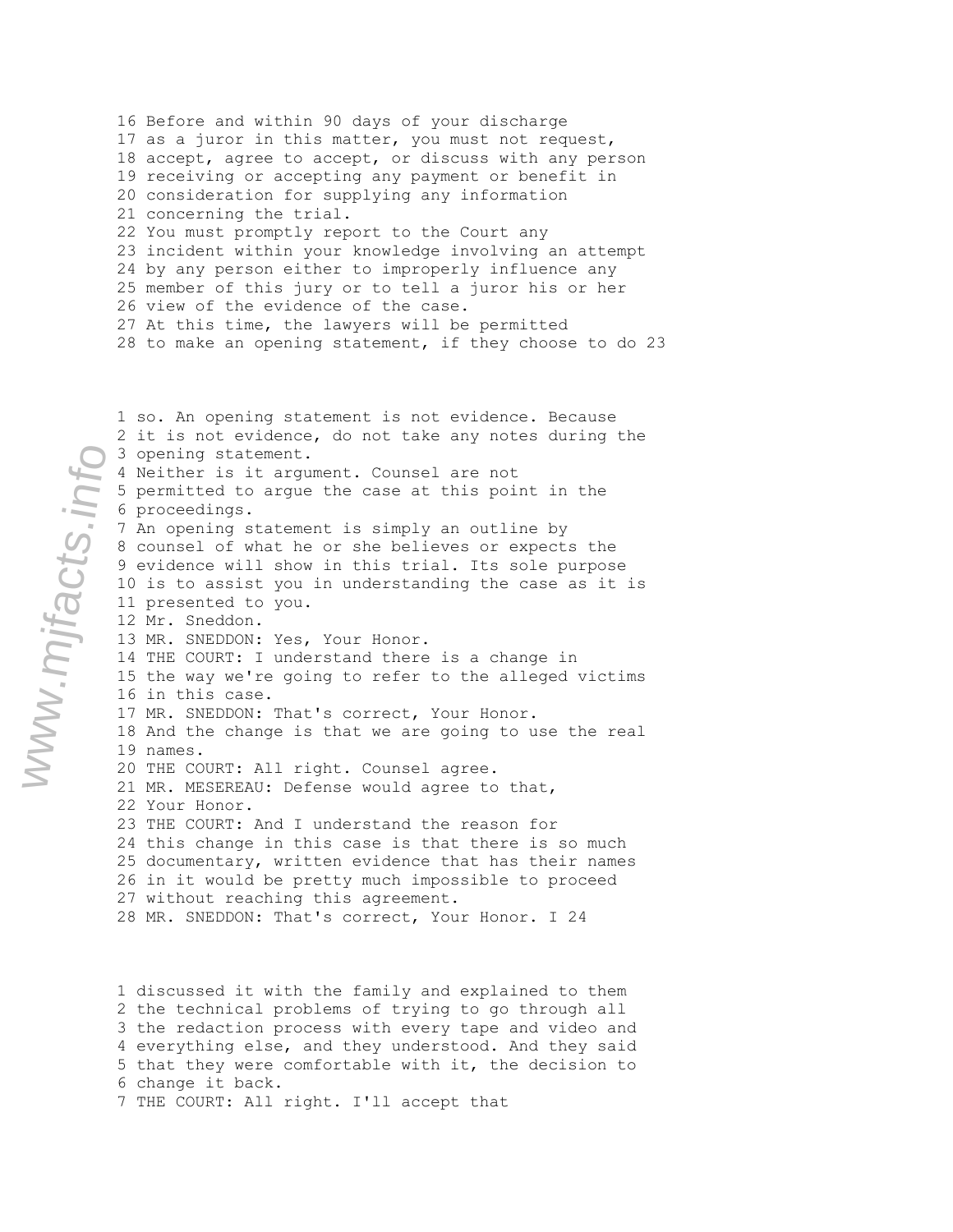8 agreement and request. And I will allow the names 9 of the victims to be used in this case. 10 In doing so, I want to express to the 11 members of the press who did not reveal the names of 12 the victims in accordance with our law, how deeply 13 appreciated that was by the Court. 14 And I want you to know that in other cases, 15 it would remain very important to continue your 16 policies that you expressed not revealing the 17 victim's names in these type of cases. 18 Are you ready to proceed. 19 MR. SNEDDON: Judge, there's one final thing 20 that we discussed a long time ago, but I wanted to 21 double-check with the Court. There is a motion to 22 exclude witnesses; is that correct. 23 THE COURT: I don't remember. Yes, there 24 was, during one of the hearings, a motion -- is 25 there a motion to exclude witnesses during the 26 trial. 27 MR. SNEDDON: Yes, sir. I believe that was 28 the request of both parties. 25

1 MR. MESEREAU: We would make a similar 2 motion, Your Honor. 3 THE COURT: All right. The motion to 4 exclude witnesses made by both parties is granted. 5 MR. SNEDDON: Yes, sir. 6 THE COURT: Does that require witnesses not 7 to be present during your opening remarks or just 8 during the testimony. 9 MR. SNEDDON: Well, I understand -- I'm 10 sorry, Your Honor. My understanding would sort of 11 defeat the proposition if they were allowed to 12 remain in the courtroom during the opening 13 statement, by either party. 14 THE COURT: All right. Then -- 15 MR. SNEDDON: Other than the investigating 16 officer, of course, who's been designated. 17 THE COURT: All right. Any witnesses that 18 have been subpoenaed to testify in this case or who 19 expect to testify, if you're in the courtroom at 20 this time, you're required to leave the courtroom. 21 Seeing nobody leaving, you may proceed. 22 I am going to take breaks at the standard 23 time, so -- just so you know. 24 MR. SNEDDON: Good morning. 25 THE JURY: (In unison) Good morning. 26 MR. SNEDDON: On February the 3rd of 2003, 27 Michael Jackson, the defendant in this case, world 28 was rocked. And it didn't rock in a musical sense. 26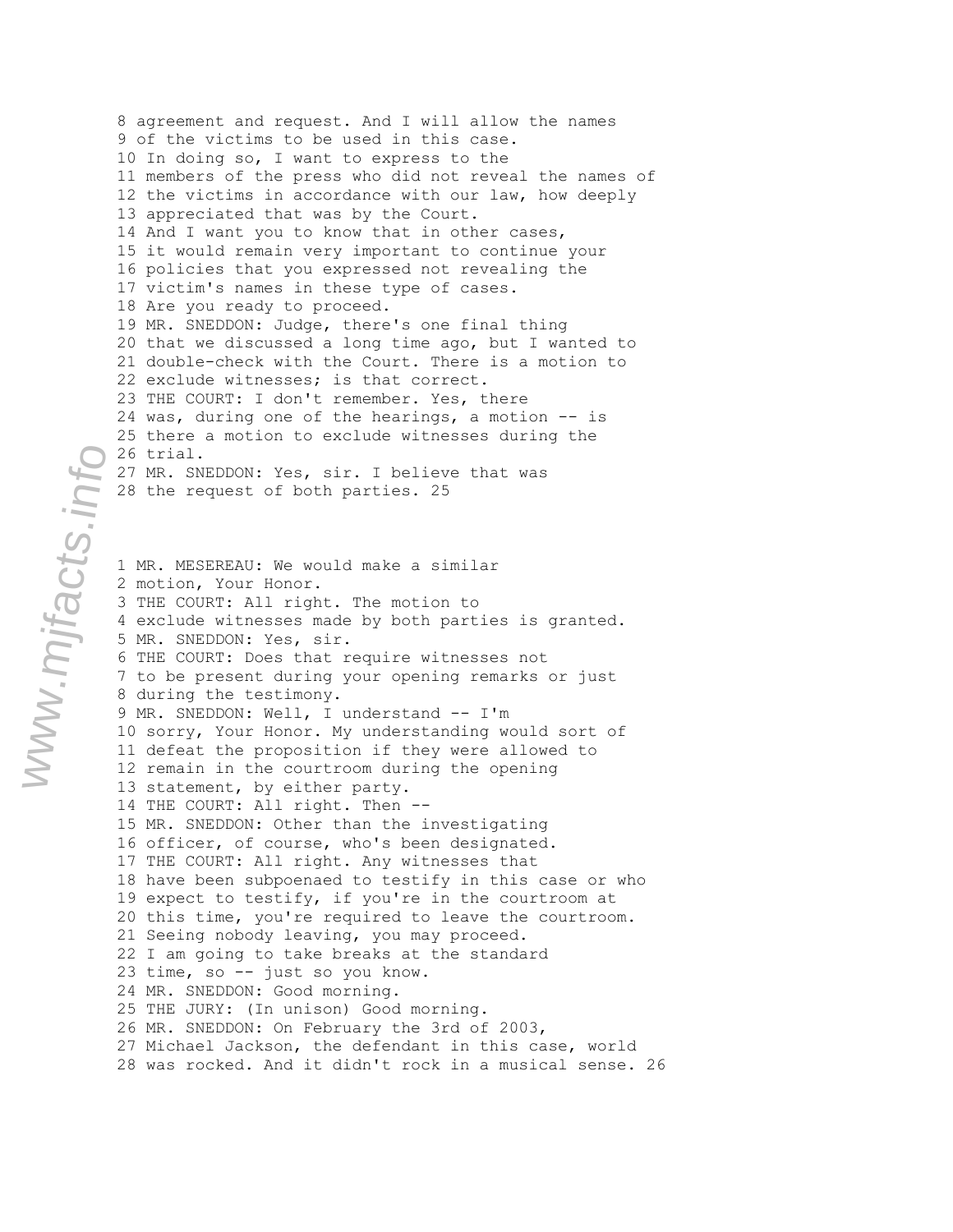2 by the fallout from the broadcast in the United 3 Kingdom of the Martin Bashir video documentary, 4 "Living with Michael Jackson." 5 And his life was rocked so badly that one of 6 his long-time closest and most trusted associates, 7 and co-conspirator in this case, Marc Schaffel 8 described it as "a train wreck." 9 Now, I'm sure that some of you ladies and 10 gentlemen are going to be a little surprised to 11 learn, as the testimony and the evidence unfolds in 12 this case, that actually for years prior to the 13 Bashir video that the defendant in this case was 14 heavily in debt. That his musical assets -- 15 MR. MESEREAU: Objection. 16 MR. SNEDDON: -- and his real estate 17 property -- 18 MR. MESEREAU: Objection. 19 THE COURT: Sustained. 20 MR. SNEDDON: Your Honor, that's the motive 21 for the -- 22 MR. MESEREAU: Objection, again, Your Honor. 23 THE COURT: The -- 24 MR. MESEREAU: He's violating your order. 25 THE COURT: The final determination as to the 26 financial evidence coming in has not been reached. 27 MR. SNEDDON: Very well, Your Honor. 28 Unfortunately, for Mr. Jackson, the effect 27 1 of the Bashir documentary had just the opposite 2 effect. 3 This case, in Count 1, is a case about 4 conspiracy. It's about the train wreck situation 5 caused by the Bashir documentary. It's about the 6 world's reaction and how it created the motive for 7 the once superstar's desperate attempt to salvage 8 his once very powerful musical career. 9 This is also a case about Michael Jackson's 10 exploitation of a 13-year-old boy and cancer 11 survivor, Gavin Arvizo. 12 It's about how Jackson, after almost a year 13 of having no contact with this young boy, reached 14 out to the young boy and invited him to Neverland 15 Ranch to participate in the Bashir documentary. 16 It's about how he never told this boy that 17 the interview was anything other than an audition. 18 That the boy nor any member of their family realized 19 that the interview that occurred on the ranch that 20 day was going to be broadcast internationally around 21 the world and seen by millions and millions of 22 people.

1 It rocked in a real life sense. And it was rocked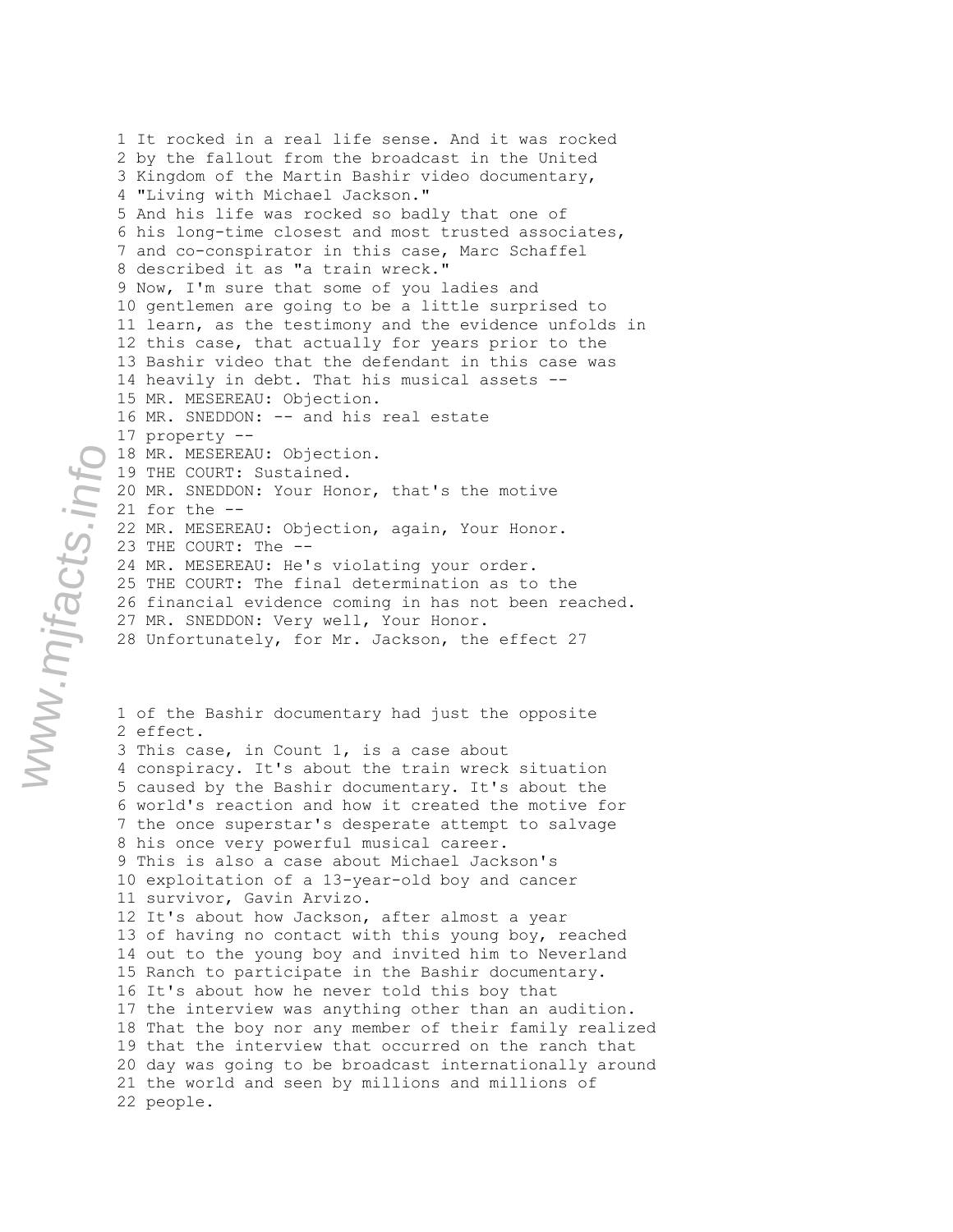23 This case is about the defendant. It's 24 about his manipulation of the young boy's 25 adolescence through exposing him to strange sexual 26 behavior and introducing him to sexually graphic 27 adult magazines.

28 It's about how he traded on the boy's 28

1 obvious and often expressed admiration for the 2 defendant. And it's about how he exploited the 3 knowledge of the fact that the child had no father 4 in his life, and had had no father in his life for 5 over a year, because of the separation and divorce 6 of the parents, and the fact that there was a court 7 restraining order prohibiting the father from seeing 8 the children.

9 He exploited this paternal relationship and 10 created another relationship with the child as a 11 surrogate father, encouraging both the child, Gavin 12 Arvizo, the mother, and other members of the family 13 to refer to him as "Daddy" or "Michael Daddy." 14 You will soon see, as one of the first 15 witnesses in this case, the Martin Bashir 16 documentary. You will see Bashir's probing and 17 incredulous questioning of the defendant. 18 And you will see the defendant's almost 19 casual responses to his questions in trying to 20 justify his admitted practice and long-standing 21 custom and habit of sharing his bedroom, and his 22 bed, with young boys. 23 You will soon hear the testimony from such

24 witnesses as Ann Gabriel, Rudy Provencio, Ian Drew, 25 and others close to the defendant in this case, that 26 the Bashir documentary was deemed a disaster. And 27 that the Arvizo family was a dangerous loose end. 28 One that needed to be isolated, one that needed to 29

1 be controlled, and one that needed to be convinced 2 to participate in a pro Michael Jackson video that 3 was planned to be aired later in mid-February. 4 As the trial unfolds, you will also learn 5 that maintaining that isolation and maintaining that 6 control became very problematic. And gaining the 7 cooperation of the mother, Janet Arvizo, was very, 8 very difficult. And you will learn the reasons why. 9 The evidence through the Arvizo family, and 10 corroborated by tape-recordings and other witnesses, 11 will show that when logic and reason appeals to 12 trust, deceit, and lies and threats, failed. 13 That the defendant in this case and his 14 co-conspirators were able to obtain the valuable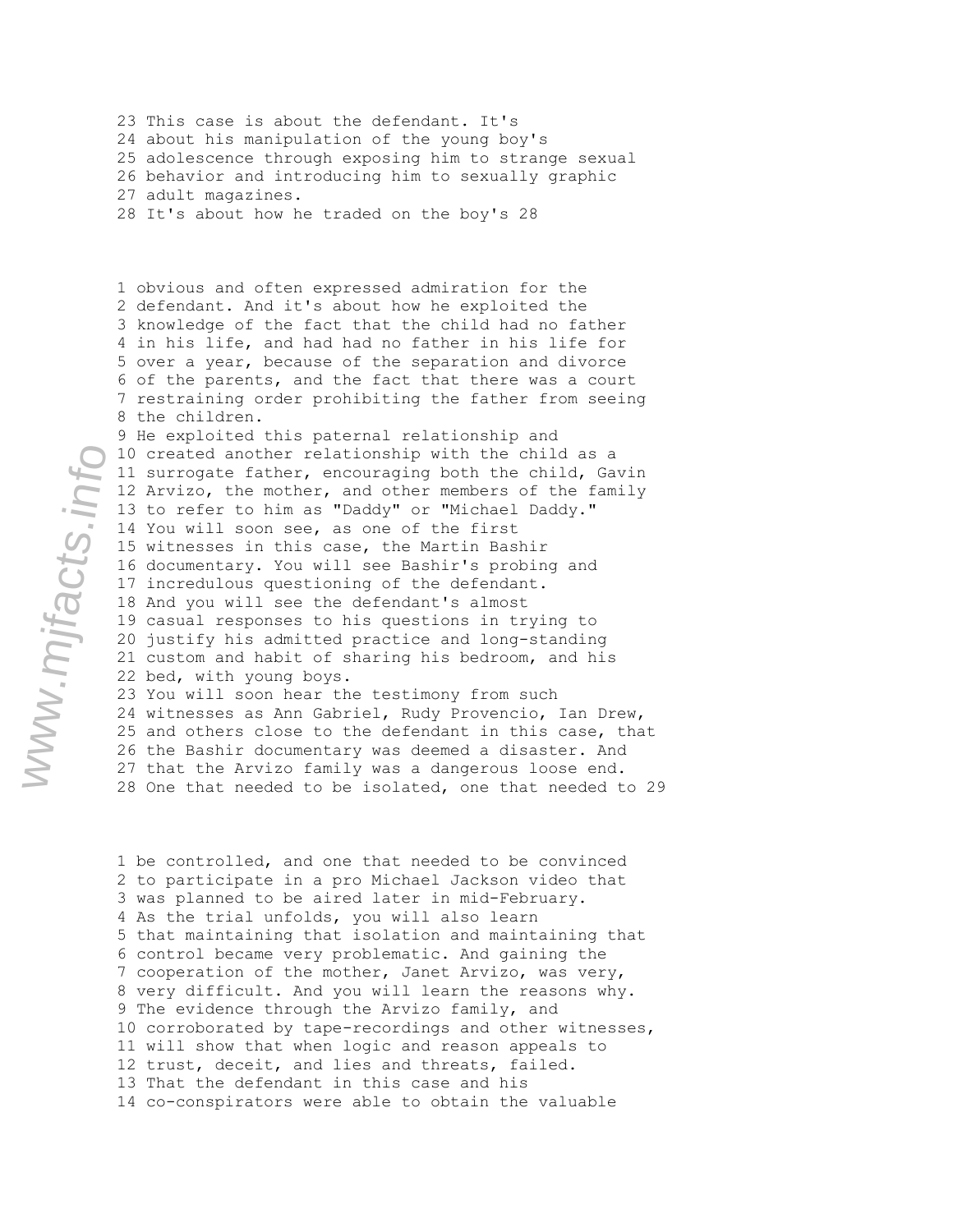15 interview that they needed from the Arvizo family 16 through extortion. And it was done very simply. 17 As events turned out -- and I will explain 18 to you in later detail during other parts of my 19 opening statement here this morning -- that as a 20 result of the things that occurred in this case, 21 authorities from the school contacted the Department 22 of Social Services in Los Angeles, and they 23 contacted Mrs. Arvizo, and they wanted Mrs. Arvizo 24 to produce the children for an interview on February 25 the 20th in Los Angeles. 26 But Mrs. Arvizo had a problem. Because 27 Mrs. Arvizo at that point in time was not on the 28 ranch, and the children were. And she had refused 30

www.mjfacts.info

1 to participate in the video that they desired on a 2 number of occasions prior to this. 3 She placed a phone call to one of the 4 co-conspirators in this case, Frank Tyson, who also 5 goes by the name of Frank Cascio. And it was put to 6 her quite simply: No children; no video. No 7 children; no video. 8 She had no choice but to agree for herself 9 and the children to participate in the video. 10 What followed was kind of a bizarre event in 11 the sense that the children were taken from 12 Neverland Ranch by Michael Jackson's personal 13 videographer -- 14 THE BAILIFF: Hit the switch. 15 MR. SNEDDON: Well, I know I've had some 16 effects on people before, but I don't think I've 17 ever had that one. 18 (Laughter.) 19 BAILIFF CORTEZ: Okay. Back on. 20 THE BAILIFF: Wait just one second. 21 MR. SNEDDON: I don't need it. 22 THE BAILIFF: You don't need it. 23 MR. SNEDDON: I told you, I don't need it. 24 I guess that gives new meaning to an 25 electric personality. 26 I think we were at that point in time now 27 where we're talking about the fact that the children 28 are at the ranch. And the defendant's personal 31

1 viedographer, Hamid Moslehi, is commissioned to 2 bring the children from the ranch to his Calabasas 3 residence where the filming is going to take place. 4 Another member of the co-conspirator's team 5 named Vinnie Amen, who also goes by the name of 6 Vinnie Black, picks up Janet Arvizo at a West Los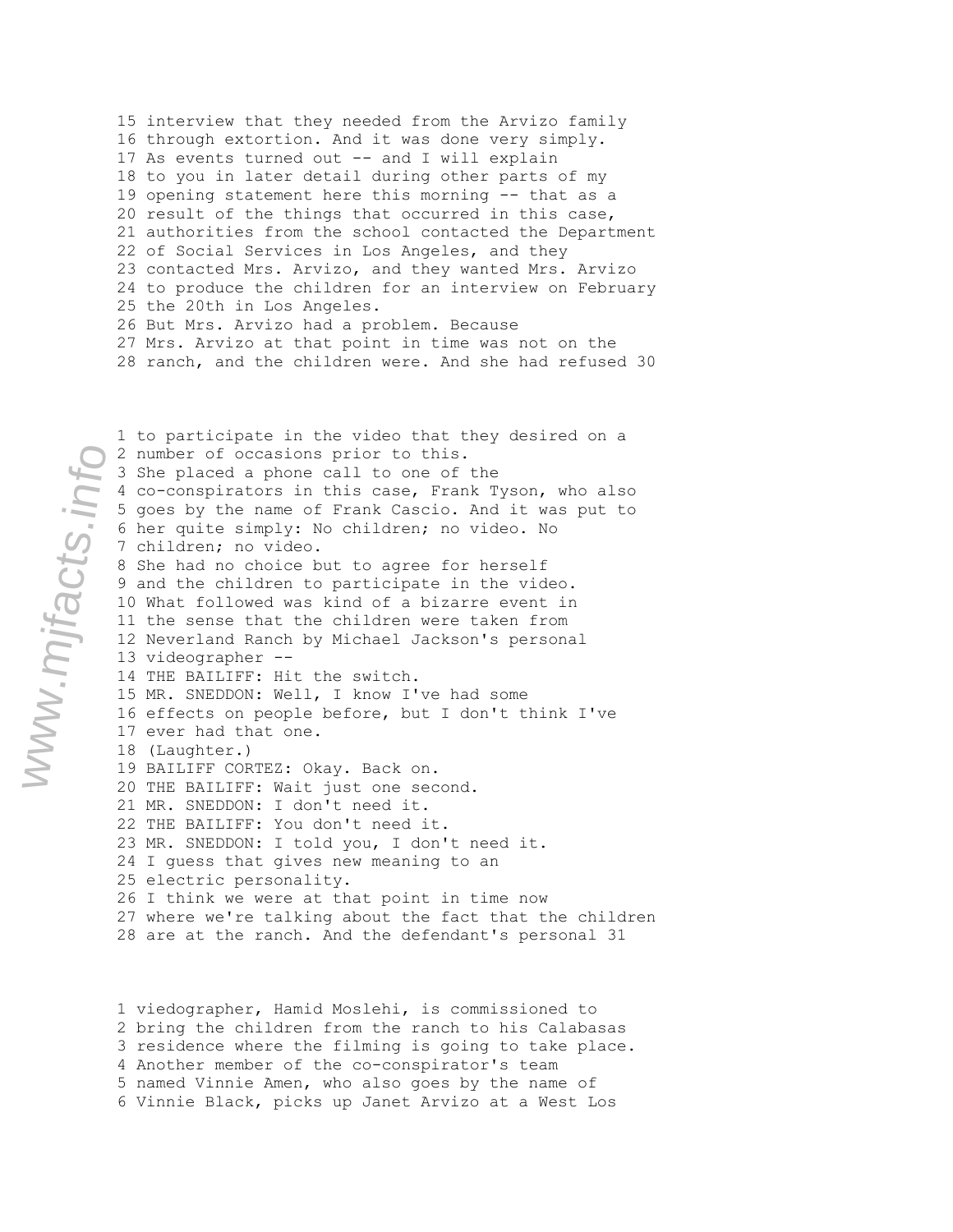7 Angeles apartment where she's staying with her 8 future husband and fiance, Major Jay Jackson. 9 They meet at Moslehi's residence in 10 Calabasas. And it's now approaching about 11:30 or 11 almost midnight when everybody arrives. What 12 results is a video that occurs -- and I'm going to 13 speak more about later in my presentation -- but 14 occurs and doesn't end until two o'clock in the 15 morning. And the children are then taken back to 16 West Los Angeles for a nine o'clock appointment with 17 the Department of Social Services people, the very 18 next morning. 19 Now, what I want to do is -- at this point, 20 is I want to share with you just a few of the 21 comments from the Bashir transcript. I want to 22 share with you some of the things that caused the 23 reactions and the movement of the people and the 24 parties involved in this particular case that I've 25 already discussed rather briefly. 26 And before I do that, though, I want to stop 27 and tell you, in caution and in candor and in 28 fairness, this video that you will hear is about an 32 1 hour and 40 minutes long. And it's not my intention 2 to lift from that -- from that video just a portion 3 of it. But you will see from what I'm going to 4 lift, that it is the parts that deal most 5 specifically with this case. 6 This is the interview of Martin Bashir and 7 the defendant. It's the interview that occurs 8 towards the end of the eight-month journey in the 9 filming of the life and "Living with Michael 10 Jackson" video documentary. 11 "Martin Bashir: It was a great privilege to 12 meet Gavin because he's had a lot of suffering in 13 his life. 14 "Michael Jackson: Yeah. 15 "Martin Bashir: When Gavin was there, he 16 talked about the fact that he shares your bedroom. 17 "Michael Jackson: Yes. 18 "Martin Bashir: Can you understand why 19 people would worry about that. 20 "Michael Jackson: Because they're ignorant. 21 "Bashir: But is it really appropriate for a 22 40-year-old man to share a bedroom with a child that 23 is not related to him. 24 "Michael Jackson: That's a beautiful thing. 25 "Martin Bashir: That's not a worrying

26 thing.

27 "Michael Jackson: Why should it be

28 worrying. Who's the criminal. Who's the Jack the 33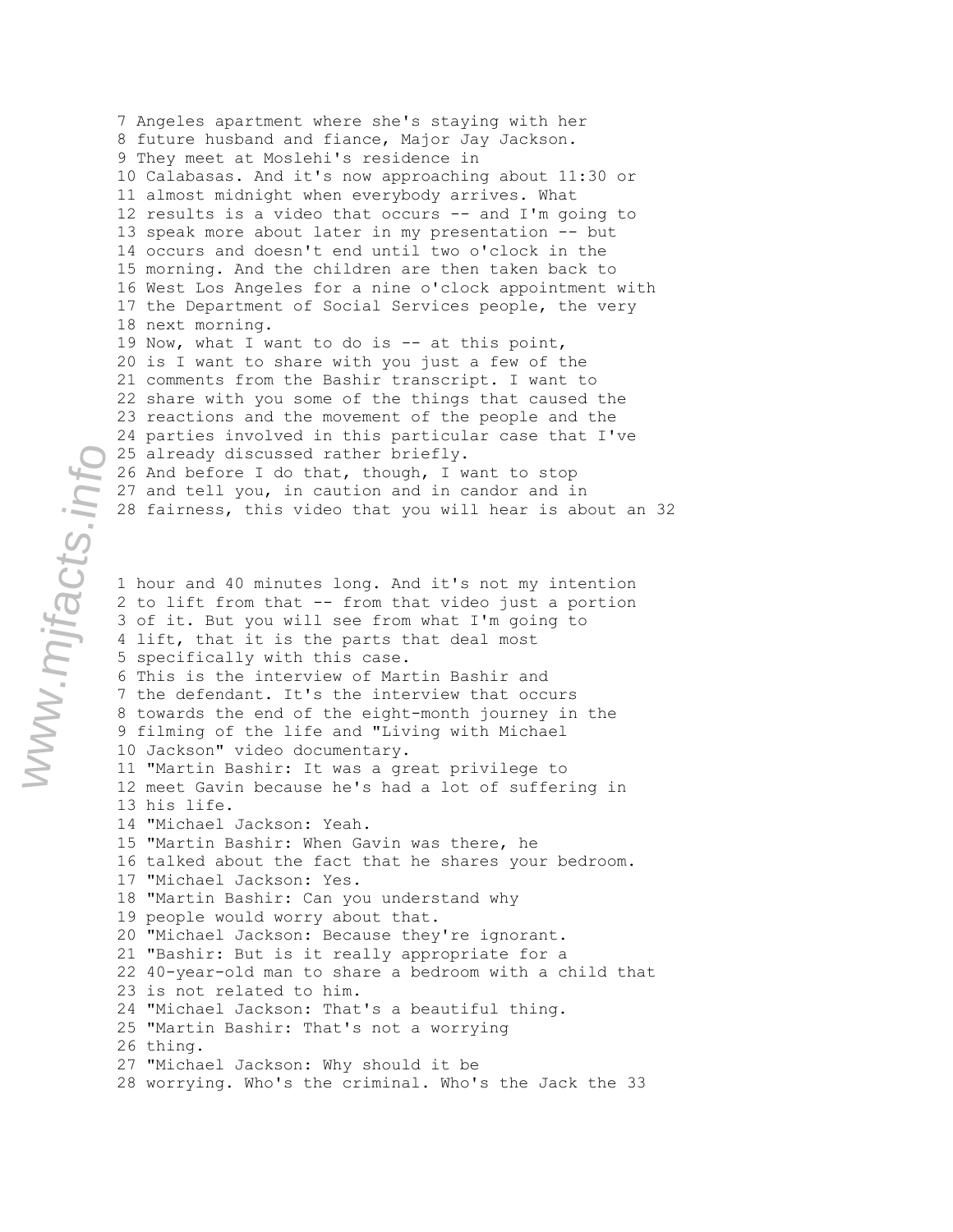2 and heal a child. I'm sleeping in a sleeping bag on 3 the floor. I give him the bed because he has a 4 brother named Star, so him and Star took the bed and 5 I'm on the floor in the sleeping bag. 6 "Did you ever sleep in bed with him. 7 "No, but I have slept in bed with many 8 children. I sleep in bed with all of them. 9 "Bashir: But is that right, Michael. 10 "Michael: It's very right. It's very 11 loving. That's what the world needs now. More 12 love, more love. 13 "Martin Bashir: The world. The world 14 needs.... 15 "Michael Jackson: More heart. 16 "Martin Bashir: The world. The world needs 17 a man, 44, sleeping in bed with children. 18 "Michael Jackson. No, you're making it -- 19 no, no, you're making it all wrong. That's wrong. 20 "Bashir: Well, tell me. Help me. 21 "Michael Jackson: Because what's wrong with 22 sharing a love. You don't sleep with your kids and 23 some other kids" -- I'm sorry. "You don't sleep 24 with your kids or some other kids who need love who 25 didn't have a good childhood. 26 "Martin Bashir: No. No, I don't. I never 27 dream of sleeping -- 28 "Michael Jackson: Well, I would. I would. 34 1 Because you've never been where I've been mentally." 2 Later on in the transcript, Bashir goes on: 3 "But isn't that precisely the problem, that when you 4 actually invite children into your bed, you never 5 know what's going to happen. 6 "Michael Jackson: But when you say 'bed,' 7 you're thinking sexual. They make it sexual. It's 8 not sexual. We're going to sleep. I tuck them in. 9 We put -- I put a little, like, music on. We do a 10 little story time. I read a book. It's very sweet. 11 We put the fireplace on. We give them hot milk, you 12 know, and we have little cookies. It's very 13 charming. It's very sweet." 14 Ladies and gentlemen, this case begins with 15 ten-year-old Gavin Arvizo. It begins in the year 16 2000. It begins when Gavin Arvizo is living with 17 his mother, Janet Arvizo, and his father David, and 18 his older sister Davallin, and his younger brother 19 Star, in a studio apartment in East Los Angeles. 20 It begins with his diagnosis of stage four 21 cancer at the age of 10. In an attempt to stem the

1 Ripper in the room. This is a guy trying to help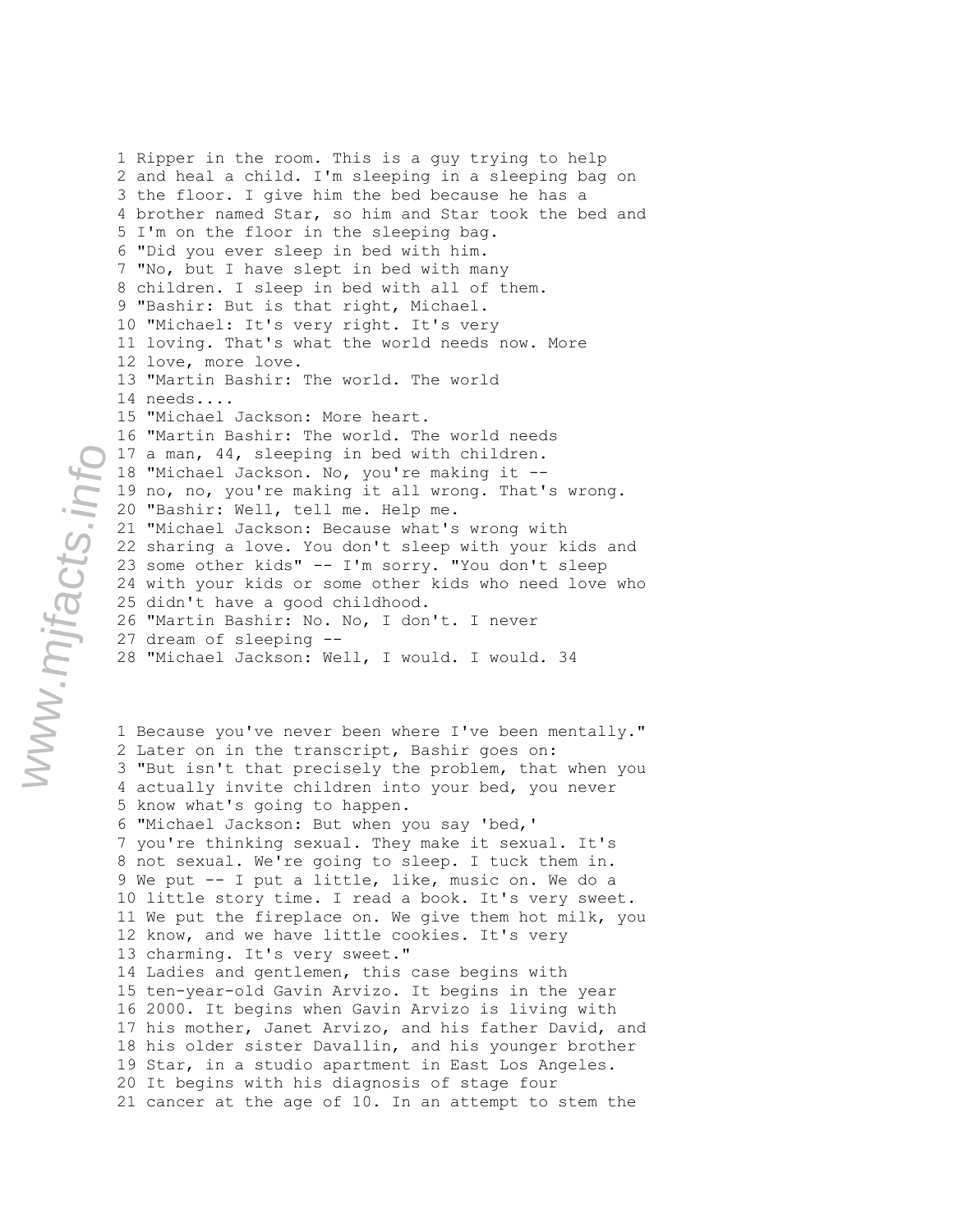22 cancer, a medicine-sized -- medicine-ball-size 23 tumor, weighing 16 pounds, is removed from his 24 abdomen. Lesions were removed from his lungs. His 25 gall bladder was removed. Lymph nodes were removed. 26 And one kidney was also removed. 27 For a year, he underwent chemotherapy. Long 28 recuperative hospitalizations and long periods of 35

1 recuperation at his grandparents' place. And in all 2 candor, the doctors told the Arvizos and told Gavin 3 Arvizo to prepare for his funeral, that he wasn't 4 going to survive. 5 But, you see, Gavin's a fighter, and Gavin 6 wasn't willing to quit. And because of a miracle, 7 today Gavin is alive and his cancer is in remission 8 and he's a freshman in high school. And he's an 9 active member of a Navy Explorer unit and has gone 10 through a boot camp in 2003 in Virginia. And he 11 played football on his freshman high school football 12 team this year. 13 During Gavin's fight for life, however, 14 there were people actively involved in supporting 15 him. And one of those people that you're going to 16 learn about in this case is Jamie Masada. 17 Now, Jamie Masada you probably have not 18 heard of, but you may have heard of the company that 19 he founded. He started with The Laugh Factory on 20 Sunset Boulevard in Los Angeles. He now has places 21 in Hawaii and he has a place in New York City. It's 22 for comedians. And as one of the things that Mr. 23 Masada did, is he sponsored camps during the summer 24 for underprivileged children. 25 And during the summer one year when the 26 children were younger, the three children, Davallin, 27 Star and Gavin, participated at The Laugh Factory in 28 a summer program for underprivileged children. 36

1 Jamie Masada took a liking to the children. 2 He particularly took a liking to Gavin. And when he 3 heard that Gavin was -- had cancer, that it was 4 serious and that he may not live, he began to visit 5 Gavin on a regular basis. 6 And some of -- you know, unfortunately one 7 of the things that happens to kids that are going to 8 die from cancer, there are organizations and people 9 and individuals, allow them to try to make a last 10 wish, to make a wish. 11 And Gavin's wish, Gavin's wish was to meet 12 some comedians and entertainers. And Gavin's wish 13 was to meet Chris Tucker. And Gavin's wish was to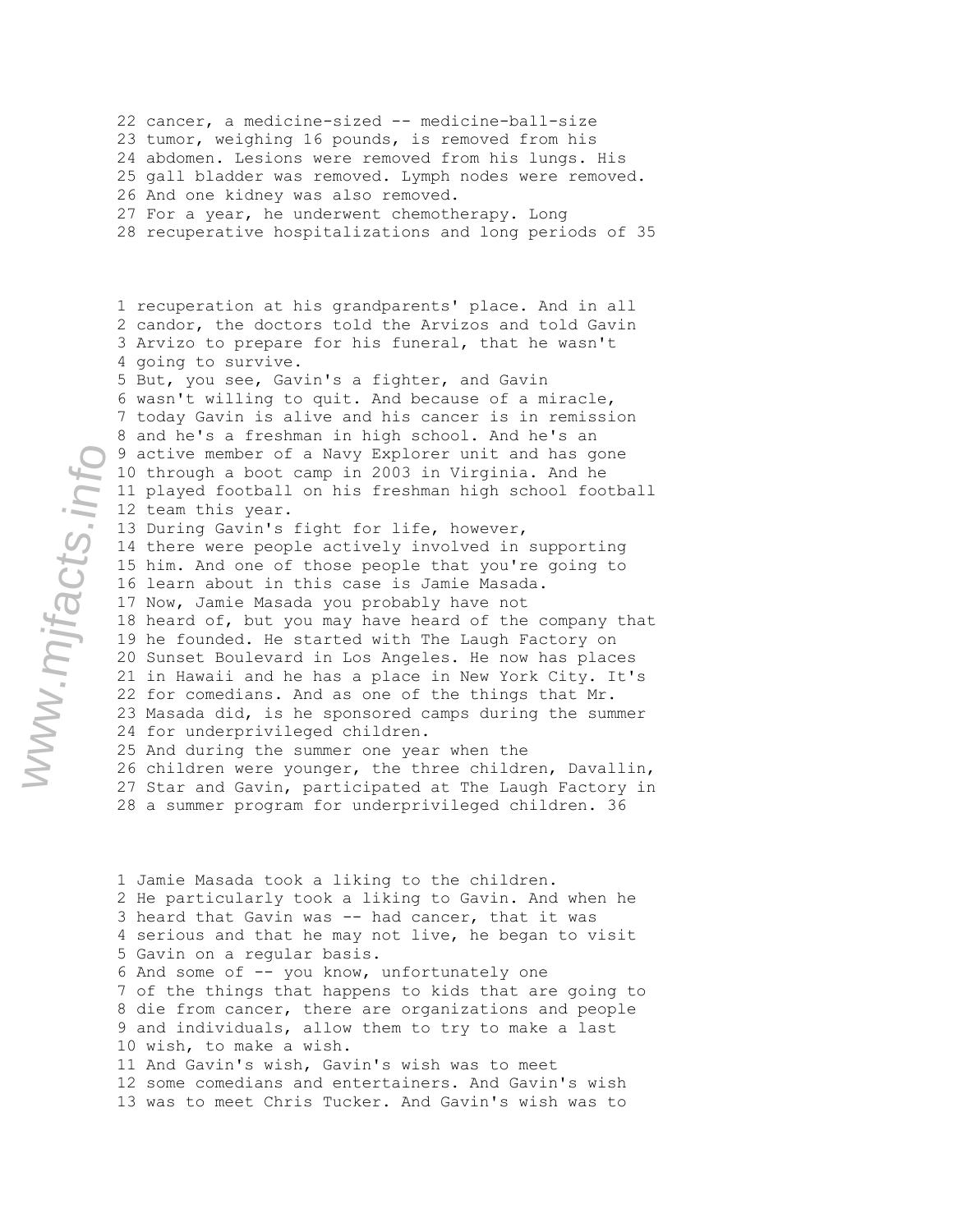14 meet Adam Sandler. And Gavin's wish was to meet the 15 defendant in this case, Michael Jackson. 16 He actually met all of them. The first call 17 came from the defendant while Gavin Arvizo was in 18 the hospital recuperating from one of his 19 chemotherapy sessions. Over the next several weeks, 20 they exchanged television calls on a regular basis. 21 The calls often lasted hours. 22 And during one of the recuperative periods 23 when Gavin was at home, Michael Jackson invited the 24 Arvizo family from East Los Angeles to the ranch of 25 Neverland here in Santa Barbara County. 26 In August of 2000, the Arvizo family, 27 Gavin's -- Gavin, ten, and Star, nine, were picked 28 up in a limousine with their mother and their father 37

1 and their brother, and traveled to Neverland Valley 2 Ranch. 3 It was here -- and you can imagine just 4 about the excitement that must have been with the 5 family, coming from an environment like that to the 6 ranch and this beauty that we have here in Santa 7 Barbara County. And the family was put up in the 8 guest cottages at the ranch and they were there for 9 several days. 10 Now, on the night before the last day that 11 they were to leave, Michael Jackson, the defendant 12 in this case, takes Gavin aside, and he says to 13 Gavin, "Gavin, why don't you ask your parents if you 14 can spend the night in my bedroom, at the dinner 15 table tonight." 16 Well, obviously here's a little kid who's in 17 the midst of a life-threatening disease -- 18 MR. MESEREAU: Objection. 19 MR. SNEDDON: -- a chance to spend the 20 night -- 21 MR. MESEREAU: Objection. 22 THE COURT: Overruled. Go ahead. 23 MR. SNEDDON: -- the chance to spend the 24 night with one of his idols. Gavin obliges. Gavin 25 asks his parents at dinner, "Can I spend the night 26 with Michael Jackson in his bedroom." 27 And the parents say, "Yes"; they agree. And 28 it's agreed that Star will go along with them. 38

1 Now, what happens that night is this: The 2 defendant, Frank Tyson, the defendant's children, 3 particularly his son Prince, Prince Michael, and the 4 two Arvizo boys are in the downstairs area of the 5 Jackson bedroom suite. And after a few hours, they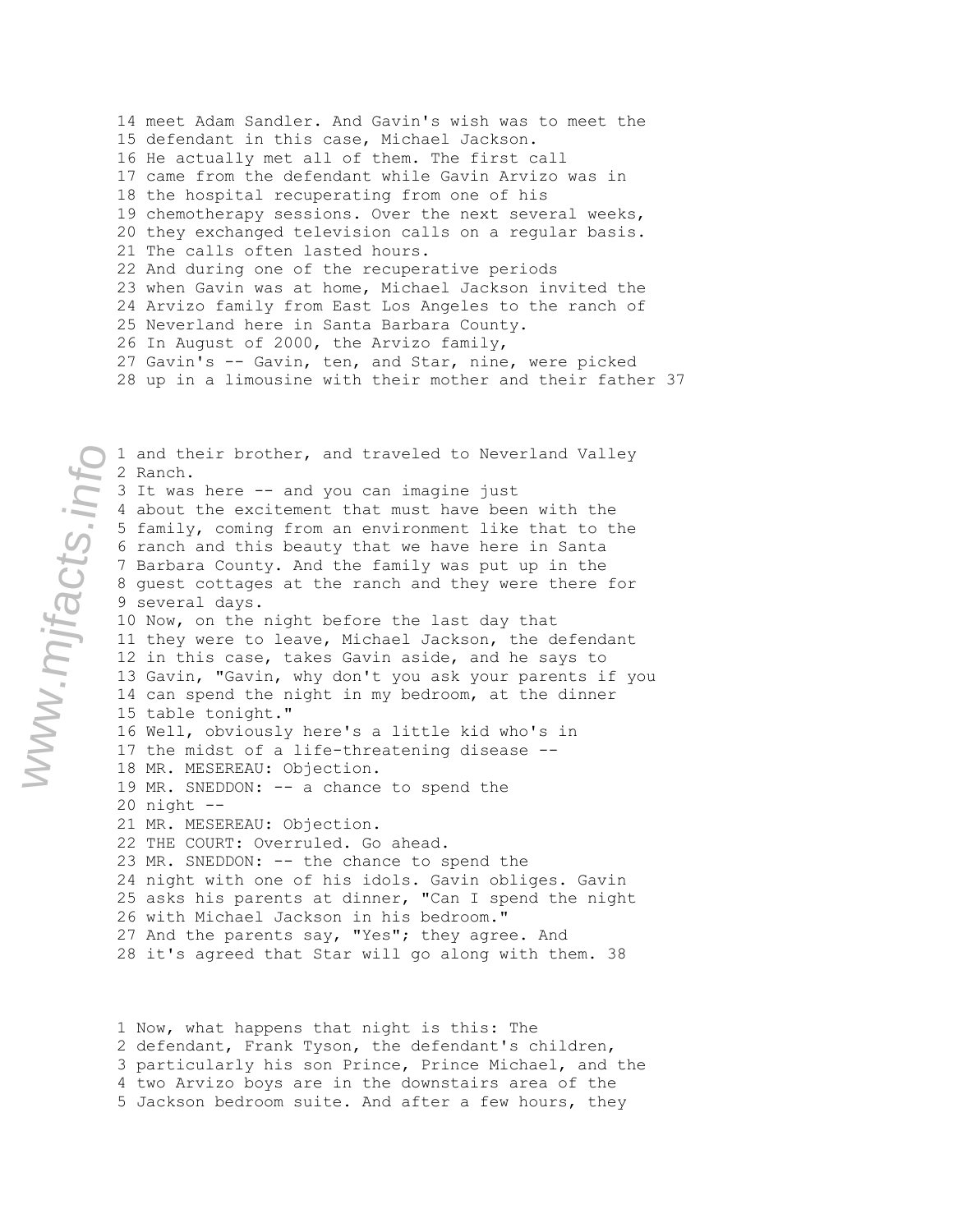6 go upstairs to the bedroom. And when they get up 7 into the bedroom, Tyson pulls out a laptop computer, 8 and Jackson and Tyson are hooking the computer up to 9 the Internet. And when they get on the Internet, 10 they then place the computer with the boys there, 11 and they take the boys, nine-year-old and 12 ten-year-old, on a tour of sexually explicit 13 websites. Naked ladies. They take them on a tour 14 of a number of websites. And it lasts approximately 15 30 to 40 minutes. 16 And during the time that they travel through 17 these websites, at one of the points in time when a 18 female is shown to -- with her shirt up, exposing 19 her breasts, the defendant turns and exclaims: "Got 20 milk." And he turns around to the sleeping Prince 21 on the bed and says, "Prince, you're missing a lot 22 of pussy." 23 The Arvizo boys spent the night with Michael 24 Jackson. They did not sleep in bed with him. They

25 slept in the bed. And it is true, Jackson slept on 26 the floor. 27 The Arvizo boys returned to the ranch a

28 couple of times during 2000. Never with their 39

1 mother or their sister again. Jackson was rarely 2 there. And after several months, the relationship 3 drifted apart. The number that Gavin had been given 4 for the defendant was no longer good. There was no 5 more phone calls and there was relatively no contact 6 between the Arvizos and Michael Jackson. 7 However, the participation of Gavin Arvizo 8 in the Martin Bashir video changed his life forever. 9 Because, you see, Gavin Arvizo ended up being one of 10 those boys who shared a bed with the defendant, 11 Michael Jackson. 12 He didn't do it in 2000 on the first visit 13 to the ranch. And he didn't do it, as many people 14 suspected, when they saw the Martin Bashir video. 15 But he did it in February and in March of 2003 at 16 Neverland Valley Ranch. 17 I want to take you now back to some of the 18 statements that we heard in the Bashir tape made by 19 the defendant in this case. I want to take you back 20 to the admissions that are found in that video about 21 his public statements acknowledging sharing his 22 bedroom and his bed with young boys, and to the 23 circumstances of the explanation under -- in which 24 he says he does so. Let's explore that for a 25 moment. 26 You see, the private world of Michael 27 Jackson is quite different from what he said on that 28 video. As the testimony and the evidence unfolds in 40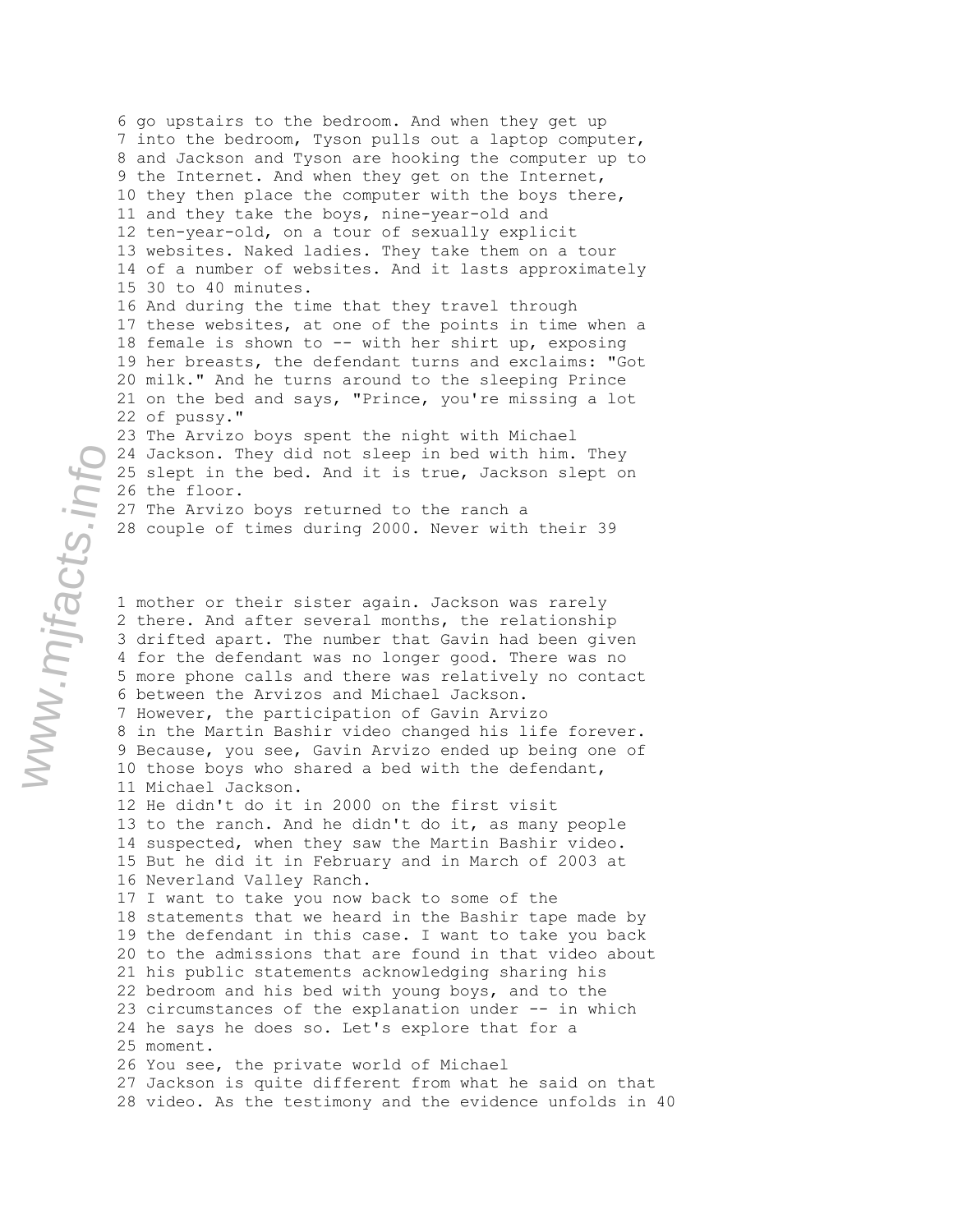3 consist of children's books, but the Internet visits 4 to sexually explicit sites, the exposure of children 5 to suitcases, briefcases laden with sexually 6 explicit magazines and centerfold cutouts from 7 magazines such as Hustler and Playboy, with titles 8 like "Barely Legal Hard-Core," "Barely Legal" and 9 many others with far more offensive covers and cover 10 titles. 11 You see, the private world of Michael 12 Jackson reveals that instead of cookies and instead 13 of milk, you can substitute wine, vodka, and 14 bourbon. 15 Now, publicly Michael Jackson says he 16 doesn't drink. But his private behavior and conduct 17 is quite the opposite, as you will learn through 18 numerous witnesses in this case. 19 First he's caught on film talking to Martin 20 Bashir about wine. And he uses it and describes it 21 as "Jesus Juice," the same exact expression that the 22 Arvizo children told detectives in this case that 23 Michael Jackson used in referring to red wine that 24 he provided to them, and he referred to it as "Jesus 25 Juice." 26 Former employees and security guards and 27 maids of the defendant will tell you that he 28 furnished alcohol, that he encouraged children to 41 1 drink, and on occasion he was actually viewed to 2 pour drinks for children. 3 Several airline stewardesses will testify in 4 this case. They work for a charter jet 5 organization. They are the stewardesses on 6 chartered planes chartered by the defendant in this 7 case. And they have, in conjunction with the work 8 that they do, a profile of information as to what to 9 take on the plane to satisfy the people that are 10 going to be on the plane. 11 They will tell you that they have not only 12 seen -- they have not only seen the defendant drink 13 alcohol on the planes, they have furnished it. And 14 they have furnished it in a method and a manner 15 exactly like the Arvizo children told detectives in 16 this case that the defendant does; and that is, that 17 it is put in Diet Coke or soda pop cans. 18 Indeed, several employees, including his 19 long-time security guard Chris Carter, and others, 20 will tell you that they observed children on the

www.mjfacts.info

1 this particular case, you will learn that the 2 stories he refers to in that video remark do not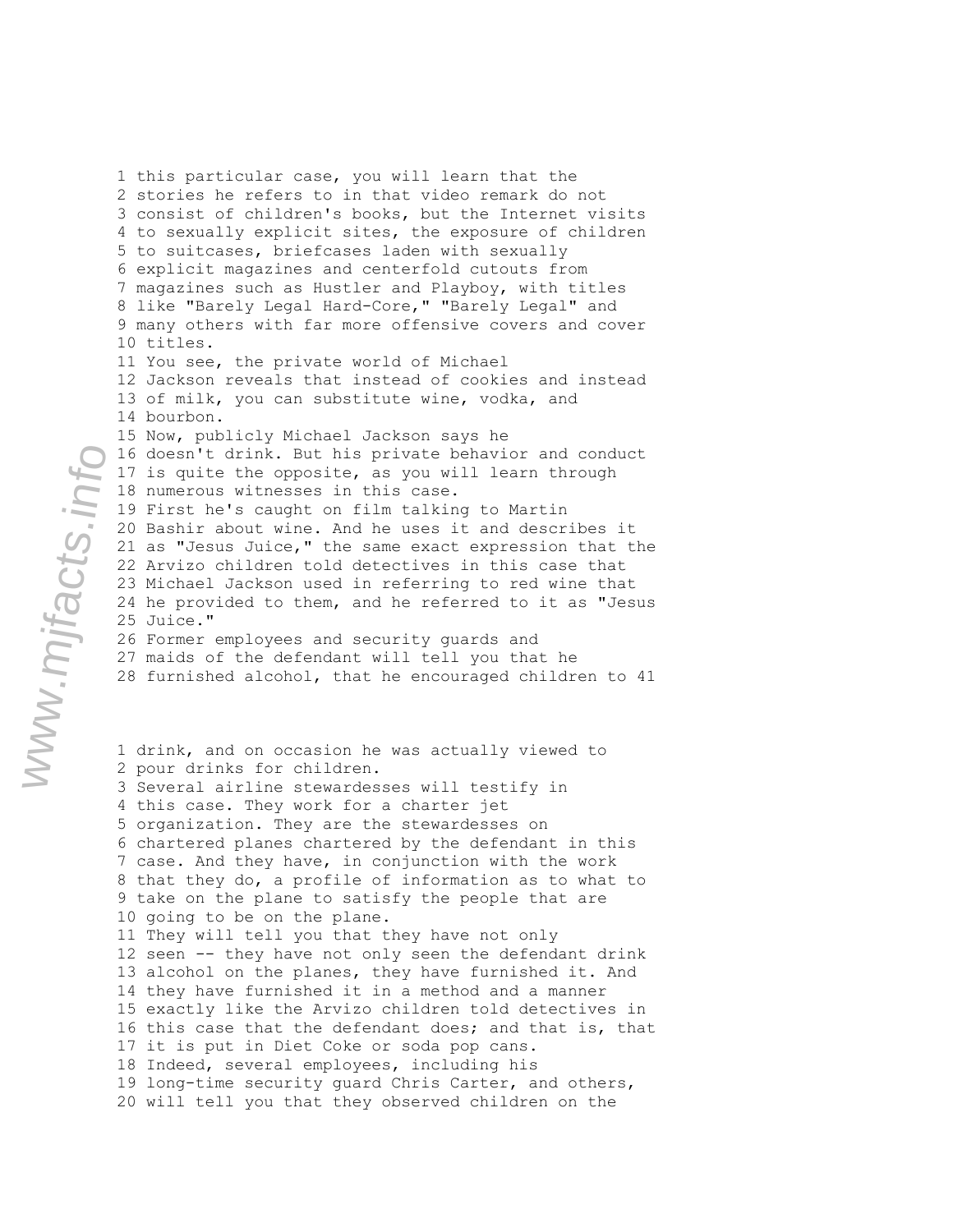21 ranch drinking, in highly intoxicated states on a 22 number of occasions when Jackson is on the ranch. 23 Security Guard Chris Carter will tell you 24 that he observed one incident one night where he 25 encountered Gavin Arvizo. It was late. It was 26 dark. Gavin was intoxicated, and he wanted to get 27 into one of the little carts, electric carts that 28 you can use to drive around the premises. 42

1 Carter stopped him. He saw that Gavin was 2 in no condition to drive. And he told him that he 3 couldn't do that. When Carter asked the boy why he 4 was drinking, he replied, Michael Jackson told him 5 that he had to be a man and drink. 6 In another incident, Michael Jackson's 7 personal attendant and a long-time employee, Jesus 8 Salas, will describe taking a full bottle of wine 9 and a full bottle of vodka on a tray into Michael 10 Jackson's bedroom with four glasses. 11 And when he got into the bedroom, he saw the 12 defendant and three children sitting on the bed. 13 And when he came back the next morning to clean out 14 the bedroom, both bottles were empty, and the 15 glasses had been used. 16 Another ranch employee, Kiki Fornier, is 17 going to testify in this case. And she will tell 18 you that on a number of occasions she saw three 19 local Santa Ynez boys intoxicated, saw them at a 20 time when Jackson was on the ranch and Jackson was 21 with the boys. And she viewed this on a number of 22 occasions. 23 The private world of Michael Jackson reveals 24 that instead of bedtime discussions and children's 25 books and discussions of Peter Pan, at the same time 26 that this 44-year-old man is sharing with 27 13-year-old Gavin and 12-year-old Star and another 28 11-year-old boy his collection of sexually explicit 43

1 magazines, that he's talking to Gavin about 2 masturbation. And he's telling him that it is 3 normal, and that it is okay, and that everybody does 4 it. 5 That each of these acts are calculated to 6 desensitize the boy, to change his moral antenna, 7 and to add the trust and the admiration of an adult 8 voice to the boy's conduct to convince him that what 9 was being done was all right in the adult world. 10 And it worked. 11 Lastly, you're going to be able to peek into 12 the defendant's private world, and you're going to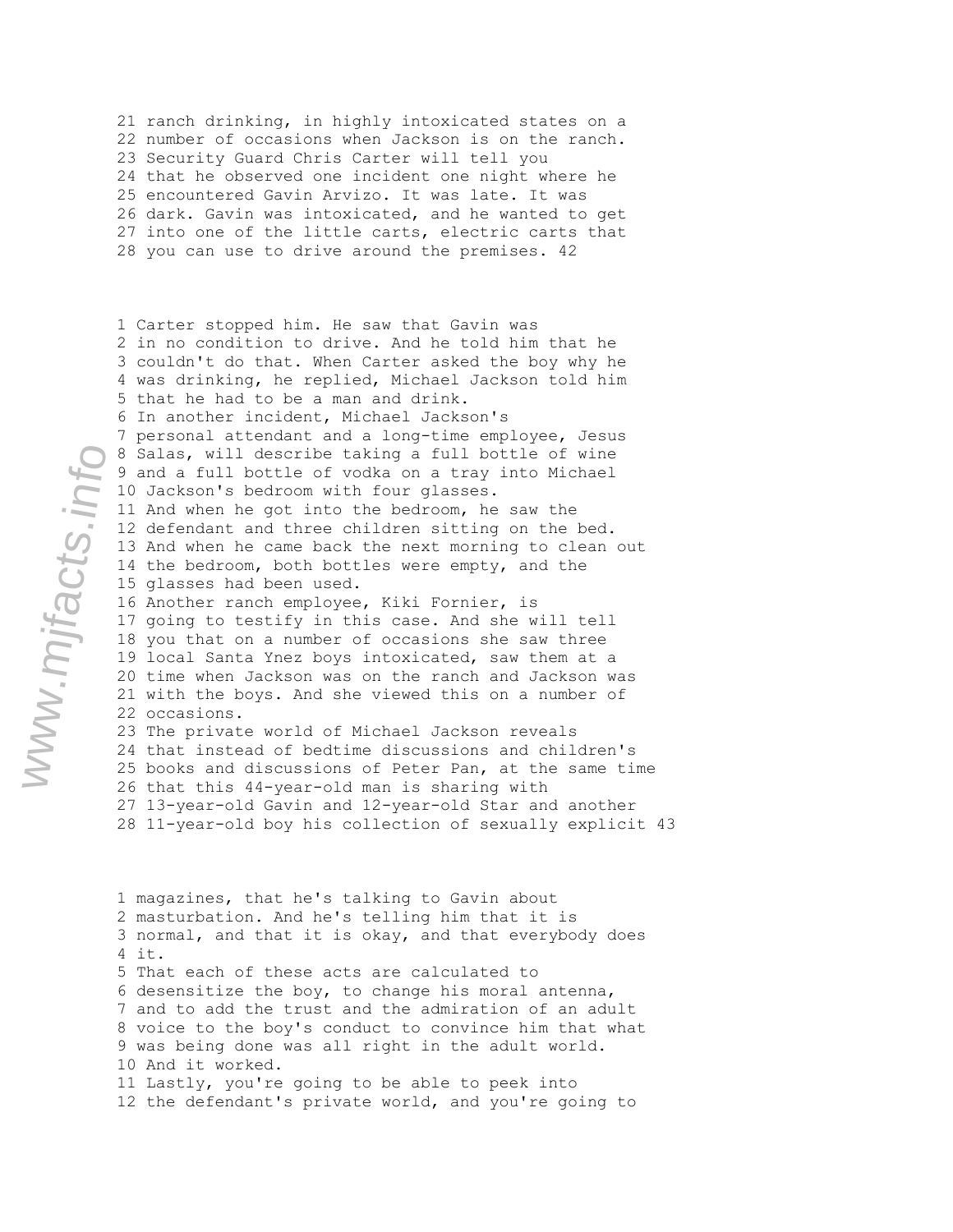13 hear Gavin Arvizo describe to you his molestation. 14 You will hear Star Arvizo tell you how, on 15 other occasions, he happened upon seeing Michael 16 Jackson masturbating himself with one hand while 17 Jackson's other hand was inserted into the 18 underpants of his brother, Gavin. 19 Your Honor, I think this will probably be a 20 good place to take the morning recess. 21 THE COURT: All right. We'll take a 22 15-minute recess. 23 (Recess taken.)  $24 - -000 - -$ 25 26 27

28 44

1 THE COURT: Mr. Sneddon. Go ahead. 2 MR. SNEDDON: Thank you, Your Honor. 3 Ladies and gentlemen, the scene for most of 4 the events that occur in this particular case is 5 going to be the defendant's home, Neverland Valley 6 Ranch. And I think you'll get a very good feel for 7 the ranch through videos that are going to be shown 8 probably by both sides, as well as snippets of tape 9 and footage that is shown in the Martin Bashir 10 documentary. 11 But for just a moment, since probably most 12 or none of you have an idea of what the ranch is 13 like, I want to take you on a little visual tour of 14 what it is. 15 And I want to say, first and foremost, that 16 the ranch is something that is a beautiful thing. 17 And it's been used for beautiful causes. For the 18 children, the underprivileged children, for the 19 children who have been suffering, who have been 20 brought there to share a day or a weekend on the 21 ranch. It's something very good. 22 But just like so many things in life, 23 something very good can end up being, on another 24 occasion, in another setting, something very bad. 25 And several of the witnesses in this case 26 are going to tell you that some of the young 27 visitors at the ranch, that stay on and that visit 28 with Mr. Jackson, and who are there on a prolonged 45

1 basis, begin to change because of the personality of 2 the ranch. That it creates a no-rules, 3 no-restriction, no-wants environment. And people 4 who walk in there with manners walk out and can be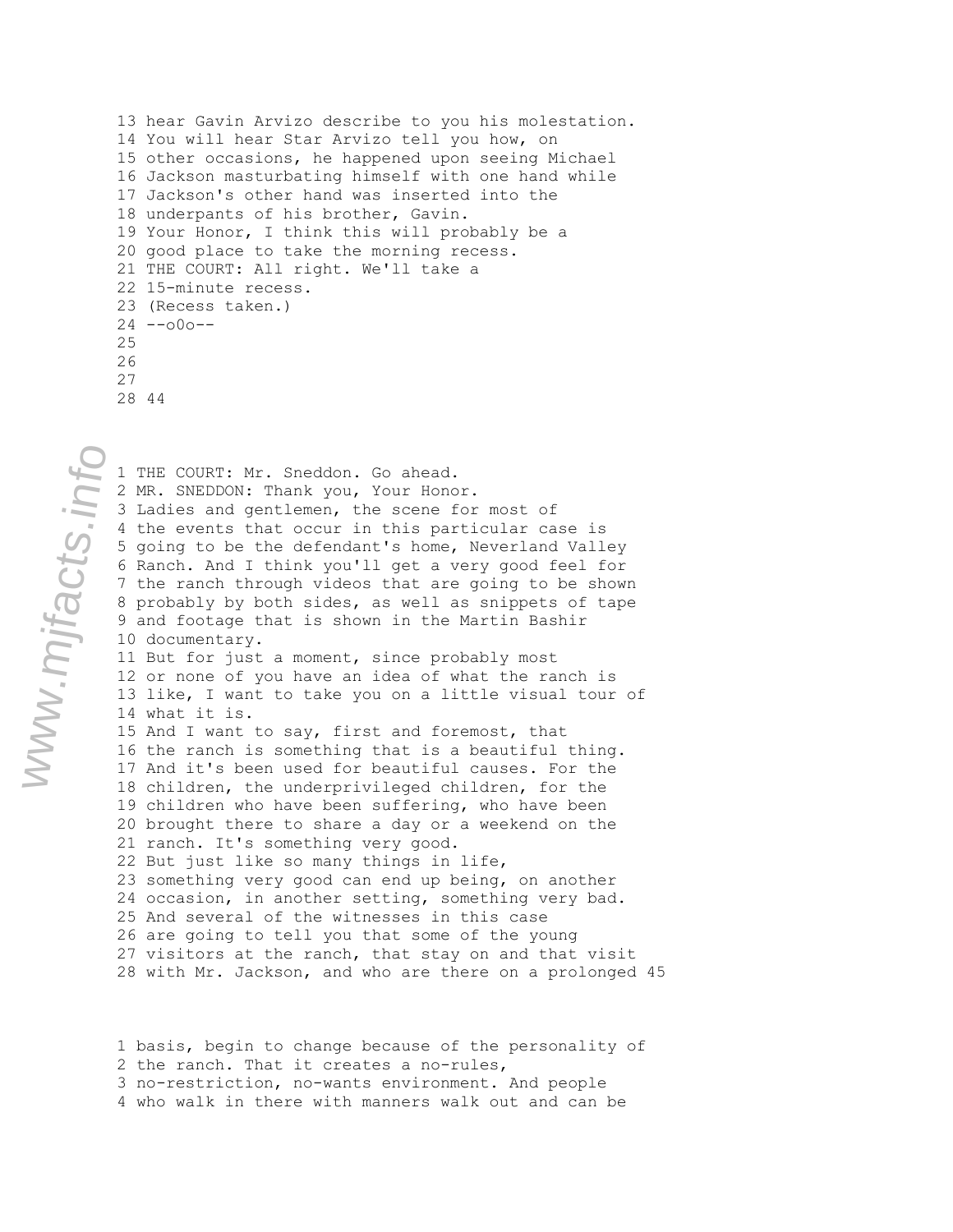5 described by some of the staff as hellions, rude, 6 obnoxious. And what is there about Neverland that 7 can do that to somebody. 8 What is there about Neverland Valley Ranch. 9 Well, first of all, for those of you who may 10 not know where it is, I'll try to describe it to you 11 briefly. It's at the foot of the Los Padres 12 National Forest. It's about 2,800 acres. And it's 13 about 4.5 miles from Los Olivos, or, better put, 14 Mattei's Tavern, up Figueroa Mountain Road. It has 15 a zoo with lots of animals. And you heard Mr. 16 Mesereau talk about some of those animals during the 17 questioning of some of you folks. 18 It has an amusement park with a ferris wheel 19 and a merry-go-round and a lot of other rides for 20 the enjoyment of children and adults. 21 It has a NASCAR-type racing track with small 22 miniature NASCAR cars that people, even adults, can 23 drive around the track. And it has a theater 24 complex with a huge screen and a stage, where people 25 can go to watch movies at any time of the day or 26 night, with a snack bar with free popcorn, free ice 27 cream, and free candy of just about any variety or 28 sort that you may desire. 46

1 Neverland Valley Ranch, where selected 2 guests are allowed to drive electric-powered golf 3 carts out around the ranch's many acres into the 4 back country on roads, paths, many times 5 unsupervised. Complete with a two-story video 6 arcade. Video arcade with just about every 7 imaginable video game that you can think of, from 8 the old traditional type to the most recent virtual 9 reality type of video games. Two stories high, 10 packed with these things. 11 The arcade also has a cellar. The cellar is 12 hidden behind a juke box. Behind the juke box, you 13 remove it, go down into the cellar. And in the 14 cellar, wine and alcohol. And it's a place where 15 special guests of Mr. Jackson are taken and they're 16 invited into the cellar and they're treated to 17 alcoholic beverages poured by Mr. Jackson himself. 18 Neverland Valley Ranch, where music is piped 19 throughout the entire main residence area. The 20 lawns are sprinkled with statues and figurines of 21 kids and animals. An area that has a 22 Disneyland-like replica train station, and a 23 Disneyland-like replica train that takes people 24 throughout the grounds, to the zoo, and to the 25 amusement park, and the theater, and back to the 26 main house residence. 27 The residence is complete with four guest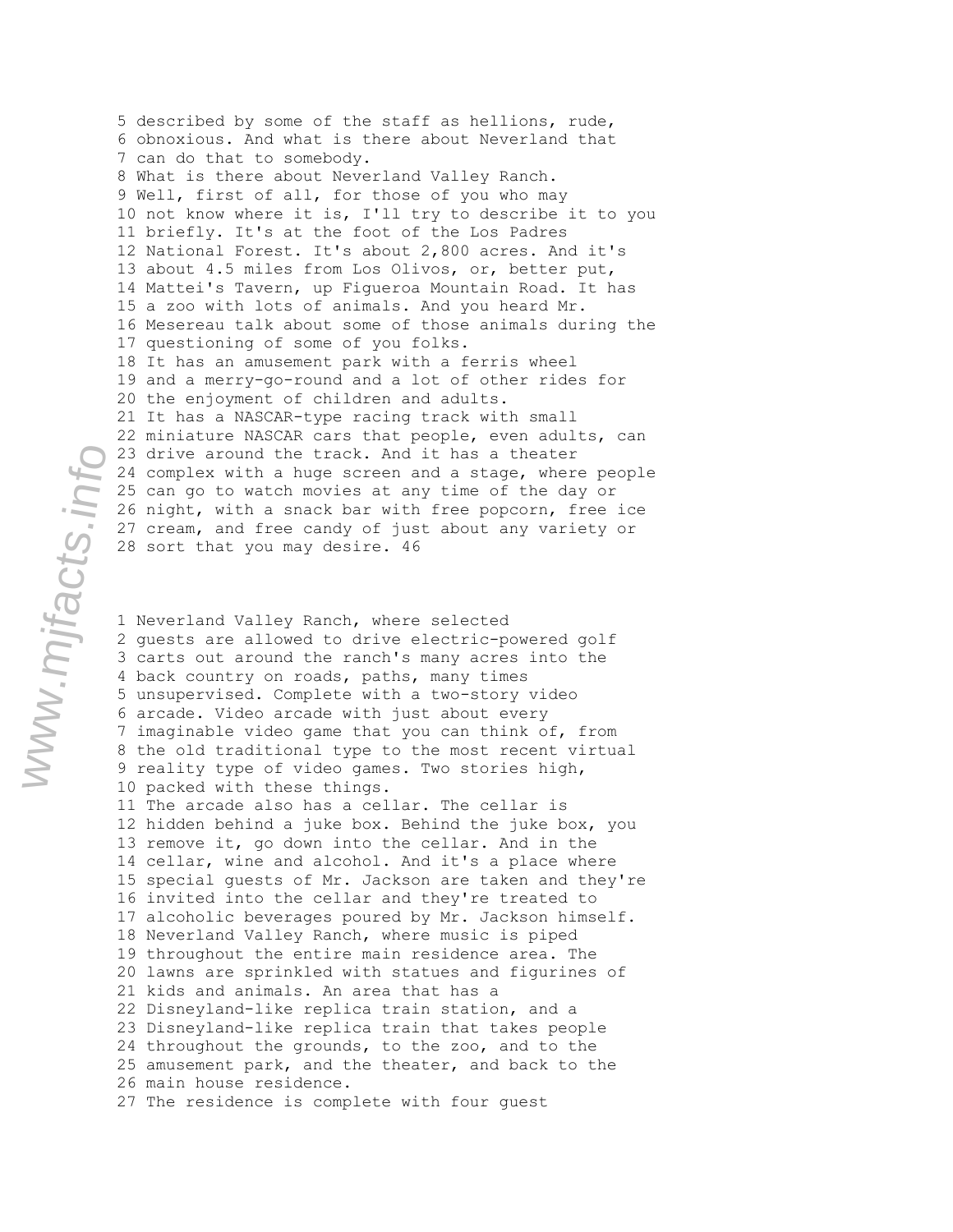1 form a boundary to the house. 2 Neverland Valley Ranch, where the main 3 residence has at least two rooms on the second floor 4 totally dedicated to every imaginable toy that a 5 child would ever want. Electric trains, games, 6 figures. Lifelike figurines of R2-D2, Darth Vader, 7 Superman, Batman, Daffy Duck. You name it. One 8 whole room devoted to dolls and dollhouses in the 9 main residence. 10 Next to the arcade and on the back side of 11 the house is a swimming pool and a Jacuzzi. And on 12 the other side is another part of the lake, a 13 teepee, trees to climb, tree houses. You name it. 14 It has everything. 15 Next to the main business -- main residence 16 is another building that's attached to it by an 17 arch. And in that arch, in that building, is a 18 security office on one end. And at the other end is 19 a personal office of the defendant, Michael Jackson. 20 In that office is a small museum with figurines, a 21 lot of lifelike figures in the back office, and six 22 large-sized plasma T.V.'s. 23 It's in this room that during the course of 24 the execution of the search warrant on November the 25 18th, 2003, that at least two sexually explicit

26 magazines were found, one teenaged themed. 27 Neverland Valley Ranch, where the defendant 28 reigns supreme in his own two-bedroom -- two-floor 48

1 suite. One bedroom, two-floor suite. The bottom 2 floor of the bedroom -- and let me take you on a 3 little tour, if I can, visually. You'll see it 4 through photographs during the course of the trial. 5 And let me see if I can lay the foundation for that 6 now. 7 The bottom floor is entered through -- you 8 walk down a hallway. And when you come into the 9 door, you turn to your left, you open up into the 10 main part of the downstairs. 11 And what you will see, what you did see, if 12 you were a visitor there at the time of the Arvizo 13 boys, was a room that is cluttered. It's cluttered 14 with figurines. It's cluttered with boxes. It's 15 cluttered with video games. There's a piano. 16 There's all kinds of things in a very small, 17 relatively small area. And including king and queen 18 chairs and figures, life-sized figures in the chairs 19 and at other locations in the room.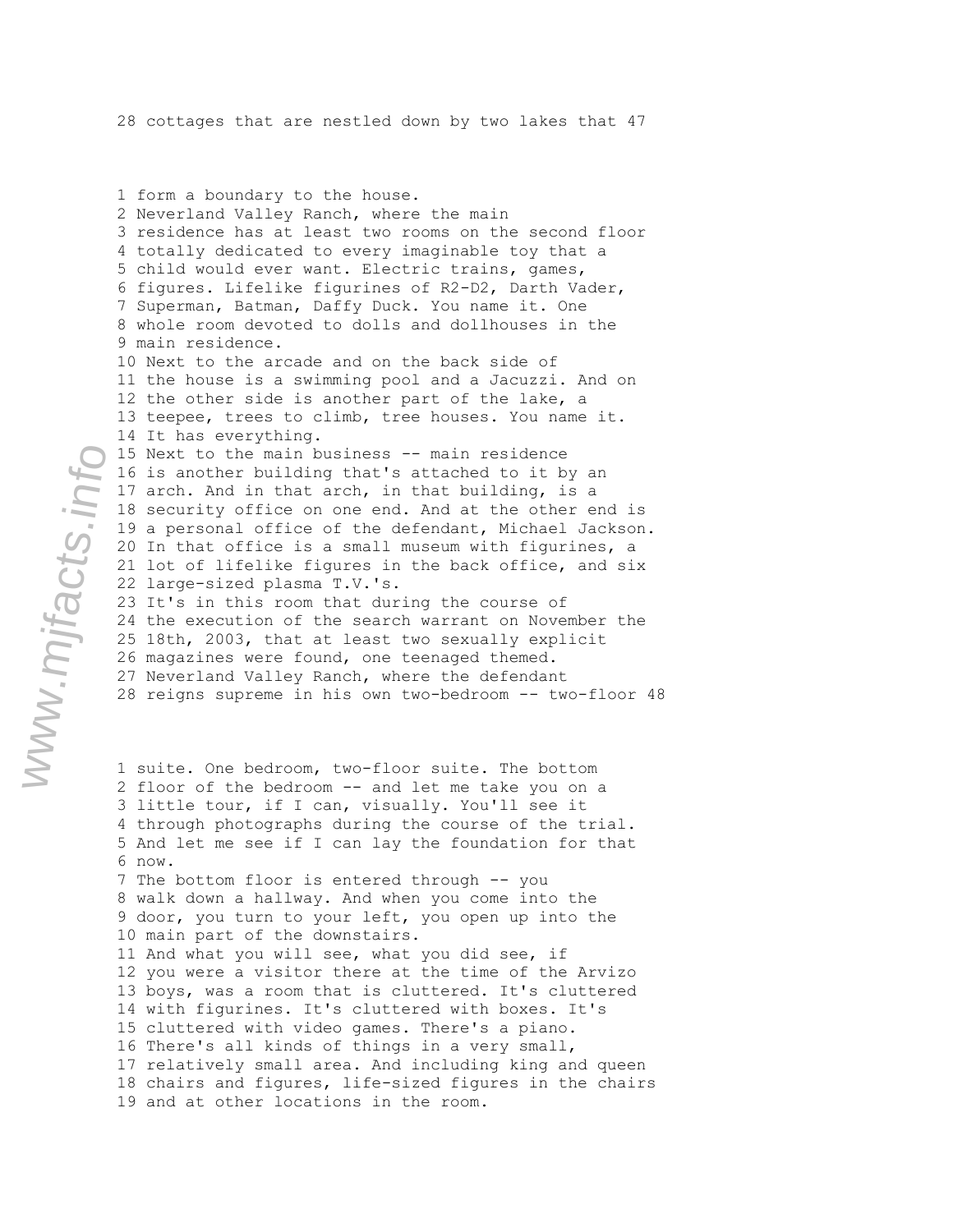20 There's a piano that plays different tunes 21 and is electric, can be changed to different 22 formats. 23 In this room, when you walk towards the back 24 of it, towards what would be the back side of the 25 room that fronts onto the back part of the house, 26 you move to the right. As you move to the right, 27 you walk into the master bathroom. As you move into 28 the master bathroom, you see, at the far end of the 49

1 master bathroom, a large Jacuzzi tub. 2 It was in this room on November the 18th 3 that police officers seized at least 15 sexually 4 explicit magazines and DVDs lining the tub at the 5 time of the execution of the search warrant. 6 It's in this same room - right next to the 7 tub is a briefcase containing correspondence private 8 to the defendant in this case, Michael Jackson - 9 that two more sexually explicit magazines are found. 10 In a drawer just above that are found numerous 11 envelopes containing cards and letters and 12 correspondence from the Arvizo family. Almost all 13 of them are signed or salutated with the phrase 14 "Michael Daddy" or "Michael," and with greetings and 15 with love and admiration for the defendant in this 16 case. 17 It's actually in this room and from some of 18 the materials in this room that for the first time 19 the boys were shown sexually explicit magazines 20 during their visit to Neverland Ranch during 21 February and March of 2003. 22 And let me pause for a second and let me 23 tell you something that you will learn during the 24 testimony and the evidence in this case about the 25 defendant's master suite. 26 There will be maids, like Blanca Francia,

27 Jesus Salas, other people who are responsible for 28 serving the defendant and taking care of his private 50

1 premises in this house, and that is, that the 2 defendant, Michael Jackson, was pathological about 3 not allowing people in there without his permission. 4 And that entrance could only be secured by those who 5 knew the secret password and that there was an alarm 6 that went off when anybody approached the door, to 7 give him knowledge of people approaching. 8 Neverland Valley Ranch, where the 9 defendant's bedroom is located on the second floor 10 of this master suite. It's a bedroom that can only 11 be accessed by one entrance and exit. Only one.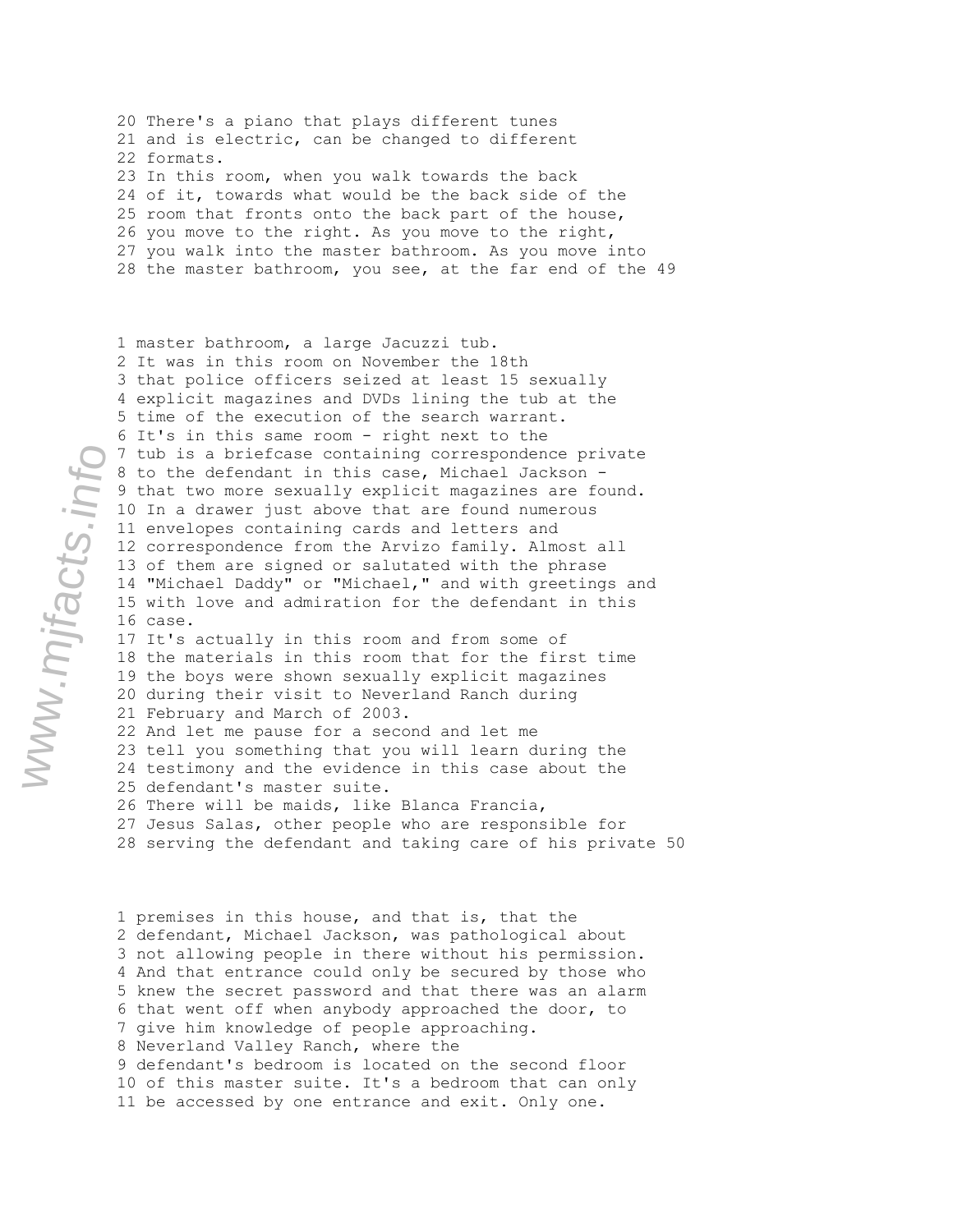12 As you walk through the room into another 13 vanity type of bathroom and you turn immediately to 14 the left, there's a stairway. And as you walk up 15 the stairwell to the top of the stairs, there are 16 walls on both sides until you reach about two-thirds 17 of the way up the stairwell. At that point the 18 right side of the wall gives way to a banister and 19 to pedestals that are separated about 18 inches 20 apart. 21 Ladies and gentlemen, it's in this room and 22 on the bed that you see when you reach the landing 23 and you can see through the pedestals, that the 24 defendant, Michael Jackson, on the second occasion, 25 opened up his Samsonite briefcase and displayed to

26 the boys numerous sexually explicit magazines, both 27 adult and teenaged themed.

28 It's on -- in this room and in this bed that 51

1 the defendant took a mannequin from the -- from the 2 corner -- I forgot to tell you, when you reach the 3 top of the bed (sic) and you look over to the far 4 right-hand corner, there's a female mannequin. A 5 young, 13-, 14-, 15-year-old-looking mannequin. And 6 it's in this room and on that bed that the 7 defendant, in the presence of these two boys, put 8 that mannequin, put it on the bed, and began to 9 simulate an act of sexual intercourse with this 10 mannequin.

11 It's in this room and on that bed where the 12 boys were sitting there watching T.V. one night, and 13 all of a sudden, the defendant appears from the 14 stairwell, absolutely stark naked, with an erection. 15 And when the boys look at him - and Star will say he 16 was grossed out - that the defendant says, "It's 17 natural. It's okay. Why don't you boys do the same 18 thing." Their response was to get up from the bed 19 and go downstairs and pretend like they had to go to 20 the bathroom. 21 It's in this room and on that bed that Gavin

22 Arvizo was molested by the defendant in this case. 23 And it's in this room and on that bed that Star 24 Arvizo saw his brother Gavin molested on two 25 separate occasions. 26 During the course of the execution of the

27 search warrant in this case, at the foot of the bed 28 was a box. And in that box, Sergeant Robel, from 52

1 the Santa Barbara Sheriff's Department, found 17 2 more sexually explicit adult and teenaged themed 3 pornographic, sexually-themed magazines.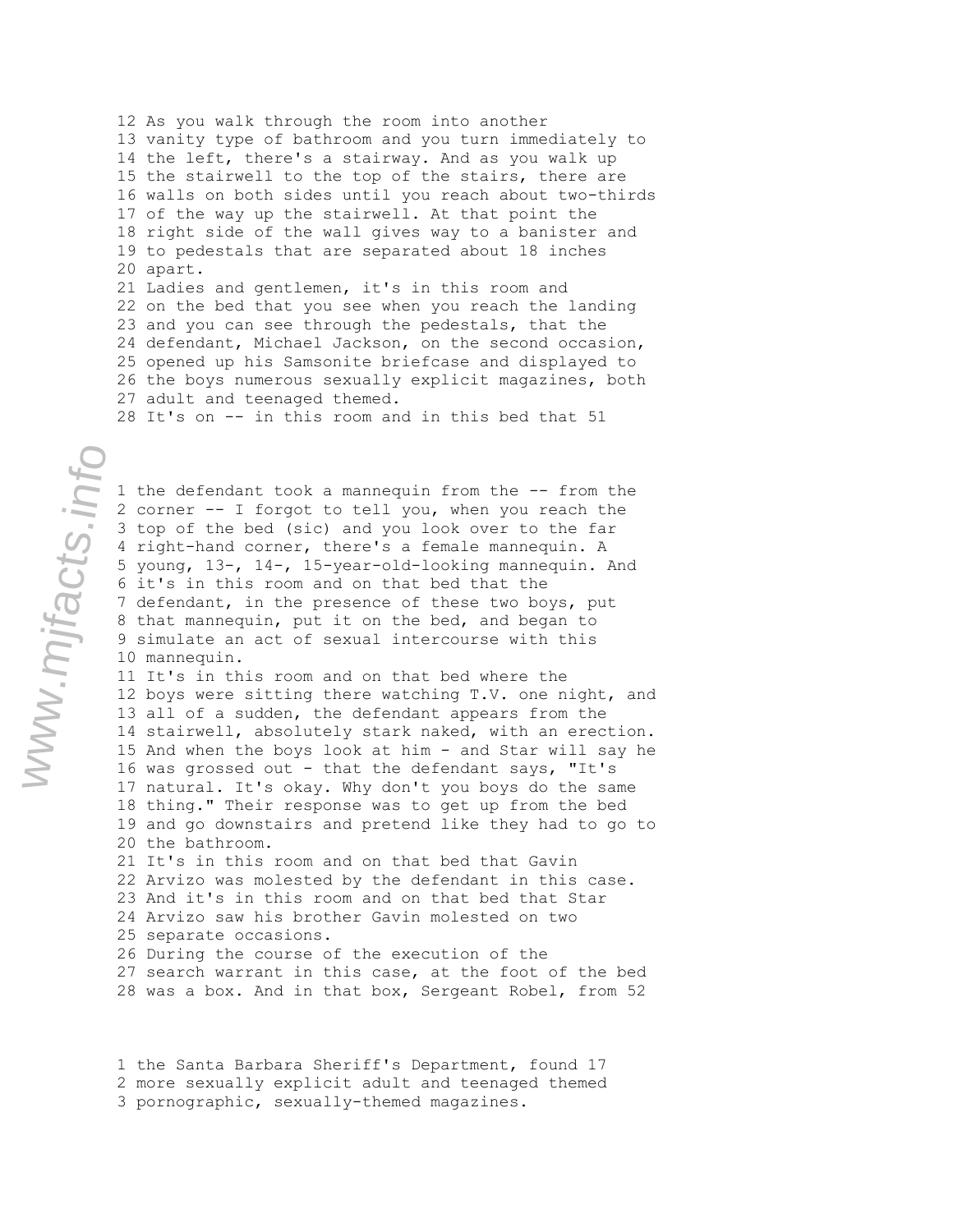4 MR. MESEREAU: Objection. 5 MR. SNEDDON: And -- 6 THE COURT: Just a moment. Grounds. 7 MR. MESEREAU: You ruled that term not to be 8 used. 9 THE COURT: Overruled. You may proceed. 10 MR. SNEDDON: Sexually explicit adult 11 magazines and sexually explicit teenaged themed. 12 And by that, "teenaged themed," I mean, when you see 13 them - and you will see them - it is clear that if 14 these young ladies are 18 years old, which they're 15 supposed to be, they sure don't look 18 years old. 16 Also found in his books -- in this box were 17 23 -- 23 '60s vintage nudist magazines whose common 18 denominator is naked pictures of children. 19 As you will see from the photographs 20 presented to you and from the testimony and the 21 evidence of witnesses in this case, that in the 22 room, the defendant's bed is in the center of this 23 room. In the center of this room the bed is flanked 24 by two nightstands on each side. 25 In the nightstand on the left, which was 26 opened by Detective Zelis serving the service of the 27 search warrant, he observed a photograph of the 28 three Arvizo children. Next to the photograph were 53

1 more sexually explicit adult magazines. 2 The Samsonite briefcase that I described to 3 you that was shown and laden with these materials 4 was found by Detective Bonner downstairs in the 5 master bedroom (sic). 6 Now, these materials, not only the ones from 7 the Samsonite briefcase, but other materials found 8 at other locations in the house, were obviously 9 taken by the sheriff's department. And some of 10 those materials, many of those materials, were sent 11 to their forensic unit, and they were sent to the 12 forensic unit for the purpose of ascertaining 13 whether or not there were any fingerprints that 14 could be identified with participants in this 15 particular lawsuit. 16 So what they did was they attempt to find 17 latent prints. And Sergeant Bob Spinner is going to 18 testify in this case. Sergeant Spinner is actually 19 retired and he was called back to do the work in 20 this particular case. 21 Sergeant Spinner has been a long-time 22 employee of the sheriff's department and has 23 testified on numerous occasions throughout the 24 courts in this county as an expert in fingerprint 25 analysis. And he will tell you that the sheriff's 26 department was able to recover from the magazines,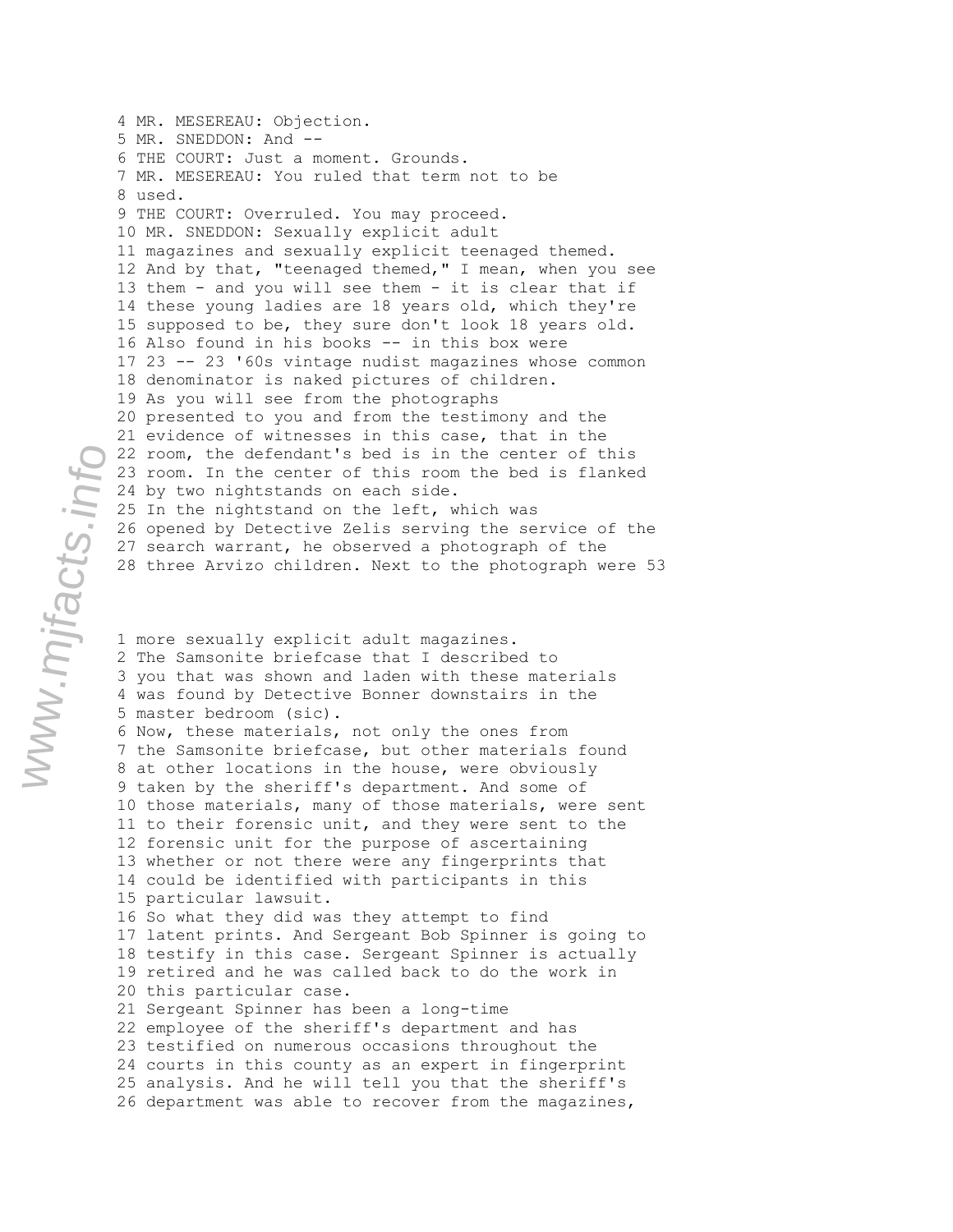27 not only the ones in the Samsonite briefcase, but 28 others, latent prints. And it was the job and the 54

1 responsibility of Sergeant Spinner to look at those 2 latent prints and to compare them with the known 3 prints of the defendant in this case that was 4 obtained during his arrest and booking back in 5 December of 2002, and the known prints of the Arvizo 6 boys which were taken by the sheriff's department in 7 this case. 8 Sergeant Spinner is going to tell you ladies 9 and gentlemen that he was able to make 10 identifications. He was able to match the prints of 11 the defendant in this case with the latent prints 12 recovered from some of those magazines in that 13 briefcase and some in other locations. 14 He's also going to tell you that he was able 15 to recover the latent prints -- he was able to 16 identify the prints of the boys, both Star and 17 Gavin, on some of those magazines. And, in fact, he 18 was able to find at least one magazine where the 19 prints of the defendant and the prints of Gavin are 20 on the same magazine. 21 You will also hear testimony from both Star 22 and from Gavin that at no time since their visit to 23 that ranch have they ever had an opportunity to 24 touch those magazines since they left, and that 25 includes during the time that they testified at the 26 grand jury.

27 Now, moments ago, you heard the Judge read 28 to you the charges in this case involving the lewd 55

1 and lascivious conduct with a child under the age of 2 14 and an attempt by the defendant to do the same 3 thing, and that these molestations were accomplished 4 during times when the child was fueled by alcohol. 5 You will learn from the testimony of Gavin 6 Arvizo and Star Arvizo that these acts were acts of 7 masturbation and acts of touching of the -- of 8 Gavin. The Indictment covers the time period from 9 February 20th to March the 12th. And the location 10 of these crimes is Neverland Valley Ranch. 11 Now, you heard in the little pieces that I 12 read to you other things from that Bashir video that 13 the defendant said. You heard him say that sleeping 14 with young boys is innocent, that it's a beautiful 15 thing, and there's nothing sexual about it. 16 Ladies and gentlemen, again, the differences 17 between his public statement and his private life 18 could not be more different.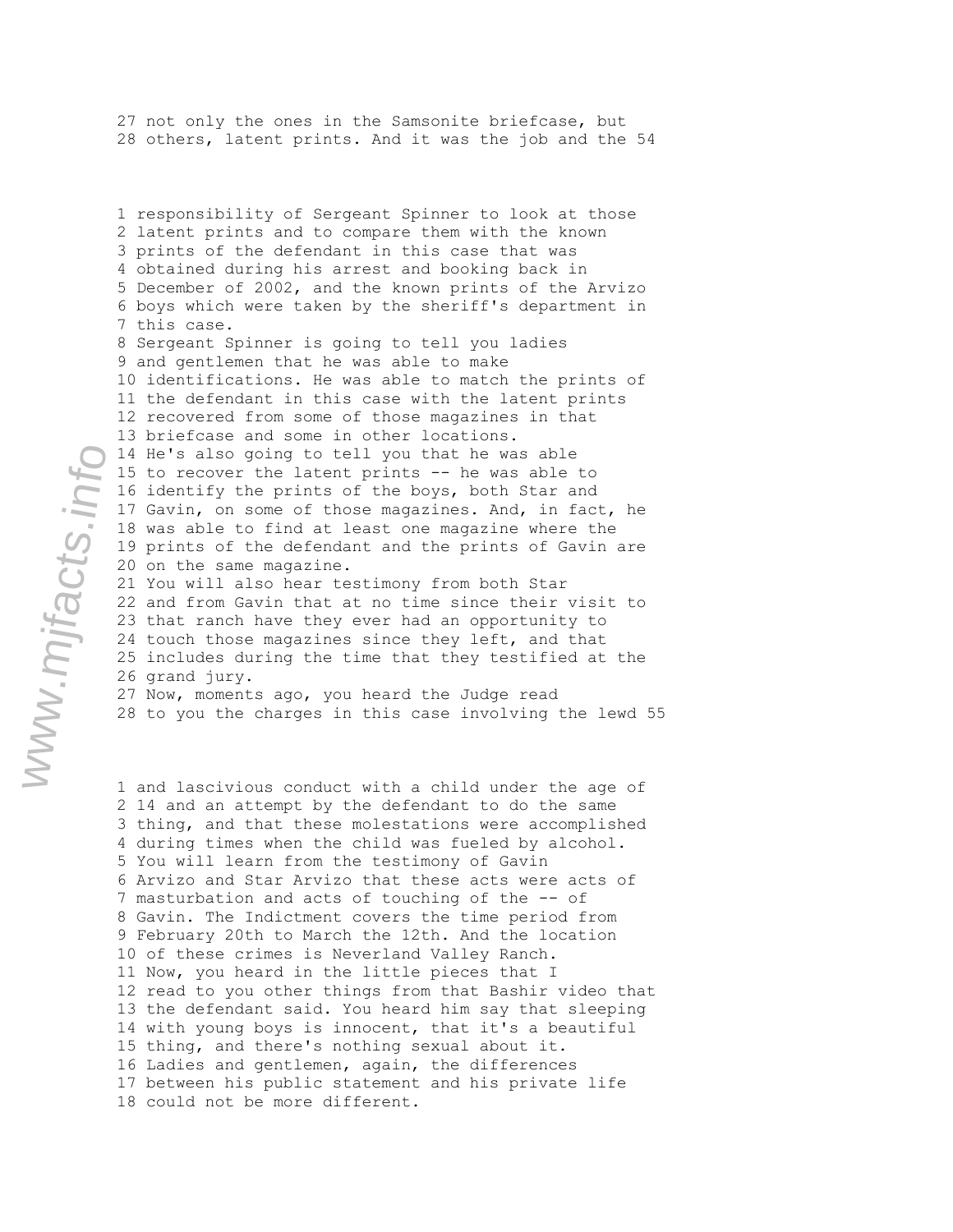19 Through the testimony of Gavin Arvizo and 20 Star Arvizo, you will see the molestations of Gavin. 21 You will see it as the product of use of liberal 22 doses of alcohol on a child with one kidney, the use 23 of sexually explicit materials to whet the young 24 boys' blossoming sexual awareness, and the 25 defendant's conversations encouraging them to 26 masturbate and describing it as normal and natural, 27 and manipulating the trust and the loyalty bond that 28 had been created, and the pacts of silence that you 56

1 will hear about in the forbidden world and the 2 forbidden conduct. 3 Indeed, Gavin Arvizo will tell you that it 4 wasn't at Neverland, the first time that he was 5 given alcohol by the defendant in this case. The 6 fact of the matter is, that when they were taken to 7 Miami in February, that Gavin Arvizo was given 8 alcohol by the defendant on that occasion. 9 But the truth and the fact is, that when 10 they got back to the ranch on the 7th of February, 11 that continuously when the defendant was there, 12 almost every night that they were there with the 13 defendant, the boys drank alcohol. And the fact of 14 the matter is, they will tell you that on virtually 15 every night in which the defendant is there, from 16 February 17th till March 12th when they left, that 17 they shared a bed with the defendant, Michael 18 Jackson. 19 Let me pause for just a second and talk to 20 you a little bit about Gavin Arvizo's brother, Star.

21 Star is a year younger. He was born on 22 December 9th of 1990. But I think one of the things 23 that will strike you when you see Star testify in 24 this particular case, and also when you see 25 photographs of Star depicted of what he looked like 26 when he was nine years old and what he looked like 27 when he was 12 years old when he visited the ranch 28 in the year 2002 and 2003; that Star doesn't look 57

1 anything like the boy in those pictures or the boy 2 who visited the ranch at the time of these 3 particular events. 4 Because what you will see is Star Arvizo 5 walk in here, who is a 225-pound center on the 6 freshman football team. He's a boy who's grown 7 considerably since these events occurred. He's also 8 a boy that has been active in the Navy Explorer 9 unit, just like his brother Gavin. 10 Star Arvizo will describe to you what he saw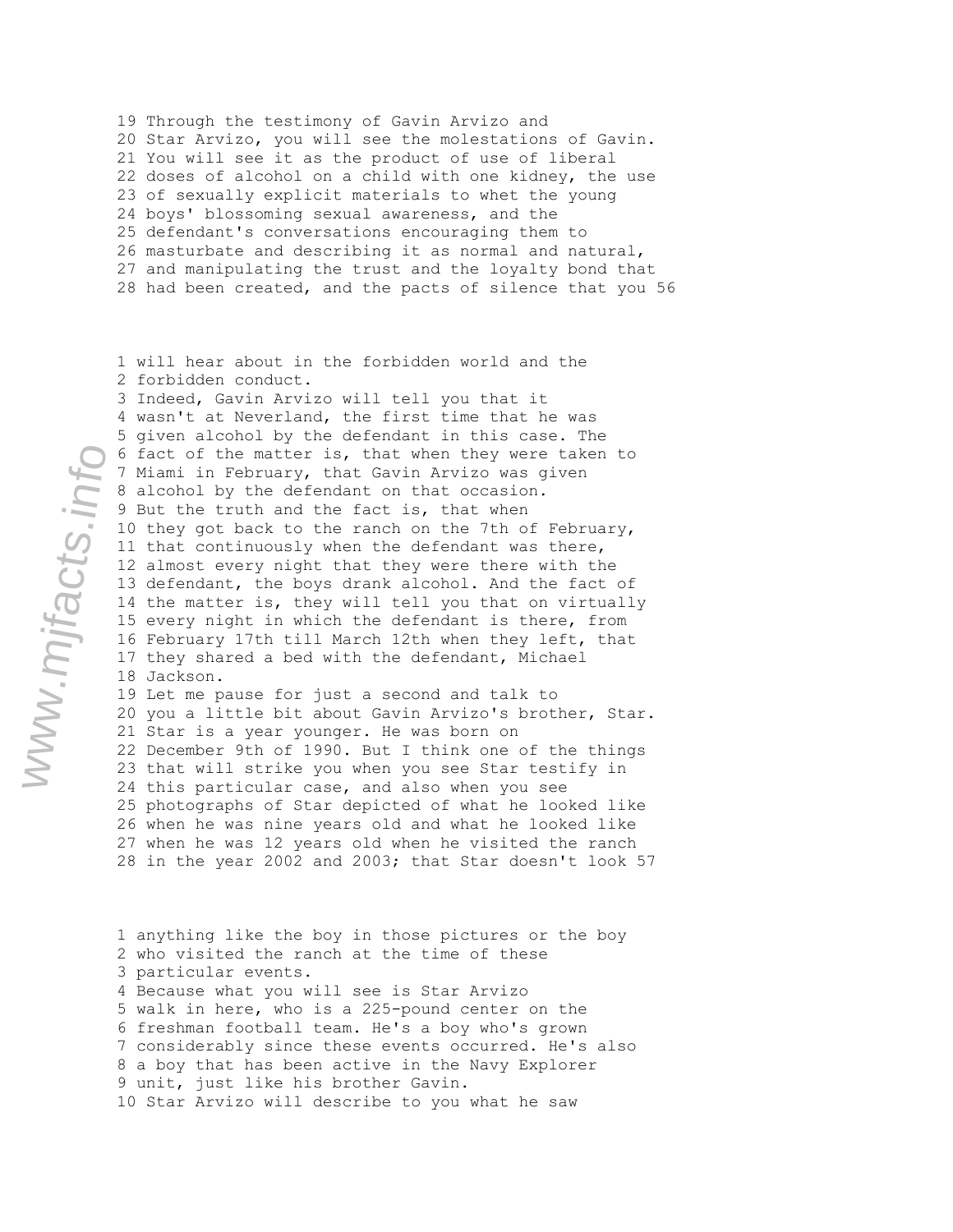11 one night. He was at the movie theater with other 12 guests at the ranch, and his brother and the 13 defendant were nowhere to be seen. And after the 14 movie was over with, as was his custom, he went back 15 to the main residence. And when he got to the 16 residence, he walked down the hallway, he put in the 17 code, he heard the "ding" go off of the little 18 alarm. He walked back through the -- towards the 19 stairwell, pushed on the door, the door was closed. 20 The door was locked. It was latched from the top. 21 He pushed again. The latches gave way. He went 22 into the little bathroom and turned to his left and 23 headed up the stairway. 24 Now, I described to you how those stairways

25 work and I described to you how they open up to the 26 right. And as he walked up those stairwells, when 27 he got to the location where those banisters appear 28 and the pedestals are located, and he turned to his 58

1 right, he was frozen. And he was frozen by what he 2 saw. And this is what he saw: 3 Lying on the bed directly in front of him 4 was the defendant, Michael Jackson. The defendant 5 was lying on his back. He had on a shirt, 6 underwear, and socks. Lying next to Jackson was his 7 brother Gavin dressed in underwear and a shirt. 8 Gavin was curled up, and Star thought he was 9 sleeping. He wasn't moving. No motion. 10 What he saw at that particular point in time 11 also was, on the nightstand directly to the right of 12 the bed, which he had seen on numerous other 13 occasions, were empty glasses and bottles of wine 14 and Skyy Vodka that the three of them had shared on 15 many occasions and were there that night. 16 Jackson on the left, Gavin on the right. 17 What he saw was Jackson's hand. He saw his left 18 hand wrapped into the inside of Jackson's private 19 parts, into his underwear. And he saw Jackson's 20 left hand over the top of his brother and inside his 21 brother's pants. And what he saw was the motion of 22 Jackson's hand inside of his underpants rhythmically 23 moving up and down and his body moving up and down 24 while he masturbated with his hand under the 25 underpants of the motionless Gavin Arvizo. 26 He stared for about five or ten seconds and 27 then he ran off, and he went back into the guest 28 cottages, and he never stayed in those bedrooms 59

1 again. 2 There was a second occasion where Star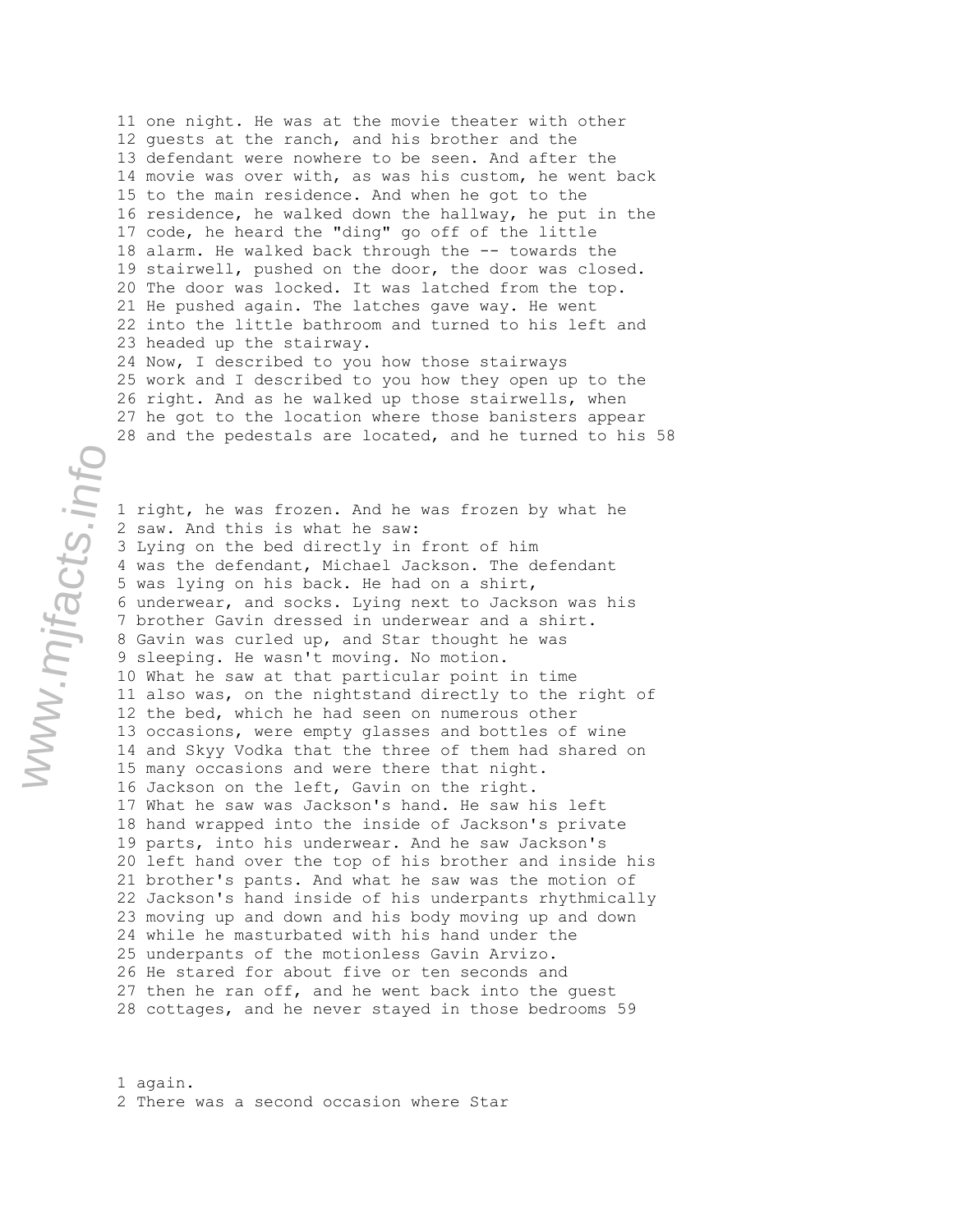3 Arvizo encountered the same thing. It was about a 4 couple of days later, to his recollection. Again, 5 this time he thinks it was between 1 and 2 o'clock 6 in the morning. And again, the defendant and Gavin 7 were nowhere to be seen. 8 Star headed back up to the bedroom. And 9 again, going up the stairway, and again when he 10 turned to his right, he saw the defendant. This 11 time things were just a little bit different. Not a 12 lot. This time the defendant was still on the left. 13 Gavin was still on the right. This time they were 14 both laying on their backs. They were dressed in 15 exactly the same way, except this time Gavin had on 16 shorts instead of the underpants. At this time the 17 actions were exactly the same, except that this time 18 the defendant had his hand up underneath the pants 19 of Gavin, and Star saw him masturbating Gavin at the 20 same time that he was masturbating himself. And 21 again, he ran off. 22 Star told no one of what he saw. He didn't 23 tell his mother. He didn't tell his brother. And 24 he didn't tell his sister. He told no one. The 25 first person that Star Arvizo told about what he saw 26 was Dr. Stanley Katz, a psychologist, who an 27 attorney had referred the child -- the Arvizo 28 children to see. 60 1 Now, let me just take a few moments to 2 describe how this all came about. 3 You see, you will learn later on in my 4 remarks here that there was a point in time where 5 the possessions of the Arvizos were taken and put in 6 storage and that -- at a location they knew nothing 7 about. And when they eventually were able to get 8 off the ranch, they were trying to get their 9 belongings together. 10 And Jamie Masada, the family friend, again 11 came to the rescue. Jamie Masada said to Janet 12 Arvizo, "Why don't you contact my lawyer, Bill 13 Dickerman. And why don't you ask Bill Dickerman to 14 try to get your property back." 15 And you're going to see a number of 16 correspondence between Mr. Dickerman and the 17 attorney representing the defendant in this case,

18 Michael Jackson, Mark Geragos, trying to get their

22 interested in doing was Janet Arvizo was angry, but

20 You will also see correspondence indicating 21 that one of the things that Mr. Dickerman was

23 not at the defendant. She was angry at Martin 24 Bashir. She was angry because her boy was shown 25 around the world without her permission. And she

19 personal property back.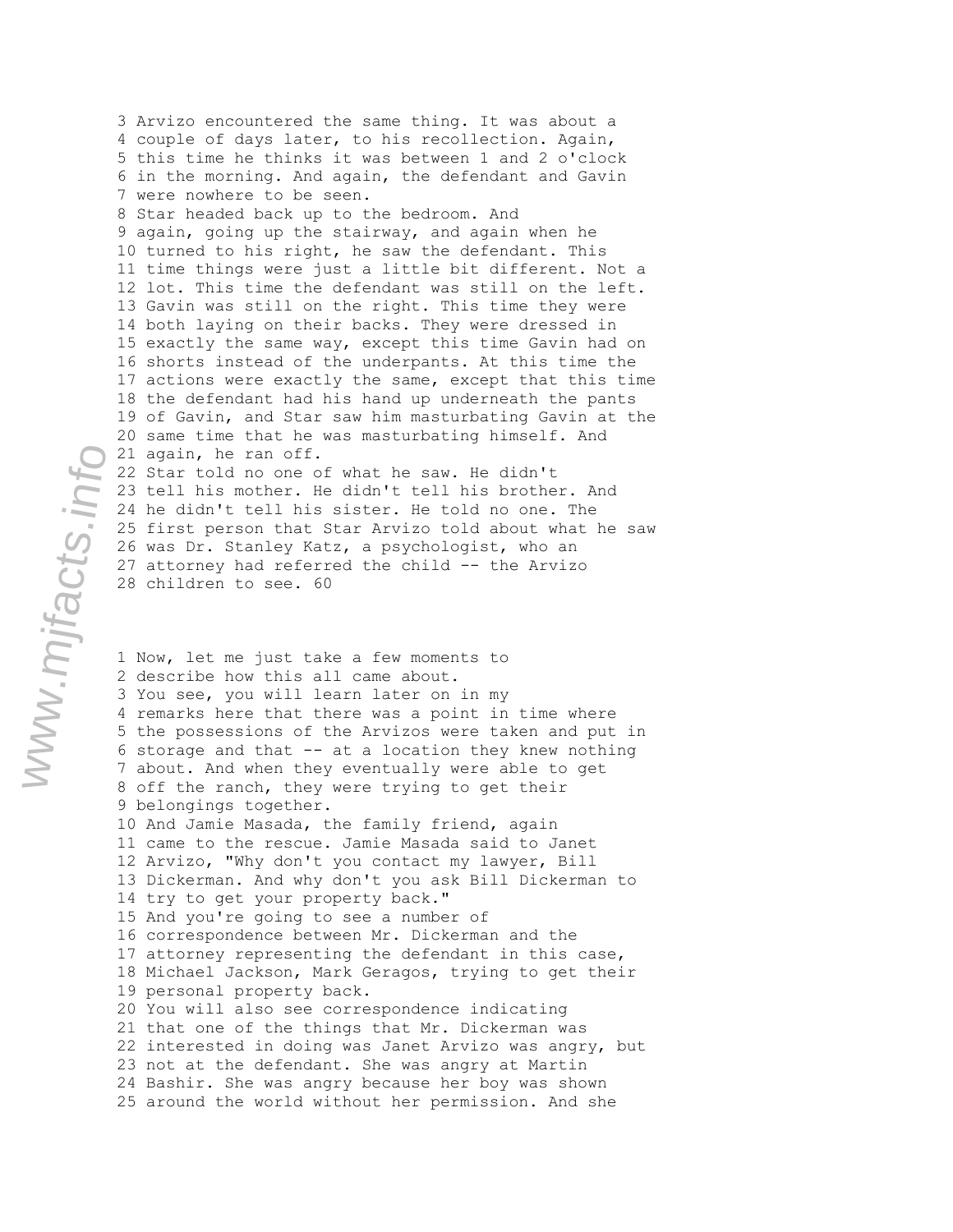26 wanted something done about it. 27 Now, Dickerman, in turn, was aware of Mr. 28 Feldman. It was Dickerman's idea to refer the 61

1 family to Feldman. Mr. Feldman was aware from prior 2 litigation of his relationship with the defendant. 3 And it was Mr. Feldman, without any consultation 4 from the family, who made the decision to send these 5 children to Dr. Katz. 6 And it was during the course of these 7 conversations that both Star and Gavin Arvizo, for 8 the first time, told Dr. Katz what happened at 9 Neverland Valley Ranch, what Star Arvizo saw the 10 defendant do to his brother, and what Gavin Arvizo 11 experienced and told the doctor the defendant did to 12 him. 13 At no time during this period did Janet 14 Arvizo ever request either lawyer to file any kind 15 of a lawsuit against Michael Jackson or to pursue 16 any litigation against Michael Jackson. 17 Gavin Arvizo will describe to you his sexual 18 experiences with the defendant, Michael Jackson. He 19 will do it here. He will do it in open court. And 20 he will do it with the whole world watching. He 21 will describe to you with vivid particularity the 22 two separate occasions he was molested by the 23 defendant, Michael Jackson. 24 Gavin will describe to you how he was lying 25 on the bed next to Mr. Jackson, how he was lying 26 there in his underwear and a shirt, in much the same 27 way that Star had described. How Jackson asked him,

28 Gavin Arvizo, whether he masturbated, and Gavin 62

1 said, "Number" 2 Jackson replied, "It's okay. It's normal. 3 Everybody does it." 4 Jackson then reached over and inserted his 5 hand up underneath Gavin's underpants. And he 6 proceeded to masturbate Gavin for about ten minutes 7 while he simultaneously masturbated himself. 8 The second occasion was pretty much like the 9 first. The barriers had been knocked down. He 10 again inserted his hand into the private areas of 11 the young boy, masturbated him while he masturbated 12 himself. But one thing happened on this occasion 13 that didn't happen on the first occasion. On this 14 occasion, the defendant, Michael Jackson, reached 15 over and he grabbed Gavin's arm, and he grabbed 16 Gavin's arm and he began to move it down to the area 17 of Jackson's private parts. Gavin Arvizo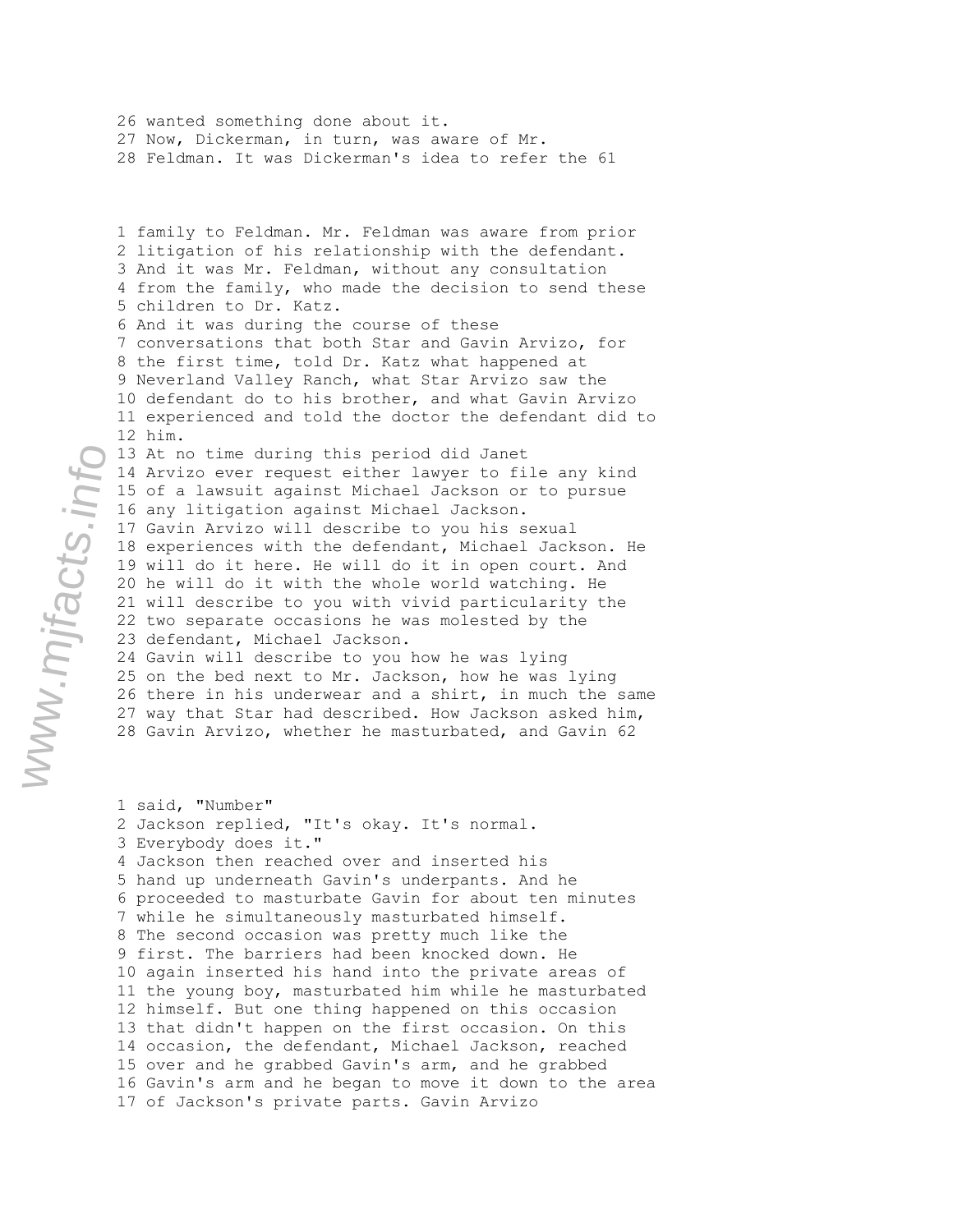18 immediately yanked his arm away, and that was the 19 end of the event. 20 Now, one of the other things that you should 21 know about the incidents that were described by Star 22 and the incidents that were described by Gavin 23 Arvizo from the witness stand that will be described 24 is that both of those incidents, all of those 25 incidents actually occurred after -- after the 26 rebuttal video at Hamid Moslehi's place that I'm 27 going to describe to you, and they occurred after -- 28 after these children had been interviewed by the 63

1 Department of Social Services and had said that the 2 defendant had never inappropriately touched them. 3 And interestingly enough, they occurred after all of 4 the preparations had been made for this family to be 5 taken to Brazil and isolated from the media. 6 Ladies and gentlemen, Count 1 of this 7 Indictment does not involve lewd and lascivious 8 acts. Probably some of you are saying that that's a 9 relief. 10 It does, however, involve the defendant, 11 Michael Jackson. It charges him with conspiring 12 with five named individuals, Mark Schaffel, Dieter 13 Weizner, Ronald Konitzer, Frank Cascio, who is also 14 known as Tyson, and Vincent Amen, who is also known 15 as Vinnie Black. 16 As the Judge read to you, you now know that 17 Indictment also includes charges that -- of the 18 conspiracy that it was -- the objectives of the 19 conspiracy were to extort, to falsely imprison, and 20 to abduct the children. It specifies, as you've 21 heard now, 28 different acts that the conspirators 22 hoped to achieve in that conspiracy. 23 And as you now know and see, the central 24 focus of those -- of those acts was to isolate and 25 to control the Arvizo family and to keep them away 26 from the media, and to convince them to participate 27 in a network planned rebuttal video to be produced 28 by the defendant and his co-conspirators. 64

1 Who are these co-conspirators and what are 2 their relationships to the defendant in this case. 3 Well, first of all, let's start with Marc 4 Schaffel. The testimony will be produced, there's 5 probably no dispute about this fact, that they were 6 long-time friends, long-time business acquaintances. 7 Records found at Schaffel's house when a 8 search warrant was executed showed that Schaffel was 9 in business with the defendant in a partnership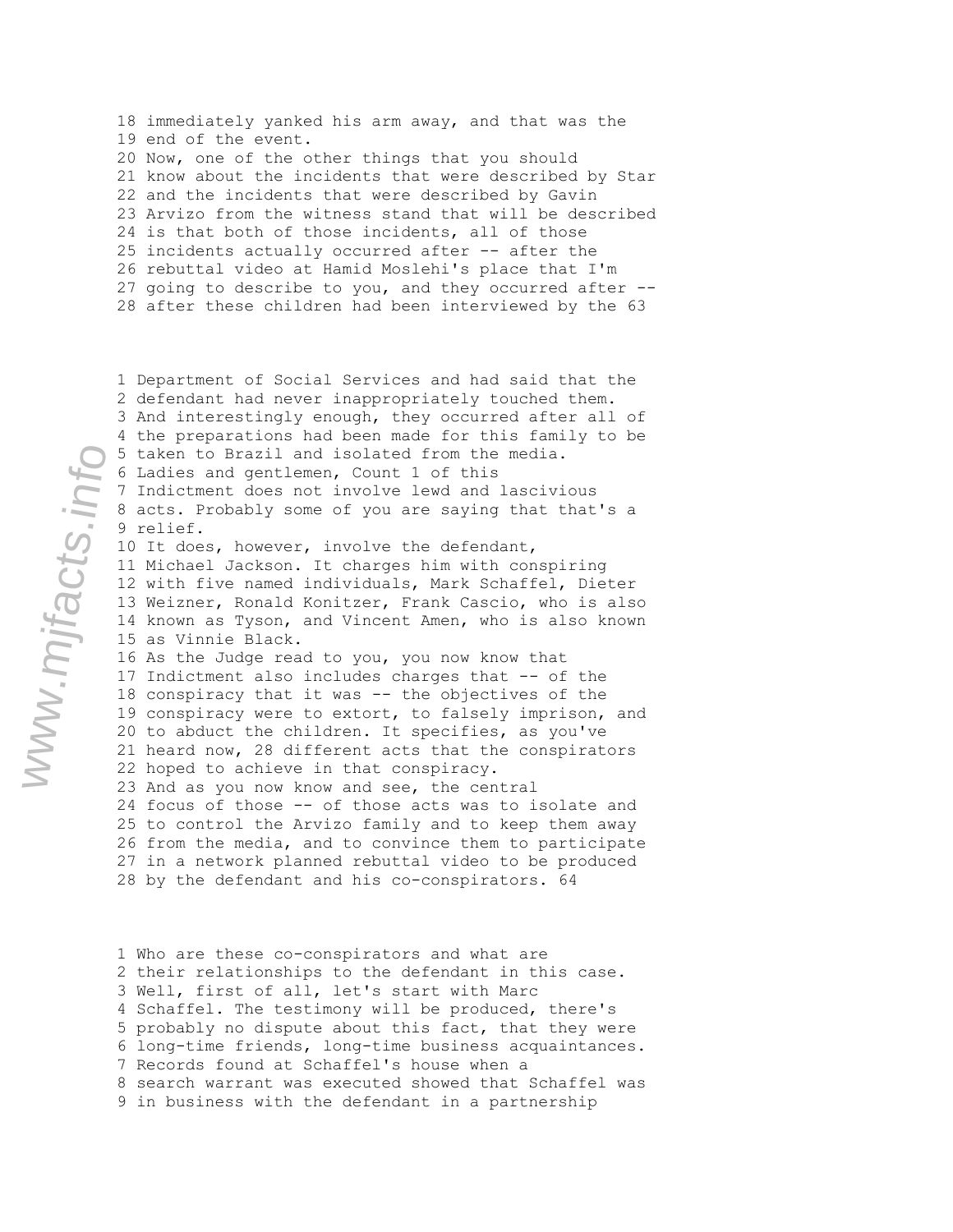10 called Neverland valley Entertainment, and that Marc 11 Schaffel was the president and was paid generously 12 by the defendant for his partnership in that 13 business. That, actually, the defendant had, as 14 part of this partnership, deeded his residuals to a 15 production that Schaffel was listed as the producer 16 on, on a video called "What More Can I Give." 17 Schaffel's presence in Germany with the defendant 18 during the Bashir documentary filming, you'll see it 19 during the video. You can see him in the background 20 there. 21 Schaffel, in turn, was a partner and 22 business adventurers with Ronald Konitzer and Dieter 23 Weizner. And Konitzer and Weizner both being German 24 nationals, one living in Germany and the other 25 living in Vancouver, British Columbia. Weizner, by 26 the way, is also captured on the video with Schaffel 27 and Jackson during the Bashir filming in Munich, 28 Germany. 65

1 Now, the Neverland Valley logs that were 2 seized during the course of the execution of the 3 search warrant on November 18th show that during 4 2002, particularly during the last part of 2002, 5 that Dieter Weizner and Ronald Konitzer and Frank 6 Tyson Cascio were regular visitors at the ranch of 7 Michael Jackson.

8 Documents further show that at the time of 9 the events that are right at the heart and the crux 10 of this particular lawsuit, that the defendant, 11 Michael Jackson, Marc Schaffel, Dieter Weizner and 12 Ronald Konitzer were involved financially and 13 artistically in the production of the video that was 14 going to derail the Bashir video, a video that was 15 going to be aired and was eventually sold to FOX 16 network to be aired in the United States on February 17 the 20th.

18 E-mails, documents, press releases from the 19 Jackson camp and the FOX network will show that an 20 important ingredient that was put out to the public 21 about this rebuttal film for the 20th for FOX was 22 the participation of the Arvizo family supporting 23 the defendant, Michael Jackson, who was under siege. 24 The Arvizo family participation was very important 25 to the success of this project. 26 Another important step occurred during this 27 time of the crisis created by the Bashir tape, and

28 that was an individual by the name of Ann Gabriel. 66

1 Ann Gabriel will testify -- she's actually going to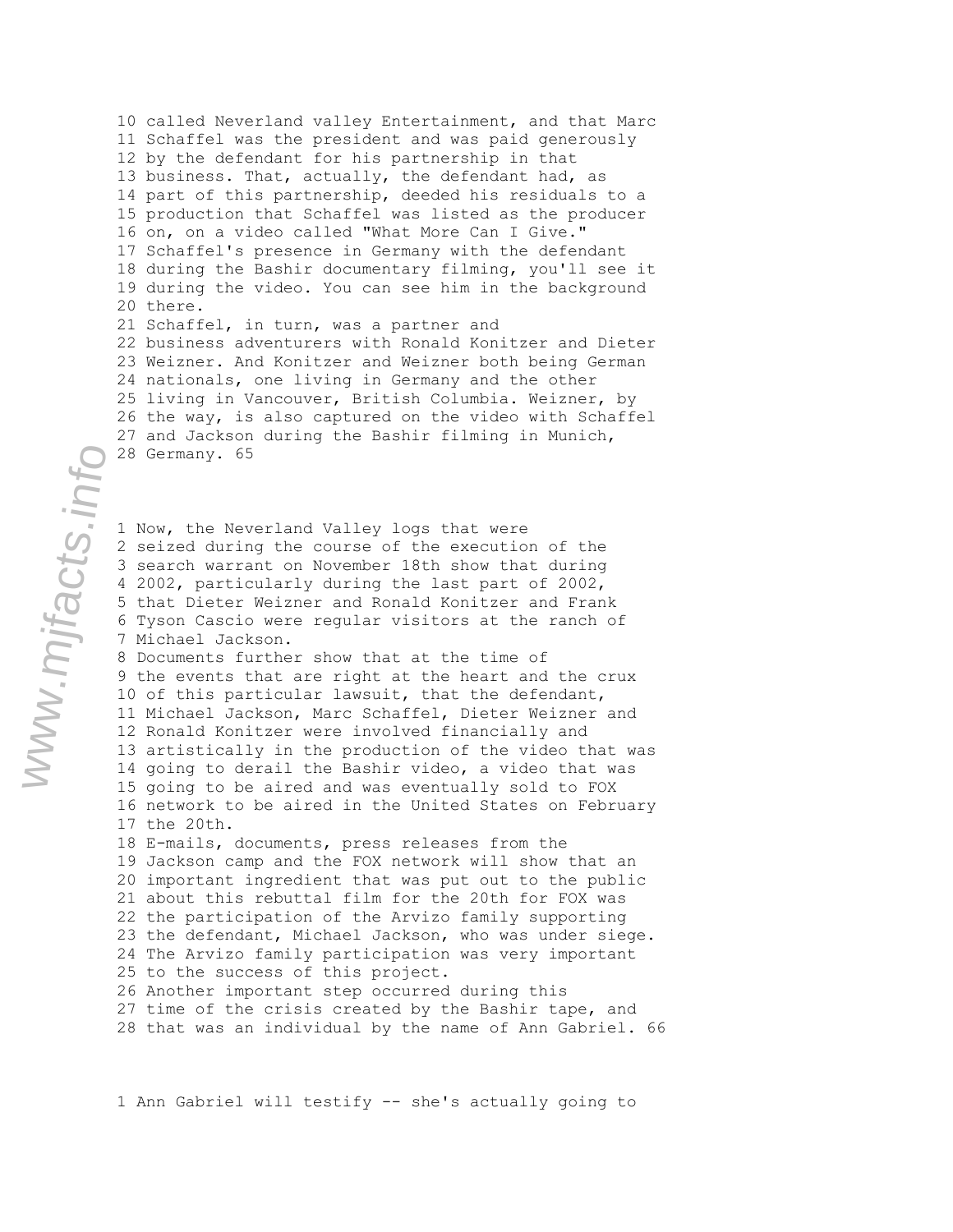2 be one of the first witnesses who testifies in this 3 case. Ann Gabriel runs a business called Gabriel 4 Media and she has a specialty. Her specialty is 5 crisis management. And in crisis management what 6 she does is she helps people, or people who have 7 products, that are having a bad time with the media 8 or the public, and that's her expertise. 9 She was first approached about this by 10 Jackson's lawyer, David LeGrand, in Washington D.C. 11 even before the video was shown and just before 12 LeGrand left Washington D.C. to fly down to Miami to 13 be with the defendant in late January, early 14 February, at the time the Bashir tape was about to 15 be shown. 16 As a member of the Jackson team - very 17 short-lived member, I might add - Ann Gabriel will 18 confirm to you the hierarchy and the way that the 19 team operates. She will confirm to you that Dieter 20 Weizner and Ronald Konitzer and Marc Schaffel were 21 at the top and that they were in charge of public 22 relations; that there was another firm in England 23 called Bell Yard, which was the equivalent of what 24 she did. Bell Yard was the crisis management team 25 from Great Britain dealing with the outfalls of the 26 Bashir video over there. 27 And she will confirm to you of being part of 28 conversations, conference calls, decisions involving 67

1 how to handle the furor created by the Bashir tape. 2 Not only that, ladies and gentlemen, we will 3 produce witnesses in this case that will tell you 4 that the defendant was intimately involved in the 5 day-to-day discussions and decisions and planning of 6 the response to the Bashir video. 7 Rudy Provencio was working for Marc Schaffel 8 during this period of time. And Rudy Provencio will 9 tell you that he was present during conversations, 10 present when he overheard conversations involving 11 the defendant and Marc Schaffel over all of the 12 things that I just talked to you about. 13 There's also no disputing the relationship 14 between the defendant in this case and Vinnie Cascio 15 Tyson. Actually, Vinnie -- not Vinnie, Frank, was 16 seen back in the 1990s, early 1990s, on film 17 clippage traveling with Michael Jackson in Europe. 18 Later, he went to work for MJJ Productions, which is 19 the headquarters for the defendant's master -- 20 overhead headquarters, handles his business 21 projects, at a very, very generous monthly salary. 22 Now, on the other hand, Vinnie Amen's only 23 connection with these people was that he was a 24 friend of Frank Tyson's. And Vinnie came to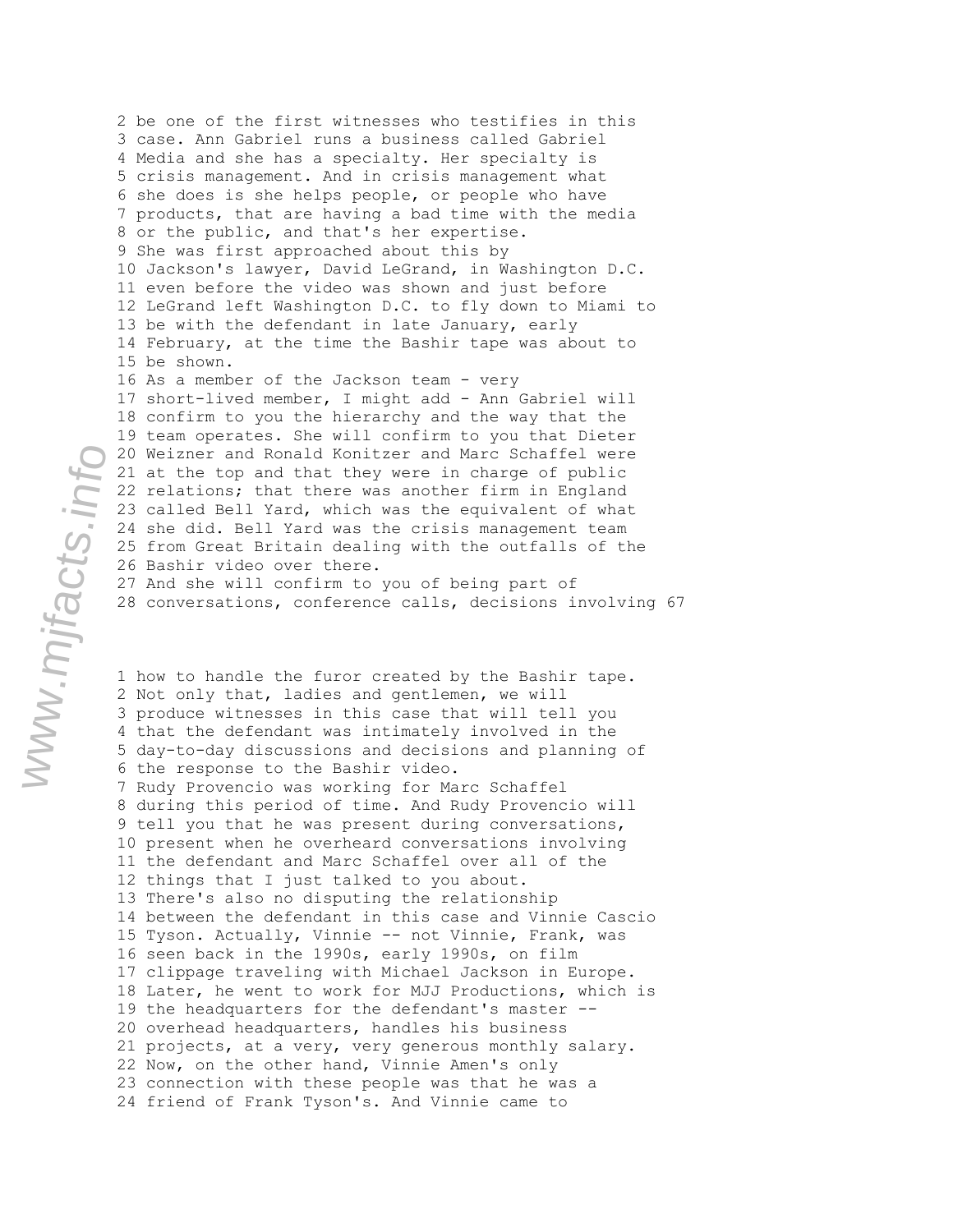25 California with Frank Tyson. And they came there in 26 February, and he was hired by Schaffel and he was 27 placed in an office right next to Schaffel helping 28 with this crisis management project. 68

1 The decision for the defendant to 2 participate with Martin Bashir on a video 3 documentary, as you will learn during the testimony 4 and the evidence, was well thought out. It was part 5 of a comeback that he was trying to make. And in 6 the course of agreeing to do that, there were four 7 segments that were filmed. It was an eight-month 8 project. Segment filmed in Munich, Germany. There 9 was a segment filmed in Las Vegas, Nevada. There 10 was a segment filmed -- the last segment in Miami, 11 Florida. And there was a segment filmed at 12 Neverland Valley Ranch in the fall of 2002. 13 Now, the defendant had had -- at this point 14 in time, in the fall of 2002, had had little or no 15 contact with the Arvizo family for a long period of 16 time. Even though the kids had visited the ranch 17 with Chris Tucker during the summer, the defendant 18 wasn't there. 19 So it's rather strange, but understandable, 20 why, in the fall of 2002, the defendant, Michael

21 Jackson, arranges to have a call made inviting the 22 Arvizo children to come to Neverland Valley Ranch. 23 And the plan is for Jackson to use cancer survivor 24 Gavin Arvizo as part of his comeback attempt in the 25 Bashir video, and to enlist him in an interview to 26 take place on the ranch. 27 Understandably, the children were eager to

28 renew their friendship and acquaintanceship with the 69

1 defendant in this case and agreed. 2 The mother was not invited, nor did she 3 insist that she come, and no releases for these 4 children were obtained by either Martin Bashir or 5 the defendant. 6 A limousine picked the children up at the 7 apartment, brought them to the ranch. As soon as 8 they arrived at the ranch, Gavin was taken aside 9 from the other two children by the defendant, and he 10 was taken into a small room and the door was closed, 11 and he will tell you they were there for about five 12 to ten minutes. 13 Gavin will tell you what went on inside that 14 room during that five or ten minutes. And what he 15 will tell you was that the defendant told him this 16 was like an audition. The defendant already knew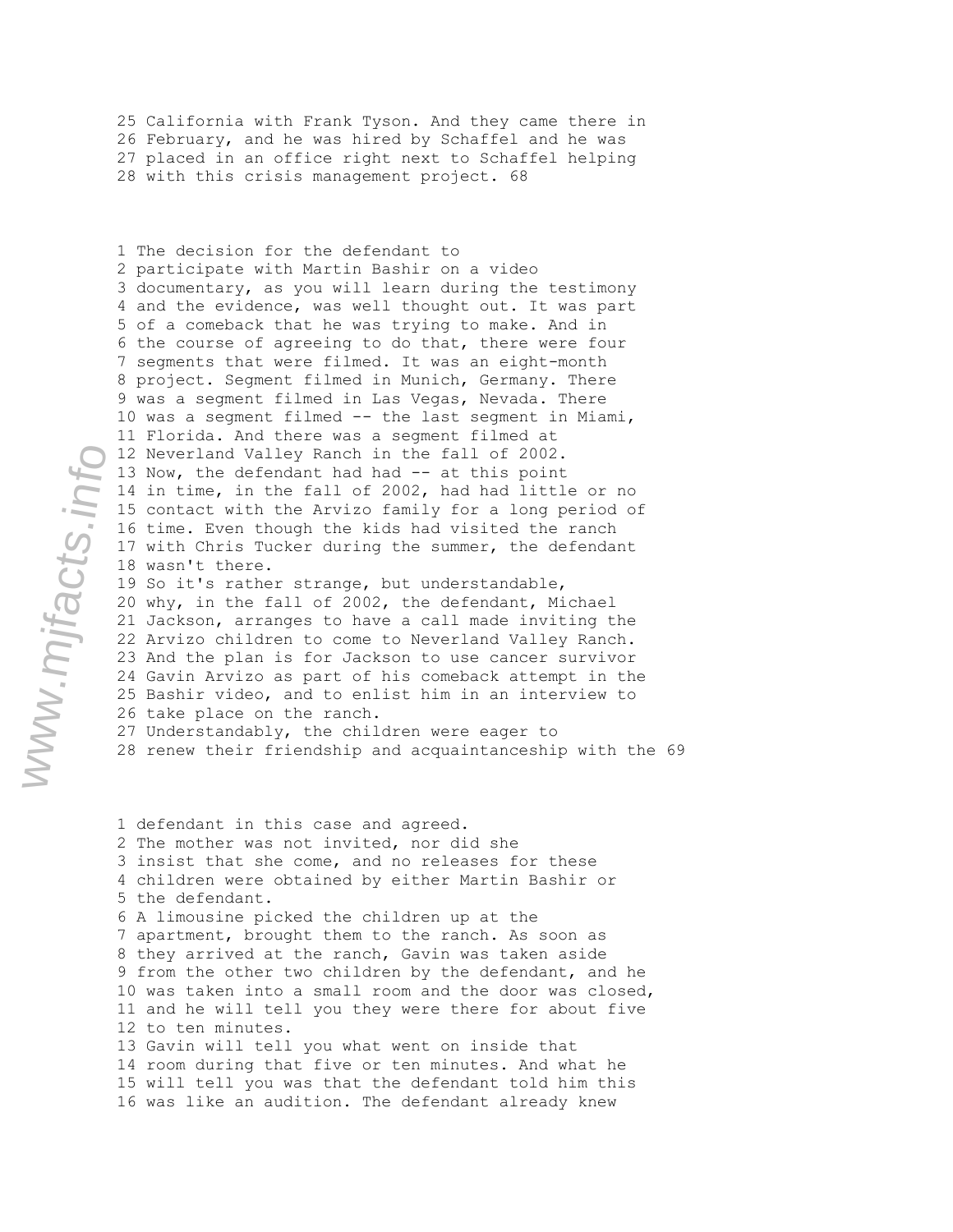17 that Gavin wanted to be an entertainer. He said it 18 was like an audition. He didn't tell him it was 19 going on international T.V. It was an audition and 20 he told him what to say and he told him what not to 21 say. And after the rehearsal was done, they came 22 out. 23 Gavin, for his part, was then placed on a 24 couch next to the defendant. And during the course 25 of the interview that occurred, that you will see in 26 this courtroom, that's part of the reason that the 27 Bashir video backfired on the defendant in this 28 case. For in part of that video, you will see Gavin 70

1 Arvizo holding hands with the defendant, Gavin 2 Arvizo affectionately putting his head on the 3 defendant's shoulder. And the reaction, not only to 4 people who saw it, but the reaction from Bashir, was 5 instantaneous. 6 And you can see by the questions he begins 7 to ask Jackson about his relationship not only with 8 Gavin Arvizo but with other children, led to the 9 questions that I read to you and to the defendant's 10 answers in the follow-up interview in Miami, 11 Florida. 12 Now, what happened was that after the 13 filming, defendant left the ranch immediately. The 14 children stayed around that night and then were 15 taken home early the next morning. Between the time 16 of the filming of that video and the time of the 17 Martin Bashir video, there was no contact between 18 the defendant and the family. Not a single phone 19 call. 20 Marc Schaffel, through his contacts in the 21 media, had received an advanced copy of the 22 transcript of the Bashir documentary. And he 23 immediately contacted Ronald Konitzer. And they 24 immediately contacted Michael Jackson. And it was 25 apparent to anybody who saw it that even though the 26 video starts out in a very favorable way to the 27 defendant, that the totality of the video was 28 clearly not what the defendant anticipated, what he 71

1 expected, but it was clearly a boomerang on a 2 comeback attempt, and they saw it as a public 3 relations disaster. 4 The entire video was broadcast in England 5 for the first time on February the 3rd of 2003 to 17 6 million people in Europe on a show called "Trevor 7 McDonald." 8 As I said, Bashir was less than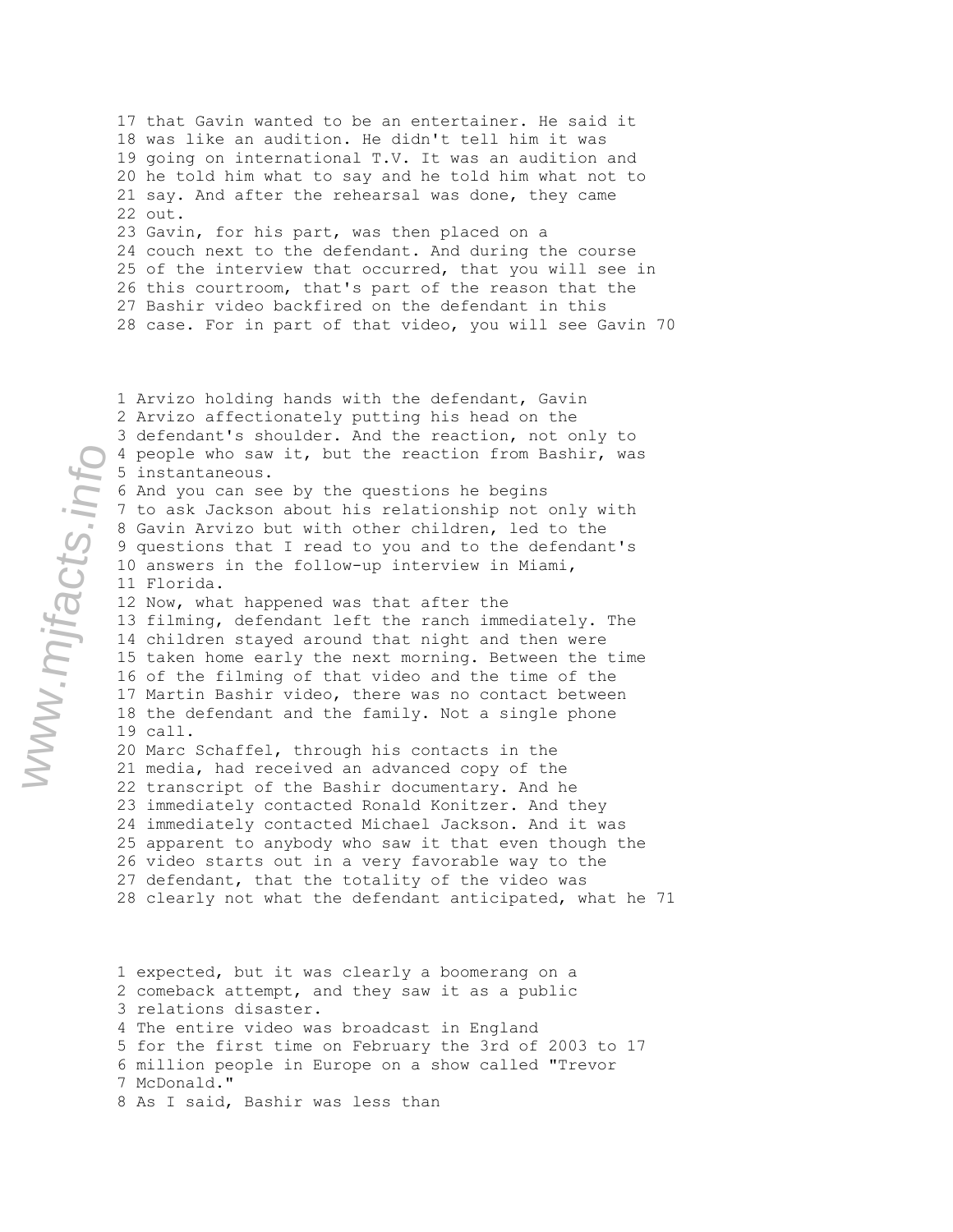9 complimentary, and he expressed open disbelief and 10 concern about Jackson's admissions and his behavior 11 with children, both his and others. 12 So there will be no argument about the fact 13 that somehow Bashir had tricked the defendant into 14 going into this topic or somehow misled him down a 15 path. The defendant reiterated pretty much the same 16 statements about sleeping with young boys in a 17 follow-up conversation with Ed Bradley on 60 18 Minutes, two weeks later. 19 Through the testimony of insider Ann 20 Gabriel, Rudy Provencio, Ian Drew, as well as 21 documents, computer printouts seized at Marc 22 Schaffel's residence, you will learn how Jackson and 23 Jackson's own employees and the co-conspirators all 24 felt that the Bashir documentary was like a moving 25 landslide. And if it wasn't stopped, it was going 26 to destroy everything in its path, including Michael 27 Jackson.

28 Documents weekly show that the group went 72

1 into a damage control environment, mentality. There 2 are other parts of the Bashir tape that I haven't 3 mentioned that you will see. And I'm not going to 4 go into them in great detail, but also were of 5 concern of the people involved in the crisis 6 management of the situation for the defendant. 7 There were parts -- there were parts about 8 scenes that were taken at the Munich Zoo with the 9 trip with the kids. There were scenes involving 10 incidents that occurred at a hotel. There were 11 things that occurred in Las Vegas during a spending 12 spree and again the outfootage and takes during the 13 Gavin Arvizo interview. 14 The enormity of the furor, just to give you 15 an idea of just how big it was, looked at from the 16 side of Michael Jackson, is that Ann Gabriel, who 17 was hired, was asked to give an opinion on a scale 18 of 1 to 10 how bad things were for Michael Jackson. 19 She said it was a 25. A 25. 20 Christian Robinson, a writer who was hired 21 by the Jackson's co-conspirators to do commercials 22 and documentaries, and who actually did the 23 interview of the Arvizo family on the 19th and 20th 24 of February, described the "Living with Michael 25 Jackson" as a nightmare for Jackson. 26 For the Arvizo family, they had no idea. 27 They didn't receive an advanced copy of the 28 transcript. They were not able to see the 73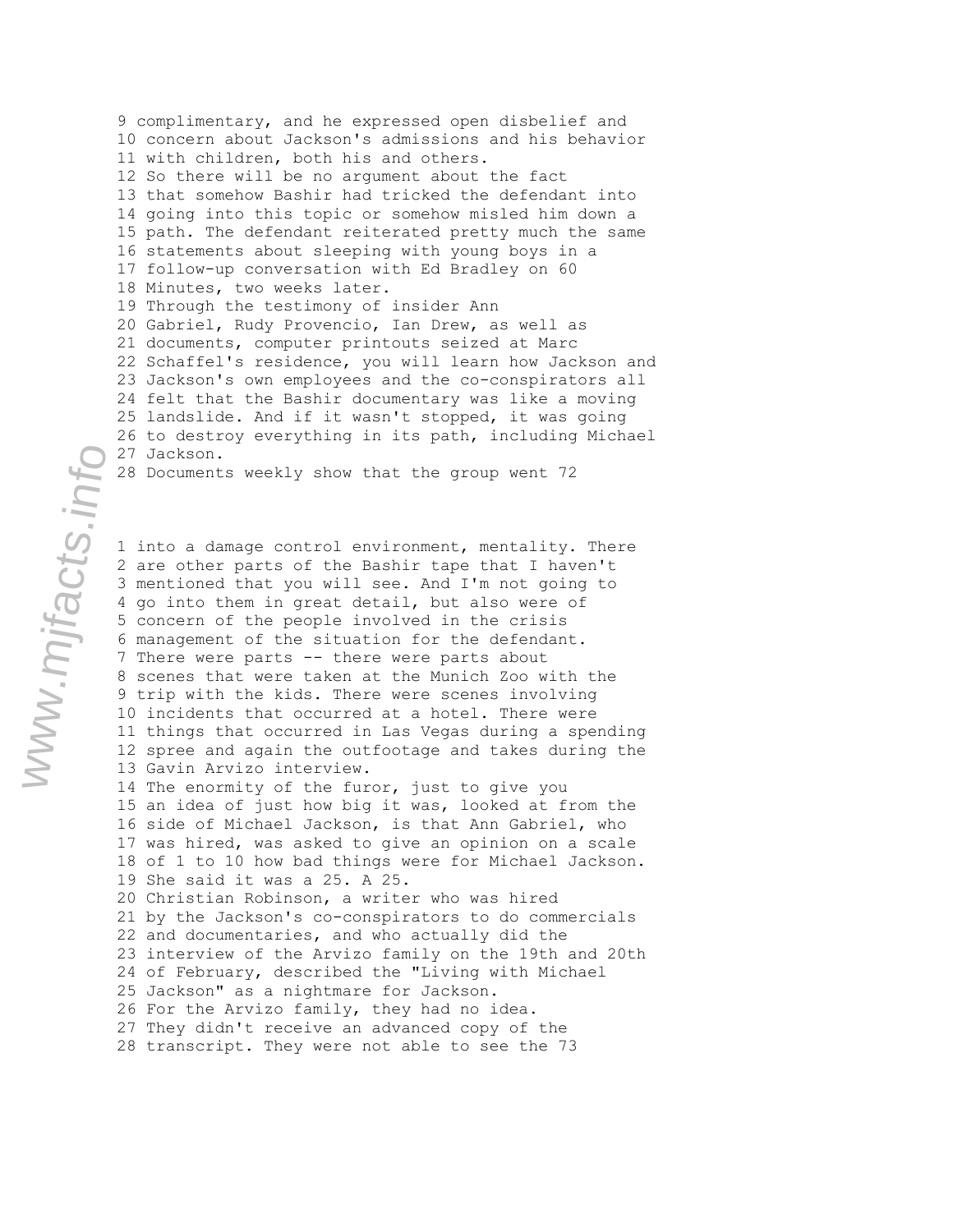2 way they found out that their children were shown on 3 this documentary was BBC reporters started coming 4 around the house and pounding on the door, and more 5 media came and then went to the schools asking for 6 interviews. And, of course, the Arvizo family had 7 no idea what was going on. 8 And the worst of it came because Gavin 9 Arvizo and the Arvizo family had never seen the 10 interview. They had never seen the context. They 11 had never seen the Miami interview. And they had 12 never seen the questions and answers with Bashir 13 about sleeping with young boys. 14 But Gavin found out in a very difficult way 15 about how his role played out in this video when 16 classmates and friends came up to him and began 17 calling him "faggot," and began calling him rude, 18 crude, sexual remarks about his relationship with 19 the defendant in this case. That's how Gavin Arvizo 20 found out about this video. 21 Further documents from the Schaffel 22 residence and e-mails that were exchanged between 23 Konitzer and Schaffel and Weizner, and other people 24 involved in this management situation, reveal that 25 the idea was -- at this point in time the primary 26 focus was to get the Arvizo family and to get them 27 isolated and sequestered and away from the media in 28 a way they would not make any statements to the 74 1 media, and hopefully to enlist them, as I said, in 2 this planned pro Jackson video. 3 When all of this public storm hit, and when 4 Schaffel and Konitzer got the advanced copy of the 5 Bashir tape in late January, the defendant in this 6 case was in Florida. And he was in the Turnberry 7 Inn. It's not an inn, it's a resort. It's a very 8 swanky resort, actually. They'd be very upset if I 9 called it an inn, I guess. 10 He was down there with co-conspirators 11 Dieter Weizner, Ronald Konitzer. And he summoned 12 Frank Cascio from New Jersey, who got down there 13 immediately and was there about the time the Arvizo 14 family arrived. 15 Now, it's February the 4th of 2003, and the 16 Martin Bashir video has already been shown in 17 England. It's already been seen by an international 18 audience. On February the 6th, it's going to be 19 rebroadcast in the United States on network T.V., on 20 ABC, on 20/20. Barbara Walters was the commentator 21 and Bashir was a guest to narrate some of the events 22 of the documentary. 23 Before that documentary was broadcast in the

1 documentary when it was shown in England. And the

```
www.mjfacts.info
```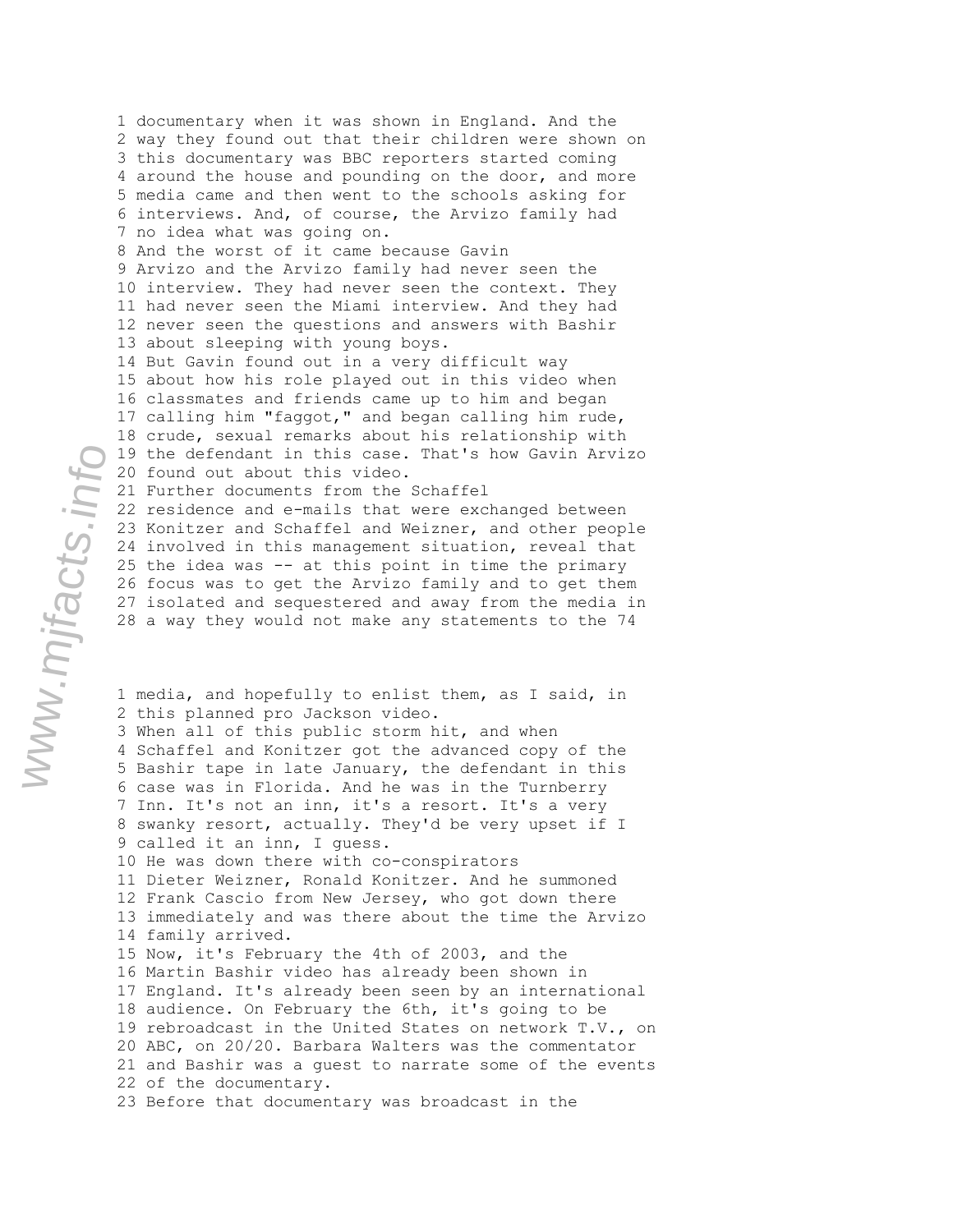24 United States on the 6th, Michael Jackson took the 25 initiative. It was Michael Jackson, who, on the 4th 26 of February, who had had no contact with the Arvizo 27 family or children since fall, set forth -- actually 28 called his office, MJJ Productions. And there are 75

1 notations in Evvy Tavasci, his business manager's 2 book, showing a request on the part of Jackson to 3 try to locate the Arvizos and get telephone numbers 4 so he can contact them. 5 There are not only the notations in the 6 book, but the television records from the Turnberry 7 Inn and his suite reflect those phone calls being 8 made on the 4th. It also reflects that on the 4th, 9 after that information is obtained, that the 10 defendant twice tried to contact the Arvizos at 11 Janet Arvizo's parents. 12 She wasn't there. 13 The next morning, again it's the defendant's 14 voice who's heard in this, reasserting himself back 15 into the life of the Arvizos. It's the defendant, 16 as the records at the Turnberry Resort show, made a 17 27-minute phone call to the Arvizo family that was 18 currently at that particular time in West Los 19 Angeles with Major Jay Jackson, who was going to be 20 the future husband of Janet Arvizo. 21 That phone call took place at 6:58 22 California time, 9:58 in Miami, Florida. It was 23 Jackson who spoke to Janet Arvizo and Gavin Arvizo. 24 And it was Jackson who told them that there were 25 people out there who wanted to kill them, who told 26 them that it was dangerous out there for them, and 27 that Gavin was in danger. It was Jackson who wanted 28 Gavin to join him in Florida. And it was Jackson 76

1 who told them that he wanted Gavin to participate in 2 a press conference. And it was Jackson who told 3 them that a strong statement supporting him, Michael 4 Jackson, would go a long way to making these killers 5 go away. 6 Janet Arvizo refused. She wasn't going to 7 let her boy fly on a plane all by himself to Miami, 8 Florida. She refused. And there were arguments 9 between Jackson and Janet Arvizo. And it finally 10 was settled. Gavin Arvizo would go to Florida. But 11 he would only go to Florida with his mother, and his 12 brother, and his sister. Jackson was upset and he 13 was angered, but he had to agree, because he needed 14 Gavin in Florida.

www.mjfacts.info

15 Their airline records reflect they were made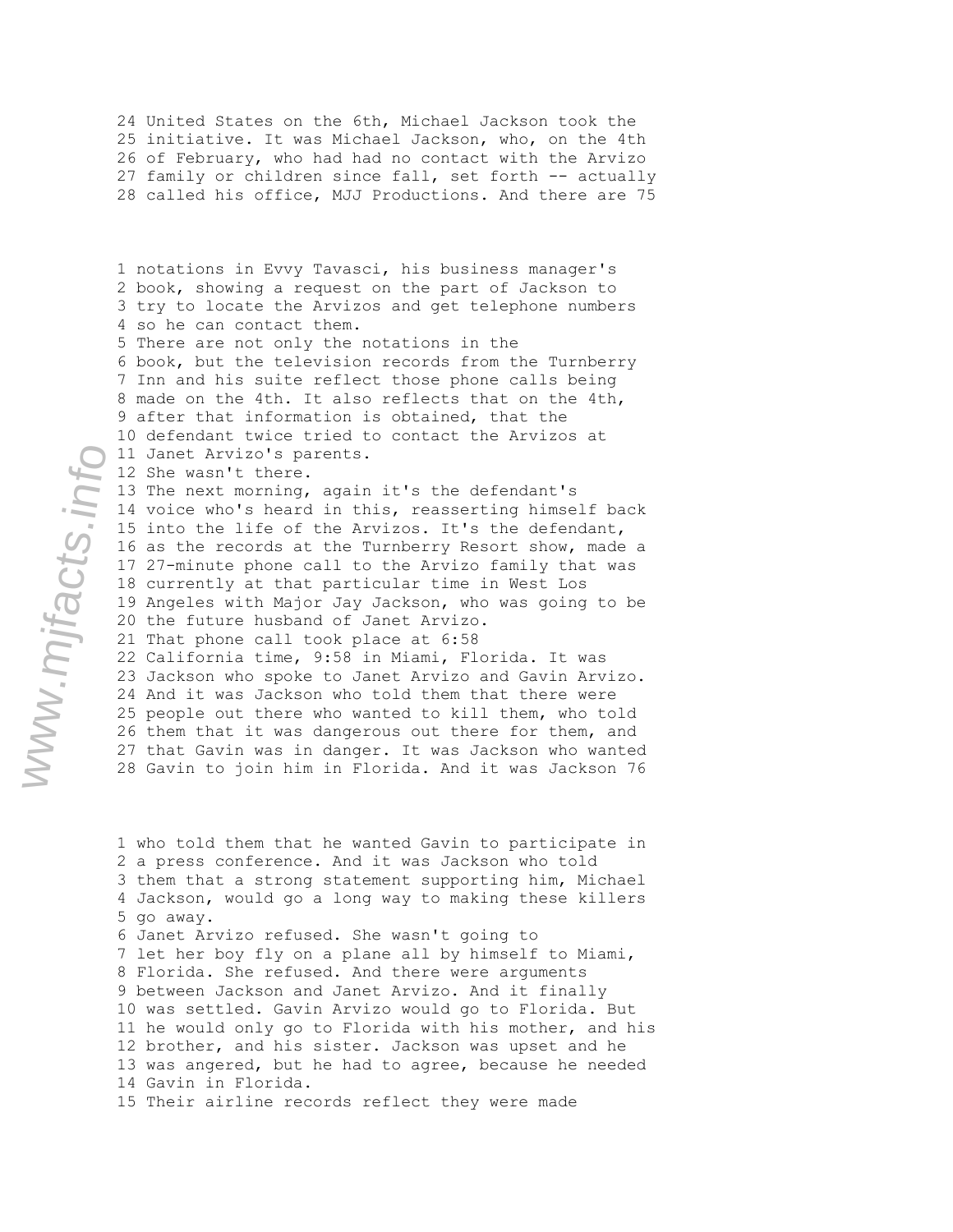16 by MJJ Productions and through the travel agency 17 characteristically and uniformly used by MJJ 18 Productions to make reservations for this family to 19 fly to Miami in the afternoon of the 5th, the very 20 same morning, by the way, that the phone call was 21 made. They were scheduled to leave out of Los 22 Angeles Airport at two o'clock in the afternoon. 23 The flight never occurred. And the reason 24 it didn't occur was because Chris Tucker, who was 25 also planning a trip to Miami on a chartered jet, it 26 was arranged the children would go with Chris Tucker 27 later that night. And that was, in fact, what 28 happened. 77

1 So on the night of February 5th, on the 2 night of February 5th, the night before the 20/20 3 viewing, this family is on a chartered jet with 4 entertainer Chris Tucker and his family flying to 5 Miami, Florida. And they get there. It's probably 6 after midnight by the time they get there, and they 7 land at the Miami airport, and they're picked up by 8 a limousine and they're taken to the Turnberry 9 Resort. And they were put up in, what would be by 10 any standards, a very, very nice room. But it's 11 late. And after some conversations with Chris 12 Tucker, they all go to bed. Everybody sleeps in 13 until the next morning. 14 But, you see, the plan is working perfectly, 15 because the family is now there, they're now under 16 their control, and they're now isolated from the 17 media and the public.

18 Now for a description for you about what 19 happened in the next couple of days about the 20 control and the attempts to convince the family to 21 participate in the video.

22 Again, it is Michael Jackson's voice that is 23 heard first and foremost in this attempt. On the 24 6th, when everybody got up, they went upstairs, and 25 Jackson's suite was right above the room occupied by 26 the Arvizo family. And they went into the room. 27 It's a large room. It's the presidential suite. 28 There was plenty of room and plenty of people there. 78

1 In fact, they were introduced to Ronald Konitzer and 2 Dieter Weizner, who were also in the room. And by 3 that time, Frank Cascio Tyson are also in the room, 4 along with his brother and his sister. 5 It's at this point that the defendant, 6 Michael Jackson, introduces Ronald Konitzer and 7 Dieter Weizner to Janet Arvizo. And it is the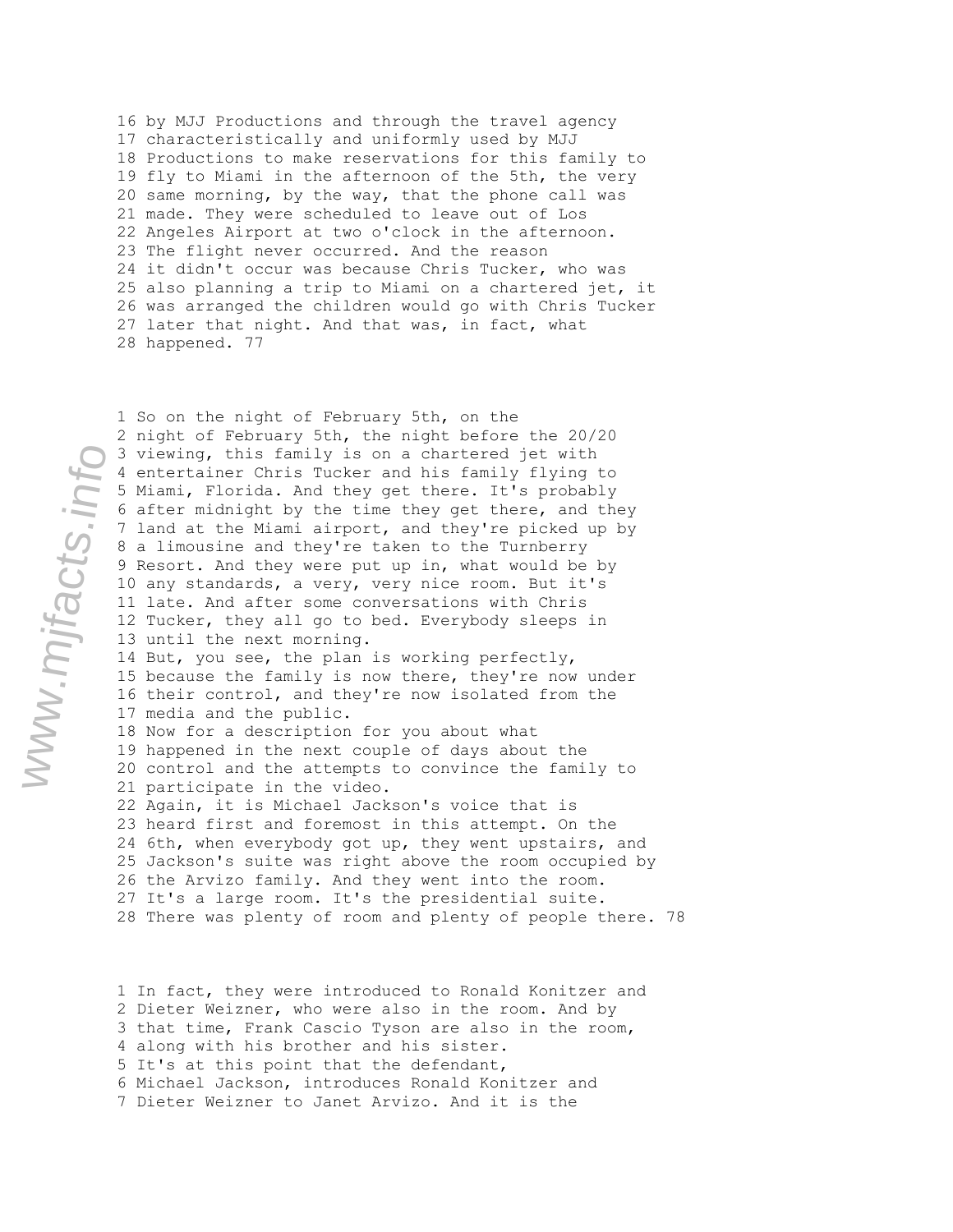9 Arvizo to "Do everything that Ronald and Dieter tell 10 you to do." It is Jackson who concludes by saying 11 to Janet Arvizo, "These are the ones that are going 12 to make the threats go away." 13 It was for that reason, trusting the 14 defendant and trusting what he said, that Janet 15 Arvizo agreed to the request by Weizner and Konitzer 16 to sign two blank pieces of paper with her 17 signature, one on the 6th and one on the 7th before 18 they left. 19 Unbeknownst to her, and without her 20 permission, that blank signature on the bottom of 21 that page ended up having a typed part at the top 22 saying that she authorized and joined in Michael 23 Jackson's lawsuit or complaint to the British 24 Standards Commission against Bashir. She had never 25 been consulted on that and had never agreed to have 26 her signature used in that capacity. 27 There was some other significant events that 28 occurred on the day of the 6th and just before the 79 1 evening of the 20/20 broadcast. It's clear from the 2 testimony of a number of different people who will 3 testify in this lawsuit that Michael Jackson was 4 adamant about one thing: He was adamant that no one 5 was going to watch the "Living with Michael Jackson" 6 broadcast that night. They were prohibited. And 7 they didn't. Except that at one point in time, 8 Janet Arvizo decided she'd like to see it, and she 9 went down to her room. 10 When they found out that she had left, they 11 sent somebody down to get her, and brought her back 12 up to Jackson's room so she couldn't see the 13 documentary. 14 Another thing happened on the 6th. It was 15 the beginning of the efforts by the people who would 16 make this thing go away, Konitzer and Weizner, to 17 convince Janet to participate in the rebuttal and to 18 say nice things about Jackson. 19 And there's no coincidence that the same 20 people who were involved in these efforts in Miami, 21 you will learn in a few moments, or a few minutes, 22 to be candid, that these are the same people 23 involved in the attempts, once they're at Neverland 24 Ranch, to get the same interview, and the same 25 remarks, and the same support for Michael Jackson.

8 defendant, Michael Jackson, who instructs Janet

26 It began in Miami, but they weren't making any 27 progress.

28 Konitzer and Weizner echoed the same words, 80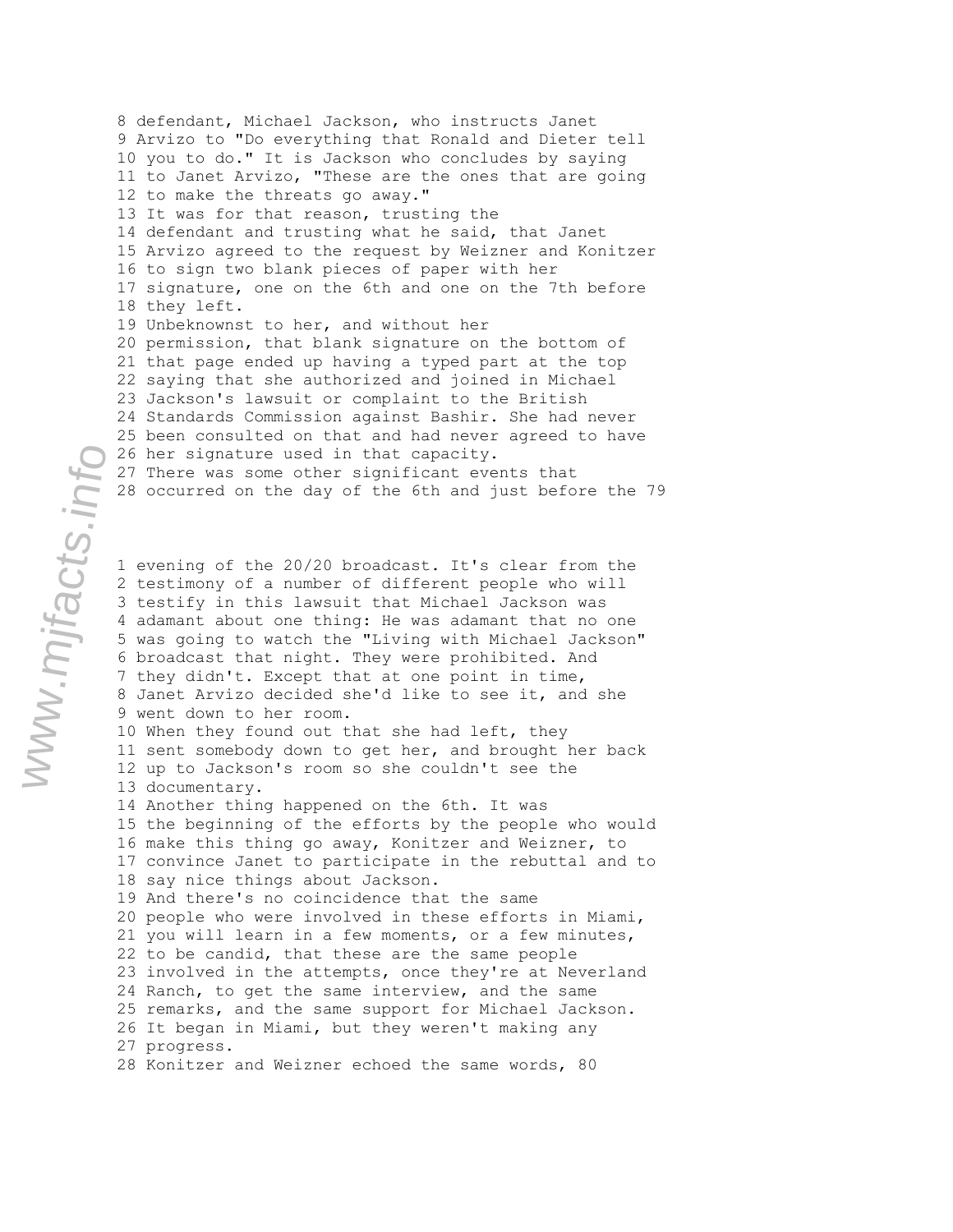1 almost word for word, that Michael Jackson said 2 about there being threats, only this time they 3 expanded the threat not only from Gavin, but to the 4 entire family. 5 One of the other things that happened was 6 during the time that they were in Miami, they 7 released a press release quoting Janet Arvizo 8 attacking Bashir and supporting the defendant. 9 Janet Arvizo will tell you she never was 10 asked about that press release. She never gave 11 authority and knew nothing about it. Ian Drew, 12 another member of this, that was hired by the 13 co-conspirators, who is also involved in production 14 of videos, an interviewer of some note, will tell 15 you that he was contacted while he was in Miami 16 during the time everybody was there on the 6th and 17 7th. He was contacted by Weizner, and he was 18 contacted by Konitzer and particularly Weizner. And 19 Weizner told him, "Call Marc Schaffel. We want you 20 to be a part of this network broadcast program as 21 one of the interviewers," and that the Arvizo family 22 was to be one of the key parts of it. 23 Ladies and gentlemen, there's another thing 24 that happened in Miami, and this is where the 25 attempts by the co-conspirators to enlist the 26 support of the Arvizo family, to isolate them and to 27 control them, converged with the infatuation of the 28 defendant with Gavin Arvizo. 81

1 And you will learn that in addition to 2 having Gavin Arvizo come to Miami, Florida, that on 3 the day of the 6th, almost immediately when Gavin 4 was in the presidential suite, that Jackson beckoned 5 him, beckoned him to come back in his room. And he 6 closed the door, and he began to reacquaint himself 7 with Jackson, between Jackson and Gavin, and they 8 were having conversations. 9 And he talked, and he remembered that Gavin 10 wanted to be an -- in entertainment. And he said, 11 "Why don't we pretend like this is an audition. And 12 why don't we do this: Why don't we have a cussing 13 contest, and we'll use cuss words. I'll use a cuss 14 word, you use a cuss word. We'll just go back and 15 forth. You pretend like it's an audition," and he 16 did. 17 Well, the cuss words escalated until they 18 involved very sexually graphic cuss words that I'm 19 sure all of you have heard on a number of occasions, 20 on the playground or the gym, or other places. 21 It was interrupted when one of the nannies 22 walked into the room. It was the first step in

www.mjfacts.info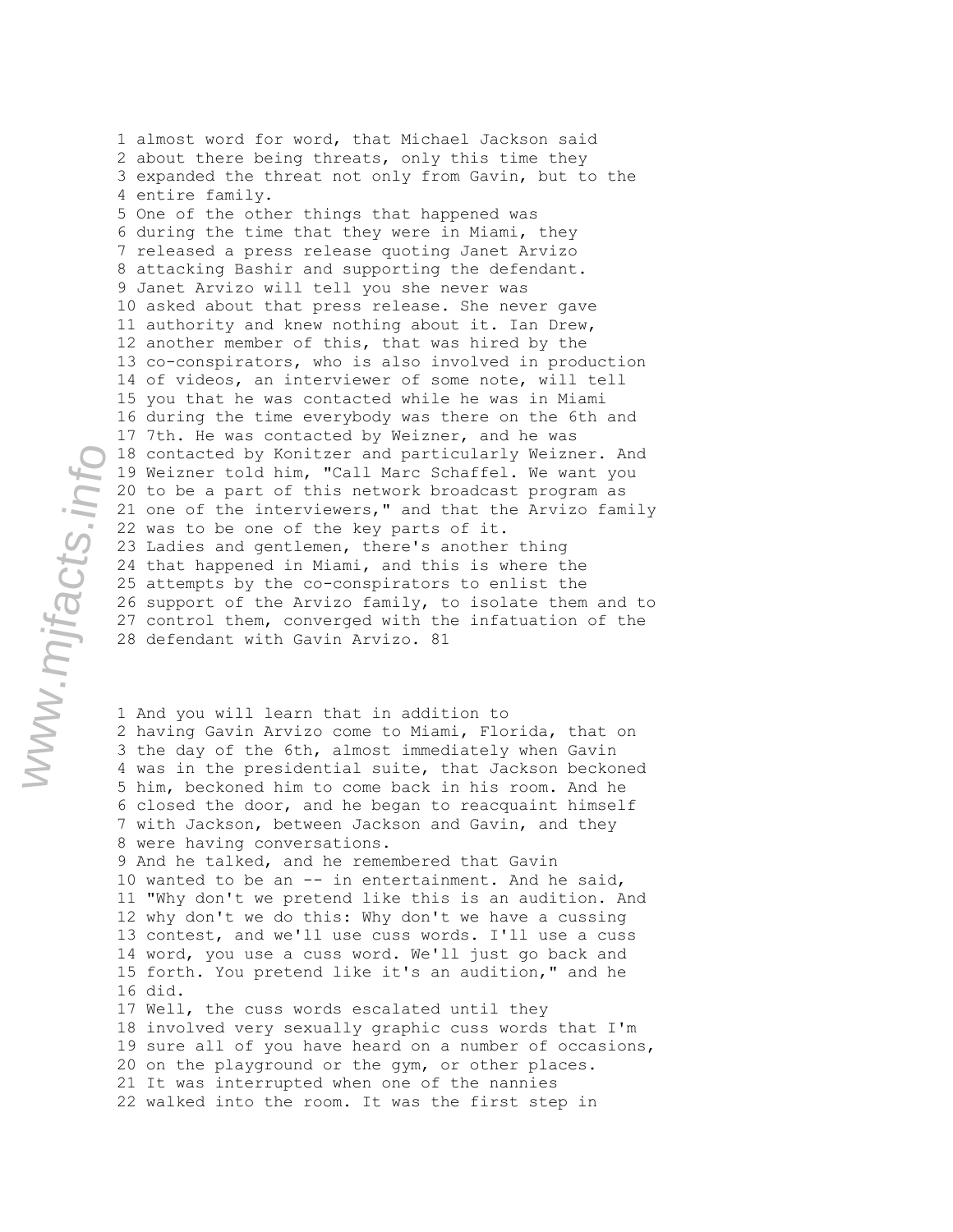23 desensitizing the boy. It was the first step in 24 introducing him again to the no-rules, 25 no-restrictions and no-wants world of the defendant 26 and Neverland Ranch. 27 In addition to this, it was on this occasion 28 and on this day and in that room that the defendant 82

1 later took Gavin Arvizo aside and brought him into 2 the room and offered him wine, wine that the 3 defendant was drinking out of a Diet Coke can. 4 Gavin Arvizo will tell you that when he woke 5 up the next morning, he had a stomachache and he had 6 a headache. Doesn't that sound familiar. 7 And his brothers and sisters will tell you 8 on that particular night, on the 6th, that Gavin was 9 acting very weird. He was acting out of character, 10 and he was very talkative. 11 Other things that happened during the next 12 few days to cement this relationship were further 13 furnishing of alcohol to not only Gavin, but to 14 Star. And in the attempt to create this trust bond 15 between the defendant and this child, who already, 16 and had in the past, referred to him as "Daddy," and 17 "Daddy Michael," he gave him presents. He gave him 18 his jacket. He gave him a watch that was 19 purportedly worth \$75,000, which it wasn't. And it 20 was cemented through other acts of kindness and 21 generosity on his part to the child and to the 22 child's family. 23 On the following day, everybody left

24 Turnberry. So we're now, from the point where the 25 video was shown for the first time on the 3rd, it 26 was shown in America on the 6th, and it's now the 27 morning of the 7th, and we're still at The 28 Turnberry. And there's one final last thing that 83

1 happened. Chris Tucker had arranged that the 2 ladies, meaning Davallin Arvizo and Janet Arvizo, 3 were taken down to the salon and were able to have a 4 pedicure. And these boys, who were at this time 12 5 and 13 years old, were taken in and were given a 6 massage. Having pedicured them and massaged them, 7 they were told to pack and that they were leaving 8 and they were taken to the airport. 9 And when they got to the airport, there was 10 one final problem: Janet Arvizo was told she was 11 not to be on the chartered jet taking the family 12 back to California. She was to take a flight the 13 next day.

14 I don't think it takes a whole lot of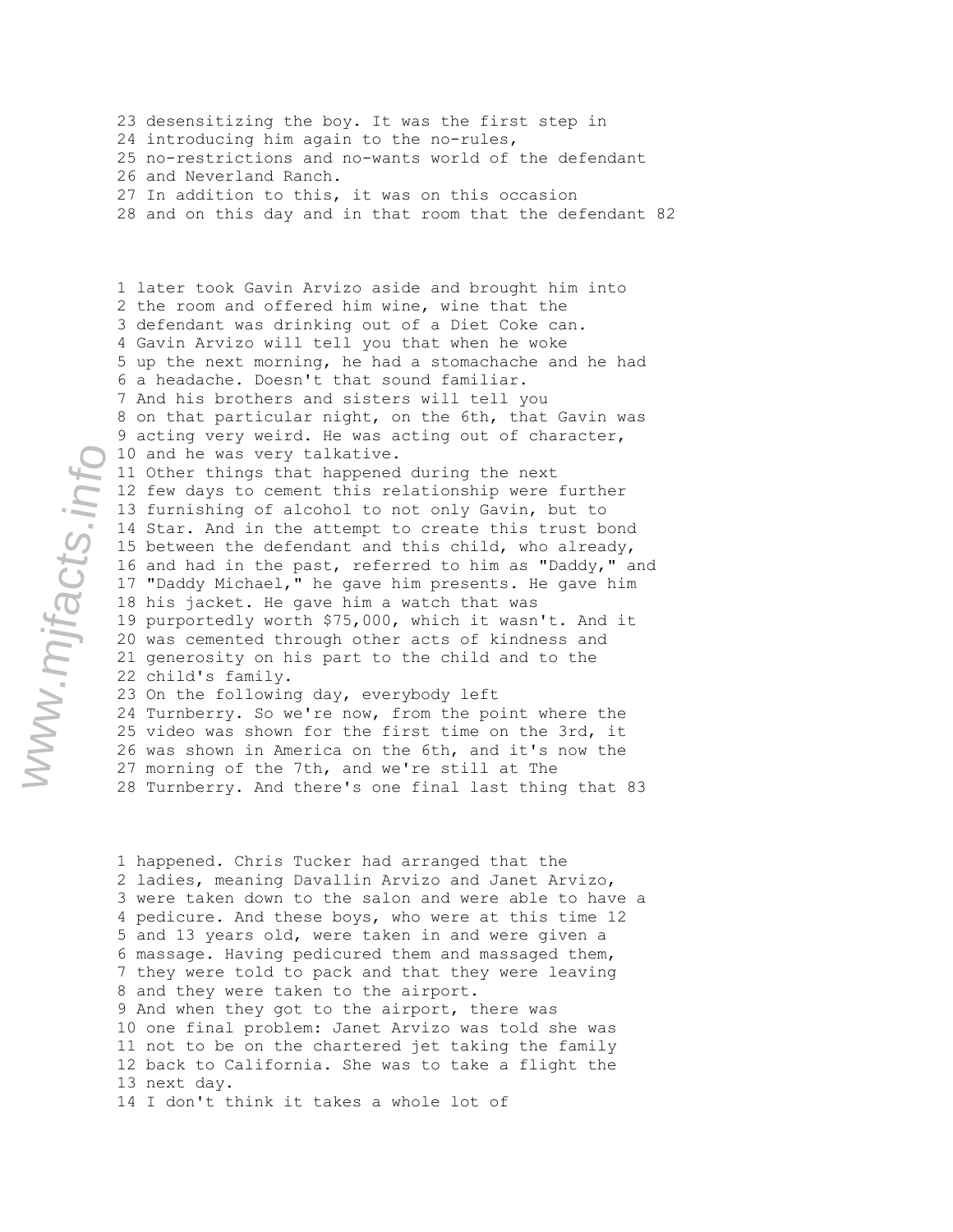15 imagination to figure what your reaction would be to 16 that, or what her reaction to that was. "It ain't 17 going to happen." And it didn't happen. 18 So eventually one of the bodyguards had to 19 get off the charter flight, Janet Arvizo was on it, 20 and the flight left Miami. 21 Now, the flight itself was highlighted by a 22 number of events. It was highlighted by the fact 23 that there was more drinking. The stewardesses will 24 tell you unequivocally, without hesitation and 25 without contradiction, that on that flight with 26 these boys, that she served alcohol in those cans 27 full of wine. And the boys drank, especially Gavin. 28 They will also tell you it was during this 84

1 time that the defendant, as both the brother and the

2 sister will tell you, would lean over and whisper in 3 Gavin's ear, and Gavin would lean over and whisper 4 in the defendant's ear, like a conspiracy. And that 5 at one point in time after the leaning over and the 6 whispering in each ear, the defendant gave him the 7 jacket. And on another occasion, he gave him the 8 watch. 9 And Gavin will tell you what all that was 10 about was the defendant swearing him to secrecy not 11 to tell anybody about the wine. The presents were, 12 in effect, a bribe for that secrecy. 13 They'll tell you at least two other 14 incidents during the time of the call -- during the 15 time of this flight back to Neverland -- and by the 16 way, I didn't say it, but I should, should tell you 17 who else was on that plane. There were two other 18 children, the brother and sister of Frank Tyson 19 Cascio. There were nannies. There were Michael 20 Jackson's children. And there was a physician by 21 the name of Al-Farschian who was also on that 22 flight. 23 During the flight, after the kids had 24 consumed the alcoholic beverages, the defendant and 25 Gavin began to make crank calls using the plane's 26 telephone system. They would call people, just at 27 random numbers, and make various crass and crude 28 remarks and then hang up. That happened. 85

1 On another occasion during the flight, after 2 Gavin had gone to sleep and put his head on 3 Jackson's shoulder, both the mother and the brother 4 observed Jackson to be caressing the face of Gavin 5 Arvizo with his hands and to reach over and to lick 6 his forehead with his tongue. They will tell you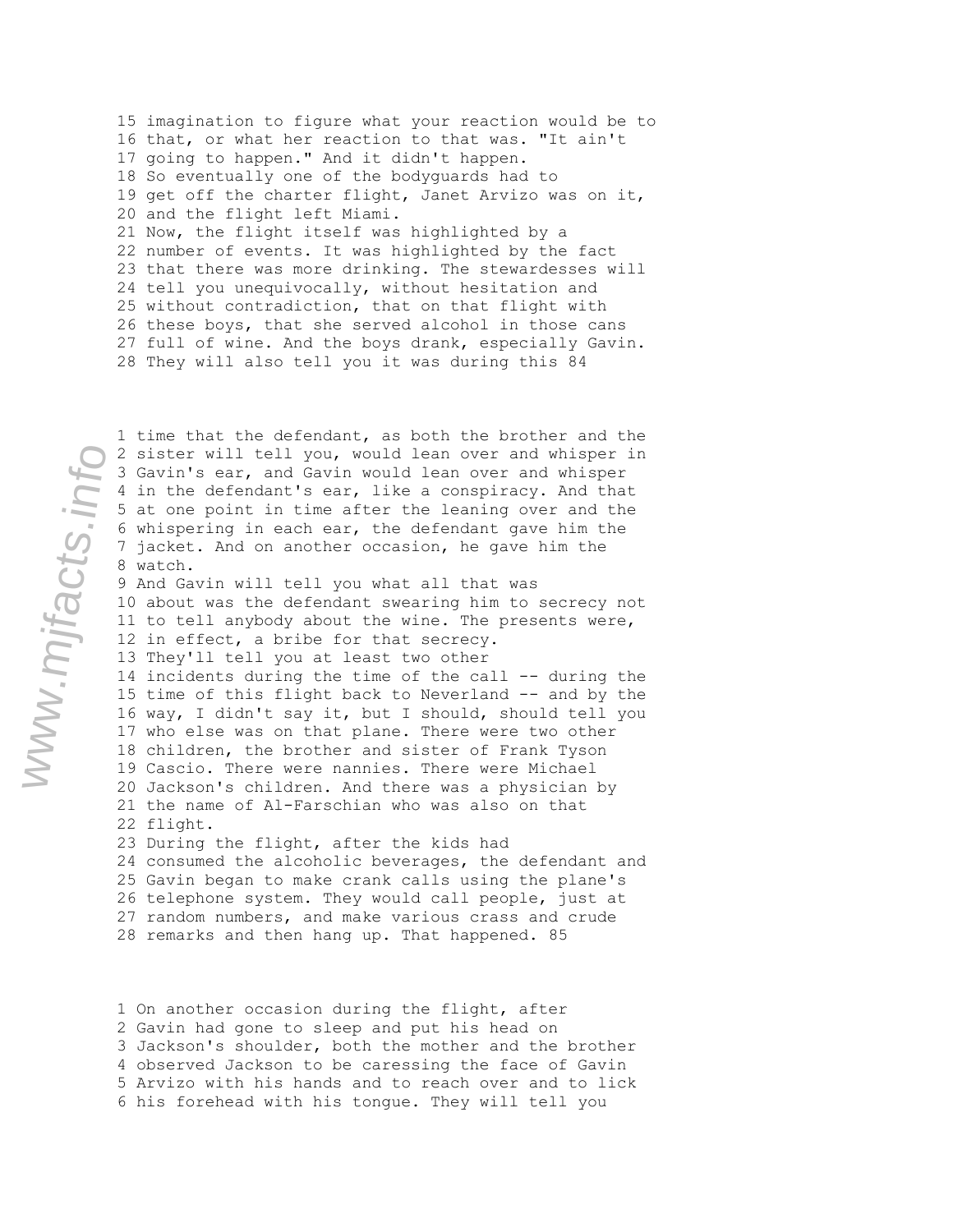7 that they thought that at that point in time Jackson 8 was also intoxicated. 9 The plane landed in Santa Barbara. Michael 10 Jackson's chartered plane landed in Santa Barbara. 11 It didn't take the family back to their home. A 12 limousine was there, and the limousine took them to 13 Michael Jackson's secluded and isolated ranch, not 14 back to the apartment on Soto Street. There was 15 never a press conference held in Miami. None. 16 Zero. 17 Once at Neverland Ranch, the experiences of 18 the mother and the daughter and the two Arvizo boys 19 were quite different. And they couldn't be more 20 contrasting. For the boys, there was no school. 21 There was no homework. They had free rein at 22 Neverland. The arcade, the cars, the amusement 23 park, the theater, the toys. They, in effect, had 24 the undivided attention of Michael Jackson. They 25 slept in his bed. They enjoyed his wine, enjoyed 26 his magazines that I've described previously, and 27 they dominated his attention. 28 And I don't think it takes a whole lot of 86

1 imagination for you, or for anybody else in this 2 world, to imagine that for young 12- and 13-year-old 3 boys, it just doesn't get much better than that. 4 Meanwhile, Janet Arvizo and Davallin Arvizo, 5 their experiences were quite different. 6 Now, let me pause for just a second and just 7 give you a quick bio about Davallin Arvizo. 8 Davallin is the older sister of these two boys, and 9 the first child of Janet Arvizo. Davallin, at the 10 time of these events, was approximately 14 or 15 11 years old, and she was a high school student at 12 Monte Vista High School in El Monte. 13 Now, Davallin now will tell you that she has 14 graduated from high school. And that also at the 15 time of these events back in the summer when some of 16 the events were going on, that she was a member of 17 the Los Angeles Police Department Academy, because 18 she wants to be a forensic scientist, crime scene 19 investigator, and that she's taking classes in that 20 regard right now at City College and maintaining a 21 full-time job. 22 Davallin and Janet Arvizo were placed in the 23 guest cottages that I described to you. Janet will 24 tell you, Janet Arvizo, that she rarely, if ever, 25 left the guest cottage. That will be confirmed not 26 only by her children, but by the ranch employees. 27 Janet became a recluse. She didn't leave the

www.mjfacts.info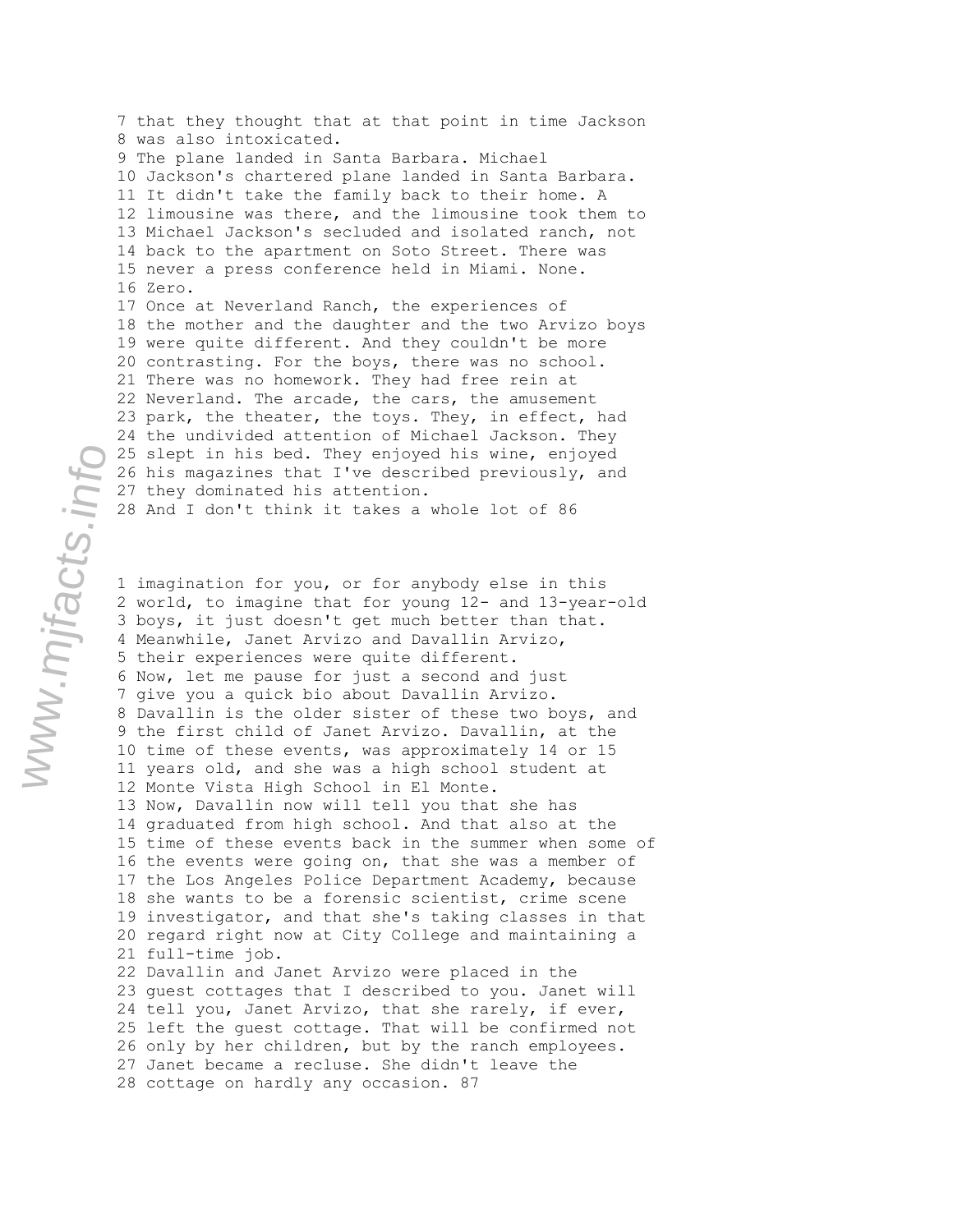1 Davallin, for her part, rarely saw the boys. 2 They were off with Jackson, and it was a boys' thing 3 and girls weren't invited. And they made it very 4 clear that she wasn't to be invited. 5 On the one occasion that she was brought 6 into -- she was able to follow the boys into 7 Jackson's bedroom, she'll describe to you that 8 incident and how eventually she had to leave, 9 because it became very uncomfortable and very 10 obvious that they did not want her around. She was 11 a girl. 12 She'll tell you how this family that was so 13 close and had bonded so much together because of the 14 adversity that they had felt and experienced through 15 so many things with their family, with their father, 16 with the divorce, with the sex -- with the physical 17 abuse of the father that was on both the children 18 and on the mother that they witnessed and 19 experienced, they were a close family. And she 20 could see the boys being pulled apart and that she 21 was no longer a part of their world. 22 At the same time now this family is at 23 Neverland. This is the 7th, the 8th, the 9th, the 24 10th, the 11th and the 12th of February. At the 25 same time, the co-conspirators begin to travel to 26 California, they begin to travel to Los Angeles, and 27 they begin to travel to Neverland Ranch. The first 28 to arrive is Dieter Weizner. He arrives on the 8th. 88

1 He flies into LAX from Miami and he immediately goes 2 to the ranch. And the ranch logs confirm that he's 3 on the ranch, and he's there for days. 4 On the 10th, Ronald Konitzer from Vancouver, 5 and Frank Tyson and Vinnie Amen arrive almost within 6 like three or four minutes. Konitzer goes to the 7 ranch. Tyson and Vinnie originally go to Schaffel's 8 place. Vinnie Amen is put to work. He's hired. 9 He's on the payroll for the conspirators. 10 Meanwhile, some other things are happening. 11 And what's happening is we're now at the point in 12 time, ladies and gentlemen, where the 20/20 program 13 has occurred. We're now at the program where the 14 Jackson team is planning the network production that 15 was sold eventually to FOX T.V. for \$3 million to be 16 aired on the 20th. Now, between that period and the 17 20th of February, the crisis continues to get worse, 18 not better. And not because of Bashir or the 19 documentary. 20 What happens is kind of the things that Mr. 21 Mesereau talked about in his statements to you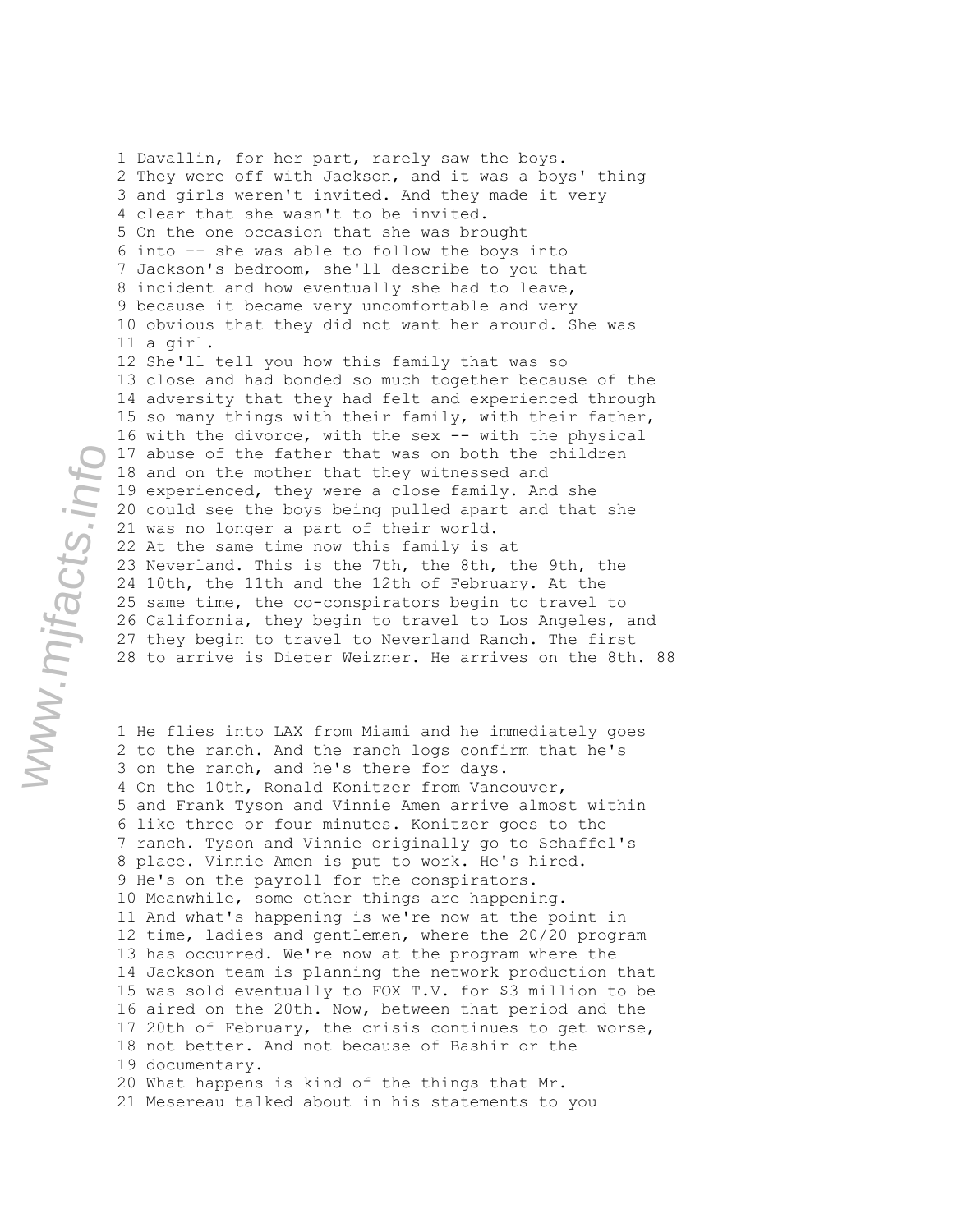22 during voir dire. The media sees the hot topic. 23 CBS, not to be outdone by ABC, has an Ed Bradley 24 program and an interview with the defendant. NBC, 25 not to be outdone by either one of them, has a 26 program called Dateline, which is another very, 27 very, very bad piece about the defendant. 28 At the same time as that's going on during 89

1 this two-week period, a website called 2 smokinggun.com decides to publish documents 3 involving some litigation involving the defendant -- 4 MR. MESEREAU: Objection. 5 THE COURT: Sustained. 6 MR. SNEDDON: I'm sorry.

7 THE COURT: Sustained.

8 MR. SNEDDON: It's about this time that Ann 9 Gabriel is added to the team and about this time she 10 begins to participate in conference calls with 11 Schaffel, Konitzer, Mark Geragos, David LeGrand, and 12 other people associated with this, the events that 13 occurred here.

14 The other thing that was found during the 15 course of the search warrant at Marc Schaffel's 16 residence is the fact that I spoke to you about the 17 FOX film that was going to be shown on the 20th. 18 There are clearly documents which reflect the fact 19 that the defendant in this case, Michael Jackson, 20 was in partners with Marc Schaffel, Dieter Weizner, 21 Ronald Konitzer in this production and the 22 distribution of the shares of the moneys from that 23 production. 24 There's another thing that the testimony and 25 the evidence is going to show in this case that was

26 different between the experiences of the boys, who 27 were spending their time with Michael Jackson, and 28 Janet Arvizo. During this time period, from the 7th 90

1 of February till the 12th of February, Ronald 2 Konitzer and Dieter Weizner were trying to convince 3 Janet Arvizo to participate in the promised footage 4 for the February 20th production. We know this not 5 only from e-mails and records and documents, but we 6 know it from Michael Jackson's own personal 7 videographer, Hamid Moslehi. 8 The fact of the matter is, they attempted to 9 try to encourage her, much as they did in Miami. 10 And then it became quite confrontational. They had 11 scripts that they showed her. They tried to 12 convince her to participate, and she would not. 13 They told her that people went out to the school,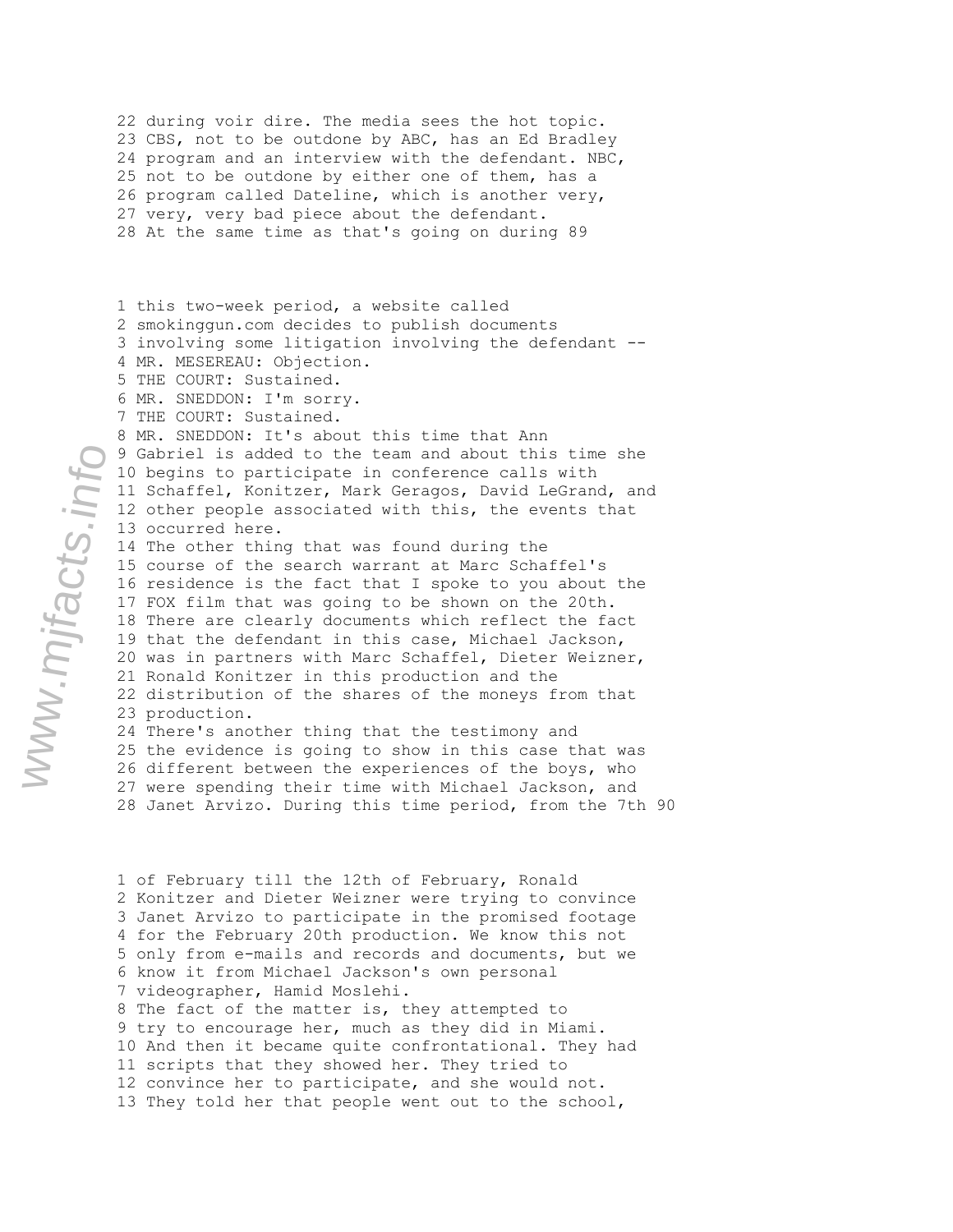14 that they were in danger, and people were looking 15 for the children at the school. They went out and 16 said that these were the only people who could 17 protect them from these fictitious killers or people 18 who were threatening throughout the community and 19 that they needed to stay at the ranch to be isolated 20 from that danger. As I said, they were presented 21 with scripts. 22 Now, you don't need, and you will not have 23 to take the word of the Arvizo family that the 24 eventual interview that took place on the 19th and 25 20th was scripted. 26 You will hear testimony from Christopher 27 Robinson -- Christian Robinson that, in fact, he 28 worked on the script with Schaffel and a lawyer, and 91

www.mjfacts.info

1 that others saw the script and heard the 2 conversations over the telephone, including Rudy 3 Provencio. And Janet was refusing to participate. 4 On one day things came to a crisis and Dieter 5 Weizner asked that Gavin Arvizo give him the watch 6 back. He said they would put it in a safe place, 7 they would keep it for him, and they would give it 8 back to him later. They gave no reason for wanting 9 to get the watch all of a sudden. 10 Gavin refused. And Janet Arvizo refused. 11 And things became so tense that the family was going 12 to attempt to try to leave the ranch. 13 Now, this is probably a very good time to 14 talk a little bit about the person you've heard so 15 much about, and the person that I can tell you 16 probably unequivocally will be on the witness stand 17 in this case up there for a number of days during 18 this trial. It's the mother of Gavin Arvizo and 19 Star Arvizo and Davallin Arvizo, Janet. 20 And let me tell you a little bit about what 21 I think that the testimony and the evidence in this 22 case is going to disclose about Janet Arvizo. 23 She was married at 16. She had three 24 children by the time she was 21. She was in a 25 violently abusive, physically abusive relationship 26 with her husband for 16 years. Not only physically 27 abusive to her but to her children when they'd try 28 to come to her defense. 92

1 I think you will see, through the testimony 2 and the evidence presented here, that she presents 3 as someone who's somewhat insecure, somewhat 4 dependent, easily influenced, and at times can be 5 adamant and quite emotional and determined. Heavily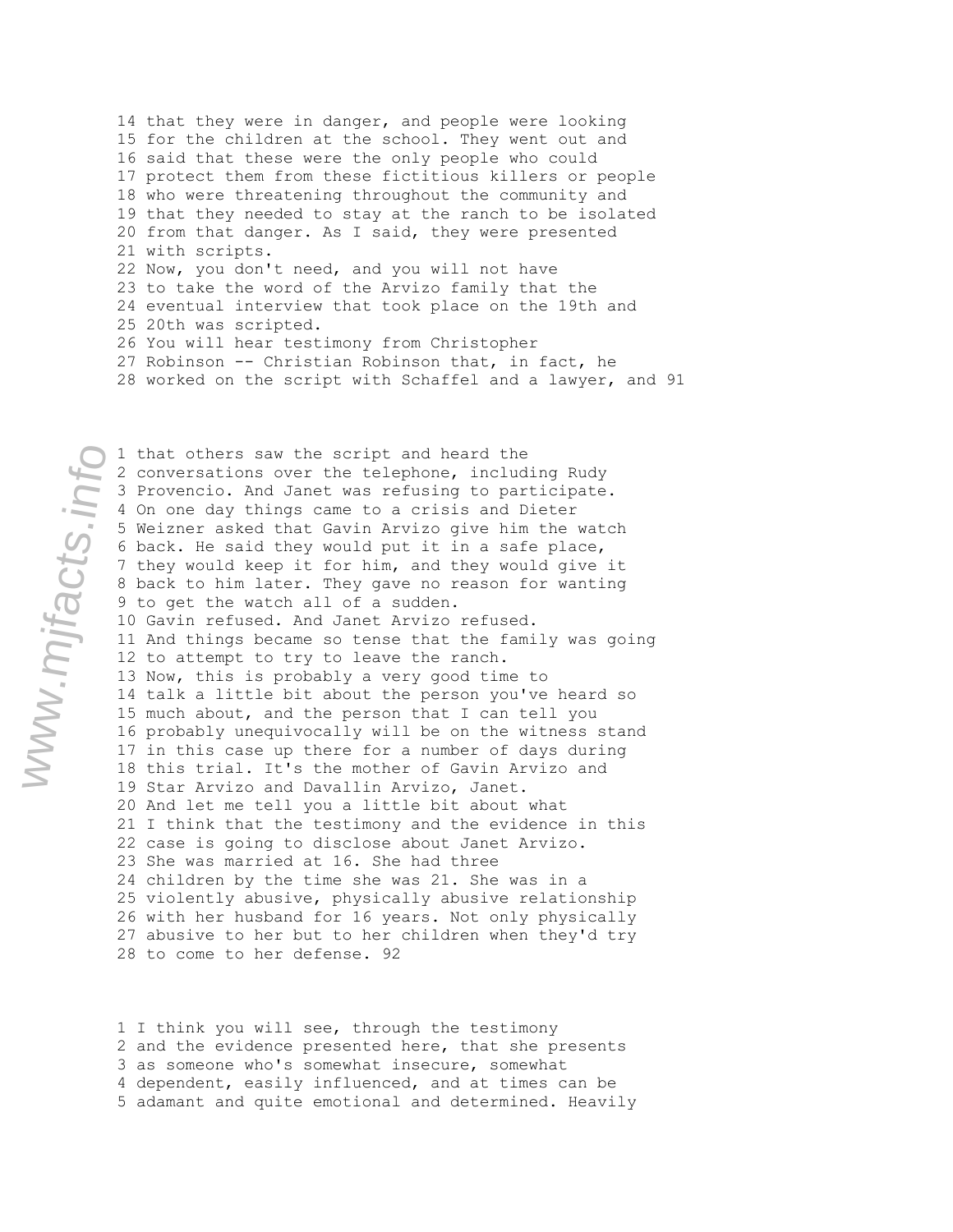6 religious, and personally overly affectionate. 7 I think you will see and get a sense of 8 Janet Arvizo from the tape-recorded conversations 9 not only with Frank Tyson, but a later conversation 10 I'll discuss with you in a few moments by a private 11 investigator hired by the Jackson camp, Brad Miller. 12 That she speaks fondly of love and 13 affection, that she desperately wants to be loved 14 and her family to be loved, and to be part of a 15 family that they weren't able to have because of the 16 fact that there was no father in the particular 17 family at this time. 18 That she's taught her children to do 19 something which, to a lot of people, kind of sets 20 them off, and that is that when they greet you, 21 instead of giving you their hand, they like to hug 22 you and say they're glad to meet you. Some people 23 are not used to, on a first occasion or encounter, 24 to that kind of a greeting. But that's the kind of 25 person that Janet Arvizo is and that's the kind of 26 things that she instills in her family. 27 The testimony and the evidence in this case 28 will show you, like virtually every one of us in our 93

1 life, that she's made mistakes, that she's done 2 things that were wrong. The testimony will show in 3 this particular case that, in fact, on one occasion 4 during the lawsuit that she lied in a deposition. 5 She was asked whether her husband ever beat her, and 6 she lied. Because she knew at that point in time 7 nobody knew it except for her and the children. And 8 that if she had to admit the truth, she most 9 certainly would get another beating. She lied under 10 oath.

11 It's true also that she obtained welfare 12 funds when she wasn't entitled to them. She's going 13 to tell you that, and she's going to admit that. 14 It's not a large amount of money. But she did it. 15 And it was wrong. And she knows it was wrong. 16 She's not a person, as you will see from the 17 testimony and the evidence in this case, that made 18 necessarily the kinds of decisions that you, or you, 19 or you would have made during the facts or 20 circumstances of this case. But none of us can put 21 ourself in her place. 22 But we're going to help you -- we're going 23 to help you in that respect, by having an expert 24 come in and testify to you to what it's like to be a 25 person -- to be in a relationship that's abusive for 26 16 years, and how that affects their judgment system 27 and the reaction to certain things.

28 MR. MESEREAU: Objection. 94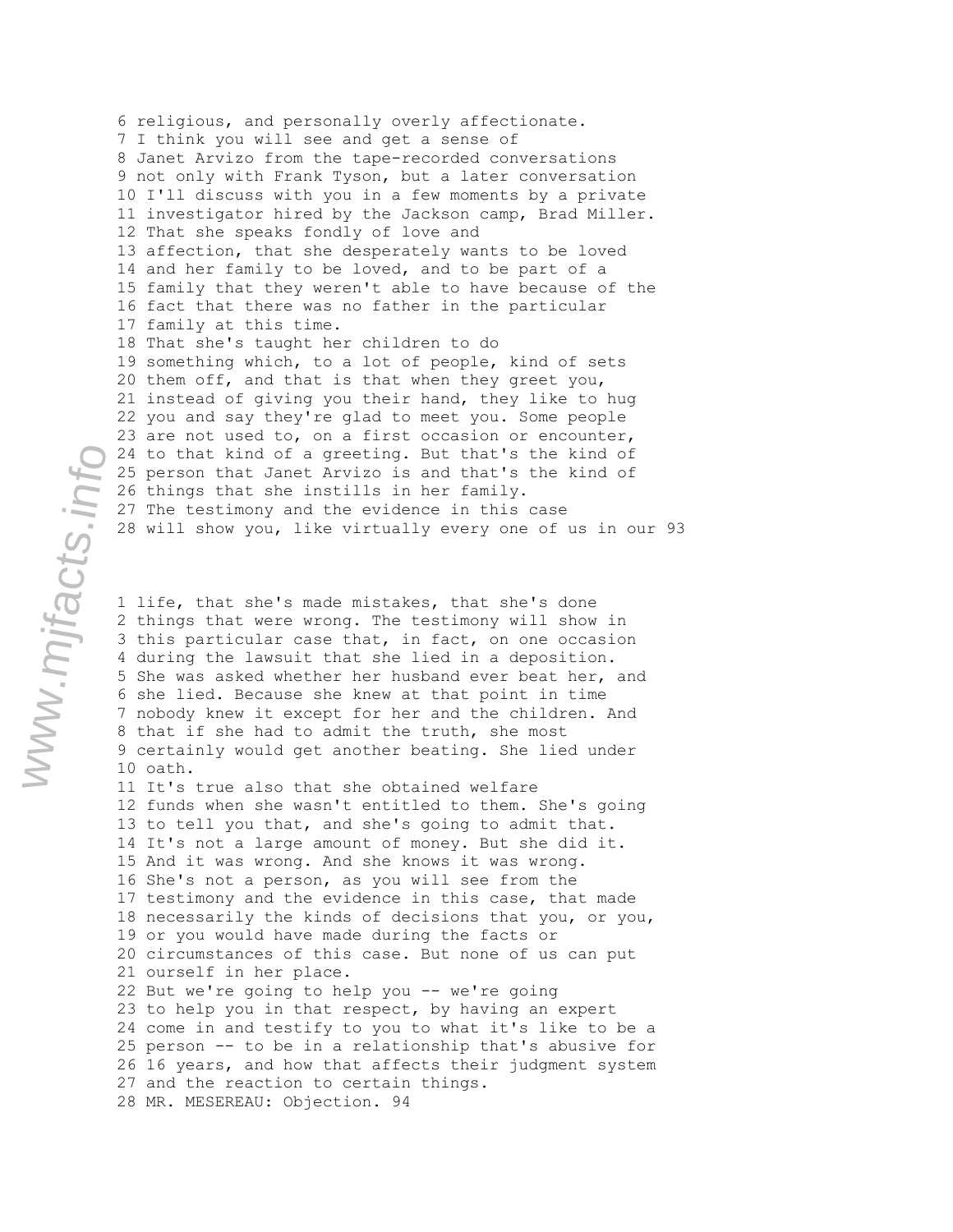1 THE COURT: Sustained. 2 MR. SNEDDON: Judge, you approved that. 3 THE COURT: No, I didn't. I haven't ruled on 4 it. 5 MR. SNEDDON: I think one of the things that 6 also will be shown throughout this trial about Janet 7 Arvizo is that on these same tapes that I referred 8 to with Frank Tyson and Vinnie Amen, that she, 9 without hesitation, over and over and over again 10 during the events and the times that these things 11 happened, expressed open admiration for the 12 defendant, open love for the defendant and 13 appreciation for what the defendant had done for the 14 family; that she trusted him; that she loved him in 15 that kind of a respectful way. 16 She never talked about suing Michael 17 Jackson. And she will tell you today on the witness 18 stand here that even though her attitude towards 19 Michael Jackson is no longer loving and no longer 20 respectful, or no longer does she feel him the 21 father figure in her life, that she's bitter about 22 what happened, she will tell you that she wants not 23 one penny from the defendant in this case. She will 24 tell you, "I do not want the devil's money." 25 As I told you, the situation degenerated 26 pretty badly. And on the 12th, Janet Arvizo went up 27 to Jesus Salas and, speaking in Spanish between the 28 two of them, she asked Salas if she could take them, 95

1 the family, from the ranch. And he said, "Yes." 2 She had asked to leave before, but was 3 denied by Dieter and Ronald the ability to leave. 4 Jesus grabs a car and takes them down to Los 5 Angeles. It isn't until the following morning that 6 the co-conspirators and Michael Jackson learn that 7 the Arvizo family has fled the ranch. And the 8 second explosion occurs within the Jackson camp. 9 Ann Gabriel will tell you about a 10 conversation early in the morning that she received 11 by an agitated and concerned Marc Schaffel about the 12 fact that he described the Arvizo's flight from the 13 ranch as a disaster. 14 She will later tell you about a second 15 conversation where Schaffel called and was much 16 relieved to say that the situation -- that they had 17 contained the situation. 18 You will soon learn, after we take -- I 19 think, Your Honor, we're going to take a break at 20 11:30; is that correct.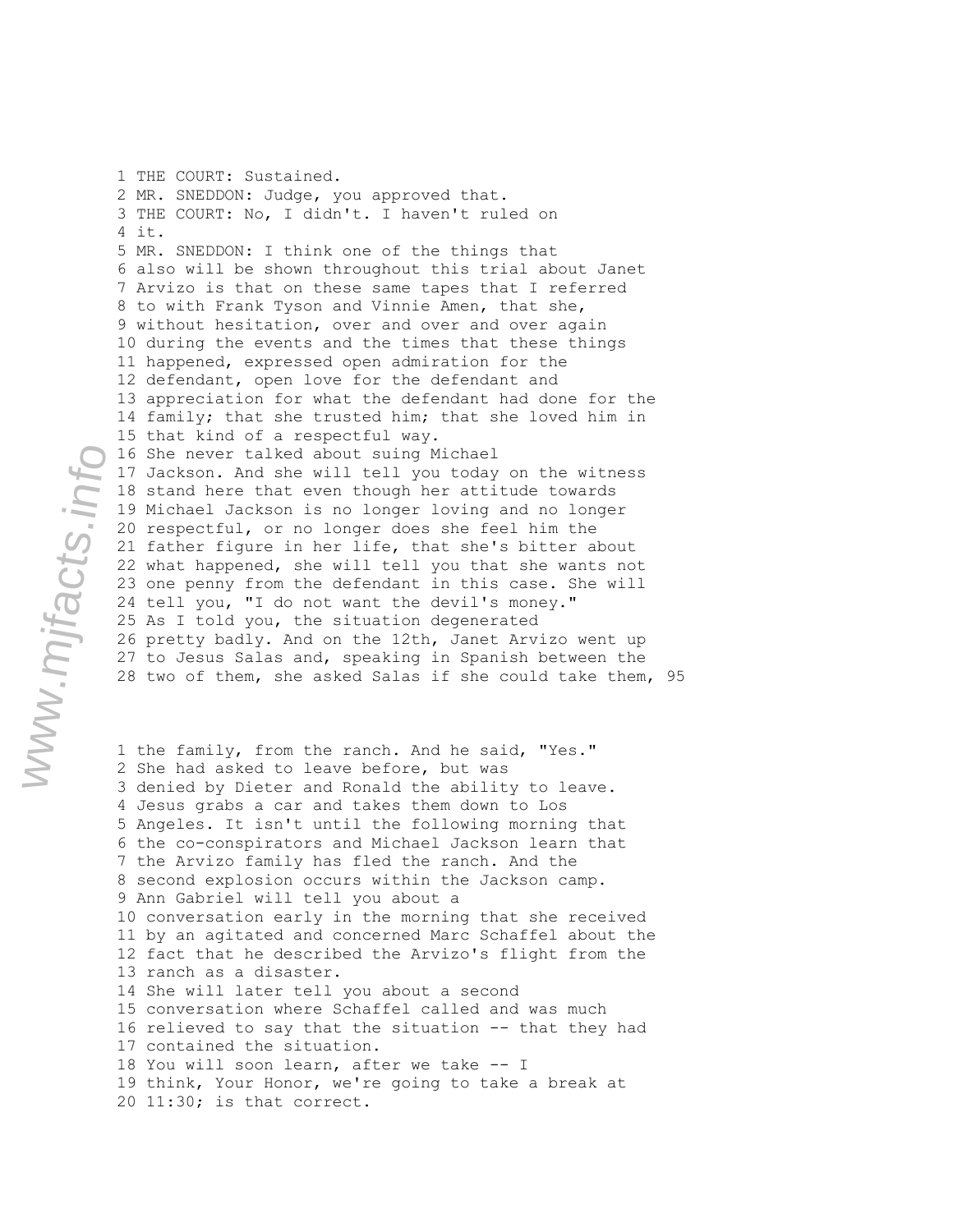21 THE COURT: Correct. 22 MR. SNEDDON: -- after the break, just 23 exactly what it meant to have the situation 24 "contained." 25 But let me tell you that the evidence that 26 will be presented in this case through the telephone 27 records that have been subpoenaed and obtained 28 through search warrants will show you that the lines 96 1 burned off their hooks between the co-conspirators, 2 Michael Jackson, Neverland Ranch, and some of the 3 parties involved in the conspiracy. 4 THE COURT: All right. We'll take our 11:30 5 break. 6 (Recess taken.) 7 THE COURT: Mr. Sneddon. 8 MR. SNEDDON: We're now at that point in 9 time where the Arvizo family is off of the Neverland 10 Valley Ranch premises. And they're at, originally, 11 their grandparents, where they were taken by Jesus 12 Salas. And then eventually Janet Arvizo and the 13 boys end up over at Major Jay Jackson's apartment in 14 West Los Angeles. 15 The first contact between the 16 co-conspirators and Janet Arvizo in their attempts 17 to get the Arvizo family to come back to the ranch 18 occurred in the early morning hours of the 13th out 19 here and the 14th in New Jersey. And they occurred 20 between Frank Tyson Cascio and Janet Arvizo. And 21 there were three calls that were placed at right 22 around 1:45 a.m., Eastern Standard Time. 23 Between that call on that date and that time 24 and February 17th, when the Arvizo family finally 25 returned to Neverland Valley Ranch, there were over 26 40 telephone calls between Janet Arvizo and Frank 27 Tyson Cascio, with Cascio trying to convince Janet 28 Arvizo to return to the ranch. 97

1 Now, there is one particular conversation 2 that probably will be of interest to you. And the 3 reason that we can provide this information to you 4 was that it was a tape that was found in Private 5 Investigator Brad Miller's office when the sheriff's 6 department executed a search warrant. And it is 7 obviously a surreptitiously tape-recorded 8 conversation between Frank Tyson, on one end, who is 9 in New Jersey at this point in time, and Janet 10 Arvizo, who is in Los Angeles at this point in time, 11 and the family, who is not on the ranch at this 12 particular point in time.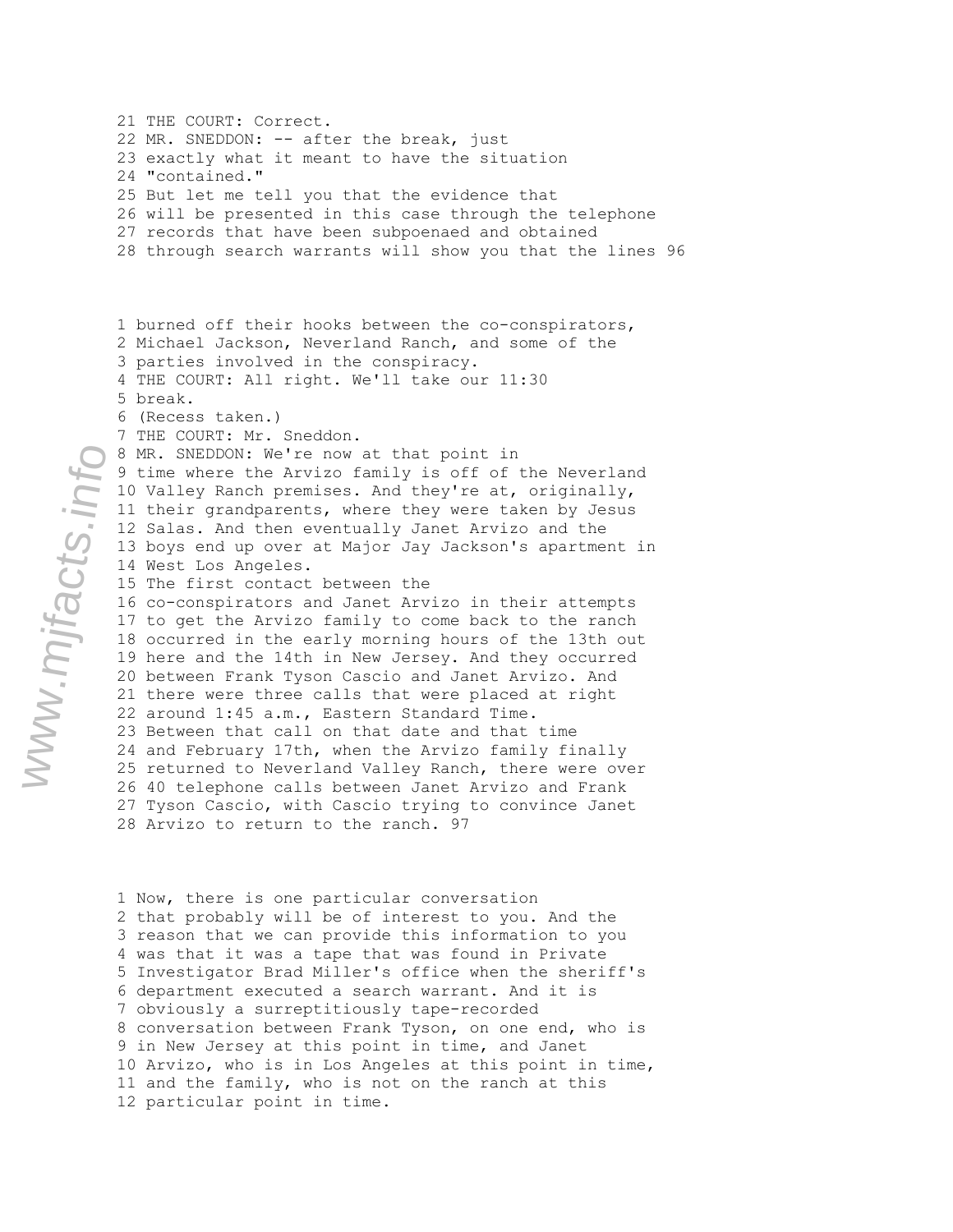13 The conversation lasted approximately 19 14 minutes. And I'm not going to go into the whole 15 conversation itself, because you will hear it played 16 here in the courtroom and you can make of it what 17 you want. But the highlights of that conversation, 18 I believe, are as follows: 19 Frank Tyson acknowledges the high pressure 20 and threatening tactics of Dieter Weizner and Ronald 21 Konitzer over and over again on this tape. Janet 22 Arvizo is heard to complain about those two 23 individuals. And Frank Tyson is over and over again 24 heard to say, "They're businessmen. They're 25 businessmen. They don't know about family. Don't 26 take it that way." 27 Tyson promises Janet, and he promises Gavin, 28 when Gavin complains about these two individuals, he 98

1 promises that if they come back to the ranch, that www.mjfacts.info

2 neither one of them will be there. In fact, he goes 3 farther than that. He says, "They're already gone, 4 and you won't have to deal with them, so please come 5 back to the ranch, Janet." 6 The third part of the conversation you will 7 hear, that he is so willing and working so hard to 8 try to get Janet back to the ranch during this 9 conversation, that when he asks her what she's going 10 to do this weekend, and she says, "I'm going to go 11 to church," he says to her, "Oh, whoa, come back to 12 the ranch. I'll take you to church here in Santa 13 Ynez." He's in New Jersey, and he's telling her 14 that. 15 Tyson implores Janet Arvizo to do the video. 16 "Do the video and say beautiful things about Michael 17 Jackson." He reiterates the scare tactics that 18 we've heard from Miami and from the ranch, from 19 Dieter and from Michael Jackson, from Ronald 20 Konitzer; that it's dangerous out there for the 21 family to be away from the ranch; that there are 22 evil people out there; and only they and only the 23 ranch can protect them. "Come back to the ranch." 24 He expresses to Janet, on behalf of Jackson, 25 how much Jackson misses them, how much he feels that 26 they're family, how much Jackson loves them and how 27 much Michael Jackson wants this family back on the 28 ranch. You betcha. 99

1 He goes further than that. He reminds Janet 2 Arvizo that when the tape is done, the tape they 3 want, that there will be a trip to Brazil, and there 4 will be pleasure for everyone. And that Michael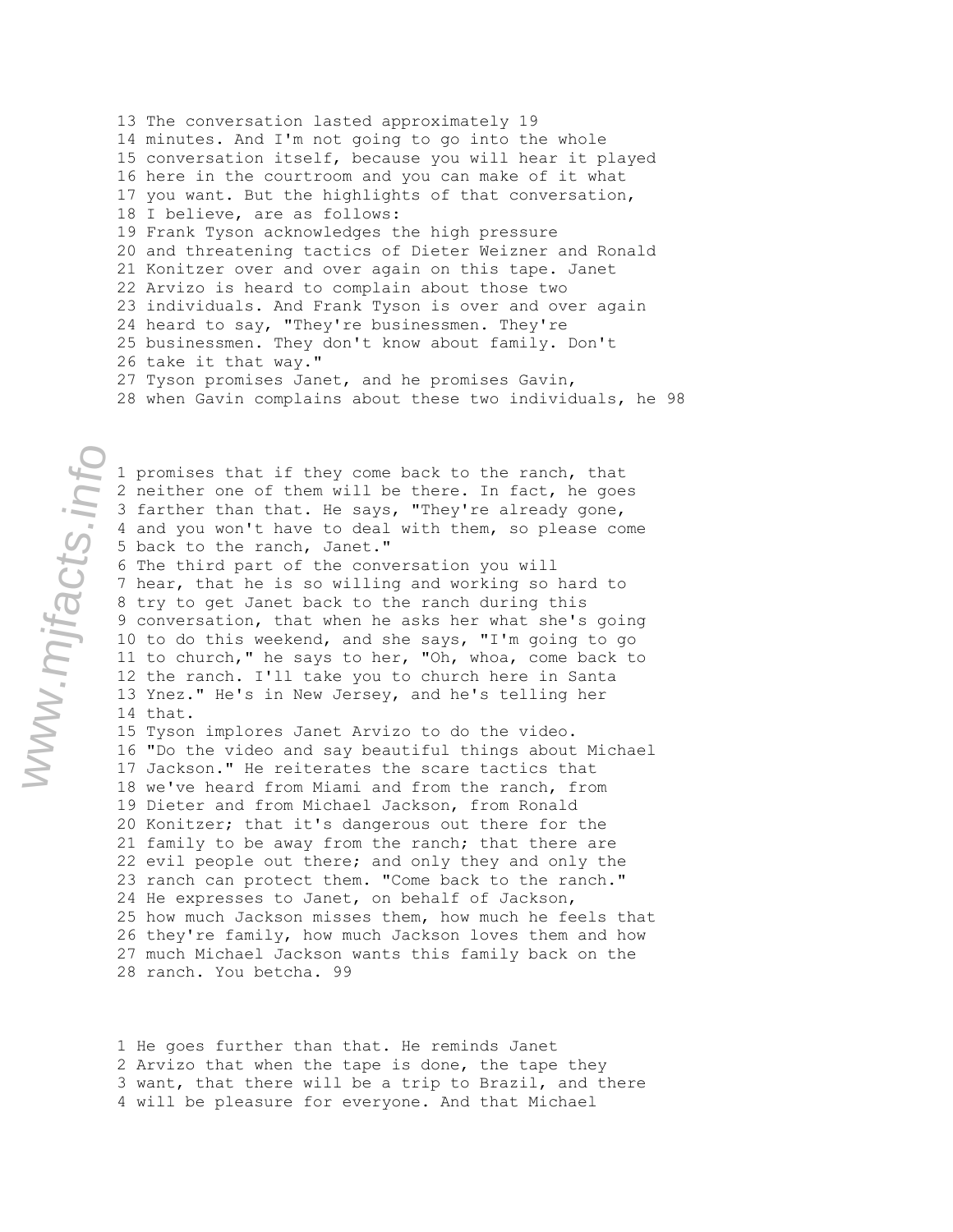5 Jackson, the defendant in this case, will join them 6 there. 7 Well, it doesn't work. She's not convinced. 8 But they are persistent. There are more calls. 9 There are 21 calls between Michael Tyson and the 10 other co-conspirators, including Marc Schaffel. And 11 between Tyson and Brad Miller, there's another 15. 12 And there's numerous calls between Schaffel and the 13 ranch, and the ranch and other people involved in 14 this conspiracy. 15 That the defendant is actively involved in 16 this counteroffensive. I think I've mentioned to 17 you already the testimony of Rudy Provencio about 18 him being present during conversations between Marc 19 Schaffel and the defendant. 20 There are other indications of that. The 21 fact that the defendant himself was the one who 22 called his ex-wife and surrogate mother to his 23 children, Debbie Rowe. And it was Michael Jackson 24 that asked Debbie Rowe to participate in part of the 25 FOX network interview. 26 Chris Carter, Jackson's own security guard, 27 and Davallin Arvizo will tell you that during this 28 period of time, often they observed the defendant, 100

1 Michael Jackson, Dieter Weizner and Ronald Konitzer 2 huddled up in meetings in Michael Jackson's office. 3 And that this was a consistent thing that was going 4 on during this period of time when the crisis was 5 raging uncontrolled.

6 Debbie Rowe will testify to some interesting 7 evidence in this case. She's going to tell you that 8 her interview was also scripted, only a little bit 9 different from the Arvizos, because they took her 10 upstairs and did a complete rehearsal before they 11 ever brought her down to be interviewed. And when 12 she's doing the interview, when they didn't like her 13 answers, they would stop the tape and they would 14 tell her how to answer that.

15 If you don't believe Debbie Rowe, you don't 16 have to, because her attorney, who was present 17 during the entire time, is going to testify that 18 that's exactly what they did. They scripted that 19 interview, just like they scripted the Arvizo 20 interview.

21 As part of the attempt to get Janet back to 22 the ranch and part of the attempts to provide 23 statements from the Arvizo family, Private Detective 24 Brad Miller was sent over to the Arvizos' house on 25 the 16th. This is now Sunday. And she is -- and he 26 is let into the house by the Arvizos, because Frank 27 Tyson has told them that he's coming.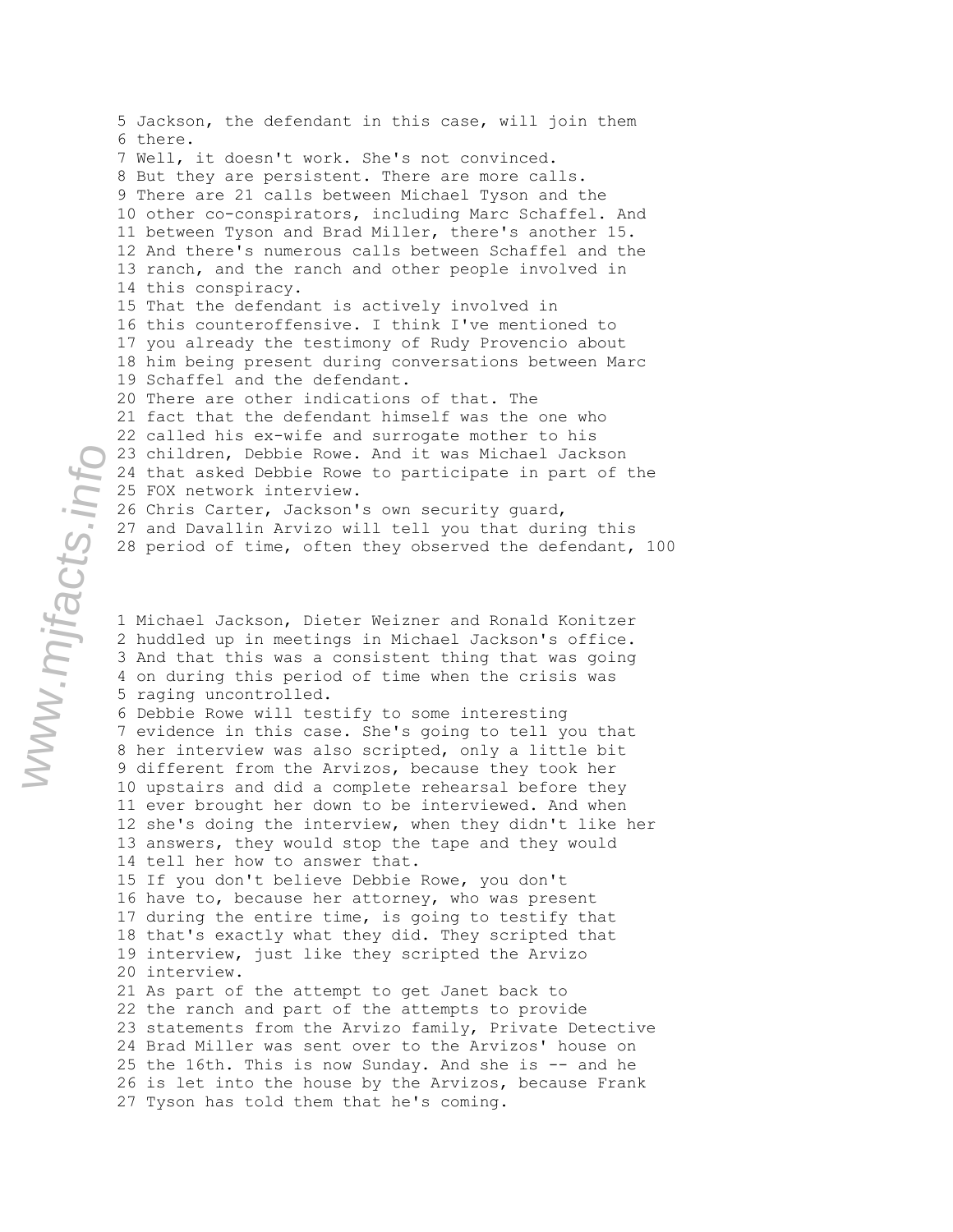1 has Frank Tyson on the phone. And Frank convinces 2 Janet to give him a statement. You'll hear that. 3 Because that statement is also on a tape that was 4 seized during the search warrant of his office. 5 It's kind of an interesting conversation, 6 because what you'll see and what you'll hear from 7 experts that are going to be called, when that tape 8 was sent out to be examined by experts, that that 9 tape has all kinds of blanks in it, and that it was 10 edited, and that it was stopped and it was started, 11 which is entirely consistent exactly with what the 12 Arvizo family will tell you. When Brad Miller 13 didn't like an answer, he would stop it, he would 14 erase it, he would go back, and he would tell them 15 what to say. 16 It's now been what must seem like an 17 eternity to you, but it's only been two weeks in the 18 life of the Arvizo family, because it's the 17th. 19 And -- but the school officials are getting very 20 antsy. They're also getting pressure by the media. 21 "What are you doing about this. What are you doing 22 about this." 23 So the principal of John Burroughs Middle 24 School, where the Arvizo boys were students, 25 contacts the Los Angeles Department of Child & 26 Family Services and lodges a complaint and asks them 27 to look into the allegations of whether Janet Arvizo 28 is a fit mother and what -- what is the nature of 102

```
1 their relationship between the defendant in this 
2 case and the Arvizo boys. 
3 On the 17th, the social workers from that 
4 department called up Mrs. Arvizo and said that they 
5 wanted a meeting, and they wanted to see the boys
6 and the family. And the meeting was set for 
7 Thursday, and it was set for the 20th. 
8 Shortly after that, one of Michael Jackson's 
9 employees picks up the Arvizo family. She's finally 
10 decided to go back to the ranch. They take her back 
11 to the ranch. And when she gets to the ranch that 
12 evening, she gets out of the car, and who do you
13 think she sees. Dieter Weizner and Ronald Konitzer. 
14 She's been deceived. She's angry. She's 
15 upset. She insists that they want to go home. They 
16 don't want to be at the ranch. They don't want to 
17 be around these people and they want to leave. And 
18 Weizner and Konitzer tell her flat out, "You can go 
19 wherever you want, but your children are not leaving
```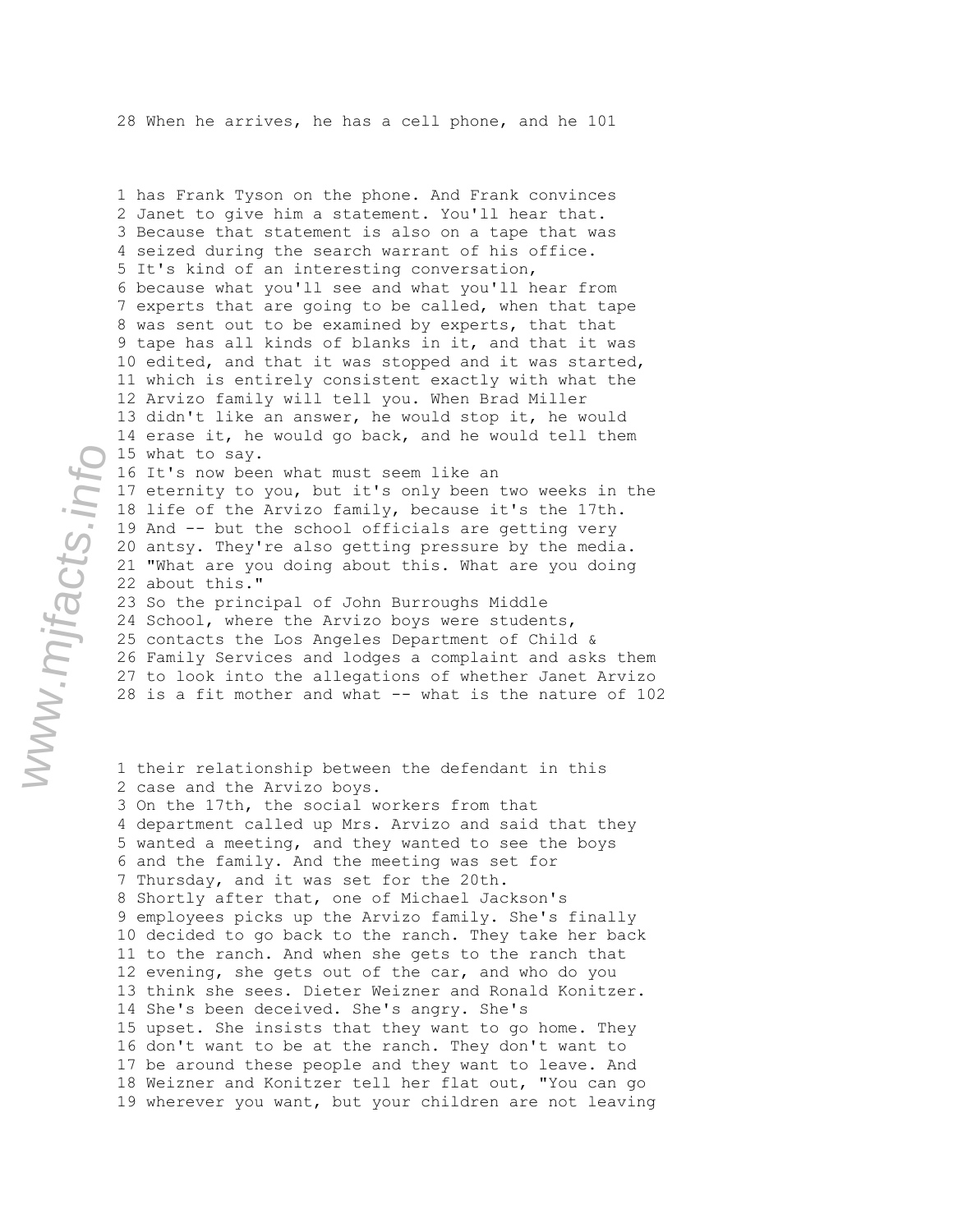20 this ranch." 21 And that's what happened. Security Guard 22 Chris Carter then took her in one of the ranch 23 vehicles back to Los Angeles and back to Jay 24 Jackson -- Major Jackson 's apartment. And he will 25 describe to you the trip. And he'll tell you that 26 Janet was upset, that she was crying. She had her 27 head down, and she was praying almost the entire way 28 to Los Angeles. 103

1 During the time that the mother is in the 2 car being transported back to Los Angeles, of course 3 the boys gravitate right back to the defendant, 4 Michael Jackson. They begin drinking. They begin 5 sleeping in his bed. 6 For Davallin, it becomes an isolation now. 7 She's the only woman on the ranch and she's by 8 herself in one of the guest cottages. 9 What happens next is, when Janet gets back 10 home, she then calls, a few days later, Frank Tyson 11 Cascio and says to him, "I need the boys and 12 Davallin for the meeting with the social workers on 13 Thursday, the 20th." And it's at this point in time 14 that the conversation occurs that I referenced 15 earlier this morning. "No children; no video. Give 16 us the video; we'll give you the children." She 17 agrees. And that's when the video is done. 18 Now, let me talk to you a little bit about 19 the video itself. Shortly before the children -- 20 now, you have to understand the children are at the 21 ranch, and she's in West Los Angeles. 22 And shortly before Hamid takes them to his 23 house in Calabasas for the filming, they are brought 24 into the residence and one last time Dieter Weizner 25 shows them a script, a written script, and tells 26 them what they have to say about Michael Jackson, 27 the good things that need to be said about Michael. 28 They're told -- Janet is told by Tyson that 104

1 if the family does a really good job in the 2 interview, and if they do a really good job in 3 talking to the social workers, that the family can 4 leave the ranch. "Do a really good job." 5 All right. So what happens. 6 They do the video. And you're going to see 7 the video. And let me tell you a little bit about 8 the video right now. There are parts of the video 9 that you can see are over the top. You will see 10 Janet Arvizo and the children, particularly Gavin, 11 very flattering, very bubbly, very out of character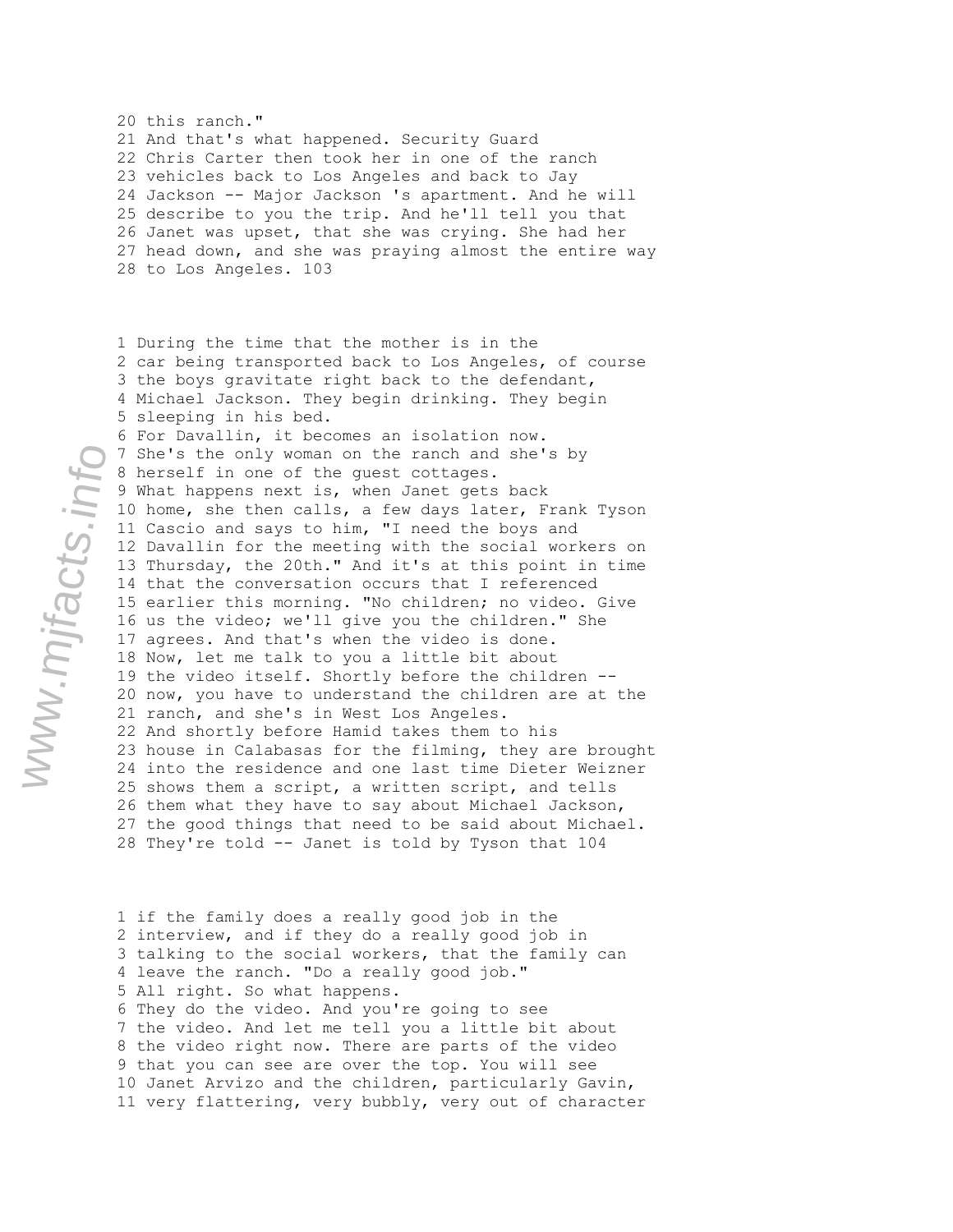12 for the situation they're in. You will see the 13 children say things about Michael Jackson that they 14 will tell you are lies, that are not true. They 15 will tell you that they said on the video that 16 Michael Jackson -- that they had his phone number at 17 all times and could contact him any day or night. 18 They'll tell you that's not true, they didn't have 19 his phone number, and hadn't had his phone number 20 for a long, long, long time. They'll tell you 21 that's a lie. 22 That Michael Jackson helped them do their 23 homework. They never did any homework when they 24 were there. In fact, their books were found, during 25 the search warrant, up in a video room which is 26 adjacent to the house. They never did any homework, 27 much less have Michael Jackson help them with it. 28 They will tell you that Michael Jackson 105

1 never really helped Gavin with his cancer. That, in 2 fact, Michael Jackson, after a short time period, 3 had had very little contact with Gavin during his 4 fight with cancer. 5 In the beginning he was and did support 6 Gavin. But in the later months, he wasn't around. 7 He'll tell you that's a lie. 8 What is the truth, though, is that both -- 9 at least insofar as Janet Arvizo is concerned, but 10 at least insofar as Gavin was concerned especially, 11 that Gavin's statements on that video probably 12 express his feelings towards Michael Jackson at this 13 particular point in life. 14 And exemplary of that is the fact that you 15 will hear that what happened when they left the 16 ranch on the 12th and they got to their 17 grandparents' house, that he blew up, that he threw 18 a tantrum, that he raged, that he didn't want to be 19 there, and he wanted to be back on the ranch, and he 20 wanted to be with Michael Jackson. 21 That was his attitude. And that was the 22 pervasive effect of the defendant on this child of 23 13. 24 As I told you before, the video was 25 completed sometime in the early morning hours of the 26 20th. We're now at February 20th. We're now taking 27 these children over to the residence of Major Jay 28 Jackson and we're now talking about a fact that the 106

1 social workers are going to be there on the 20th. 2 Let me tell you what happens on the morning 3 of the 20th at this apartment.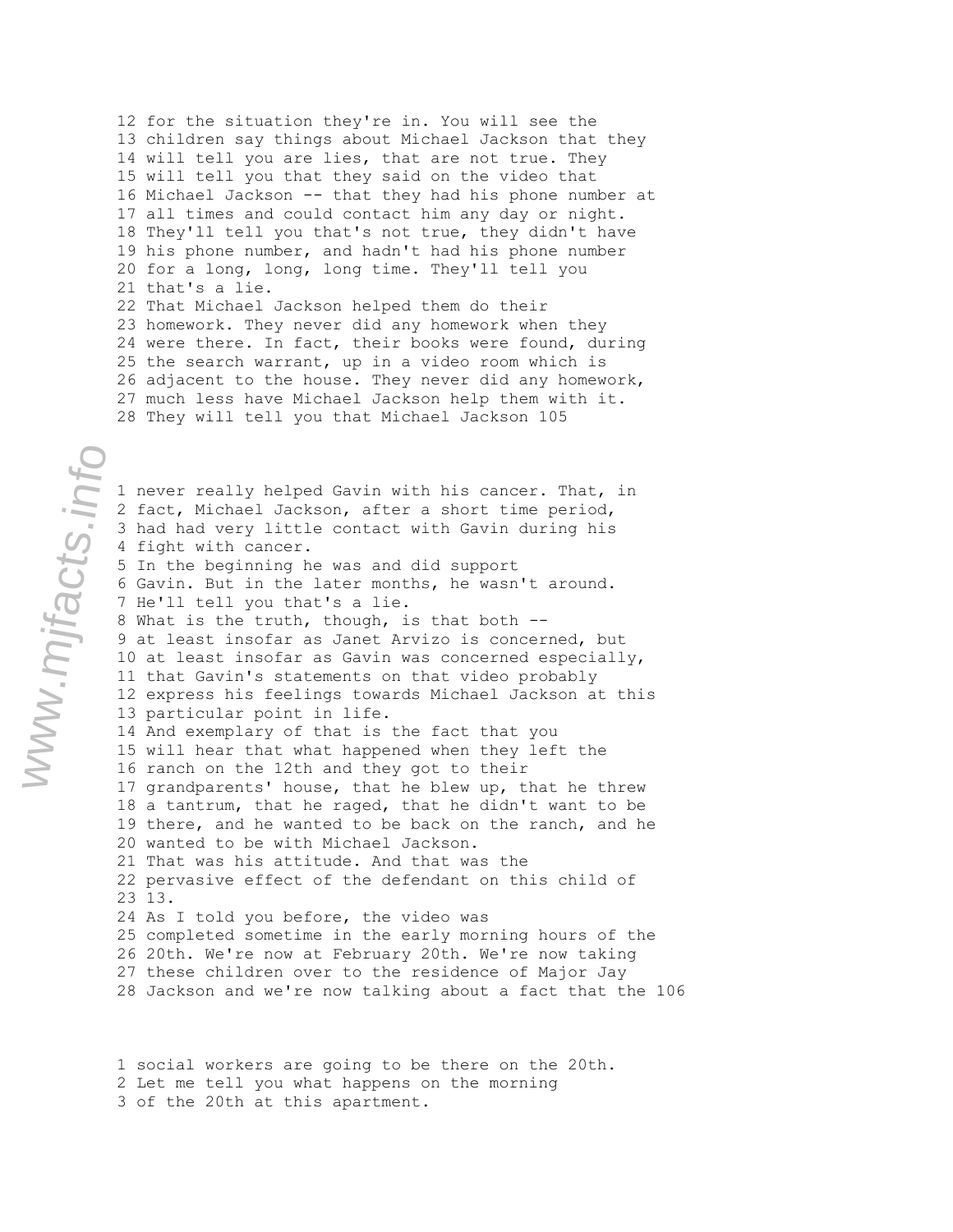4 First of all, before the social workers show 5 up, one of the first people who arrived is a 6 security guard named Asaf Vilchic. Big, hulking 7 guy. And he's there to represent the Jackson team. 8 And he's identified as a security guard. He's 9 really there to make sure what happens. Also in the 10 room at that time are some friends of the Arvizos. 11 Actually Chris Tucker's girlfriend, who Miss Arvizo 12 calls and asks to come over for support. 13 There is a period of time in the room where 14 the security guard tells Janet Arvizo that he wants 15 the interview tape-recorded, and asks her to hide 16 the tape on her person, and goes farther than that, 17 and he tells her, "Don't turn it off, because 18 there's another one in the room and we're going to 19 hear what went on anyhow." 20 And you're going to hear parts of that tape. 21 Not very much. Enough to confirm and to corroborate 22 what Janet Arvizo tells you about what happened in 23 that room, and tells you about that investigator, 24 and tells you about that tape-recorder. 25 Now, the social workers arrive, and they're 26 ready for their interview. And at that point, 27 they're introduced to this private investigator, 28 who's there on behalf of Michael Jackson. And they 107

1 say to the people who are there, "All of you folks 2 have to leave, except for the family and the 3 mother." 4 And Janet Arvizo says, "No, no, I want them 5 to stay." And the social workers say no, because 6 that's what she was told to say beforehand. 7 Now, they're told to leave and they do 8 leave, and then the interview proceeds. But before 9 the interview proceeds, there's a disk, a DVD, and 10 it's a DVD of when Gavin Arvizo visited Michael 11 Jackson back in the year 2000. And you'll see that 12 DVD. I'll play that DVD and you'll see what Gavin 13 looked like at that time. And it's not a pretty 14 sight. He was in the ravages of his cancer, 15 full-blown, at that particular point in time. 16 The social workers begin their conversations 17 with the family. And there are two aspects to the 18 conversation. The first aspect is simply for them 19 to determine whether these kids are being cared for 20 properly by the mother in this case, Janet Arvizo. 21 That is put to rest almost immediately. I 22 mean, these are social workers from Los Angeles. 23 They see that these kids are well kept. There's no 24 bruises, there's no scars. They're articulate. 25 They're satisfied. And they write that in their 26 report. "Well taken care of. Fit mother."

www.mjfacts.info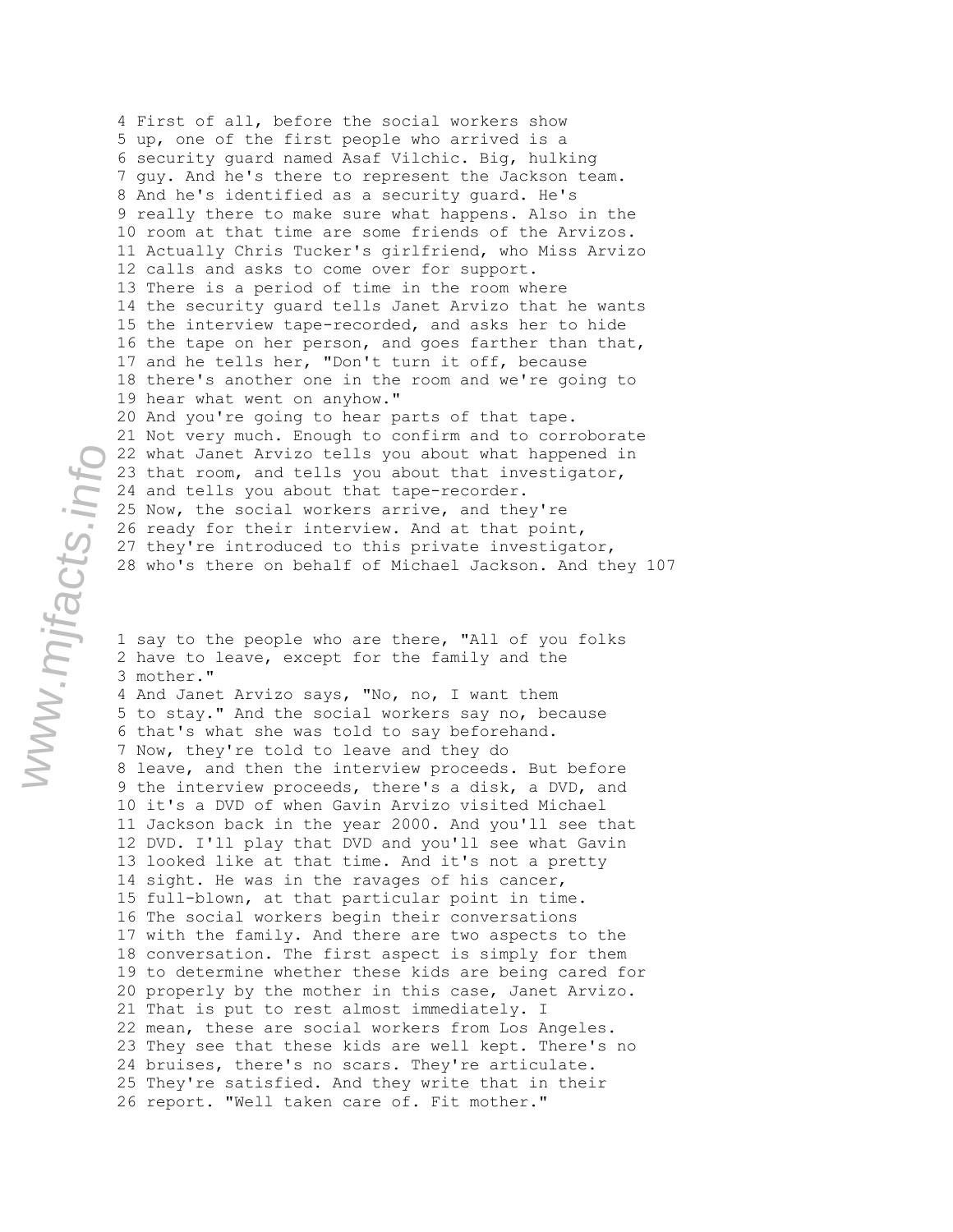27 And then they get to the part where they ask 28 about what happens at Neverland Ranch and they ask 108

1 about the kids' relationship with Michael Jackson. 2 And the family repeats a lot of the things that were 3 said during the video the night before, but they add 4 some things to it this time, because now for the 5 first time they're asked to give explanations for 6 why the boys would be sleeping with Michael Jackson 7 in his bedroom and in his bed that were never asked 8 on the tape the night before. 9 Now, for their part, the Department of 10 Social Services workers apparently were not alarmed 11 by the fact that there was an investigator there, 12 and nor were they alarmed by the fact that when the 13 children spoke, they spoke almost the same exact 14 words each time in describing Michael Jackson. 15 But then what happened was the addition of 16 this information that dealt specifically with the 17 inappropriate conduct. And here's where the family 18 added some things that were pretty preposterous, if 19 you know anything about the way Neverland Valley 20 Ranch operates, and they could have been objectively 21 determined to be not true, like the logs and the 22 employees of that particular ranch. 23 Statements by the family were the children 24 were never alone with Mr. Jackson. There was always 25 an adult with them. The children never shared a bed 26 with Michael Jackson. Mrs. Arvizo specifically told 27 the social workers she was usually up walking around 28 the house all night. Not only was she not walking 109

1 around the house, she was never in the house. She 2 was in a guest cottage. And the Neverland Valley 3 Ranch logs show that. 4 Gavin Arvizo stated that his mother went in 5 and out of Jackson's bedroom all the time and was 6 always around to know what was going on. And Janet 7 Arvizo, in fact, has never been in Jackson's 8 bedroom, ever. Both Star and Gavin deny ever 9 sleeping in Jackson's bed with Jackson or ever 10 having any inappropriate contact with him. Star 11 added to this, that his mother was always present in 12 Michael Jackson's bedroom. 13 Davallin Arvizo, for her part, added that 14 she stayed in the house and that she had a friend of 15 hers from school staying there in the main house in 16 a room down the hall, and that her mother always 17 knew what was going on. 18 Well, as I said, the Neverland Ranch records

www.mjfacts.info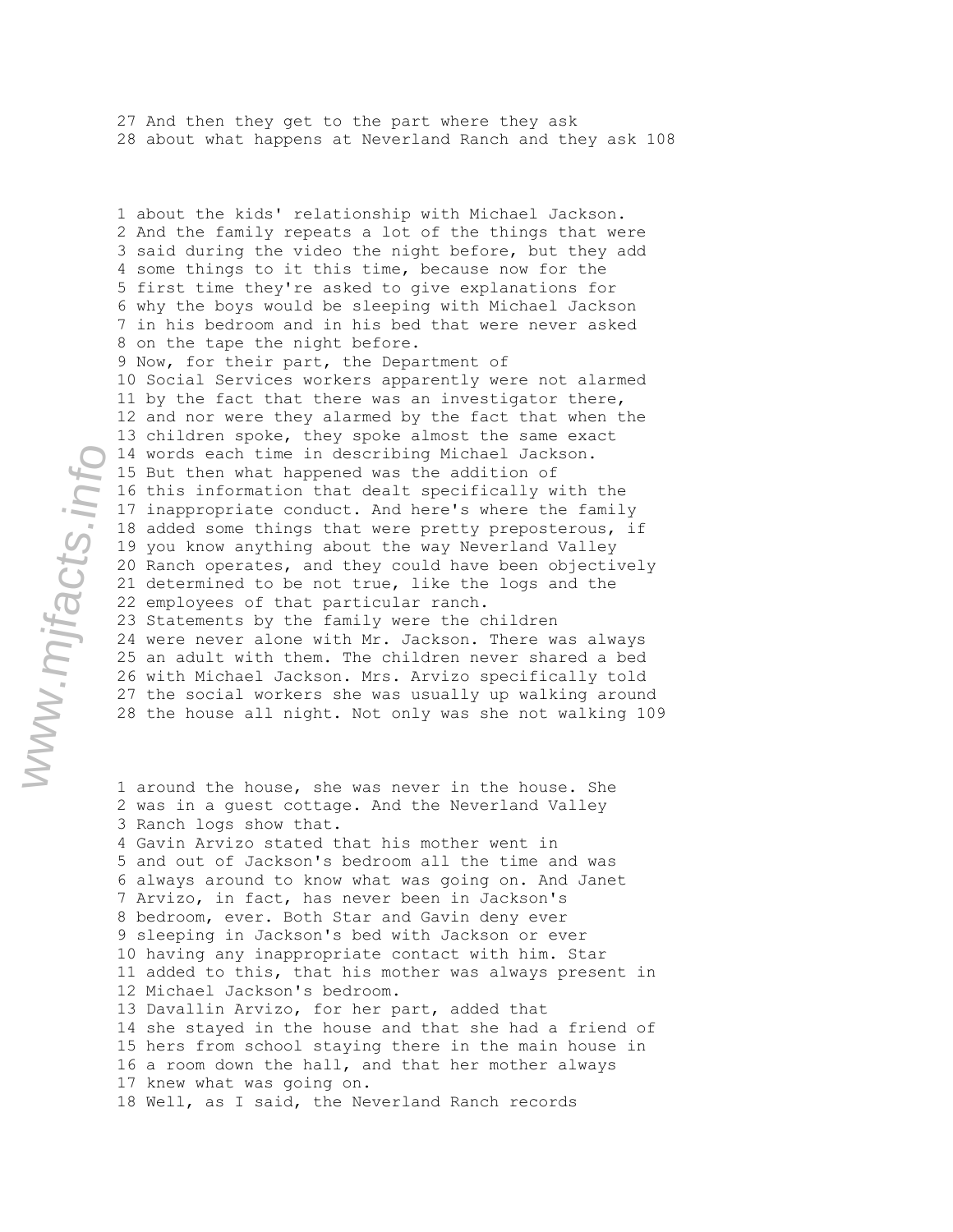19 and the employees who were Jackson employees, by the 20 way, will confirm that the truth, like so many 21 things in this case, is quite different. 22 The truth is that they never stayed in the 23 house. The truth is that Janet Arvizo rarely left 24 the guest cottage, much less walked around the house 25 at night. And the truth is both Janet Arvizo and 26 Davallin rarely saw the boys, because they were with 27 Michael Jackson. And the truth is that Janet Arvizo 28 was off the ranch between the 17th and the 20th, and 110

1 between the 10th and the 12th of March. And the 2 truth is that the boys will testify that they were 3 constantly spending the night in Michael Jackson's 4 bed, and Davallin will tell you they were not 5 staying in the guest cottage. 6 After the social workers left, the children 7 got in the car, and they were taken back to 8 Neverland Ranch. And Mrs. Arvizo was with Vinnie 9 Amen. And Vinnie Amen placed a call to Frank Tyson 10 to find out whether the video was acceptable and 11 whether the interview with the social workers was 12 okay. And she was told no, it wasn't enough. It 13 wasn't good enough. "And now you folks are going to 14 Brazil." 15 Well, on the very day, the 20th, records 16 will show that Vinnie Amen took Janet Arvizo to 17 Norwalk to get duplicates of birth certificates, and 18 pay the money for that and pay for the expedited 19 process of that. Those certificates, birth 20 certificates, were picked up on the 20th. 21 Detective Craig Bonner of the Santa Barbara 22 Sheriff's Department is going to testify in this 23 case, and he's going to tell you about being present 24 during the execution of the search warrant at Marc 25 Schaffel's. And he's going to tell you about what 26 he found there. And he's going to tell you that he 27 found a black binder. And in that black binder, he 28 found information about the -- and this is not me -- 111

1 this is the Arvizo "vacation," in quotes, expenses. 2 There's also a floppy disk. And the floppy 3 disk contains a complete printout of probably seven 4 or eight pages of all the money that was expended -- 5 MR. MESEREAU: Objection. Objection. 6 THE COURT: Reason. 7 MR. MESEREAU: No visuals. 8 MR. SNEDDON: All right. I'll take it down, 9 Judge. That's -- 10 THE COURT: That's all right. You were just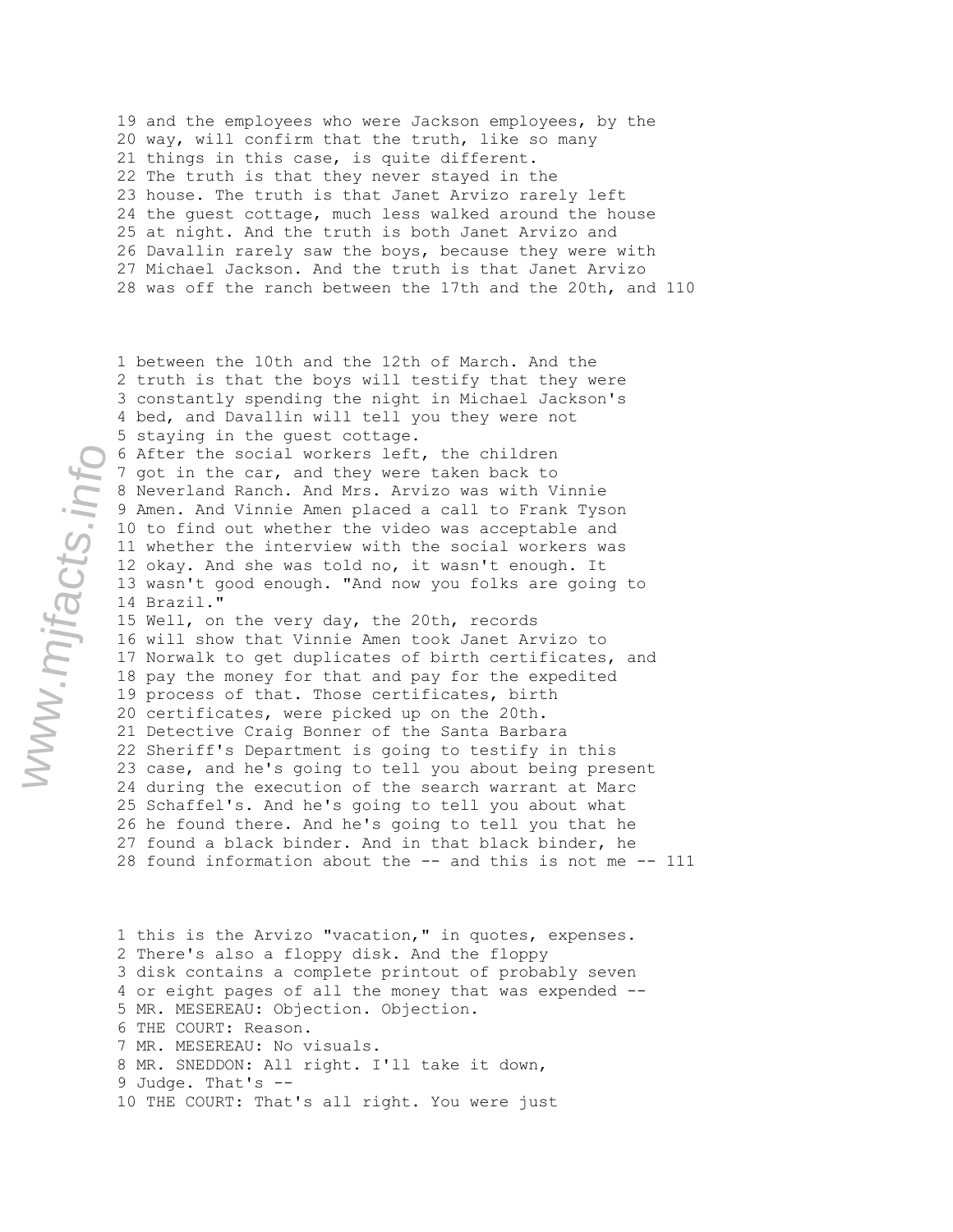11 waving a paper. That's -- 12 MR. SNEDDON: It's a seven- or eight-page 13 expense account. You're going to see it. You don't 14 need me to tell you about it, but I can tell you 15 that it outlines virtually every movement, every 16 movement of this family with Frank Tyson and Vinnie 17 Amen that was being directed from Marc Schaffel's 18 residence in nearby Calabasas. 19 Because you see what happens was, this 20 family was taken from the ranch on the 25th of 21 February, and they were put up in the Calabasas Inn, 22 and they were put up under the watchful eye of Amen 23 and Tyson, and a security guard was placed in the 24 lobby to make sure they didn't go anywhere. That 25 security guard is the same security guard that was 26 present when the DSS workers from L.A. arrived on 27 the 20th at Jay Jackson's place. 28 Let me tell you about a few of the things 112

1 that happened - quickly - between the 25th and March 2 2nd on the preparation of this trip of the Arvizos 3 to go to Brazil, because I think you'll find some of 4 it quite interesting. 5 One of the things that was done is that 6 Vinnie Amen goes to school, to the John Burroughs 7 School, and checks the children out. And he pays 8 \$123 for missing books. And he puts on the checkout 9 form that the family's moving to Arizona. 10 And then on another day, he goes down and 11 gets passports for the family. He has to pay extra 12 money to get expedited passports. And when he goes 13 to fill out the passports, he tells the government 14 officials, the United States government officials, 15 the custom officials, that the family is going to 16 Italy or France. 17 And then, when he later goes over to the 18 Brazilian consulate, of course he tells them they're 19 going to Brazil. And, in fact, the Brazilian 20 consulate would not issue visas for them to go to 21 Brazil without confirmed airline tickets, which were 22 procured by MJJ Productions, through MJJ 23 Productions' Heir Apparent, the company they always 24 do business with. 25 And you'll see those records. You don't 26 have to take my word for it. 27 You will find out that during this same 28 period of time, the family's possessions, what 113

1 little possessions they had, were put in storage. 2 They were taken to Dino's Storage. They didn't

www.mjfacts.info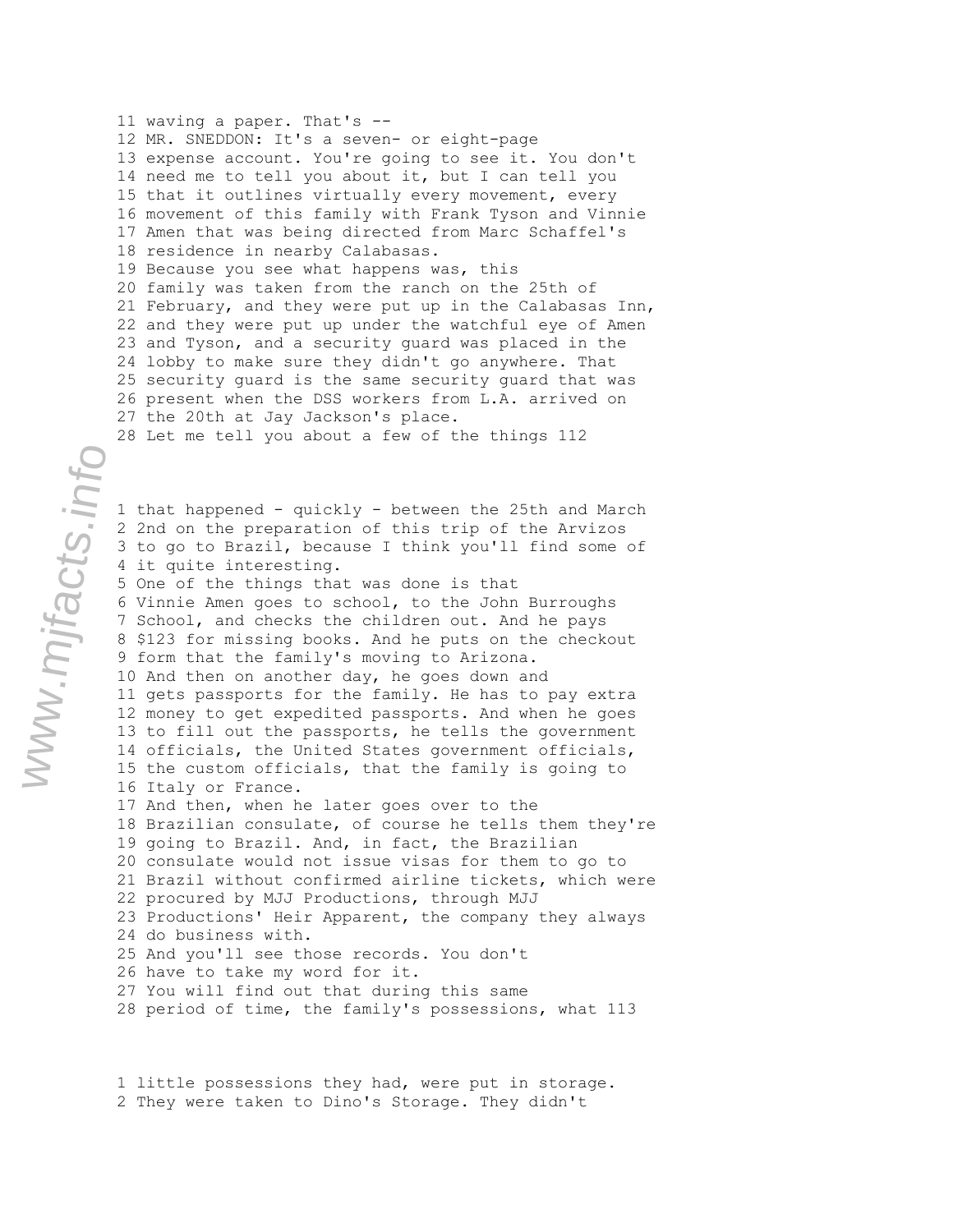3 where know they were taken. They just know they 4 were taken. They were moved, lock, stock and 5 barrel, out of their apartment and the rent that was 6 due for two months was paid by Vinnie Amen, the 7 moneys that were advanced by Marc Schaffel out of 8 the Neverland Valley Entertainment business account 9 on the partnership between the defendant in this 10 case and Marc Schaffel. 11 You'll also learn when you see this document 12 that the family was treated to some movies. They 13 were treated to meals. That, in fact, Janet Arvizo 14 was taken to a beauty shop for whatever you lovely 15 ladies do at beauty shops. And that the boys and 16 Davallin and Janet were bought clothes, because they 17 didn't have any clothes because all their stuff had 18 been put in storage. And there was probably over 19 \$2,000 in suitcases, because they didn't have any 20 suitcases, and new clothes for the trip to Brazil. 21 All during this time that they were at the Calabasas 22 Inn, with the security guard in the lobby and Vinnie 23 Amen and Frank Tyson there. 24 Well, the mission was accomplished and all 25 arrangements were made, ready to go to Brazil. And 26 by the way, they didn't want to go to Brazil. 27 You'll learn that. It was not their idea. And they 28 are taken back to the ranch. And this is March 2nd. 114

1 And the logs show they were brought back to the 2 ranch. I don't think there will be any dispute to 3 that.

4 Now, let me just back up a bit, because I 5 think you're going to find it interesting what the 6 evidence will show in this respect. 7 On the -- on the 28th of February, the 8 defendant, Michael Jackson, is in the Los Angeles 9 area, and the ranch. He actually flies on the 28th 10 to Miami, Florida. Now, it's only 28 days, so we're 11 now talking about March 1st. On March 1st, his 12 family, with Security Guard Chris Carter, flew from 13 Los Angeles to Miami, okay. We have records to 14 prove it. We can show who went on the plane. We 15 can show the cancelled tickets. We can show all 16 these were booked through MJJ Productions. 17 The interesting part about it, however, is 18 that Chris Carter, the security guard who flew with 19 the family on the 1st and arrived in Miami around 20 six o'clock in the morning on the 2nd, an hour and a 21 half later gets on a plane with the defendant, 22 Michael Jackson, and flies back to L.A, and they go 23 to Neverland Ranch where the Arvizos are. 24 I believe that the records from the ranch 25 logs and the testimony from individuals involved

www.mjfacts.info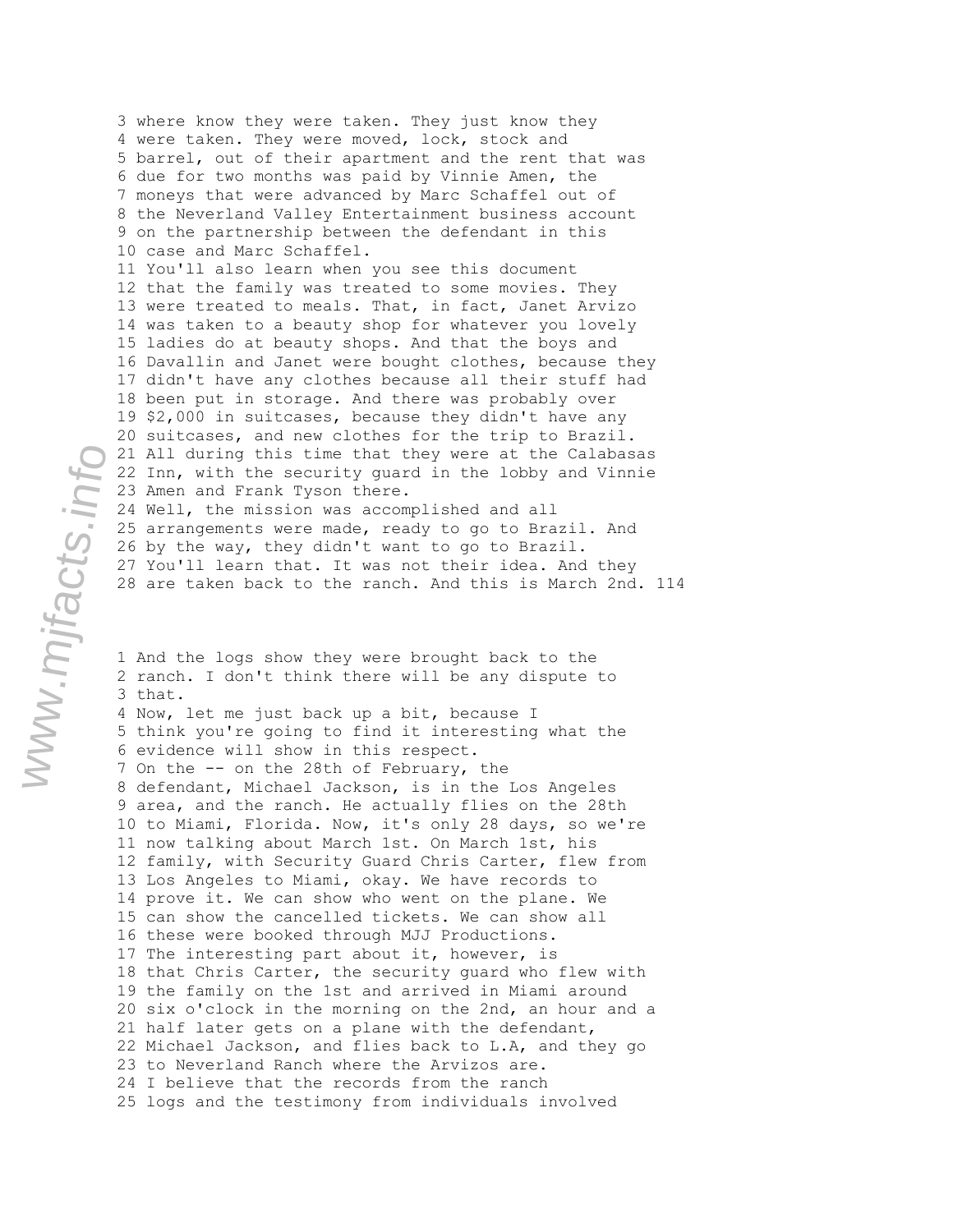26 here will show that from basically March the 2nd to 27 March the 5th, that the defendant and the Arvizos 28 were on the ranch together. That again, from March 115

1 9th until March 12th, when the Arvizos left for the 2 last time, that the Jackson -- Michael Jackson, the 3 defendant in this case, was present. 4 Let me tell you how this all comes to a 5 head. The boys are back at the ranch now. Janet 6 Arvizo is back at the ranch. And many of the things 7 that I told you earlier in the morning that I talked 8 about - and I'm not going to go into repeating all 9 those things - the things that had to do with the 10 display of the magazines and the unusual sexual 11 conduct and some of those other things, occurred 12 during this period of time. 13 And one of the things that I think that 14 you're going to want to ask yourself in connection 15 with the allegations in the Indictment alleging that 16 the alcohol was used in the commission of these 17 offenses is, why would any adult give alcohol to a 18 minor. But more importantly, why would any adult 19 give alcohol to a cancer survivor with one kidney. 20 And I think the answer is rather apparent, 21 based upon what I've indicated to you the testimony 22 and evidence will show occurred on that ranch 23 between the boys and Michael Jackson, and what the 24 ultimate effect and impact of it was on their lives

25 in terms of their being molested, or Gavin being 26 molested. 27 One final crisis occurred on the ranch, if

28 you could believe that. On the 9th, when 116

1 everybody's back at the ranch, Gavin tells the 2 defendant, "I'm worried." 3 "Why." 4 "Because I got a doctor's appointment 5 tomorrow. And I have to take to the doctor one of 6 these two-quart urine specimens so they can check 7 and see if my kidney's working okay." 8 I'm sure you're thinking what he was 9 thinking. Well, if you're going to show urine and 10 they're going to do tests, it may show that he had 11 alcohol in his system. And both the defendant in 12 this case and Gavin were worried that that urine 13 specimen was going to show that this child was being 14 provided with alcohol. 15 The defendant tries to talk Gavin into not 16 going to his doctor's appointment, and Gavin says, 17 "It won't do you any good. My mother is adamant.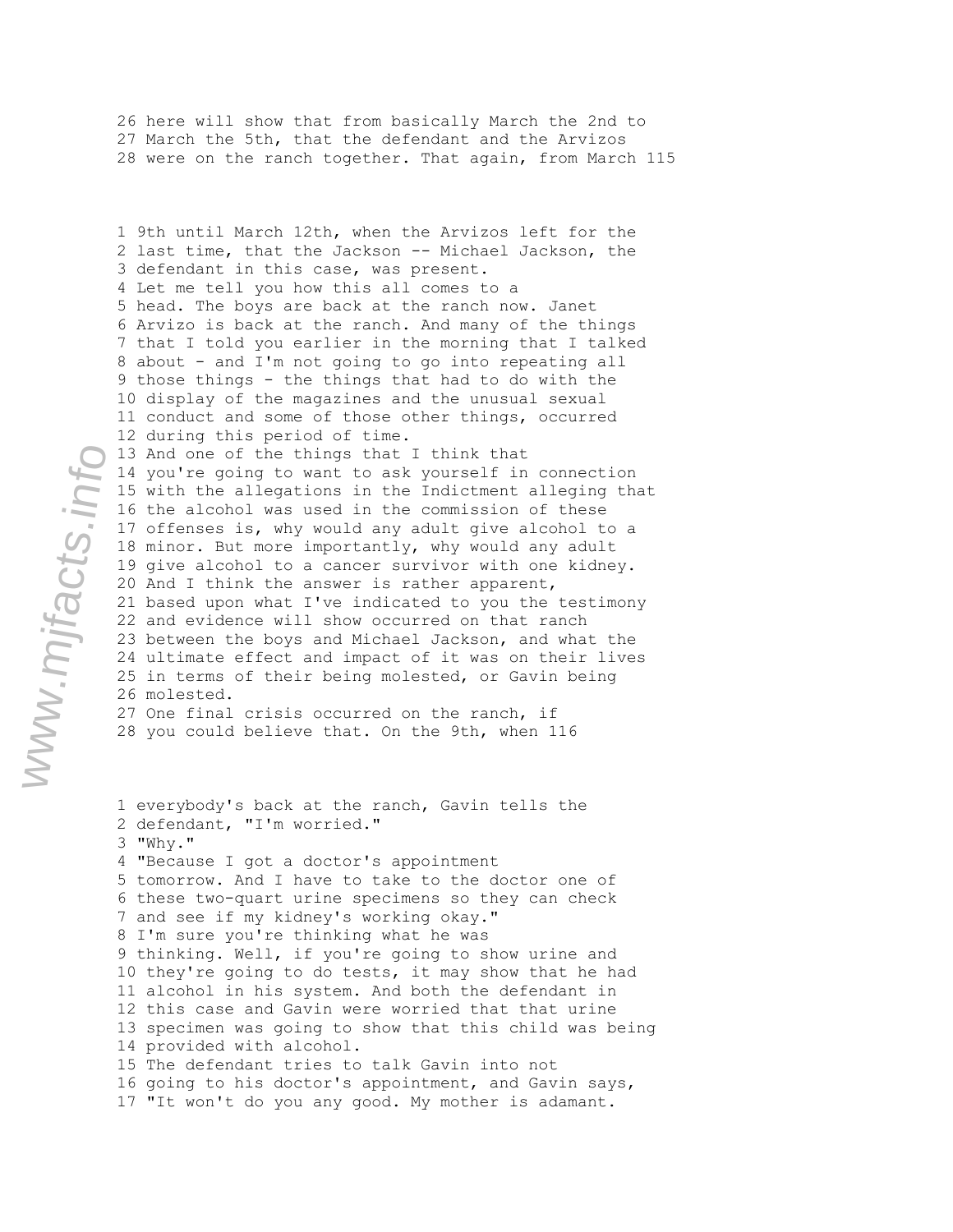18 I will be going to that appointment." He's worried. 19 So he calls his mother, and he confesses to the 20 alcohol. She's irate. Just livid. And she sends 21 Davallin over to try to get the boys from Jackson's 22 room. 23 Davallin goes to the door and she pounds on 24 the door and pounds on the door and nobody answers. 25 She goes back and tells the mother she can't get 26 through or nobody's there. 27 The following morning, Vinnie Amen is 28 directed to take Gavin, Janet Arvizo, and the urine 117

1 specimen to the Kaiser Hospital. When they make a 2 stop on the way and they come back to the car, 3 Vinnie Amen says that the urine specimen has been 4 tipped over, the lid came off and it's been spilled. 5 And there's now only a small amount of the urine 6 left in the bottle. Of course Janet doesn't believe 7 that because she's seen these jars and she knows how 8 the lids go on 'em, and they don't fall off that 9 way. If you've ever been in a hospital bed, you'll 10 know they're the ones they put on the side with the 11 caps. This is not something that comes off. 12 So she's had enough. They take the child -- 13 and maybe for you, or some of you, it may have been 14 enough a long time ago. But at least for her, it 15 reached the point that, after the Kaiser visit to 16 the hospital, she asks Vinnie Amen -- in fact, she 17 didn't ask. She insisted that Vinnie Amen take her 18 to the beauty parlor. Not because she wanted to get 19 a manicure or pedicure or anything else. But it was 20 a beauty parlor that was located very close to the 21 place where Major Jay Jackson worked for the United 22 States Army. 23 And the first thing she did was she got

24 there, she got on the phone, and she called him and 25 asked him to come down immediately. And he did. 26 And she refused to go back to the ranch. And she 27 didn't want Gavin going back to the ranch. And 28 there were a number of calls between Frank Tyson and 118

1 Vinnie Amen at that time.

2 And I can tell you, frankly and candidly, 3 that Gavin wanted to go back to the ranch. And it 4 was finally decided that Gavin would go back and she 5 would not. And it was decided between -- as you 6 will learn through the testimony and the evidence 7 here, that it was at this point that the plan was 8 made and discussed to try -- on how to get those 9 kids off the ranch permanently. And that will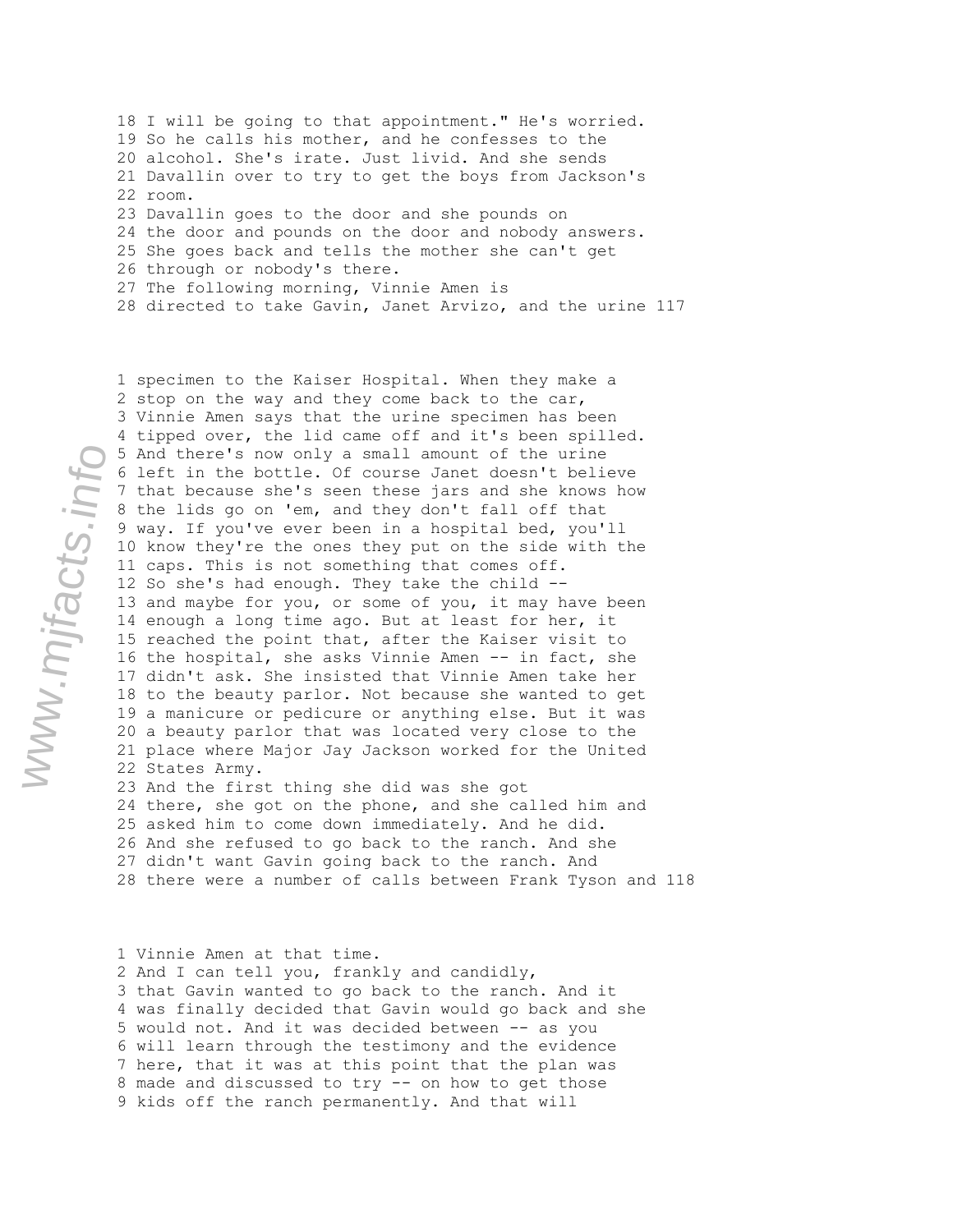10 unplay over here in the next couple of days. 11 Now, the other thing that happened on the 12 10th after the visit, after Vinnie Amen takes Gavin 13 back to the ranch, is before they leave, Janet 14 Arvizo says, and reminds him, "Listen, I have a 15 court appearance tomorrow. I have a court 16 appearance in my divorce with my husband. I need 17 the kids in court. Will you bring the kids to 18 court." He says, "Sure." 19 The next morning on the 11th when they show 20 up to court, he's there; there's no kids. 21 She's really insistent now. What happens 22 then is, although the kids are still back in the 23 ranch and the same things are going on, and some of 24 the events that I described to you previously are 25 occurring right during this particular point in 26 time, the fact of the matter is, they're serious 27 about what they're going to do about this now. 28 So what they do is, Janet Arvizo calls Frank 119

1 Tyson, and she says, "Listen, I'll agree to go to 2 Brazil. I'll agree to cooperate. I'll make this an 3 easy thing for all of you guys. But my father's 4 sick and these children need to see their 5 grandfather before this trip. So if you agree, let 6 the children come over for one night to see the 7 grandfather, I'll agree to come back to the ranch 8 and we'll go to Brazil and this thing will be a done 9 deal." And Tyson bit.

10 So what happened was on the 12th, the 11 children were told to pack their bags and they 12 packed their bags. And it's around noon, give or 13 take a few minutes, or 15 minutes or 20 minutes, but 14 it's around noon and the children are waiting to get 15 in the car to leave.

16 But one last thing happens. Frank Tyson 17 comes out and he says to Gavin, "You can't take your 18 suitcase." And they say, "Why." He says, "You're 19 not taking your suitcase. We'll give it to you 20 later." The children get in the car, they're taken 21 back to the home of the grandparents in Los Angeles. 22 Later, when that suitcase shows up, all of 23 his underpants are missing and his tap dancing 24 shoes. 25 Now, the family at that point is back away

26 from the ranch. And they're not going back and they 27 don't go back. But it doesn't stop there. Because 28 what happens over the next few days is private 120

1 investigators are sent down, telephone calls are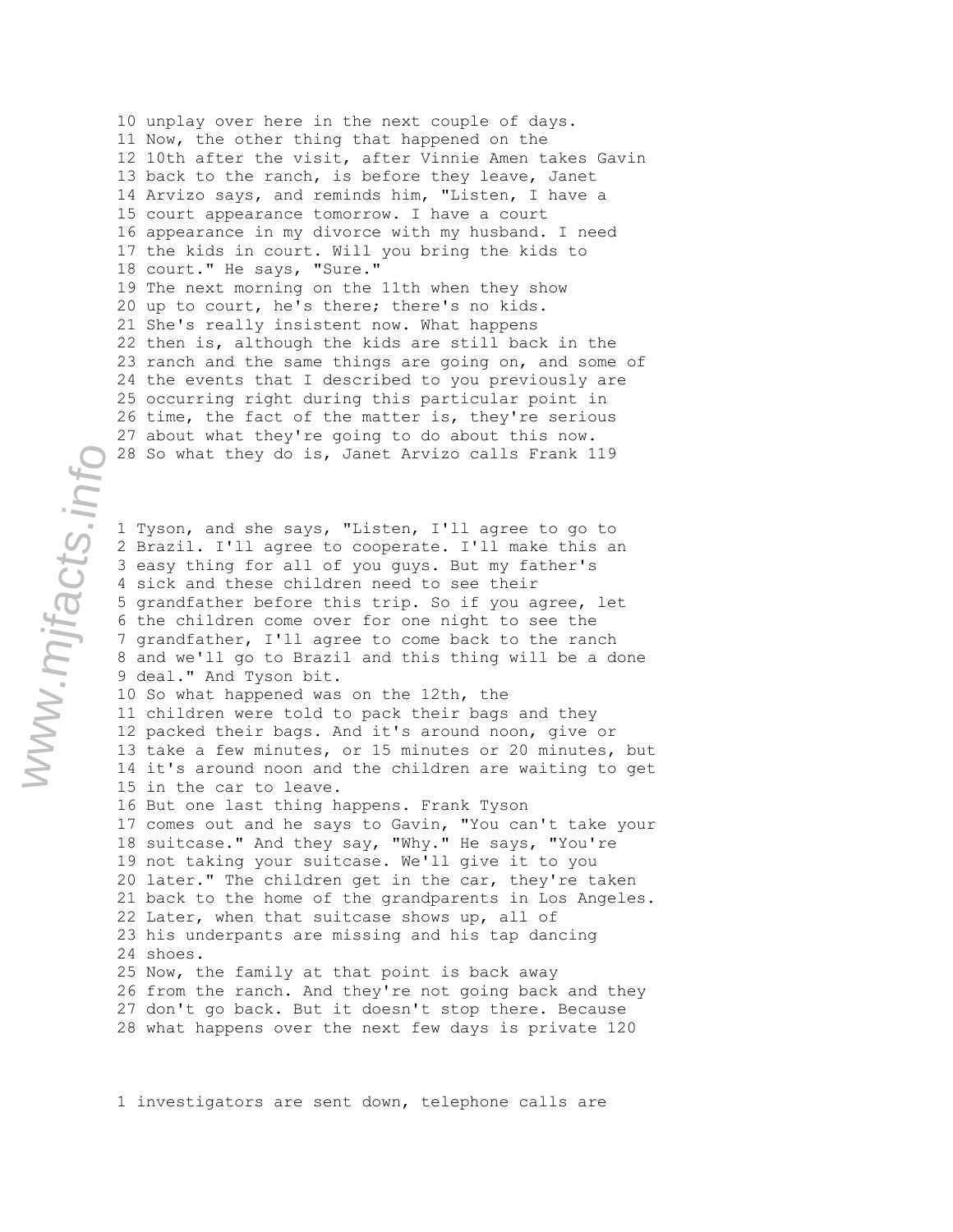2 made. They video-surveillance the kids coming and 3 going from school. They had to involve the security 4 officer from Davallin's high school because of the 5 activities. Notes are slipped under the door, "Call 6 Vinnie," all these kinds of conduct and behavior 7 over the next few days. But Janet was adamant, 8 "They're not going back to the ranch." 9 I think the way to conclude my remarks to 10 you this morning are simply to talk to you about 11 what Davallin Arvizo will tell you about her brother 12 Gavin, and about what Davallin will tell you about 13 Gavin's conduct after they left the ranch. 14 She will tell you it was like having a 15 stranger for a brother. She will tell you that a 16 family that used to love and hug and touch and be 17 with each other, that he wouldn't let anybody in the 18 family touch him. He would go like that 19 (indicating); "Don't touch me. Don't touch me." 20 That he was explosive, that he was frustrated, and 21 his conduct was not like the Gavin Arvizo that she 22 knew before all of this stuff happened with the trip 23 to Miami. She will tell you how he was silent and 24 he was indifferent and how she wanted to have her 25 brother back, and that it's taken a long time for 26 her to get her brother back. 27 I'd like to conclude by thanking you for 28 your patience and for your attention to what even in 121

1 a profession which is known to be long-winded, was a 2 very lengthy opening statement. It's extraordinary 3 in its length, but this is an extraordinary case. 4 And the lives of these people will be 5 affected forever. And the fact of the matter 6 remains that no matter how complicated the events 7 that I have unfolded to you here this morning and as 8 they unfold over the next several months in this 9 trial or how tragic it is to everybody involved in 10 this situation, there's only one person responsible 11 for the conduct and the consequences of what 12 happened, and that person is sitting right here in 13 the courtroom, and that's the defendant, Michael Joe 14 Jackson. 15 THE COURT: All right. Thank you, Mr. 16 Sneddon. 17 Mr. Sneddon, would you and Mr. Mesereau 18 approach. 19 (To the jury) Which means you can talk to 20 each other. 21 22 (Discussion held off the record at sidebar.) 23 24 THE COURT: That's a little more formal than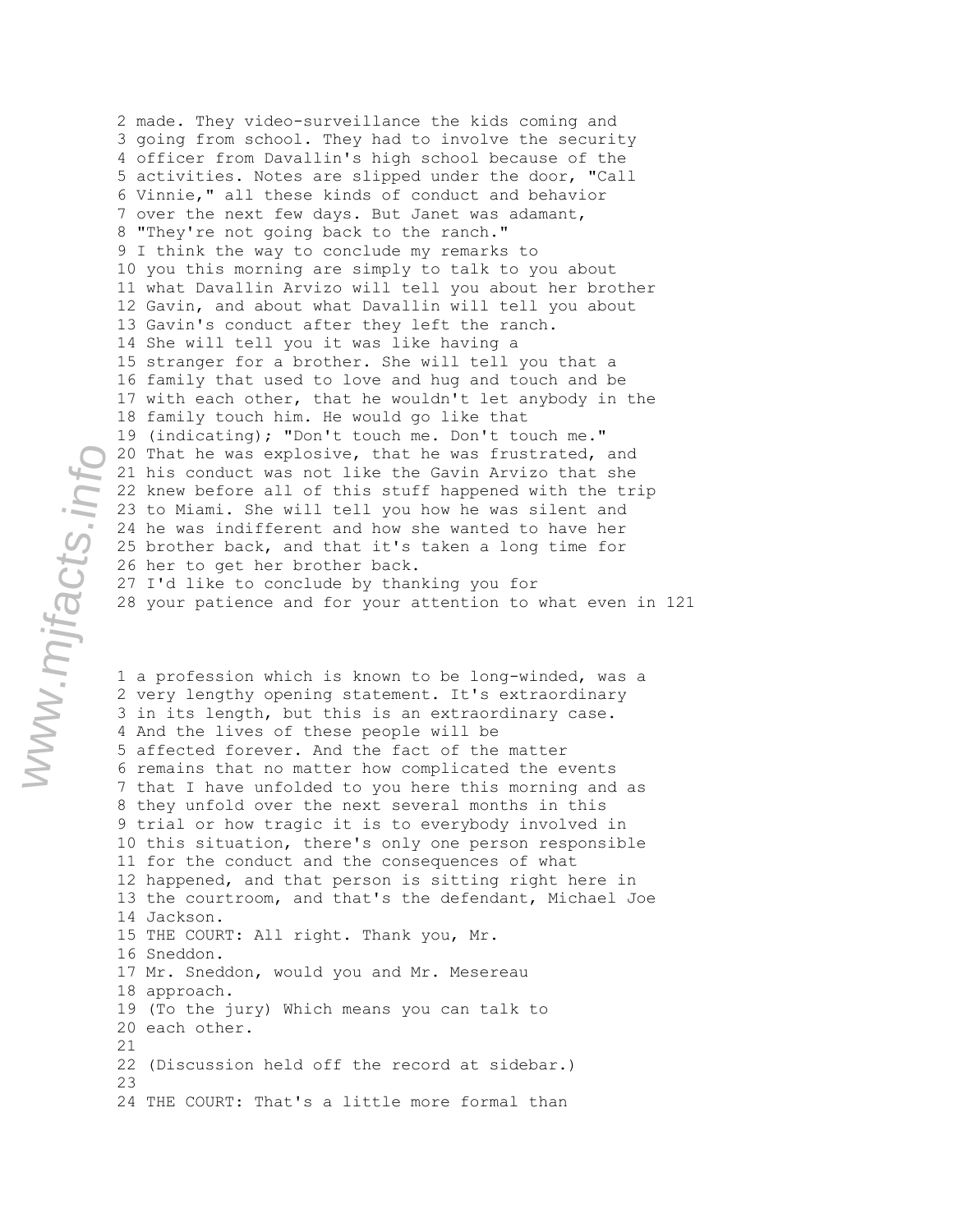27 proceed, or do you need another minute to gather -- 28 MR. MESEREAU: Could I take one more minute, 122 1 Your Honor. 2 THE COURT: You certainly may. 3 MR. MESEREAU: Thank you. 4 I'm ready, Your Honor. 5 THE COURT: Go ahead. 6 MR. MESEREAU: Thank you very much. Good 7 afternoon. 8 THE JURY: (In unison) Good afternoon. 9 MR. MESEREAU: I think it's afternoon. I 10 get mixed up with this no break for lunch. 11 Ladies and gentlemen, as you know, my name 12 is Tom Mesereau. And it is my honor and privilege 13 to speak to you on behalf of Mr. Jackson. The 14 prosecutor has outlined some very serious charges 15 and made some very serious allegations, as you well 16 know. 17 If he is to be believed, Mr. Jackson 18 conspired to imprison a family, abduct children and 19 extort. If he is to be believed, Mr. Jackson 20 molested children, and gave a cancer-patient child 21 alcohol to reduce his inhibitions and molest him. 22 And I'm here to tell you that these charges are 23 fictitious, they're bogus, and they never happened. 24 Now, an opening statement, as I think you 25 all know, is generally thought to be an outline or a 26 preview of what's to come. It's often described as 27 a blueprint of what the evidence will be like in 28 court. 123

25 me saying, "Cut it off."

26 All right. Mr. Mesereau, are you ready to

1 I want to take it a step further, and I want 2 to let all of you know that I think an opening 3 statement is a contract. You make promises in an 4 opening statement, you better fulfill them. Because 5 at the end of the trial, the jury's going to know 6 whether you did or didn't. And I say to you right 7 now, I am going to make some promises in this case, 8 I am going to fulfill them, and I want you to judge 9 me accordingly at the end. These charges are fake, 10 silly, ridiculous -- 11 MR. SNEDDON: Your Honor, I'm going to 12 object as argumentative. 13 THE COURT: Sustained. 14 MR. MESEREAU: Ladies and gentlemen, I have 15 an organized opening statement for you. I'm going 16 to take you through various topics. Who Mr. Jackson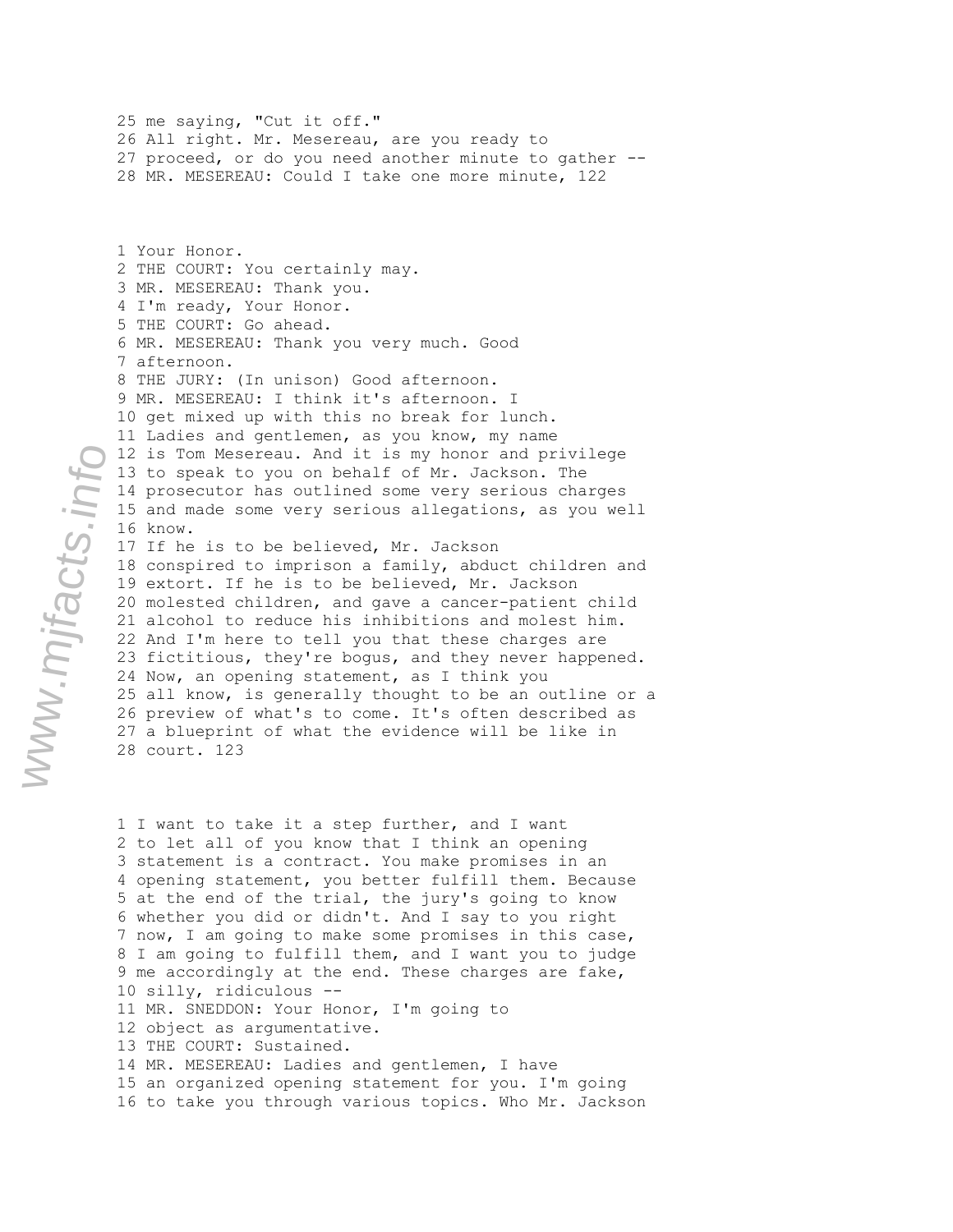17 is, what Neverland is, how he met these people, what 18 kind of lives they have led. 19 But I've decided, in light of what was just 20 said, to start off with a couple of issues that I'd 21 like you to think about throughout the trial. 22 Because I'm going to prove exactly what I'm going to 23 tell you now. 24 First of all, the Arvizo family is from Los 25 Angeles. We are going to bring in witnesses to tell 26 you about their behavior. For example, Janet and 27 Gavin called Comedian Jay Leno and tried to get 28 money from Mr. Leno. Mr. Leno has told the Santa 124

1 Barbara police, "Something was wrong. They were 2 looking for a mark. It sounded scripted. The 3 mother was in the background, and I terminated the 4 conversation." 5 Comedian George Lopez was approached by 6 Gavin and Janet. He was asked for money. He didn't 7 want to give money, and then they accused him of 8 stealing \$300 from Gavin's wallet. 9 MR. SNEDDON: Your Honor, I'm going to 10 object to that statement. The Court has a 403 11 ruling. 12 THE COURT: Sustained. 13 MR. MESEREAU: An actress named Vernee 14 Watson, who has appeared on Fresh Prince of Bel Air 15 and the movie Antoine Fisher, met this family at a 16 dance school. As soon as she met Janet and Gavin, 17 they wanted to move into her house and wanted money. 18 She refused. 19 A comedian named Louise Palanker was 20 approached by Janet, told they needed money for 21 medical bills and living expenses. She was not told 22 that insurance was covering all the medical bills. 23 She gave them \$20,000, two \$10,000 checks. 24 She then went to the home to check out the 25 room she thought she was contributing to, to redo 26 for Gavin when he came home to heal. She knew of a 27 builder who had gone to the home and redid the room. 28 She found out the builder had been stiffed, not 125

1 paid, and the money had been used for a huge T.V. 2 and DVD player. And she was upset. 3 This kind of behavior, we will prove to you, 4 went on and on and on. Michael Tyson was 5 approached. Efforts were made to reach Adam 6 Sandler. Jim Carey. A number of celebrities. 7 And we will prove to you that the best-known 8 celebrity and the most vulnerable celebrity became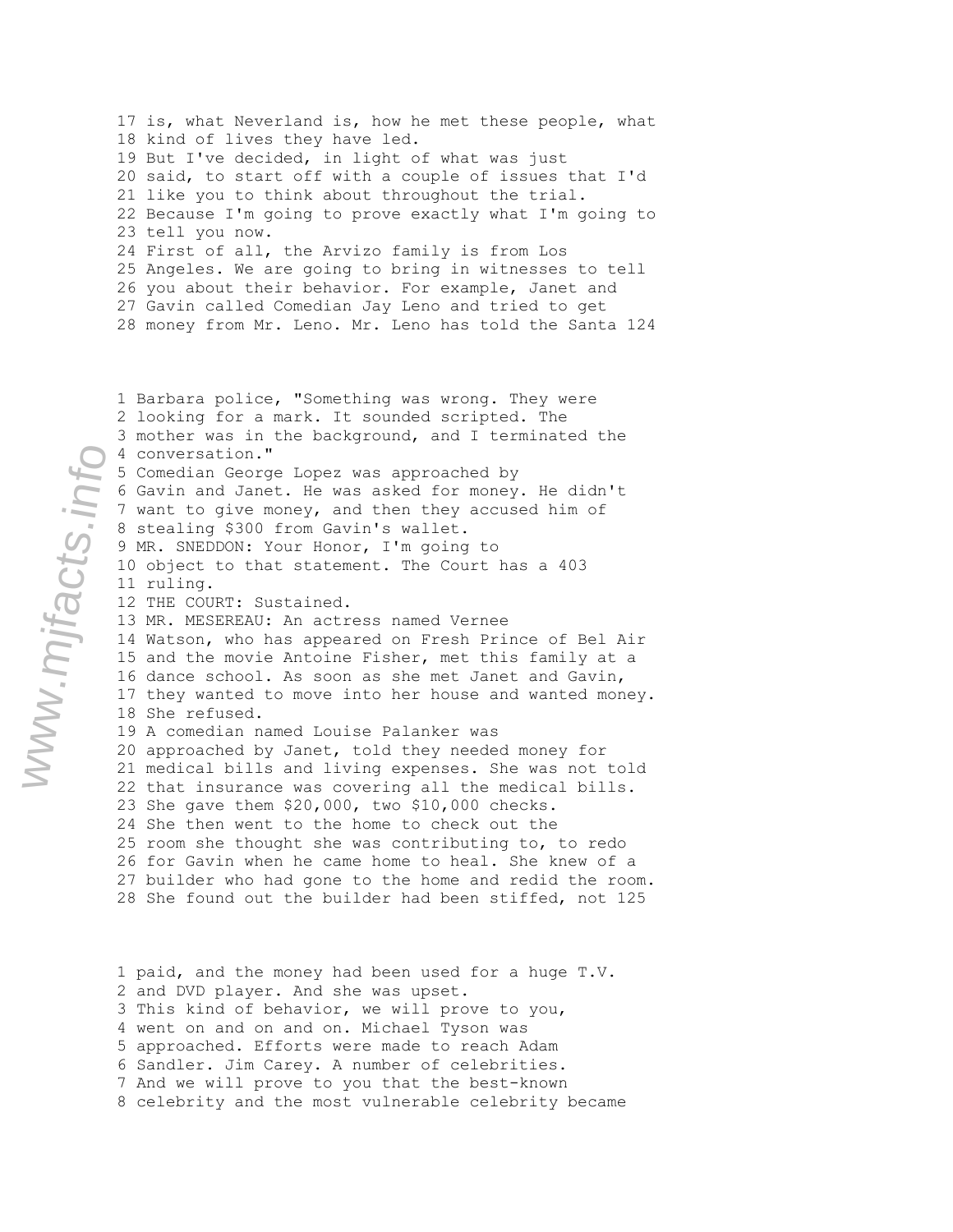9 the mark: Michael Jackson. 10 Who is Michael Jackson. You're going to 11 learn a lot about him in this trial. Because 12 Michael Jackson, as you know, has been the subject 13 of so much speculation, so much false reporting, so 14 much embellished documentary, so many shows for so 15 many years, the question you're going to be asking 16 is, "Who is he." And you're going to learn. 17 You're going to learn that Michael Jackson 18 was born in Gary, Indiana, in a large family, a very 19 famous musical family. They didn't have much in 20 those days. Michael Jackson had to work hard from 21 the age of five to develop his musical talents and 22 his musical genius, and he did so. He went to 23 school, he came home, he did his homework. 24 And instead of having the freedom that many 25 young people had, he then had to rehearse, and 26 rehearse, and rehearse. And on weekends, there were 27 performances in various cities, Chicago, Detroit, 28 and he worked very hard. And a success that you 126

1 know about has come about through a combination of 2 genius, and very, very hard work. 3 Michael Jackson has often said, "I missed 4 some of my childhood. I didn't have as much freedom 5 as other kids. I couldn't be as spontaneous, 6 because when I wasn't in school and I wasn't doing 7 my homework, I seemed to be rehearsing into the wee 8 hours of the morning." And he's always taken an 9 interest in his own childhood and how it relates to 10 the world, his career, and his life. 11 The prosecutor has presented to you a 12 picture of Neverland. He purchased Neverland in 13 1988. It's approximately 2,800 acres in Los Olivos. 14 The prosecutor presented a picture of Neverland 15 being some haven for crime, some lure for despicable 16 conduct. It is not. 17 Neverland was created by Michael Jackson for 18 a number of reasons. If you go into Neverland, you 19 are struck by the childlike, Disneylike, fantasylike 20 atmosphere. You'll see statues of children. Boys 21 and girls playing in various ways. You'll see a 22 train. You'll see a lake. You'll see a zoo with 23 elephants and giraffes, with tigers and all kind -- 24 alpacas and all kind of animals. You will see a 25 theater. You'll see rolling hills. And you'll see 26 an invitation to play and be childlike. And as I 27 think you already know, children come there all the 28 time. Most of them inner city children from 127

www.mjfacts.info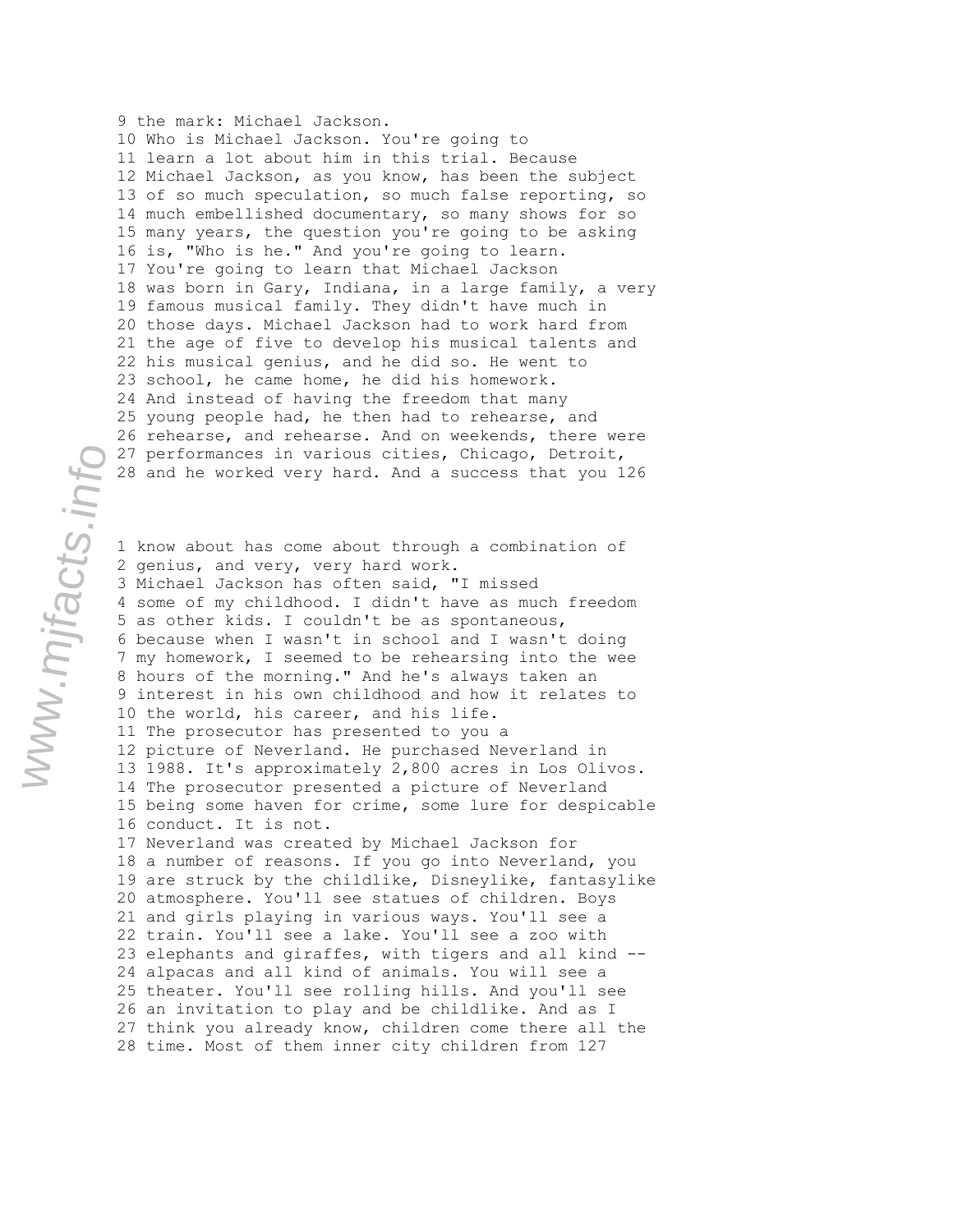1 poverty, drugs, violence, problems. They go there 2 for recreation. It is an invitation for them. 3 You will also see the main street named 4 after his mother. You will go into the main house 5 and see beautiful antiques that he has purchased and 6 you will see pictures of his beautiful children and 7 his family all over. Some of them painted. Some of 8 them photographs. He created Neverland for 9 particular reasons. He felt that his childhood had 10 been somewhat deprived by all the work I just 11 described. And he wanted a place where children, 12 particularly these kinds of children from the inner 13 city with problems, could come and have fun and be 14 free and spontaneous, innocent, have a wonderful 15 time. 16 He did it in honor of his family. As I said 17 to you before, the main street's named after his 18 mother, whom he loves very much. He did it because 19 this is where he wanted to live. In this community, 20 in this fashion. And that's why he chose Los 21 Olivos. It could have been anywhere in the world. 22 Michael Jackson met the Arvizo family 23 because he was contacted and told a young boy had 24 cancer and wanted to meet him and needed his help. 25 And unlike others who spelled the ruse, he didn't. 26 He contacted the child. They talked on the phone. 27 He sent toys and favors to the family. 28 The mother was extremely eager to meet 128

1 Michael Jackson. Because we will prove to you, the 2 mother, with her children as tools, was trying to 3 find a celebrity to latch on to. They were trying 4 to find a celebrity to create their life and give 5 them advantages they didn't have. And they were 6 looking far and wide for that celebrity. And 7 unfortunately, for Michael Jackson, he fell for it. 8 That's where it all begins. 9 Now, Michael Jackson, you will learn about 10 in court. You will learn that the person who's not 11 on stage is really a very shy person, a very private 12 person, a person who in some ways shuns the 13 limelight when he's not on stage, and a person who 14 has chose to live his life as he wants to live it, 15 based on his background, what he thinks he was 16 deprived of, and his dreams. 17 He has written of the importance of dreams, 18 not only as a creative process, but as the basis for 19 living your life. And he has tried to do that at 20 Neverland. And Neverland, we will prove to you, is 21 not a haven for criminal activity, a lure for 22 molestation, a magnet for crime. It is none of the 23 things the prosecutor tried to tell you it is.

www.mjfacts.info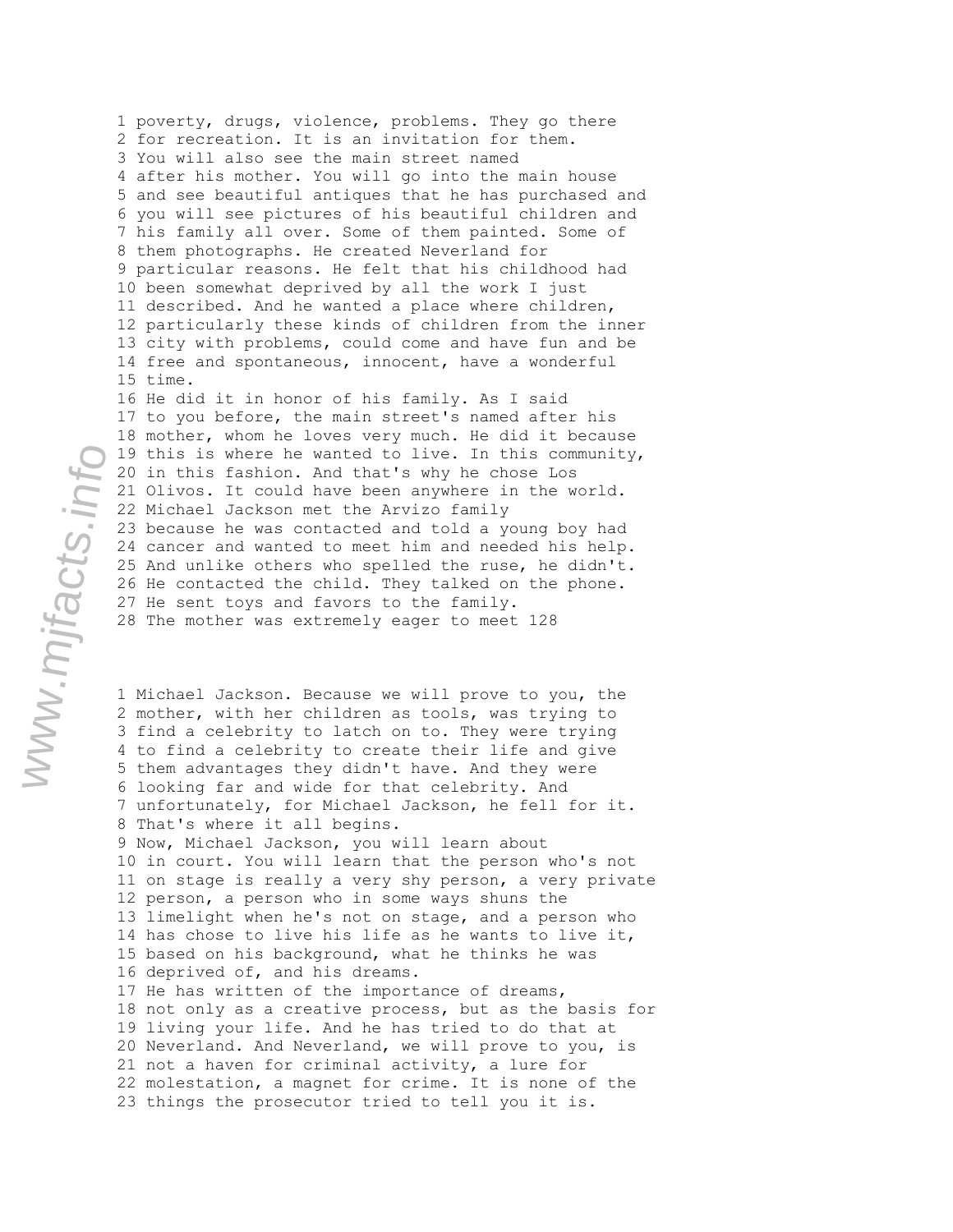24 We will prove that in this case. 25 Michael Jackson wanted to help Gavin Arvizo. 26 He let them come to Neverland. He sang songs to 27 Gavin. His parents were around, his brothers and 28 sisters were around. And he tried to help Gavin in 129

1 ways he thought might work. The child was described 2 to him as having very serious cancer, as having had 3 rounds of chemotherapy, various organs removed. He 4 was told, Michael, that is, that this child was on 5 his last legs. 6 He took him around Neverland. He showed him 7 the animals. He showed him the kind of Disneylike 8 atmosphere that he thought and believes and knows 9 children like. He did things that were unusual. 10 Michael is a voracious reader. He loves to 11 read books and all subject matters. He has close to 12 a million books at Neverland. And he tried to use 13 techniques that he had read about to help cancer 14 patients.

15 For example, he asked Gavin to envision he's 16 playing Pac Man, and the cancer cells are being 17 gobbled up by the good people. He had gotten that 18 from studies of visualization techniques that were 19 perfected in England years ago for cancer patients. 20 Their theory is that if you will visualize and 21 imagine in your mind a way to beat a disease, if you 22 will visualize the good cells going after the bad 23 cells - they're sometimes described as fish, the 24 good fish eating the bad fish - if you will 25 visualize healing, if you will visualize through 26 imagery how you can beat a disease, the studies show 27 it sometimes succeeds. And he taught that to Gavin. 28 He taught him to climb trees when he was 130

1 well. He did the kinds of things his mother and 2 father had asked Michael Jackson to do. He took a 3 lot of time away from his career to help this child 4 and help his family, never knowing that the trap was 5 being set. And I'm going to tell you how the trap 6 was set. 7 First of all, ladies and gentlemen, I am 8 going to prove to you in this case that there is a 9 pattern by Janet and her children of ensnaring 10 people for money. 11 First of all, the prosecutor alluded to a 12 deposition where he said she admittedly lied. He 13 didn't tell you the details. Let me tell you some 14 of them. 15 Janet Arvizo sued J.C. Penney in West Covina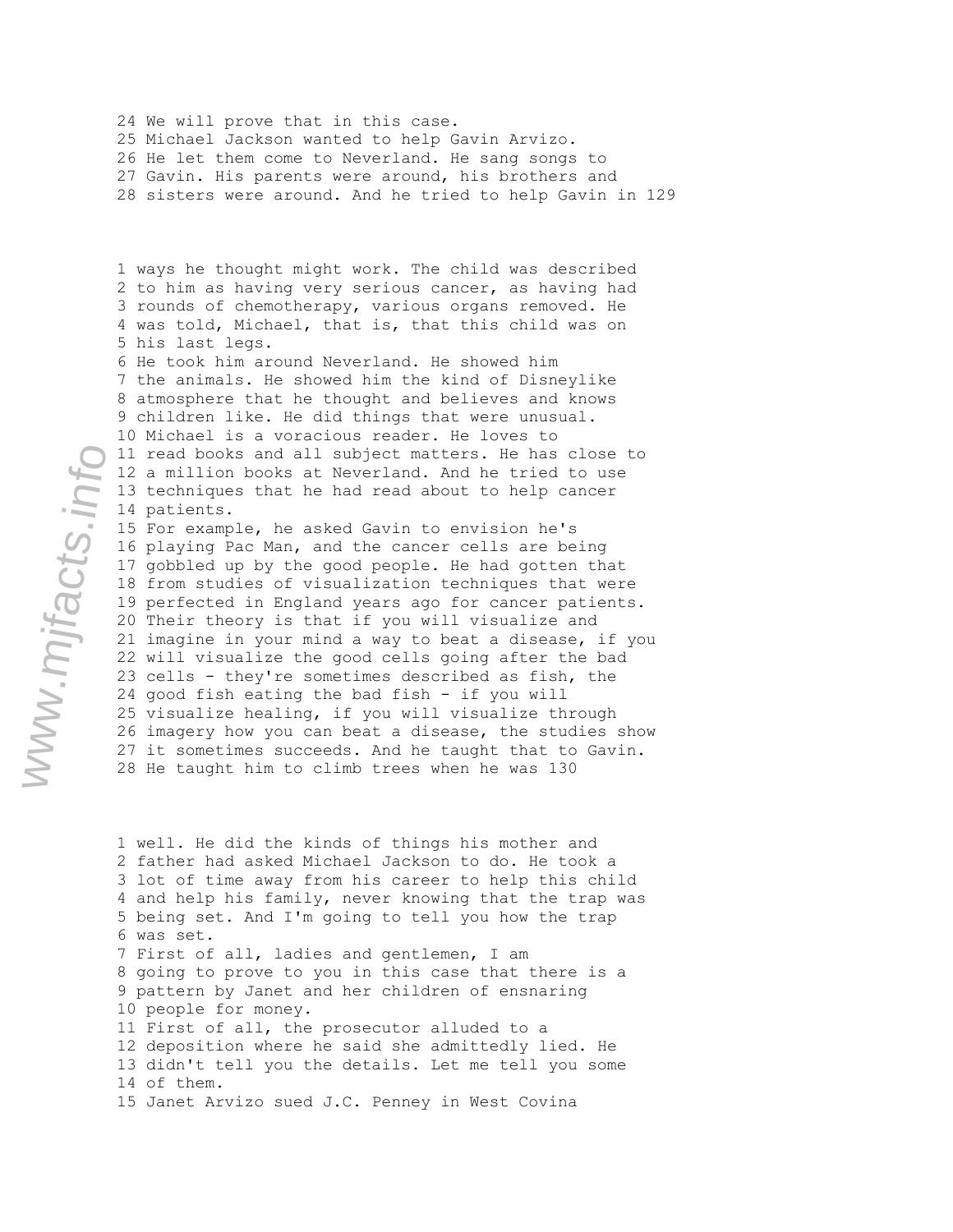16 in Los Angeles County. She was living in Los 17 Angeles with her family at various locations, which 18 will become important, and I will tell you why. 19 She claimed that she was the victim and her 20 children were the victim of battery, false 21 imprisonment and infliction of emotional distress. 22 This was in July of 1999. 23 Almost a year later, she amended that 24 complaint to add sexual assault by a security 25 officer. What did she say the security officer had 26 done in the J.C. Penney public parking lot. 27 She said her breasts were fondled, her 28 nipple was squeezed 10 to 20 times, she was punched 131

1 with a closed fist by a J.C. Penney security guard, 2 she was molested in her vaginal area, and she was 3 called racial slurs. That is the case where she was 4 testifying under oath. That is the case where the 5 prosecutor says she lied. She has admitted lying in 6 that case. 7 Her son was ill. The lawsuit was settled. 8 The family got a total of \$152,500. That's the 9 Arvizo family. 10 Janet Arvizo's ex-husband, David, says Janet 11 coached her children in that case what to say. A 12 witness named Mary Holzer, an employee for a law 13 firm that represented Janet Arvizo, Gavin Arvizo, 14 Star Arvizo, and David Arvizo in the J.C. Penney 15 case, has come forward to testify that Janet 16 admitted she lied. 17 Let me take this a step further: Miss 18 Holzer says that Janet said her husband had a cousin 19 in the Mexican mafia and this woman says she never 20 came forward because she feared harm. 21 This is the first pattern I want to identify 22 for you with respect to this family. Let's go to 23 the second example of this pattern. 24 On December 18th, in the year 2000, in the 25 deposition in the J.C. Penney case, Janet Arvizo 26 said her husband David never assaulted her. She now 27 says she was assaulted for 17 years, every year of 28 their marriage. 132

1 On September 29th, 2001, Janet Arvizo told 2 the Los Angeles Police Department she was assaulted 3 by David Arvizo, her husband. Less than a month 4 later, she filed for divorce. Exactly a month after 5 she filed for divorce, she filed a welfare 6 application that said her husband had assaulted her. 7 And incidentally, we will prove the 152,000 I just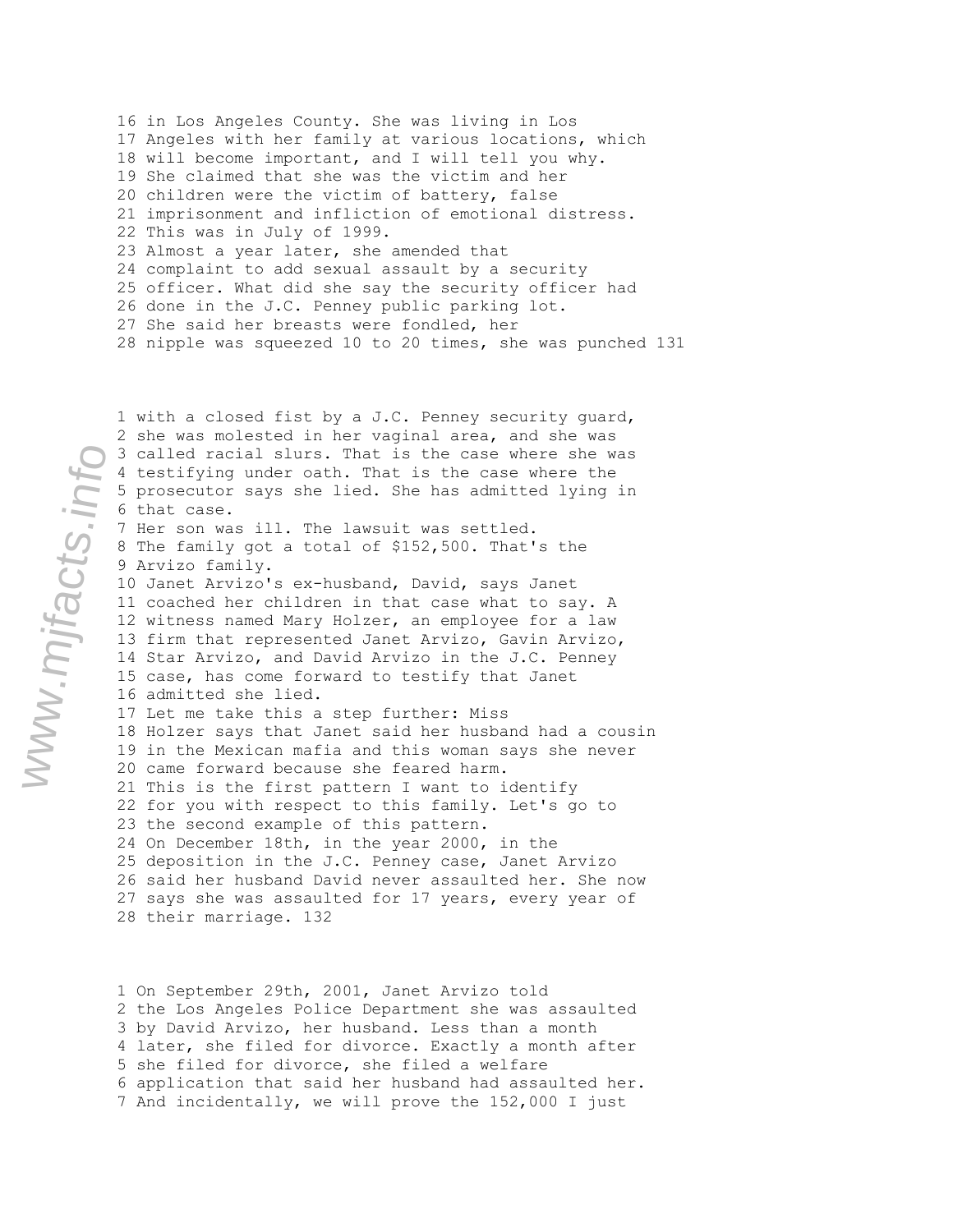8 talked about never appeared on her welfare 9 application, and that application was under penalty 10 of perjury. 11 On November 26th, 2001, Janet Arvizo told 12 the LAPD, the Los Angeles Police Department, for the 13 first time that David Arvizo, her soon-to-be 14 ex-husband, molested her daughter 12 years earlier. 15 She had never raised that allegation before. 16 Again, she claimed false imprisonment. She 17 said she was the victim of terrorist threats. And 18 she claimed that her ex-husband had willfully harmed 19 her children. 20 The allegations against Michael Jackson are 21 the third claim of false imprisonment she has made. 22 They are, by our count, approximately the fourth 23 claim for sexual assault she has made. 24 On November 26th, 2001, Davallin Arvizo, 25 parroting her mother, claims her father physically 26 abused her brothers and threatened to kill her 27 mother. 28 Ladies and gentlemen, we will call witnesses 133

1 who will tell you that Mrs. Arvizo in the past often 2 says people are trying to kill her. 3 On November 26th, 2001, Janet Arvizo filed a 4 copy of an arrest report on her husband with the 5 Social Services agency in Los Angeles to expedite 6 the aid, the public assistance she wanted. That's 7 the public assistance that she applied for without 8 disclosing assets, bank accounts, the J.C. Penney 9 settlement, and other things she had, and other 10 things she was required to disclose. And I repeat, 11 those forms are under penalty of perjury. 12 In the current case, she claims that her 13 former husband, David, struck her and the children 14 for many, many years. As the prosecutor suggested 15 to you, she's claiming that she's the victim of a 16 whole lifetime of abuse. What he didn't tell you 17 was that she also claims other relatives are in the 18 drug business and abused she and her kids as well. 19 Let me tell you a little bit about the 20 evidence that we're going to present to you about 21 her efforts to get money from celebrities by 22 claiming she's destitute, when she's not. 23 You have heard a description from the 24 prosecutor about that little apartment in East Los 25 Angeles, where that furniture allegedly came from, 26 that he says Michael Jackson somehow wanted to 27 arrange to steal through others. I guess the 28 implication is that Michael Jackson needed her 134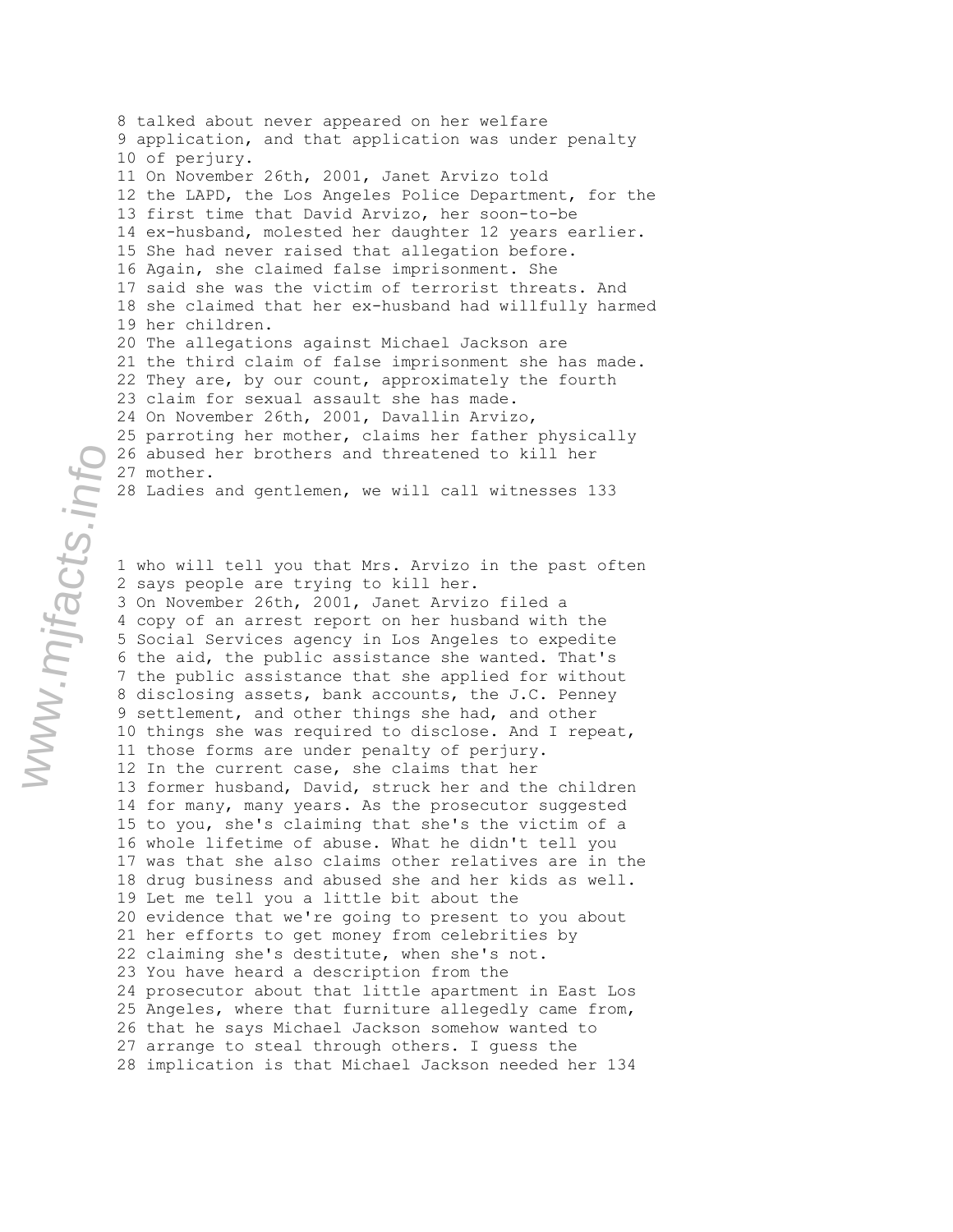1 furniture. 2 That was a studio apartment in East Los 3 Angeles where her family had lived from time to 4 time, but generally not often. That was a studio 5 apartment which had a few furnishings, was sparsely 6 decorated, looked like it really hadn't been used 7 because, for the most part, it wasn't. 8 For the most part, she lived with her 9 parents in El Monte. And when she became engaged to 10 her current husband, she moved in with him and the 11 family. 12 But when she wanted celebrities to 13 contribute money to her, after she told them her son 14 had cancer, and they were destitute, and they needed 15 money for medical bills, guess where she took them. 16 The studio apartment in East Los Angeles. She kept 17 it even when she was living in other locations. 18 Her husband worked at Von's. He was a 19 Teamster. And he had all the medical benefits the 20 Teamsters provide, including full medical coverage. 21 Gavin was treated at Kaiser Hospital on Sunset in 22 Los Angeles. There were no co-payments. There were 23 no deductibles. His medical expenses were paid in 24 full. But Janet Arvizo put into effect a program to 25 take her son and try and use him to obtain money. 26 She approached the Mid Valley News, an El 27 Monte newspaper. She said she couldn't pay her 28 son's medical bills. She told them it was \$12,000 135

1 per chemo treatment. Those treatments were being 2 paid by the insurance company. She asked them to 3 help her raise money. She wanted an ad in the 4 newspaper. They did put an ad in the newspaper. 5 But she was kind of squirrelly about the account, 6 because the people at the newspaper said, "If it's 7 for your son, and we are raising money for your son, 8 you have to have an account in your son's name." 9 And she said Number 10 We will prove that she went to one woman to 11 help her set up the account. This woman's sister 12 was an attorney and offered to help. This woman 13 wanted Gavin's Social Security number. Janet said 14 Number she wanted an account with her name on it, 15 and we will prove to you eventually she found a 16 clever mechanism for doing this. She set up an 17 account in her name, with she being the signatory, 18 and she said it was for Gavin's benefit, and she put 19 money in the account and she withdrew money from the 20 account. 21 The people at the newspaper will tell you 22 that they were so moved by the story of Janet and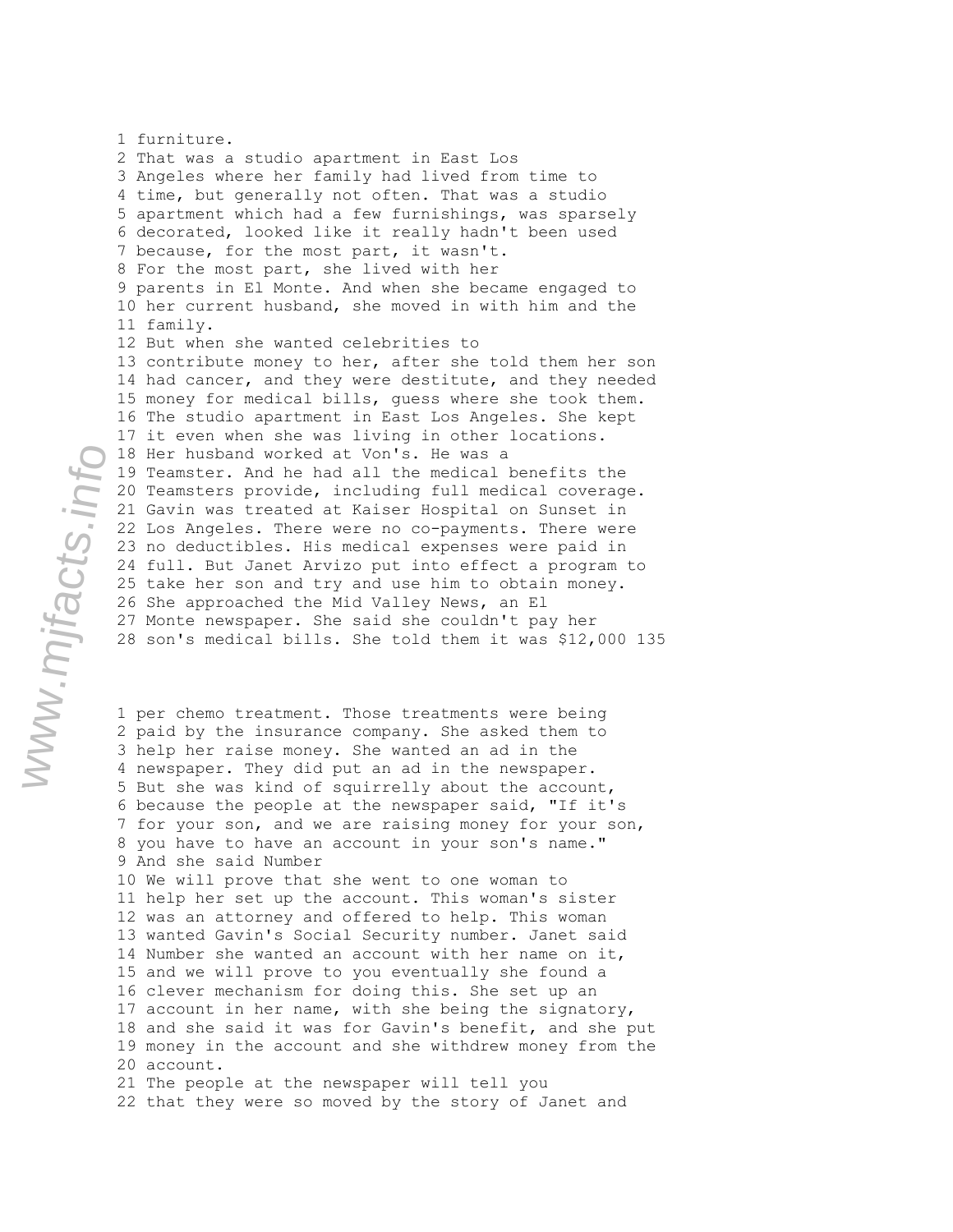23 Gavin, that they brought her a turkey on 24 Thanksgiving day, thinking they were engaging in an 25 act of goodwill, good fortune. They knocked on the 26 door. Janet answered, and was upset. She didn't 27 want a turkey; she wanted money. 28 On June 15th, the year 2000, Janet received 136

1 \$10,000 from Mrs. Louise Palanker. I mentioned her. 2 She's a comedian and an actress who used to hang out 3 at a place called The Laugh Factory in Los Angeles. 4 Janet Arvizo wanted her children to be 5 actors. She made no secret about that. And she 6 took them to acting school in Los Angeles. They 7 performed at The Laugh Factory. The check that 8 they -- that Mrs. Arvizo received from Louise 9 Palanker was then deposited into Janet's mother's 10 account, so she didn't have to disclose it to 11 welfare authorities and didn't have a paper trail 12 that they actually had money as she made and pursued 13 her efforts to con people out of funds. 14 On June 10th, 2000, David Arvizo, her 15 husband, received \$10,000 from Mrs. Palanker again. 16 Mrs. Palanker will testify that she was told they 17 were destitute. They needed it for medical bills 18 and living expenses. 19 On July 19th, 2000, almost a week after she 20 hid this money, Gavin requested to meet Michael 21 Jackson. Now, there's a bit of a dispute over 22 exactly who contacted Michael Jackson first, because 23 a hairdresser friend of his, Carol Lamir, has 24 indicated that she arranged the contact through Mr. 25 Jackson's assistant when she heard about Gavin. And 26 she learned about Gavin because her son was at the 27 same dancing school that Gavin was at, a dancing 28 school at Olympic and Fairfax in Los Angeles. That 137

1 is the dancing school where Janet approached Actress 2 Vernee Watson and asked for money and wanted to move 3 in. 4 Michael Jackson learned about this child's 5 illness and was very upset and very concerned. He 6 arranged for a gift basket, toys, to be sent to the 7 hospital. 8 In August of 2000, August 27th, the Arvizo 9 family first came to Neverland. And again, that was 10 all part of Michael Jackson's attempt to help a 11 family, he was told, was destitute, with a seriously 12 ill child. 13 By all accounts, during these early months, 14 the Arvizo children were pretty well behaved.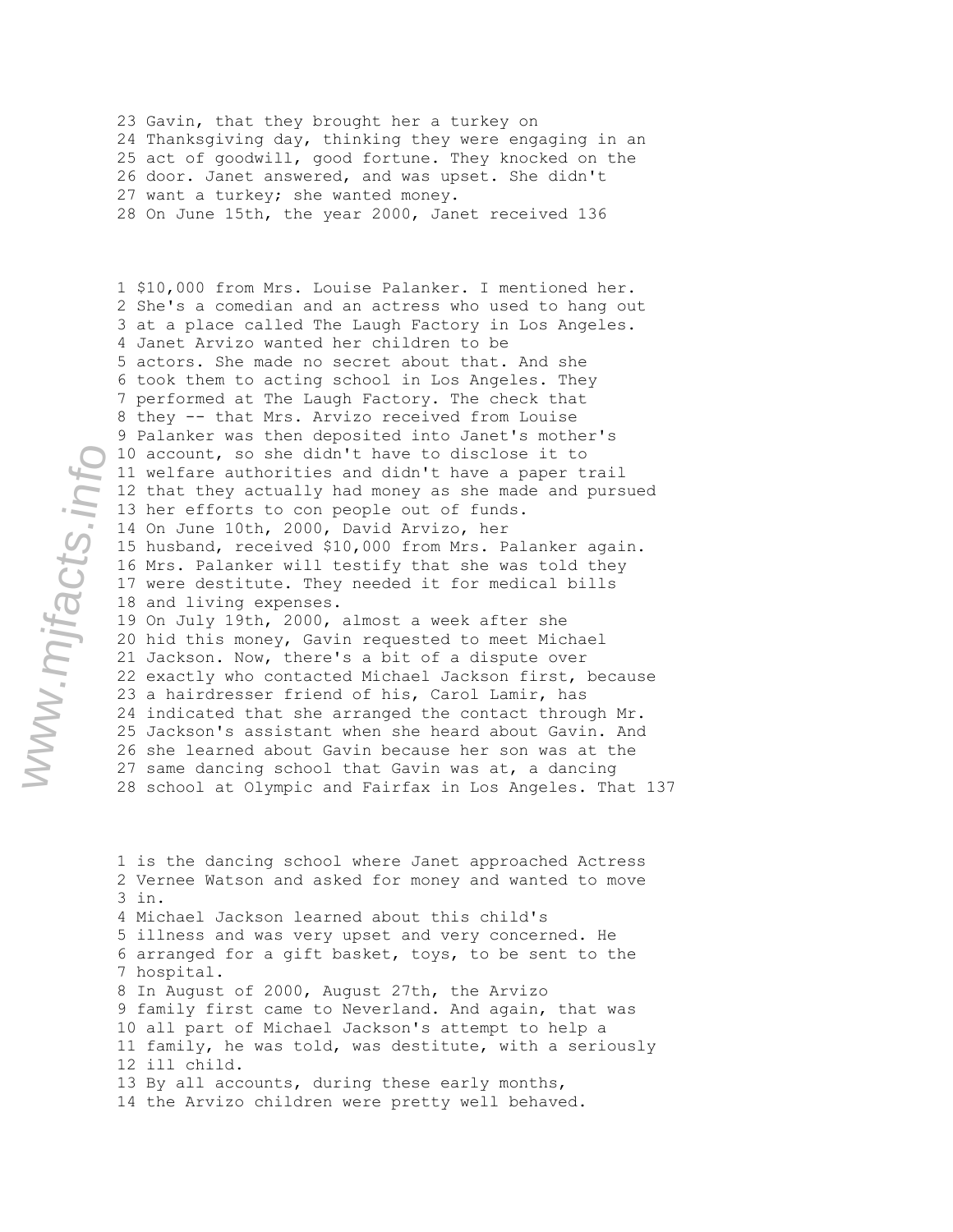15 Nobody seems to have had a problem with them on the 16 premises. That later changed, as I will explain to 17 you in my opening statement. 18 On September 21st, 2000, the Arvizos visited 19 Neverland. They enjoyed the rides. They stayed 20 over. It was the whole family; the mother, the 21 husband, and the three children. The mother stayed 22 in a particular guest quarters at Neverland. This 23 is the guest quarters where she later claims she was 24 falsely imprisoned. It is a beautifully decorated 25 room that Elizabeth Taylor and Marlon Brando always 26 requested when they visited Neverland. It is one of 27 the most beautiful rooms you'll ever see. She says 28 she was falsely imprisoned there on a future date. 138

1 She also says that she was prevented from 2 knowing time, couldn't see a clock anyplace. 3 Prevented from just determining when she could leave 4 and not leave. 5 You will learn in this trial that 6 overlooking Neverland, on one of the most prominent 7 hills with one of the most prominent views of 8 Neverland, is a huge clock. It's lit at night. 9 It's prominent in the daytime. You can't miss it. 10 To the right of that huge clock is another 11 huge clock. And throughout Neverland are clocks, 12 many of them with a Disneylike type of style to 13 them. Big, ornate clocks. 14 In the fall of 2000, just as they were 15 visiting Neverland, they hustled Jay Leno, George 16 Lopez, and Weatherman Fritz Coleman in Los Angeles. 17 I've explained to you the approach to Jay Leno, who, 18 by the way, doesn't associate with Michael Jackson 19 at all. And he told the Santa Barbara police 20 something was wrong. The conversation was recorded. 21 They got on the phone. Mr. Leno says, "I'm actually 22 easier to reach than a lot of people think, 23 particularly if I hear somebody's in need." It was 24 Gavin calling him, not Janet. But he said, "I could 25 hear the mother in the background. And the way he 26 approached me, saying, 'I love you, I watch you late 27 at night,'" suggested to him something was wrong. 28 And he terminated the conversation fairly 139

1 quickly. He told the police they were looking for a 2 mark. 3 I already mentioned the problem with George 4 Lopez. See, The Laugh Factory is a magnet for

5 comedians in Los Angeles. Many have started their

6 careers there. And accomplished comedians like Jay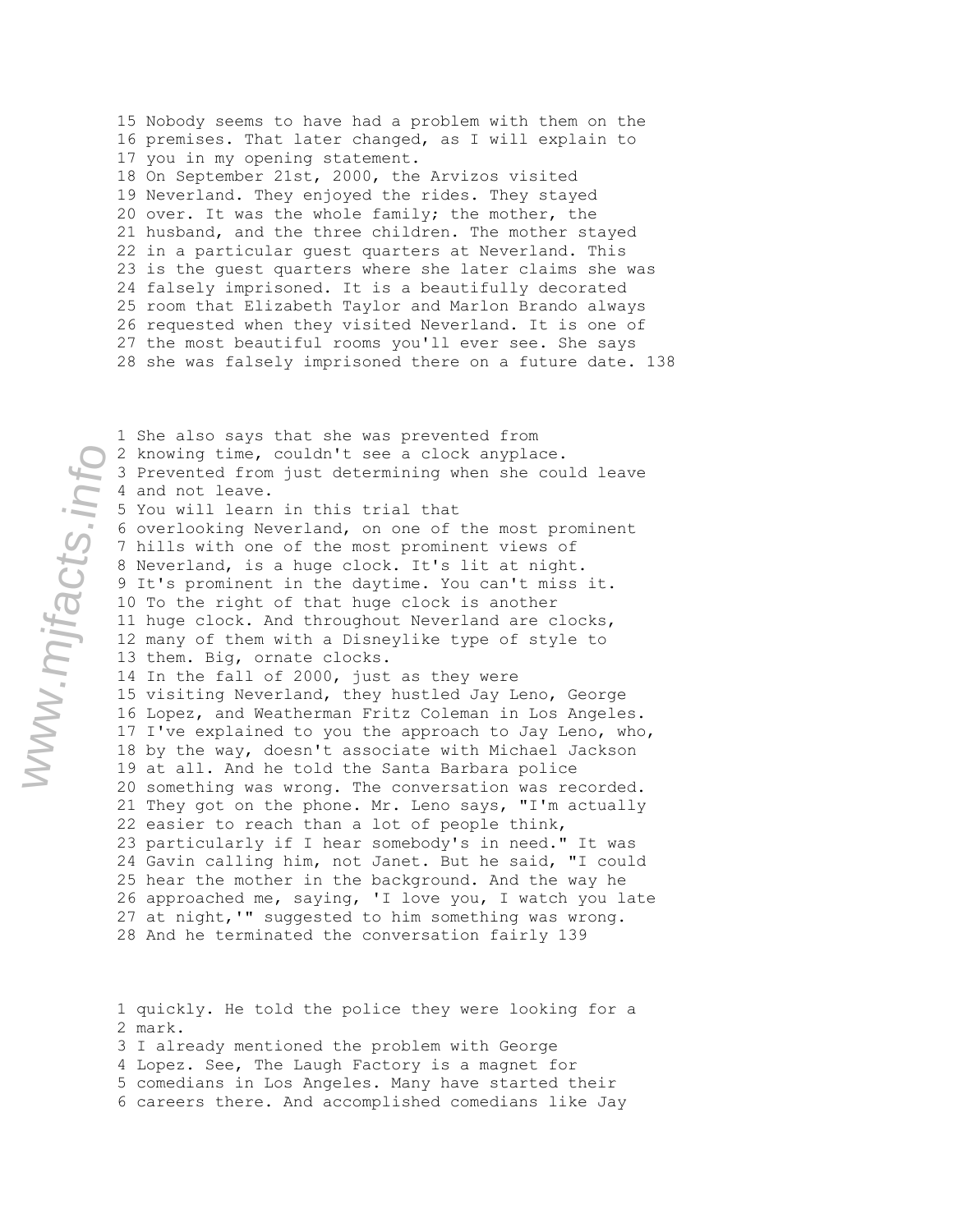7 Leno and George Lopez once in a while like to drop 8 by again, and they maintain their contacts in the 9 world of comedy. 10 Fritz Coleman is a newscaster, a weatherman 11 in Los Angeles, very well known. He was approached 12 by Janet and Gavin Arvizo. Janet told him her son 13 was seriously ill with cancer. He arranged a 14 fund-raiser at The Laugh Factory. And we will prove 15 to you that as you entered The Laugh Factory for the 16 fund-raiser, there was Gavin with his hand out in 17 the lobby, with Janet prodding him on. 18 Now, The Laugh Factory is owned by someone 19 named Jamie Masada, who was mentioned in the 20 prosecutor's opening statement. Masada claims that 21 he's the one who contacted Michael Jackson to talk 22 about Gavin. We believe Carol Lamir. But they both 23 make that claim. 24 When questioned about where the money went, 25 Mr. Masada first said, "Well, we delivered it to the 26 hospital." But the hospital has no record of cash 27 being paid, because you didn't need to pay anything. 28 The Teamsters insurance policy paid every medical 140 1 expense. 2 Fritz Coleman doesn't know where the money 3 went either. It has disappeared in thin air. Where 4 do you think it went. 5 This was the time when they accused George 6 Lopez of ripping off 300 bucks from Gavin's 7 wallet -- 8 MR. SNEDDON: Your Honor, I'm going to 9 object again. 10 THE COURT: Sustained. 11 MR. MESEREAU: Oh, I'm sorry. I'm not 12 supposed to -- 13 MR. SNEDDON: That's twice. 14 MR. MESEREAU: In October of 2000, Janet, 15 through Gavin, approached Michael Jackson, and said, 16 "We have no means of transportation. We're poor. 17 We can't do it." And Michael gave them an SUV. 18 We will prove to you that Janet didn't want 19 her name on the registration, because she never 20 disclosed it in her welfare applications and other 21 requests for public assistance, including 22 disability. Nor did she itemize her disability 23 income on her welfare application as required. 24 When she met with the police at a later 25 date, one of her major complaints was she wanted her 26 car back. The car was severely damaged. No one 27 knows exactly how. There are varying stories about 28 it. It went back to Neverland for repairs. And one 141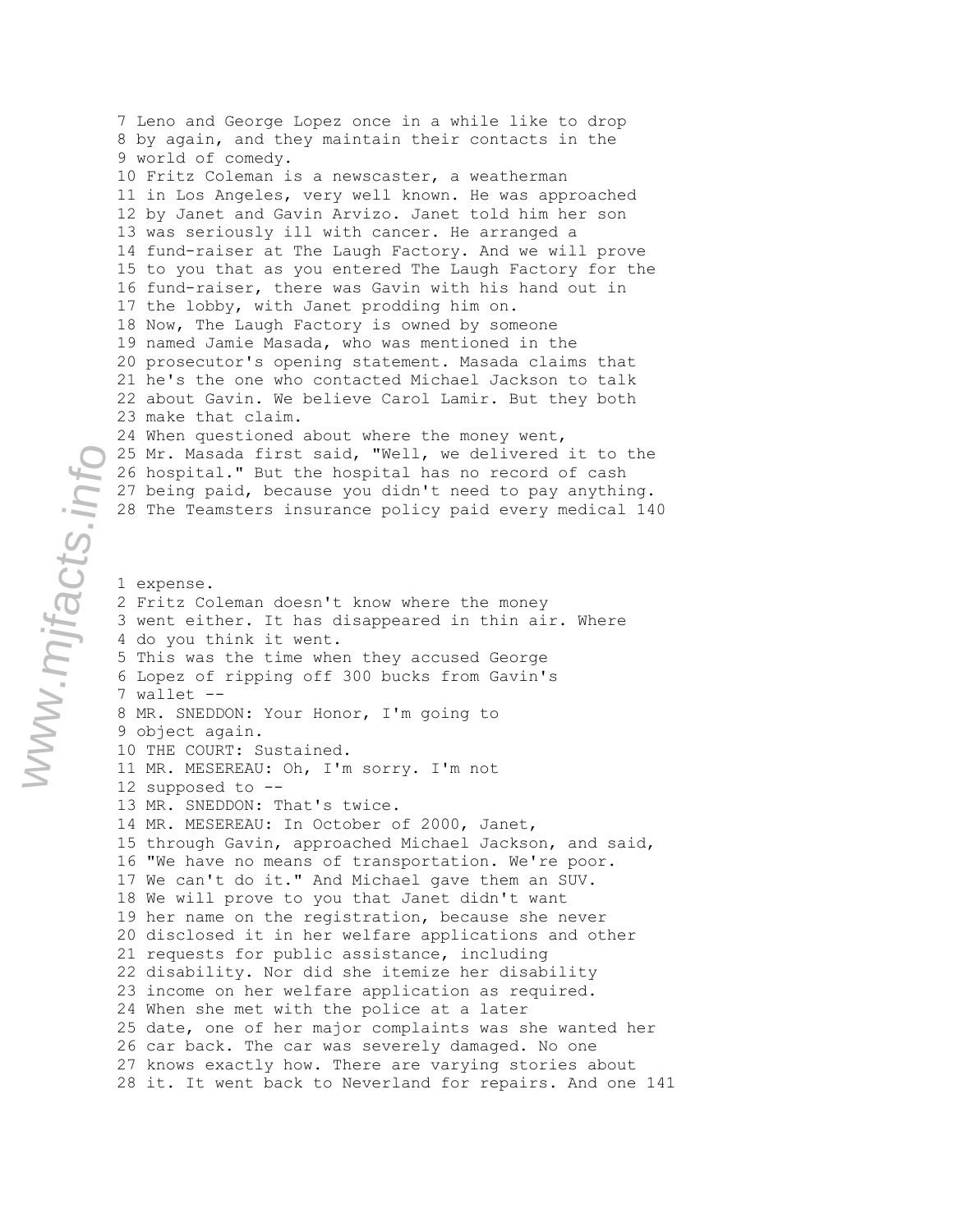1 of the first things she said to the police were 2 words to the effect, "Where's my SUV." 3 Janet Arvizo never directly went to Michael 4 Jackson and asked for money. She always used Gavin 5 and the children. They were always coming to him 6 and saying, "We need this, we need that. Can you 7 help us." And they were helped. Not as part of 8 some criminal conspiracy to abduct a family, 9 imprison a family, extort a family, molest a family, 10 intoxicate a family. Number they were done because 11 he had concern for what they had told him and he had 12 concern for Gavin's health. 13 One month after Michael Jackson gave the SUV 14 to the Arvizos, that incident with the El Monte 15 newspaper happened. I just told you about the 16 turkey. Her request to an ad. She was very angry 17 at the publisher, because the ad about her family 18 needing money didn't mention the Washington Mutual 19 bank account. She expressed her anger on numerous 20 occasions that they hadn't put the name of the 21 account to deposit money into. That's the account 22 where she had the argument about Gavin's Social 23 Security number. 24 On November 29th, 2000, the El Monte 25 newspaper reported that it was costing the Arvizos 26 \$12,000 for treatment of chemotherapy. All of that 27 was being paid by the Teamsters insurance. 28 In late 2000, you had the fund-raiser at The 142 1 Laugh Factory. You had a number of fund-raisers at 2 The Laugh Factory. Where the money went, nobody 3 knows. 4 THE COURT: Counsel. 5 MR. MESEREAU: Yes, Your Honor. 6 THE COURT: Can we take a break. 7 MR. MESEREAU: Yeah. 8 (Recess taken.) 9 THE COURT: Mr. Mesereau. 10 MR. MESEREAU: Yes. Thank you, Your Honor. 11 Ladies and gentlemen, when I began my 12 opening statement, I told you that I was going to 13 begin by concentrating on who these people are and 14 what they have done. And I'd like to continue that 15 little journey for the time being. 16 We left off when I told you we would prove 17 that in late 2000, there was a fund-raiser at The 18 Laugh Factory, which is a comedy club in Los Angeles 19 owned by Jamie Masada. 20 On December 22nd, the year 2000, the Arvizos 21 successfully hustled \$2,000 out of Actor Chris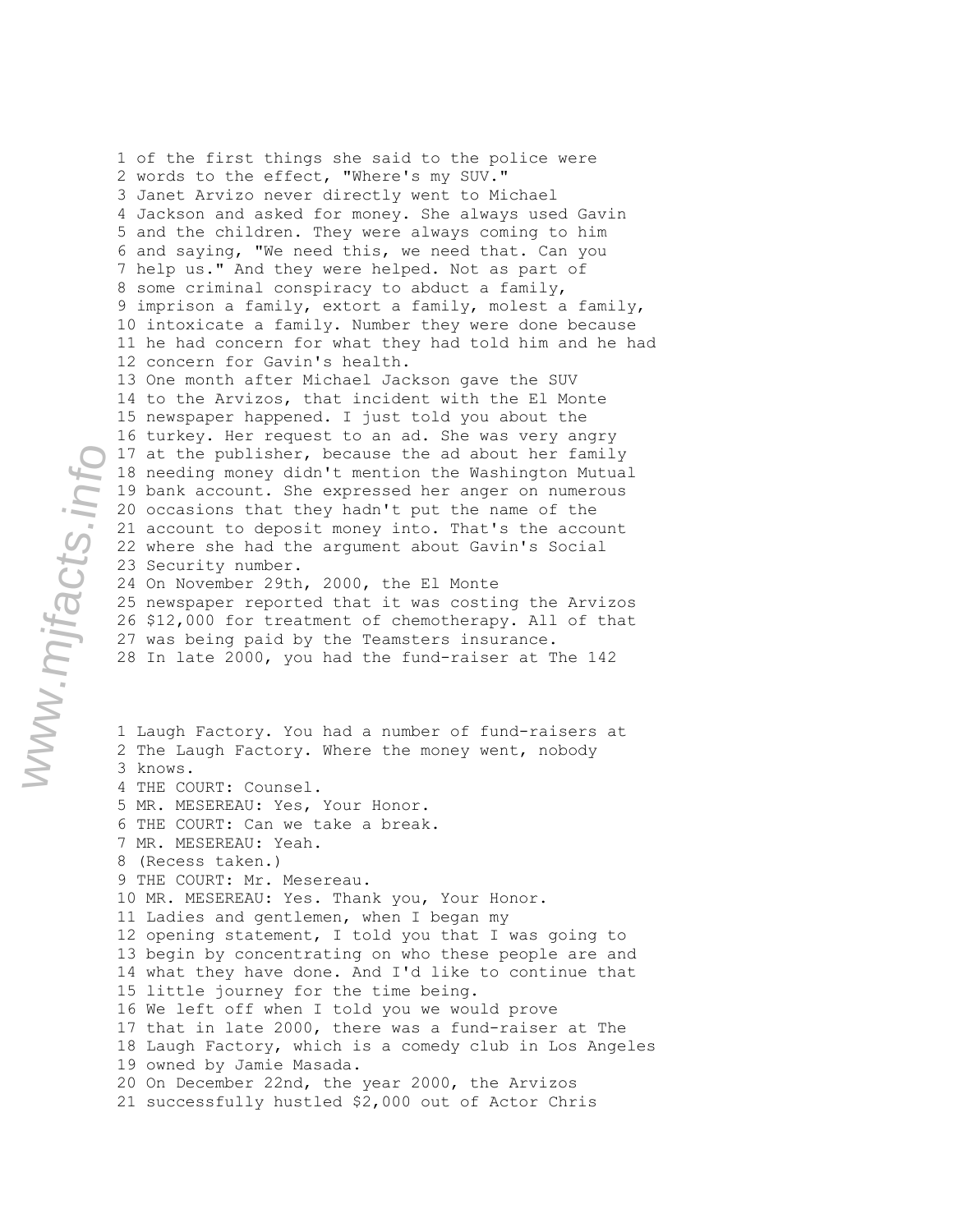22 Tucker -- 23 MR. SNEDDON: I'm going to object to the 24 term "hustled." It's argumentative. 25 THE COURT: Sustained. 26 MR. MESEREAU: December 22nd, 2000, the 27 Arvizos obtained \$2,000 from actor and comedian 28 Chris Tucker, claiming they were destitute and 143 1 needed the money for medical bills. I think you 2 know who Actor Chris Tucker is. He was in Rush Hour 3 1 and Rush Hour 2, the movies. 4 On October 1st, 2001, Janet Arvizo reported 5 her husband to the police claiming assault, 6 terrorist threats, et cetera. She told the police 7 in Los Angeles that Michael Jackson, Kobe Bryant and 8 Fritz Coleman will help her in her suit against her 9 ex-husband. 10 Kobe Bryant doesn't know who she is. 11 On the same day that she made that statement 12 to the police and they put it in a report, the 13 Arvizos convinced police in Los Angeles that they 14 were destitute and had nothing. 15 On October 4th, 2001, Janet Arvizo brought a 16 video and photos of celebrities she knew to show the 17 police. The police then tried to raise money for 18 she and her family. And they did. 19 On October 31st, 2001, Chris Tucker took 20 them to Knott's Berry Farm. They had asked him for 21 help because of Gavin and their being destitute. 22 On that same day, Janet Arvizo went on 23 disability so she could receive \$104 per week, 24 didn't disclose the money she'd raised, didn't 25 disclose the J.C. Penney settlement. And as I said 26 before, she never disclosed the disability that she 27 was receiving to the welfare authorities who were 28 paying her as well. 144

1 That's the 31st, 2001. She starts getting 2 \$104 a week, and almost ten days later, November 3 9th, 2001, she buys a new car for \$23,000. 4 A week after she buys the car for \$23,000, 5 she applies for welfare and food stamps. She 6 reports no assets. She omits her disability income. 7 She never mentioned her Washington Mutual Bank 8 account, her City National Bank account or the 9 \$152,000 J.C. Penney settlement, and those 10 applications are under penalty of perjury. We'll 11 call this the second act of perjury. 12 On November 20th, 2001, five days after she 13 applied for welfare and food stamps, she filed her

www.mjfacts.info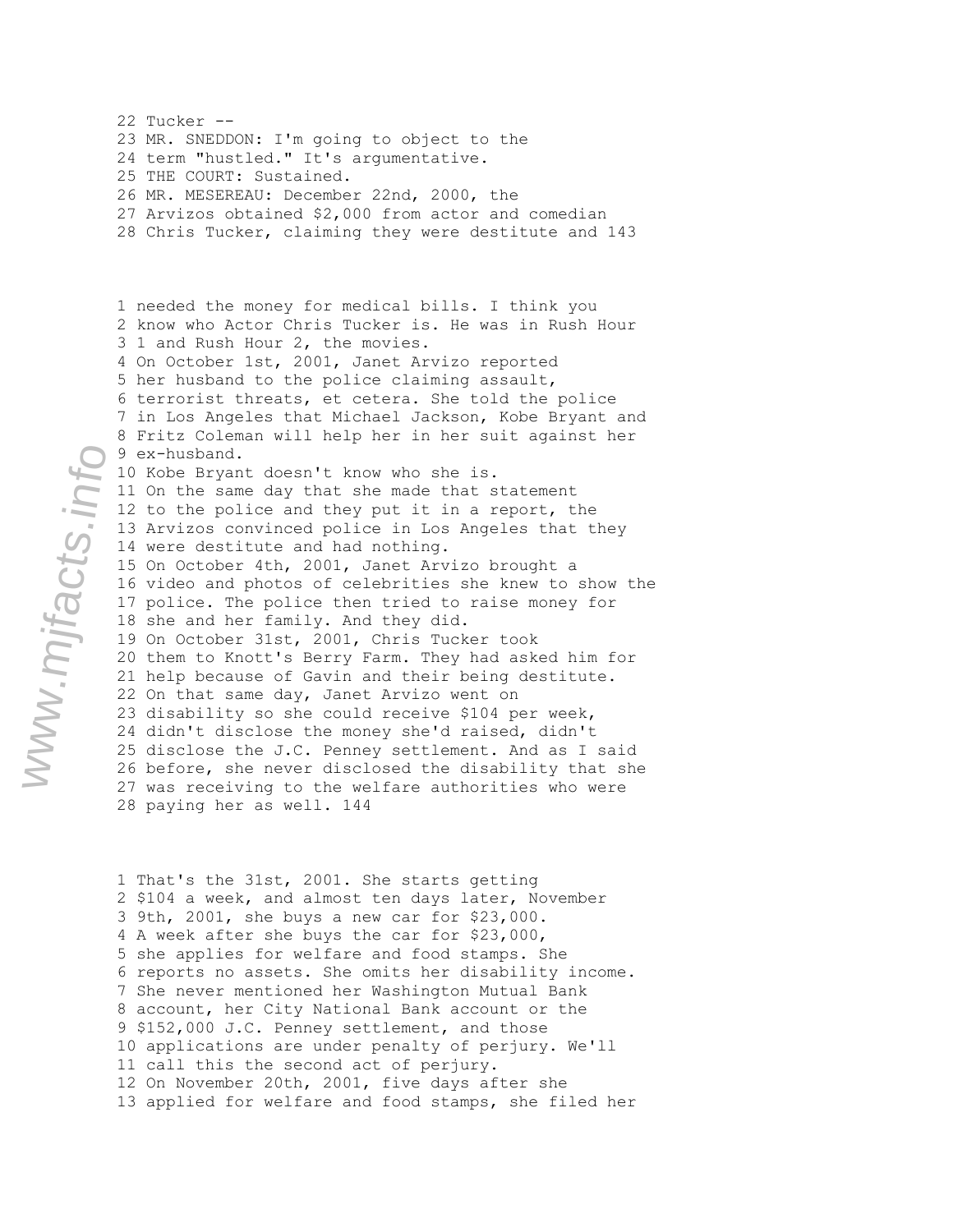14 arrest report on her husband with L.A. welfare to 15 help her get expedited public assistance. And in 16 December of that year, the LAPD, the Los Angeles 17 Police Department, had a drive to get Christmas 18 presents for the Arvizos because they were destitute 19 and can't pay their medical bills. 20 In January of 2002, Michael Jackson 21 continued to give gifts to the Arvizos, all kinds of 22 gifts. 23 Meanwhile, back at the ranch, on January 24 12th, Janet receives a welfare check. On January 25 31st, she receives a welfare check. December 8th, 26 she gets a welfare check. March 20th, she gets a 27 welfare check. April 6th, she gets a welfare check. 28 In October of 2002, she reapplies for welfare, 145

1 falsely claimed she has not received any assistance 2 in the prior three years and has no assets. 3 This is the person making these claims 4 against Michael Jackson. 5 On December 2nd, excuse me, of that year, 6 the Arvizos moved into a new home on St. Andrews 7 Place in Los Angeles with Mrs. Arvizo's fiance, who 8 she has since married. His name is Jay Jackson. He 9 is in the Army. He has paid her rent, she has not 10 disclosed the rent, and she was taking her welfare 11 checks and depositing them into his account to hide 12 them. 13 On December 22nd, moving along that year, 14 she signed an income and expense statement under 15 penalty of perjury in her divorce action, and she 16 omitted any assistance her boyfriend/fiance was 17 giving her from that declaration, which was under 18 penalty of perjury. 19 On January 3rd, moving along, her boyfriend 20 paid her back rent at the Soto Street address, which 21 is the studio apartment I described to you before 22 where she brought people to show them how poor they 23 were living. She kept it for that purpose. The 24 family wasn't living there at all. 25 On January 10th, 2003, she signed a welfare 26 eligibility report under penalty of perjury. She 27 falsely claimed she had not received cash or other 28 benefits, and as I've just told you, we will prove 146

1 she most certainly had. It goes on and on. 2 I am going to go through the events of what 3 happened at Neverland and elsewhere so I can prove 4 to you in this trial there was never any molestation 5 or any crime of any kind committed by Michael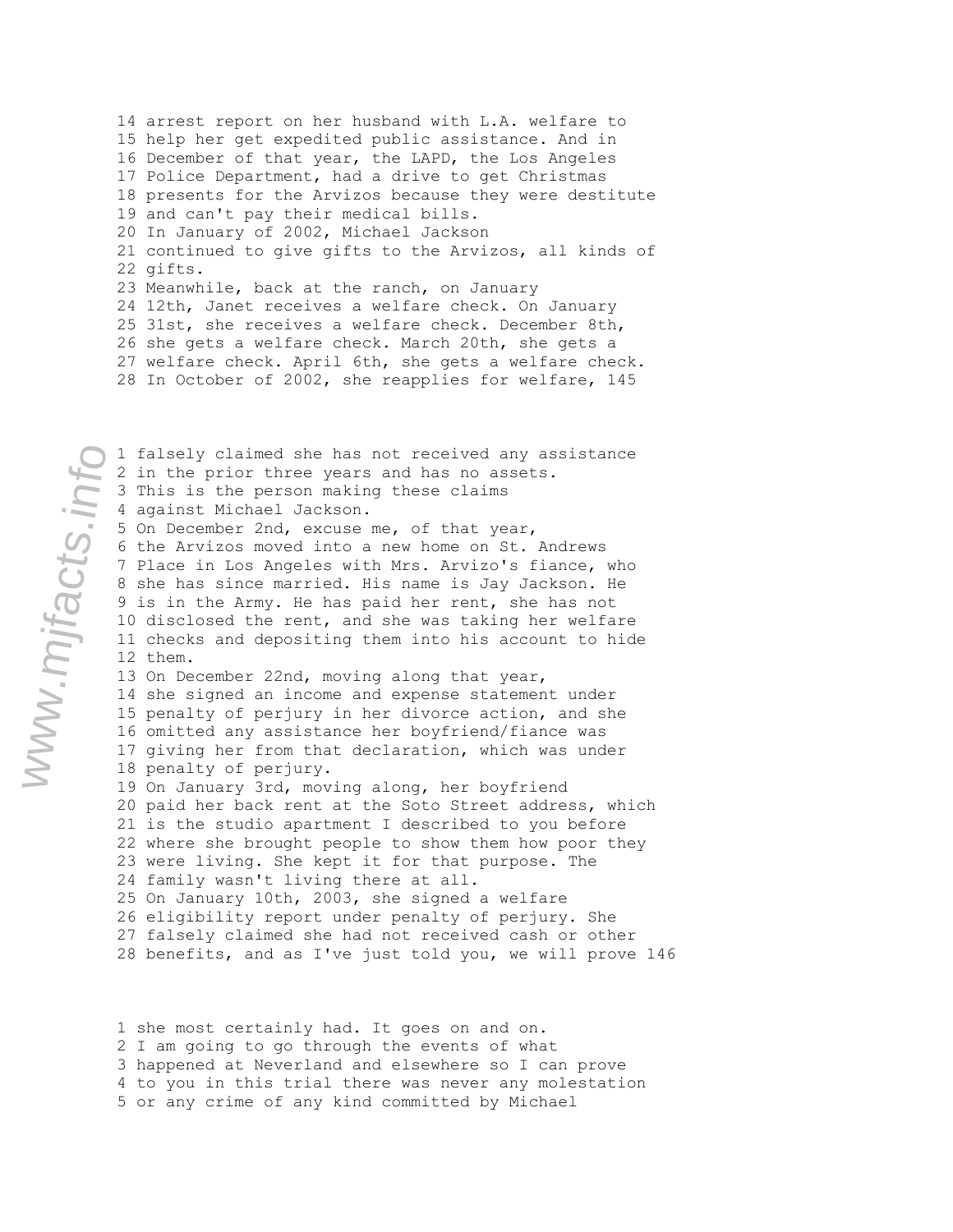6 Jackson. But before I do that, I think it might be 7 wise to tell you a little bit about the purchases 8 she made, care of Michael Jackson, while she claimed 9 she was falsely imprisoned at luxury hotels and 10 Neverland. 11 Now, keep in mind Ms. Arvizo and her 12 children are claiming that they were falsely 13 imprisoned, that Mr. Jackson masterminded a 14 conspiracy to falsely imprison the entire family at 15 Neverland, where he lives and where he has 16 approximately 40 or 50 employees, many of them 17 ex-police officers, others licensed in day care and 18 things of that sort. She says she was falsely 19 imprisoned on a flight to Florida with Chris Tucker, 20 not with Michael Jackson. She says she was falsely 21 imprisoned at the Turnberry Resort in Florida, a 22 luxury hotel where Michael Jackson was staying. She 23 says she was falsely imprisoned at the Calabasas 24 Inn, a very nice hotel in Calabasas, and she says 25 that she was falsely imprisoned three times at 26 Neverland and went back every time. She has said 27 that under penalty of perjury. 28 Let's go through what she was buying and 147

1 what was ultimately billed to Michael Jackson during 2 this terrible period of false imprisonment: 3 February 14th, 2003: Full leg wax at Bare 4 Skin Salon for \$50; a lip wax; a bikini wax. Has 5 her face done at Aromatherapy Day Spa. The total is 6 \$140. 7 February 21st, Lisa's Beauty, hair products 8 for Janet Arvizo are purchased for \$28.91. The same 9 day, she buys bras and Jockey bikinis at 10 Robinson-May, a total of \$92.24, all billed to 11 Michael. 12 On February 25th at Anchor Blue, she buys 13 clothing for \$448.04 for she and her children. She 14 also goes to Robinson's-May, buys bras, thongs and 15 bikinis for \$115.83 in care of Michael Jackson. She 16 buys cosmetics at Lisa's Beauty for \$34.29. 17 On February 26th, during this period of 18 alleged false imprisonment, she buys clothing at 19 Pacific Sunwear for \$26.80. She buys socks, bras, 20 and underwear at the Jockey store for \$454.64. At 21 Banana Republic, she buys shirts and boxers for a 22 total of \$416.18. She spends \$64.32 on clothing at 23 Gap. She spends \$436.77 at the Levi's outlet, same 24 day, during this period of alleged false 25 imprisonment. 26 She spends \$74.69 at Abercrombie & Fitch; 27 \$88.06 at Robinson's-May for junior clothes; \$160.58 28 at Robinson's-May, again for bras and shorts; and 148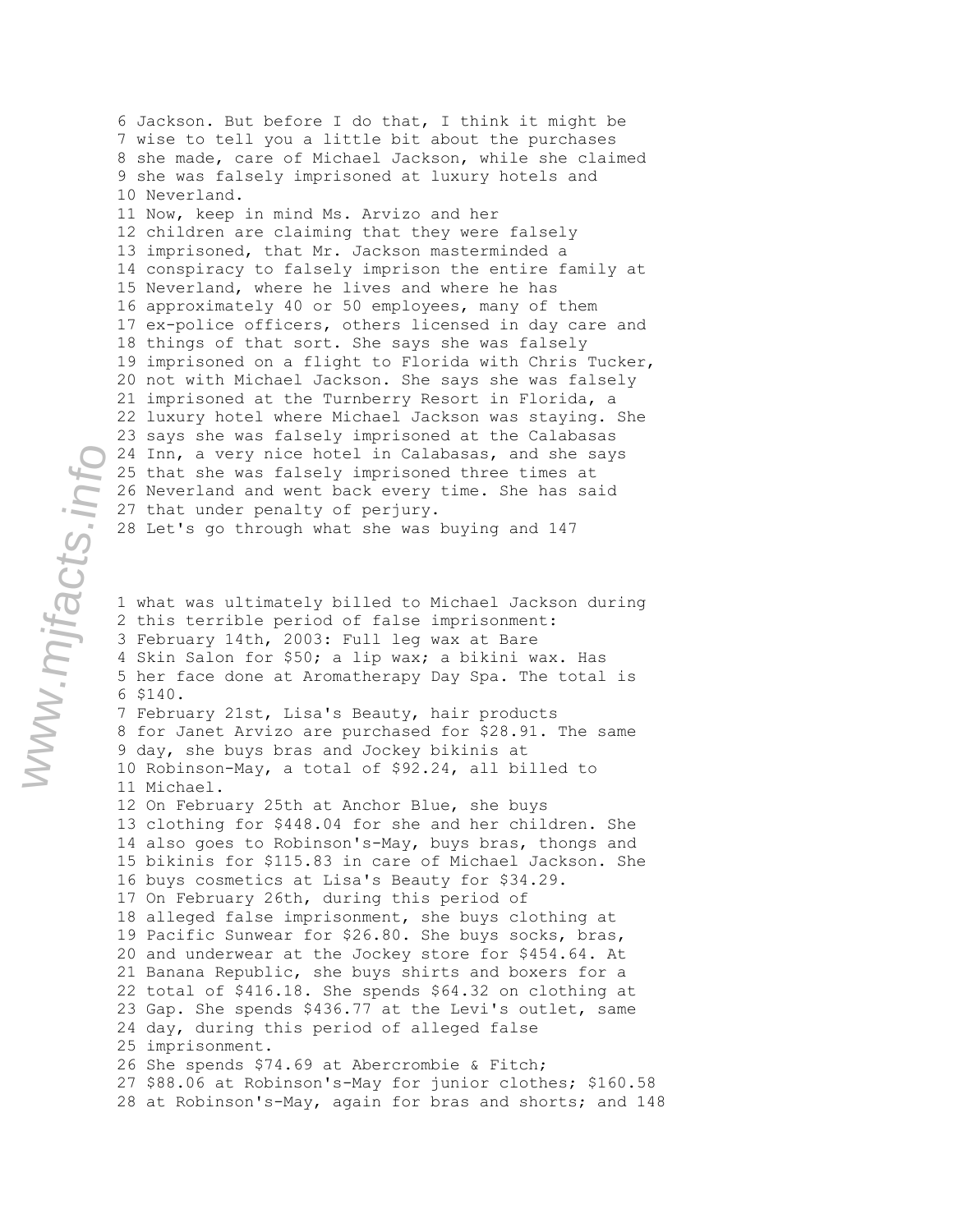1 she goes to Foot Locker and spends \$91.44 for shoes 2 for her son Star. 3 The next day, February 27th, another day of 4 alleged false imprisonment by this grand conspirator 5 called Michael Jackson, Robinson's-May cosmetics, 6 day-wear treatment, \$129.36; cosmetics, facial soap 7 and lotion for Janet, \$30.85; slippers, \$28.12. 8 Spends over \$63, care of Michael Jackson. 9 She goes to Rite-Aid during this period of 10 false imprisonment. She buys a mechanical pencil, 11 body spray, feminine hygiene products, Chap Stick 12 and gum for \$62.09. She goes to Anchor Blue and 13 spends \$92.01. 14 Gavin gets a haircut the next day at Hsong's 15 Barber Shop for \$20. She gets a manicure and a 16 pedicure for \$51. 17 March 3rd, Anchor Blue, more clothing for 18 Janet, \$29.23. Then we go to Robinson's-May, 19 cosmetics for Janet, \$71.86. 20 And finally on March 10th, Lovely Nails, a 21 manicure and pedicure for Janet Arvizo, \$115. 22 The total of what I just read to you is 23 \$3,312.05 for Janet Arvizo while she's falsely 24 imprisoned at luxury hotels and Neverland. 25 Ladies and gentlemen, I'd like to address 26 the issue of the Bashir documentary, which the 27 prosecutor has dramatically suggested to you led to 28 incredibly bizarre criminal and frantic behavior by 149

1 Michael Jackson and others. Before I do that, 2 however, I'd like to put this in perspective a 3 little bit. 4 You heard the prosecutor tell you that when 5 the Bashir documentary aired, there was panic, a 6 frantic reaction. The media was everywhere. And 7 they were. The Department of Children & Family 8 Services in Los Angeles was investigating what 9 happened. I will represent to you that we'll prove 10 the District Attorney's Office in Santa Barbara was 11 investigating what went on, and Michael Jackson knew 12 about it. 13 It all starts really getting going in 14 February, January and February 2003. You have, from 15 all sides, the following: Media everywhere; the 16 D.A's Office looking into what all this means; the 17 Department of Children & Family Services looking at 18 what all this means; the people around Michael 19 Jackson allegedly panicked and concerned. And there 20 was concern, but I'll tell you what it was all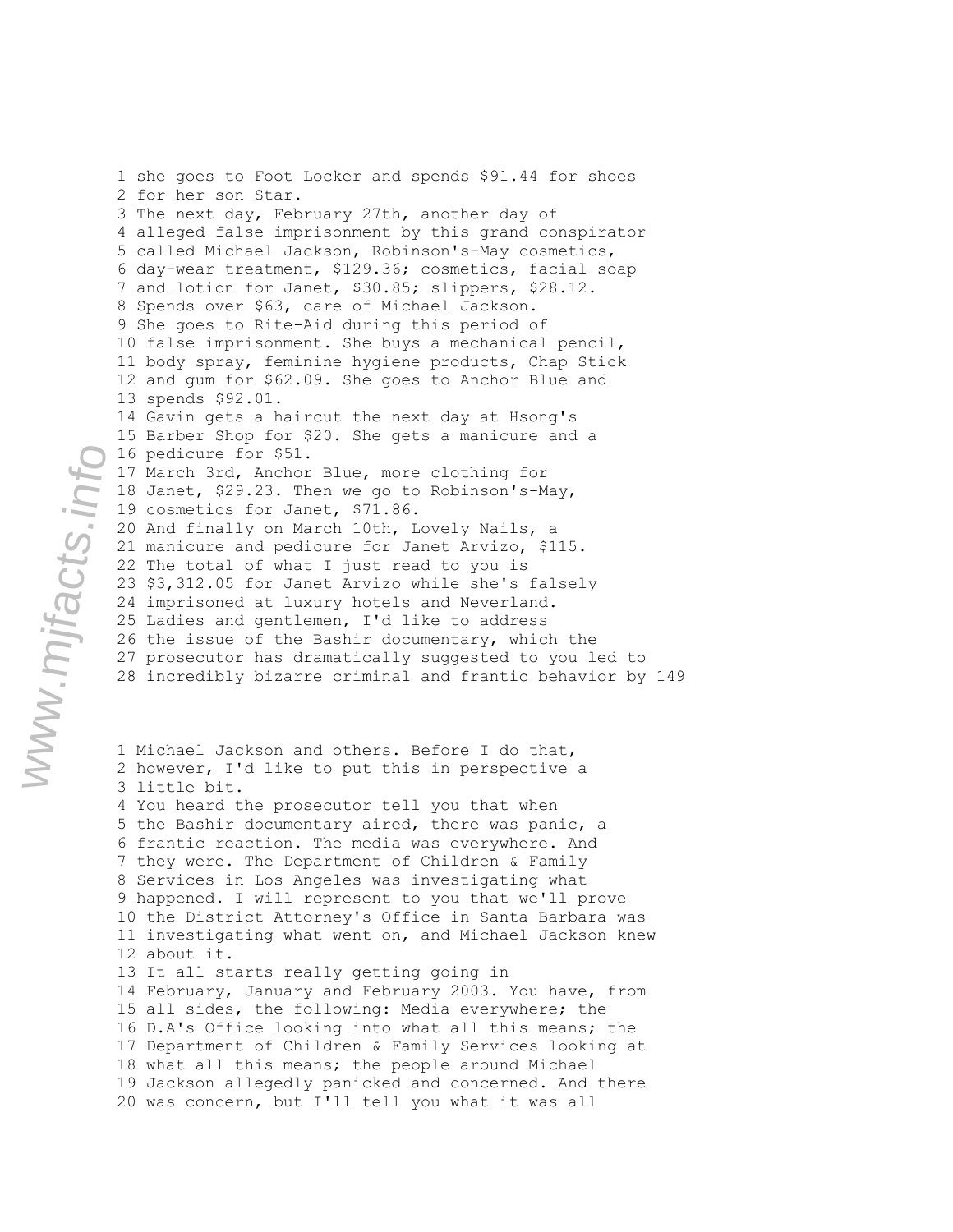21 about. 22 The networks start negotiating to have a 23 responsive show to the Bashir documentary, which 24 ultimately happens. So they're converging on 25 Neverland. They're converging on Michael's people 26 and his advisors and himself to try and do something 27 to respond to the Bashir documentary. And guess 28 what happens, they say, in the middle of all of 150 1 this. That's when they say the child molestation 2 begins. 3 I submit to you we will prove it never, ever 4 happened. 5 Can you imagine a more absurd time for it to 6 ever happen. Because what the prosecutor said to 7 you about the media was true. They were everywhere. 8 They were following the Arvizos to their home. They 9 were trying to get interviews. And the Arvizos were 10 asking for money from the media, just like they 11 wanted money to do a production with Michael 12 Jackson. 13 We will bring in witnesses who will tell you 14 Janet Arvizo wanted distribution rights. She was on 15 the phone with attorneys trying to get distribution 16 rights. Her fiance wanted millions of dollars. He 17 said, "A house, a son's education, none of this is 18 enough. We want a piece of this action." 19 And when they weren't going to get it, the 20 molestation allegations started to form, just like 21 the pattern I outlined to you before at J.C. Penney 22 and with the ex-husband David. They don't start 23 right away. They end up developing over a period of 24 time, just when they think they're not going to live 25 at Neverland forever, Michael's not going to be a 26 father as she always referred to him everywhere, 27 just as they realized they're probably not going to 28 get rich off a production involving Michael Jackson, 151

1 just as they realized documents were not going to be 2 executed because Gavin had been in the Bashir 3 documentary that would give them some piece of the 4 net or gross profits. 5 Just as they realize all of this free ride, 6 this party was ending, did they go to the police 7 with the molestation allegation. 8 Number they went to a lawyer. And then 9 they went to another lawyer, never to the police, 10 until they had worked out all their legal rights and 11 opportunities. And I will get into that a little 12 more deeply in my opening statement.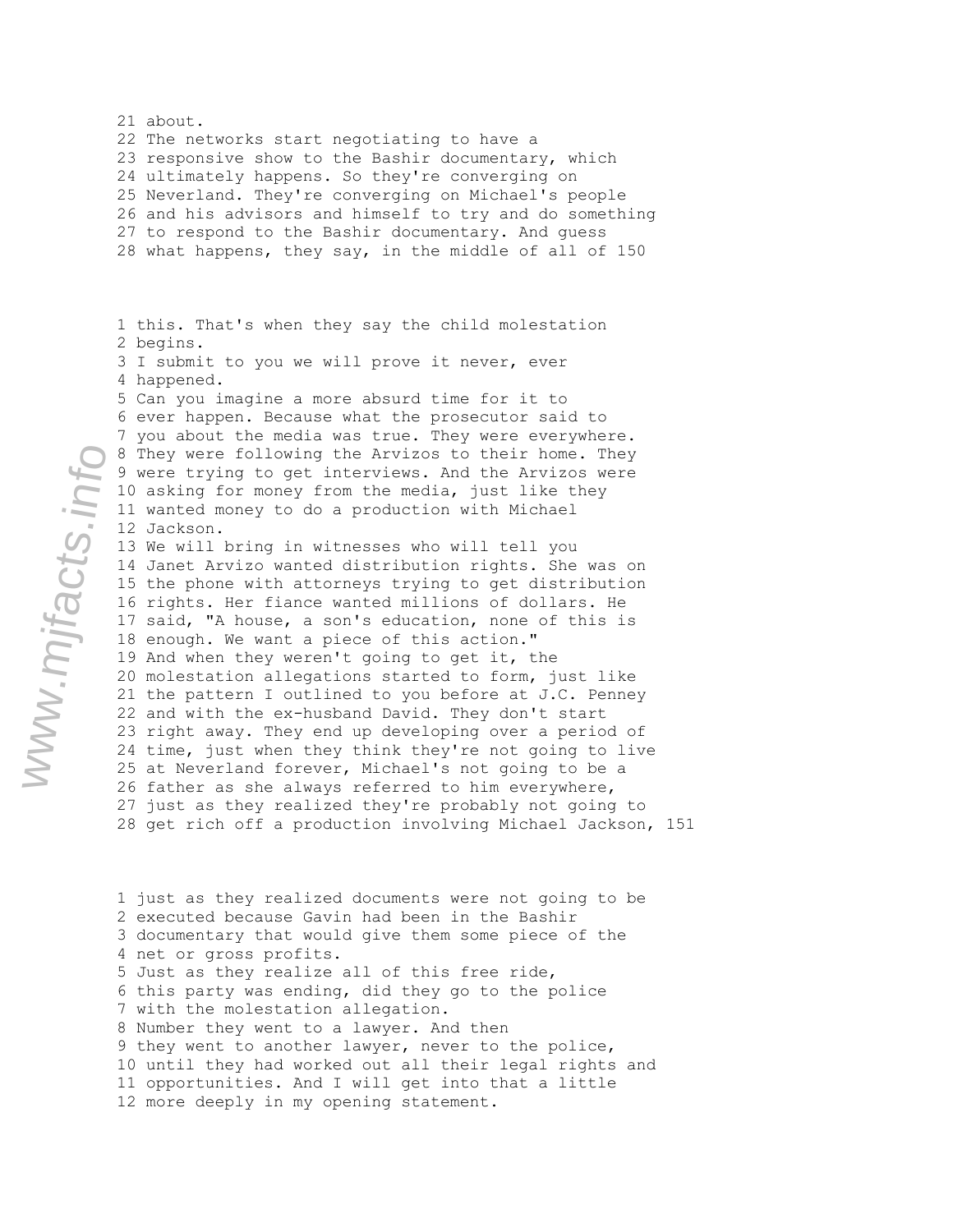13 And by the way, we will prove to you that 14 down the line, when Janet Arvizo realized it didn't 15 look too good, if there really was a molestation 16 that went on, that you would go to a lawyer and not 17 the police, guess what she started to say. "I 18 learned it from the police." 19 This was after her lawyer went to the police 20 to report the alleged molestation. We will prove 21 this to you. 22 Let me tell you how the Bashir documentary 23 happened. It didn't happen exactly as the 24 prosecutor told you. 25 A journalist, British journalist, named 26 Bashir, Martin Bashir, wanted to do a documentary on 27 Michael Jackson. He wanted it to be scandalous, and 28 he wanted to get rich. And that's what he did. But 152

1 he knew that getting close to Michael Jackson may 2 not be easy. 3 After all, so many people around the world 4 want to get near him. They want opportunities they 5 believe he carries with him. This has been an 6 ongoing issue with Michael Jackson his whole life. 7 Because he's a musical genius, because he's so well 8 known, because he's perceived as being so 9 successful, people are always buzzing around him 10 trying to get a hook into his business, trying to 11 just grab something that will give them fame and 12 fortune. It's an ongoing reality. It's an ongoing 13 problem. 14 And as Michael Jackson has said many times, 15 "I am very lonely because of it." He has written 16 that in his autobiography and he has said it; 17 "Everybody wants a piece of me." 18 Martin Bashir was no exception, just like 19 the Arvizos were no exception. 20 So Martin Bashir decided the best way to get 21 to Michael Jackson is a form of flattery. "I will 22 misrepresent to him my true intentions, and I will 23 find that little point of vulnerability that will 24 get him to me so I can work with him and get this 25 project that's going to make me wealthy." 26 Bashir had interviewed Princess Diana of 27 England sometime previously. He knew Michael 28 Jackson was a great fan and friend of Princess 153

1 Diana. To any of you who know anything about 2 Princess Diana, you can understand why. 3 She had the opportunity to simply live in 4 wealth, pomposity, a rigidity in the social

www.mjfacts.info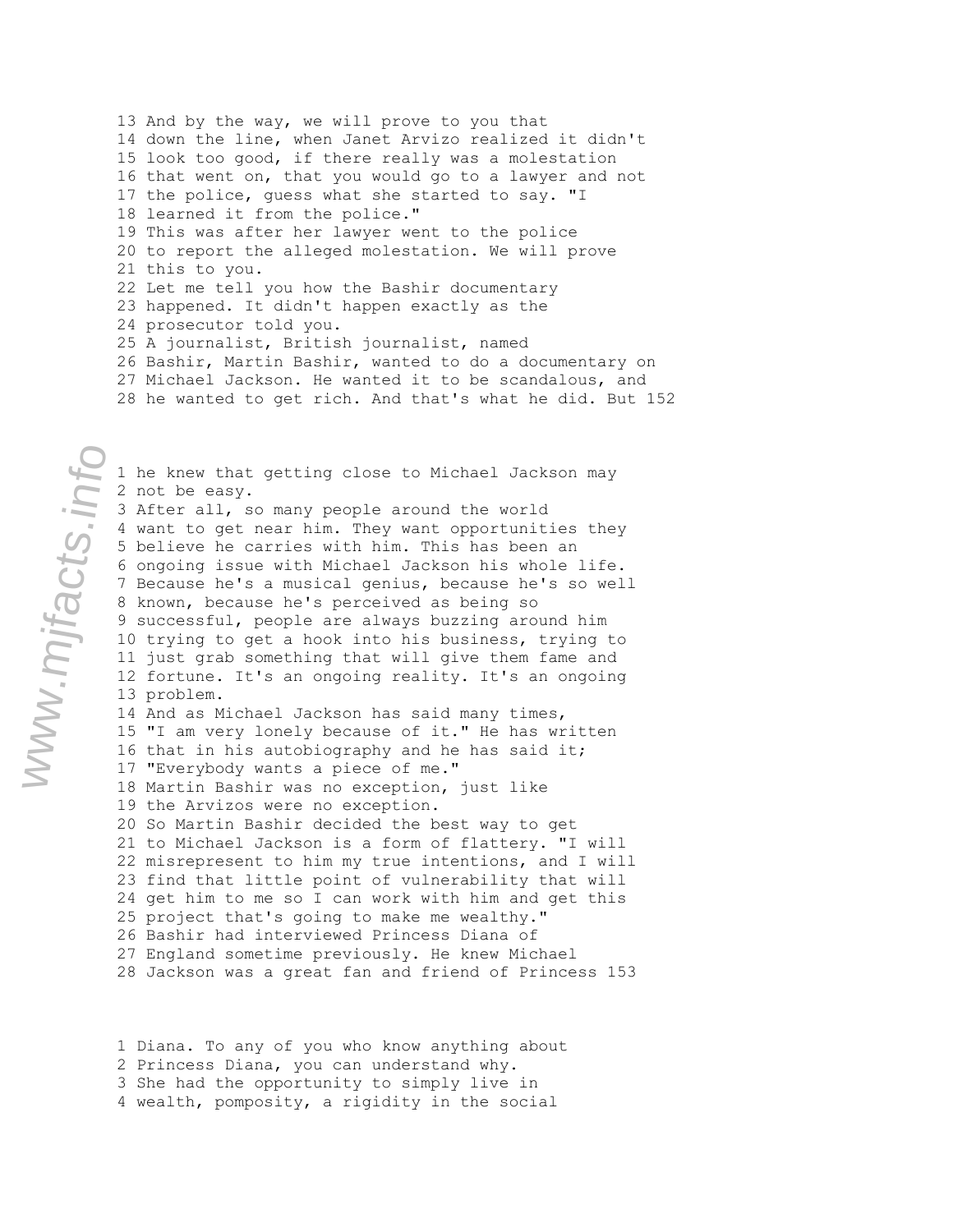5 structure in England, and she didn't want it, she 6 wasn't happy with it, and she branched out on her 7 own and offended people. And she went to Africa and 8 she worked with children with AIDS, and she made a 9 crusade out of trying to stop land mines around the 10 world which explode and hurt children, mines for 11 civil war. And she decided she was going to live 12 her life the way she chose. She and Mr. Jackson had 13 a friendship and a camaraderie, because he saw that 14 he had pursued a similar life. 15 Bashir concluded that, "I'll get to him 16 through his love and affection for Princess Diana." 17 Bashir knew that a psychic in England named 18 Uri Geller, who's been on T.V. doing things, he 19 thought Uri Geller could get to Michael Jackson. 20 And it turns out he could. 21 He called up Uri Geller and he was gushing 22 with flattery. He said he admired what Michael had 23 done for children around the world. He specifically 24 referred to Michael's visits to sick children in 25 hospitals around the world. He said, "I so admire 26 this. We need to promote it better. We need to do 27 a documentary that will show the world what kind of 28 a person Michael is, and we will focus on children." 154

1 And he had some specific ideas. He told Uri 2 Geller that Michael Jackson has always wanted an 3 International Children's Day, much like Mother's Day 4 or Father's Day. And he told Uri Geller that he 5 wanted to bring Michael Jackson to meet Kofi Annan, 6 the Secretary General of the United Nations, and he 7 was hoping by doing so, that Michael would visit 8 Africa and help children with AIDS. 9 He told Uri Geller, "I can accomplish that," 10 and Geller was very interested. 11 Geller arranged a meeting between Michael 12 Jackson and Martin Bashir in London. And Bashir 13 gave the same routine that I just described: "You 14 are misunderstood. What you've done is so 15 phenomenal. The world needs to know. I'm the one 16 best positioned to do this project so the world 17 really will understand who you are and what you've 18 accomplished." 19 And he showed him a letter, somewhat 20 crumbled up letter, from Princess Diana commending 21 him for the way he had conducted her interview. 22 Everything was sugar and spice and 23 everything nice. Unfortunately, it was false. It 24 was deception par excellance. 25 The meeting was arranged. Michael met with 26 Mr. Bashir. He agreed to do the documentary because 27 he believed what I just told you.

www.mjfacts.info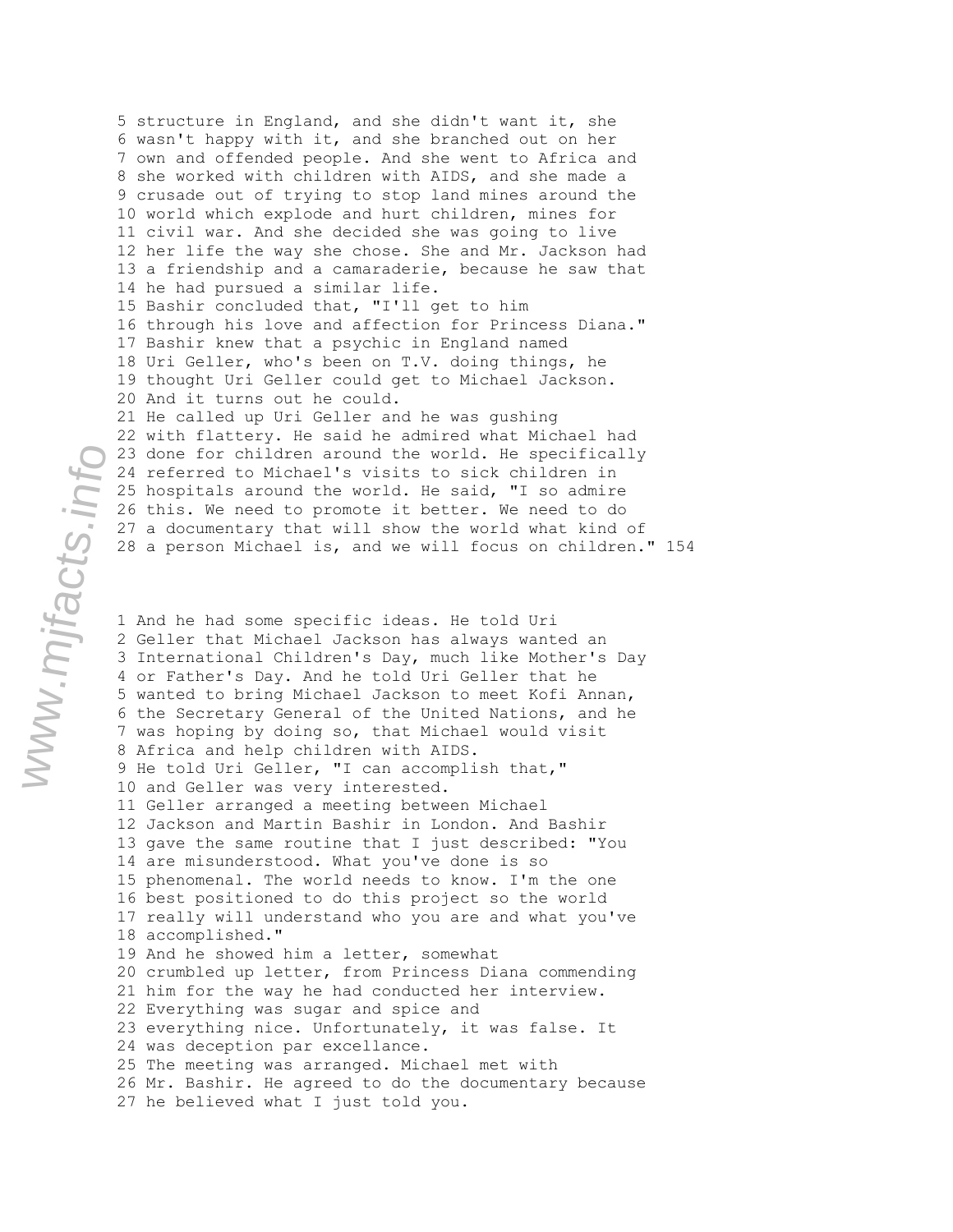1 his children's faces to appear on the documentary. 2 Michael loves his children. They're beautiful 3 little kids. They live with him at Neverland, and 4 they were living there throughout these alleged 5 events, these so-called crimes that didn't happen. 6 But nevertheless, Bashir wanted to follow 7 him around, and he did follow him to various cities, 8 Berlin, et cetera. 9 Michael was terrified that his children's 10 faces would be on that documentary. He is 11 perpetually terrified that something will happen to 12 his children. They'll be kidnapped; there will be 13 extortion; there will be a ransom request; they'll 14 be injured, or worse. Bashir agreed. "Their faces 15 will never appear. They will not be recognizable on 16 that documentary." And that was false. 17 Michael asked him if he could see the 18 footage before it was broadcast, because Michael has 19 been in this business his whole life. He has seen 20 what the media can do to anybody. They can take 21 footage and remove it. They can take footage and 22 connect it. They can take words and replace them. 23 They can do whatever they want and make you look 24 terrible if they want, and it had been done to him 25 often throughout his career. He didn't want that to 26 happen in this documentary. 27 Martin Bashir assured him he would have full 28 editorial control, and that was a falsehood. 156

1 Michael wanted any money he received to go 2 to charity. Bashir assured him it would. Uri 3 Geller also wanted money to go to charity, but he 4 also wanted a personal service fee. He wanted a 5 percentage of the net proceeds, and he worked that 6 out with Bashir, not with Michael. 7 Let me give you a flavor for what Bashir 8 said to Michael Jackson to induce him to do this 9 project: 10 On July 23rd, 2002, he sent a letter to 11 Michael's assistant. He had a plan of action for 12 filming at Neverland. He said on July 29th, they 13 wanted to feature Michael with a large group of 14 children, around 50, welcoming them and sharing with 15 them his extraordinary home so that, for one day, 16 their lives can be enriched seeing Michael with the 17 children on the rides and then taking them into his 18 movie theater to watch a film. 19 The next day, Tuesday, July 30th, "I was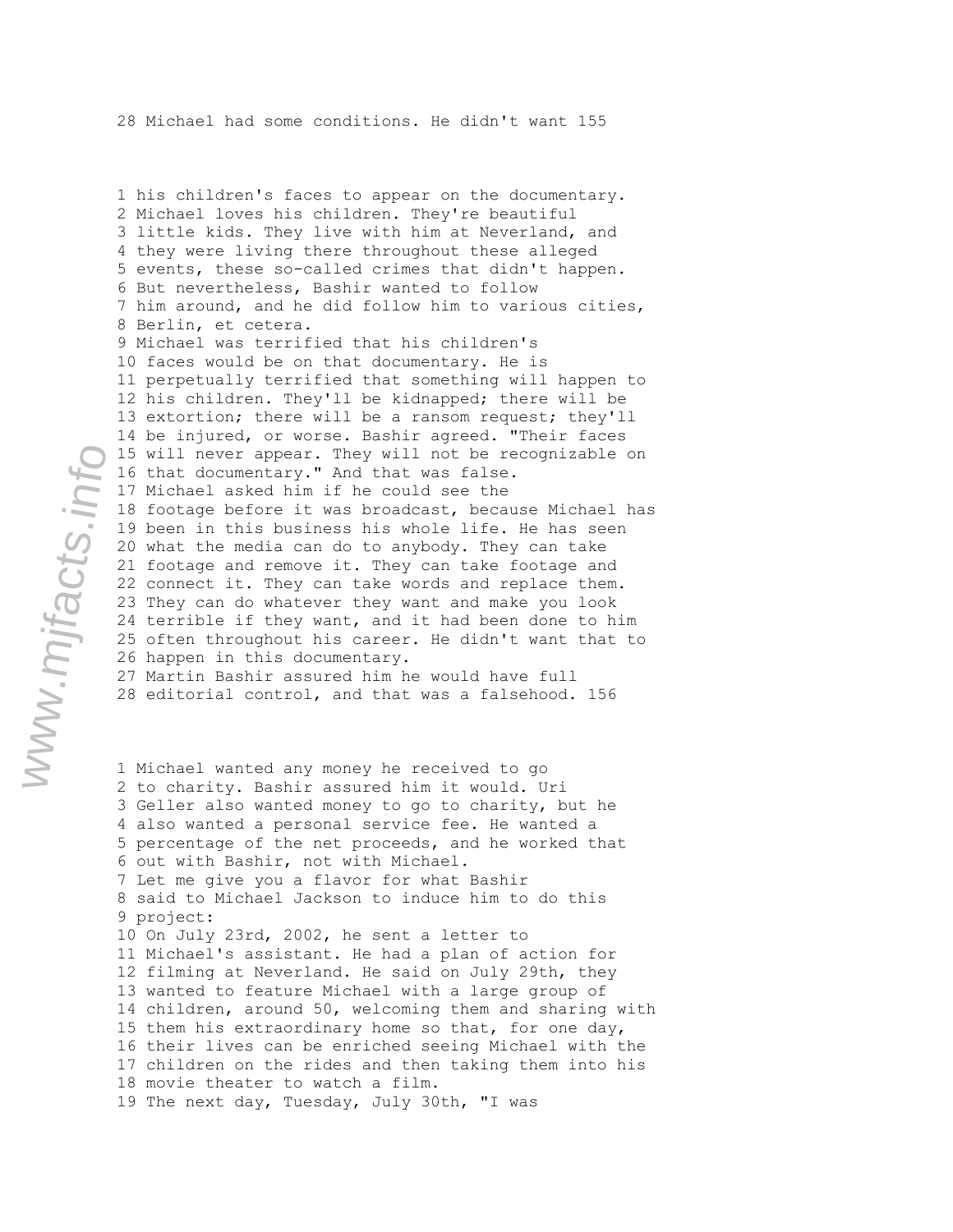20 hoping that Mac Culkin will be available to visit." 21 He is an extremely close friend of Michael's and has 22 provided support throughout the years. That's 23 Macauley Culkin, the actor. 24 Wednesday, July 31st, this would be a day 25 spent working with Michael, the musical genius, 26 listening to the song he has written for the 27 international children's holiday, and also viewing 28 some tapes from his extraordinary career, reflecting 157

1 upon 30 years of success. 2 Thursday, August 1st, a walk around 3 Neverland, the zoo and all the other attractions 4 that have been built both for Michael and the 5 benefit of others. The beautiful landscape 6 encouraging all of us to become "as little children 7 again," quote, unquote. 8 Friday, August 2nd, late-night drive through 9 L.A, how Michael still connects with the inner city, 10 and how he has drawn inspiration for his dance 11 scenes from the ghetto kids. 12 "I shall give you a call tomorrow to check 13 through this, but hope that it will be possible. 14 Obviously, the trip to Africa, plus the U.N. visit 15 are in the early stages of planning, but I shall 16 certainly give you full details as soon as matters 17 are confirmed." 18 You will learn, ladies and gentlemen, what 19 Bashir said to Michael face to face, as he did this 20 project, a project designed to humiliate, degrade 21 and deceive, he said to him at one point with 22 respect to Michael and children, "I saw yesterday, 23 just to explain, a very special interaction between 24 you, and it was a privilege to see it. I've got 25 three children, and to be honest, it was a bit of an 26 education to watch," referring to Michael and 27 children. 28 He said to Michael, "You know, nobody ever 158

1 asks you these questions about how you approach 2 children, how you love children, what you do for 3 children, and how you raise your own." He said, 4 "Nobody ever asks Michael any of these questions. 5 They all ask these ignorant things," and he called 6 those people "scum." 7 He told Michael, "Neverland is an 8 extraordinary, a breath-taking, a stupendous, an 9 exhilarating, an amazing place. I can't put 10 together words to describe Neverland," flattering 11 Michael, trying to lead him to his destruction.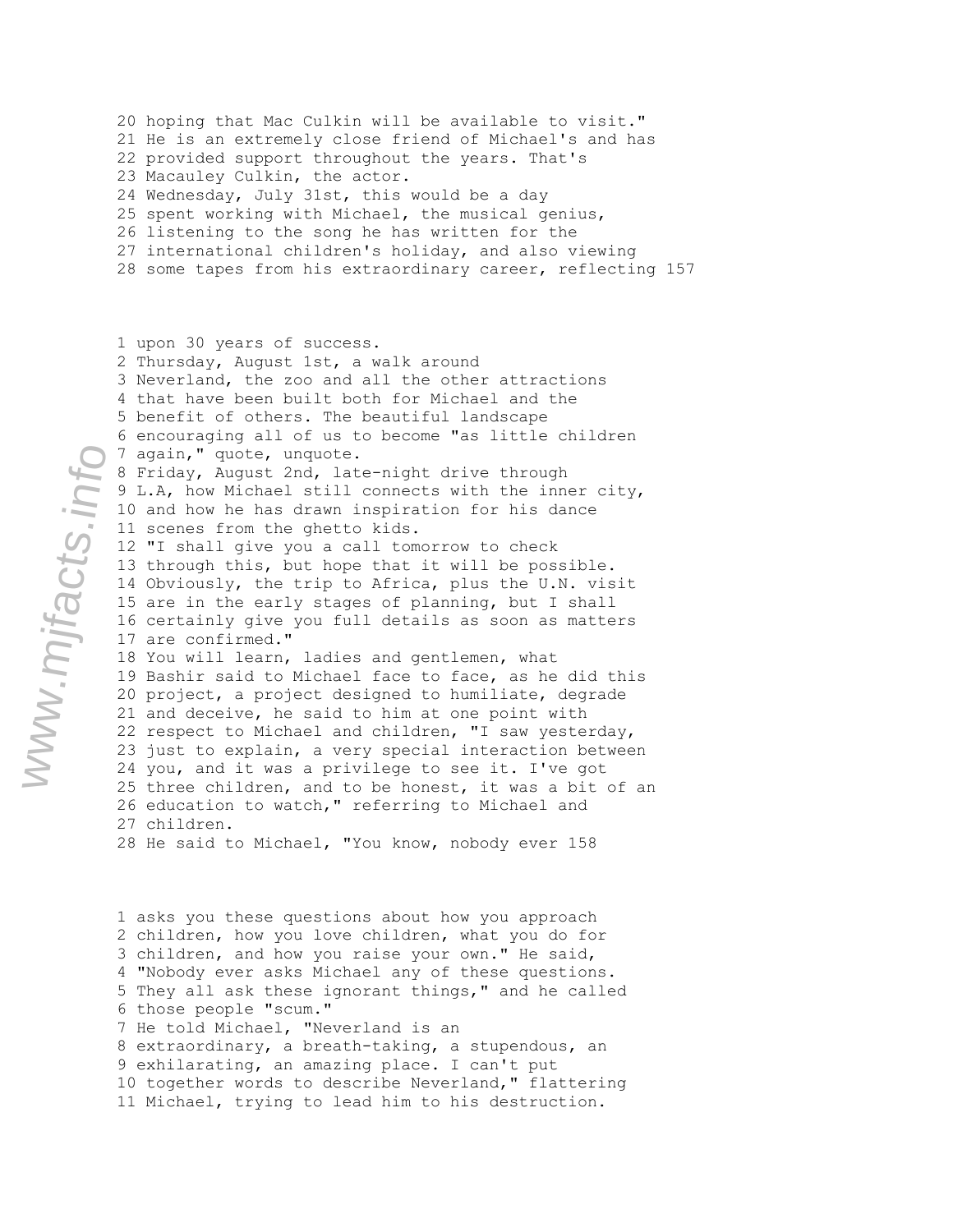12 He said, "One of the things that puzzles me, 13 that I find difficult to understand, is why an 14 artist like yourself, who has brought such beautiful 15 music to the world, who has written the melody of 16 most of our lives, my life - my romantic development 17 was partially shaped by your records - why I find it 18 so difficult to understand is why is it that, having 19 brought this to the world, people are quick to 20 criticize." 21 He said being with Michael and children was 22 like a beautiful journey. He said to Michael 23 Jackson, "One of the things I noticed about you over 24 the last year is your relationship with your 25 children. Your relationship with your -- and I have 26 to say to you that I didn't know you before, but 27 your relationship with your children is spectacular. 28 It almost makes me weep when I see you with them, 159

1 because your interaction is so natural, loving, so 2 caring, and everyone who comes in contact with you 3 knows that." 4 As the prosecutor has told you, he will show 5 you that documentary. Keep in mind, if you will, 6 what I just told you when you see it. 7 Ladies and gentlemen, Mr. Bashir traveled 8 with Michael through Europe and the United States, 9 spent time at Neverland. Took about eight months to 10 put it together. And on that documentary, Michael 11 Jackson makes very clear, "I don't do anything 12 sexual with children. I don't commit crimes." 13 Gavin Arvizo is on that documentary. 14 But ladies and gentlemen, Janet wanted her 15 children in films. She always said that. We have 16 witnesses who will confirm that, and the children 17 all went to acting schools. They wanted to be 18 actors. In fact, while they were visiting 19 Neverland, Michael tried to assist them. He let 20 Star do his own video, called it "The Neverland 21 Channel." They were trying to get him to help them 22 break in. And he did help them. 23 She knew exactly what was happening when her 24 children went to Neverland and when Gavin was in 25 that documentary. But she had one problem: She 26 wanted money, and she didn't see it coming. 27 We will prove to you, throughout this trial, 28 that her reaction to this film was primarily, "How 160

1 do I profit. How do I get distribution rights. 2 What documents should I sign. How do I negotiate 3 the documents." In fact, one witness will tell you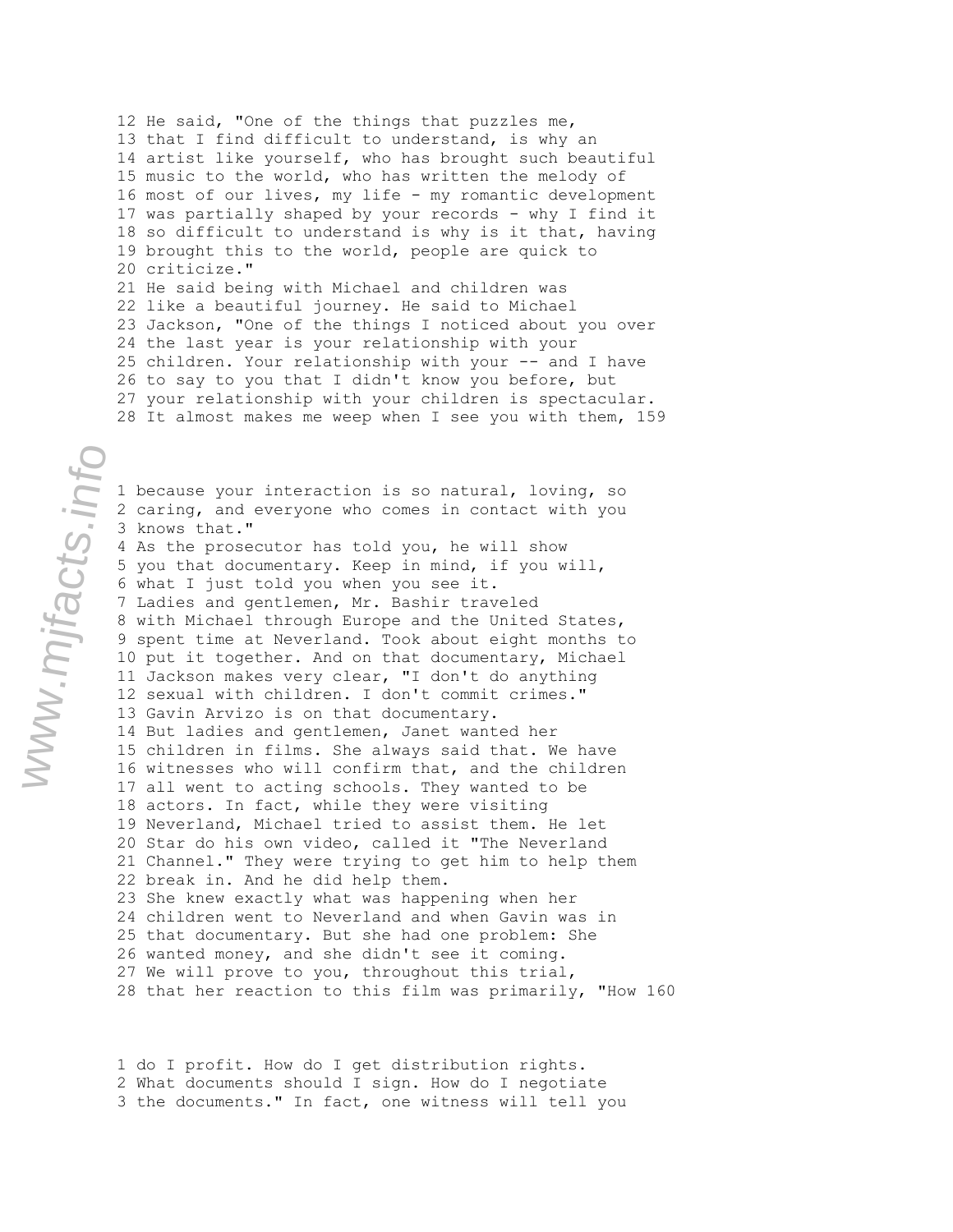4 that before the family filmed what has been called 5 the rebuttal show that the prosecutor talked to you 6 about, she not only appeared happy as can be about 7 filming it, but she delayed it because she was on 8 the phone with a lawyer trying to figure out what 9 her rights were. And when presented with what is 10 called a model document to deal with distribution 11 rights, she complained, didn't want to sign it, 12 wanted to get advice. 13 Her main complaint was she didn't profit 14 from the Bashir documentary that became world 15 famous. She did have media following her around. 16 There is no question about that. They did follow 17 her to her house. They followed her everywhere. 18 There also is no question that we will prove 19 she wanted security with her because she said the 20 media were hounding them so badly. And this stuff 21 about security from Michael Jackson somehow being 22 there to imprison her we will prove is false. She 23 wanted security. She didn't want the media just 24 hounding them, but she did want money from the 25 media. That we will prove also. 26 Her fiance, now her husband, has testified 27 that they didn't want money, but we have a witness 28 who will tell you that he approached them at their 161

1 home, and Jay Jackson wanted \$15,000 for a photo and 2 article. We will also prove to you that he made the 3 statement, "Michael Jackson can give us a house. 4 Michael Jackson can pay for college. Michael 5 Jackson can pay for benefits. That's not enough. 6 We want big money." 7 Davallin told a friend of Michael Jackson, 8 "We're getting a home in the Hollywood Hills." 9 The statements designed to get something of 10 a financial benefit are endless, and we will prove 11 them in this trial. 12 July of 2000 was the first contact between 13 Gavin Arvizo and Michael Jackson, as I said before. 14 And in August, the Arvizos visited Neverland for the 15 first time. They then came with their father David, 16 they stayed a number of nights, and in October 17 Michael gave them an SUV. 18 In June -- in the year 2000 -- excuse me, 19 the year 2001, there was very little contact. 20 Now, I've told you about some of the 21 financial stuff that was going on during the year 22 2001, but Michael Jackson didn't really see these 23 people in the year 2001. They surfaced again in 24 2002, but I have already explained to you all the 25 efforts to latch on to other celebrities that they 26 tried, and it didn't completely work.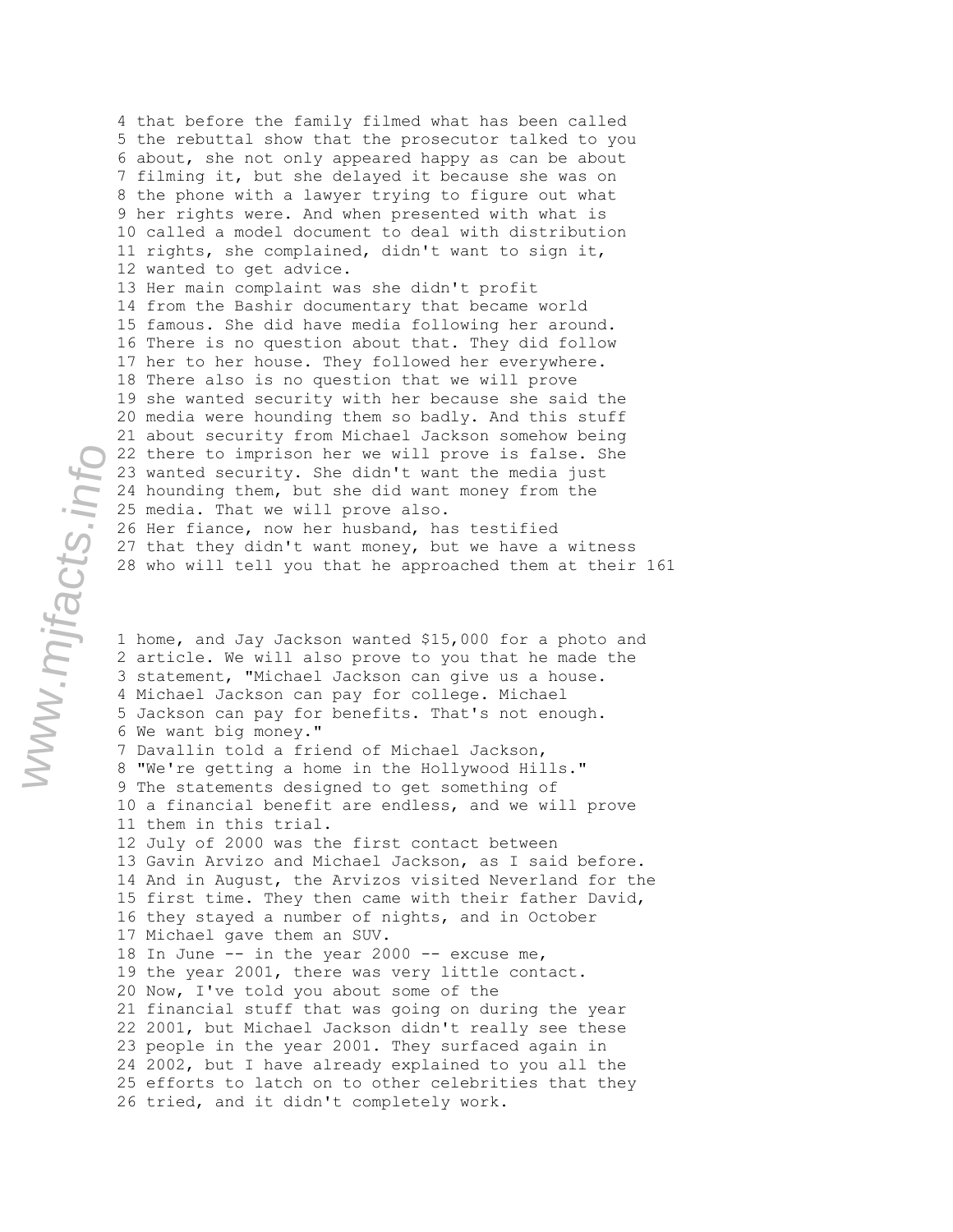27 Michael Jackson, as I said before, did 28 everything he could to help this family overcome 162

1 cancer, and they repeatedly commended him for doing 2 so. They repeatedly make public statements that 3 Michael had helped save Gavin's life; that the 4 friendship, the warmth, the encouragement, what went 5 on at Neverland helped save him from cancer. I will 6 read from transcripts to you words to that effect. 7 The accolades were endless until they realized he 8 wasn't going to support them forever, and that's 9 when everything changed and this nightmare of false 10 allegations started. 11 Bashir arrived at Neverland and he did film 12 Michael Jackson and he filmed Gavin, and he took 13 statements from both. Nobody expected any of this 14 to be secret or quiet. Everyone knew it was for 15 worldwide distribution. What Michael said on that 16 documentary he expected to be publicized throughout 17 the world. It wasn't meant to be a private thing. 18 It was meant to be a public thing, and that needs to 19 be understood as you watch it and hear his words.

20 And I repeat, he repeatedly says, "Nothing 21 sexual happens with me and children, ever." 22 He does display some idealism on the film. 23 He talks about children coming to school with guns 24 and why they need love, why they need caring, that 25 there's got to be a way to change this. He talks 26 about children who need attention and affection, and 27 something must be wrong with all the violence in the 28 world. Yes, that's Michael Jackson's idealism, some 163

1 might say, to some extent, naivete. Certainly 2 naivete when it comes to making yourself vulnerable 3 to false claims. 4 At this point, I would like to go through 5 some of what was said in Bashir. 6 Much of what was said did not appear on 7 Bashir. Fortunately, Mr. Jackson had his own 8 videographer filming while Bashir filmed, and as you 9 can imagine, and this is not unusual with eight 10 months of work, it had to be condensed down into a 11 show. Much of what Michael said about his view of 12 the world, his view of the need for peace and love, 13 his desire to see more creativity in the world and 14 his great belief in children as a cause was left 15 out, and in its place what you will see is 16 commentary by Bashir designed to create a scandal, 17 and he did. 18 In September of 2002, ladies and gentlemen,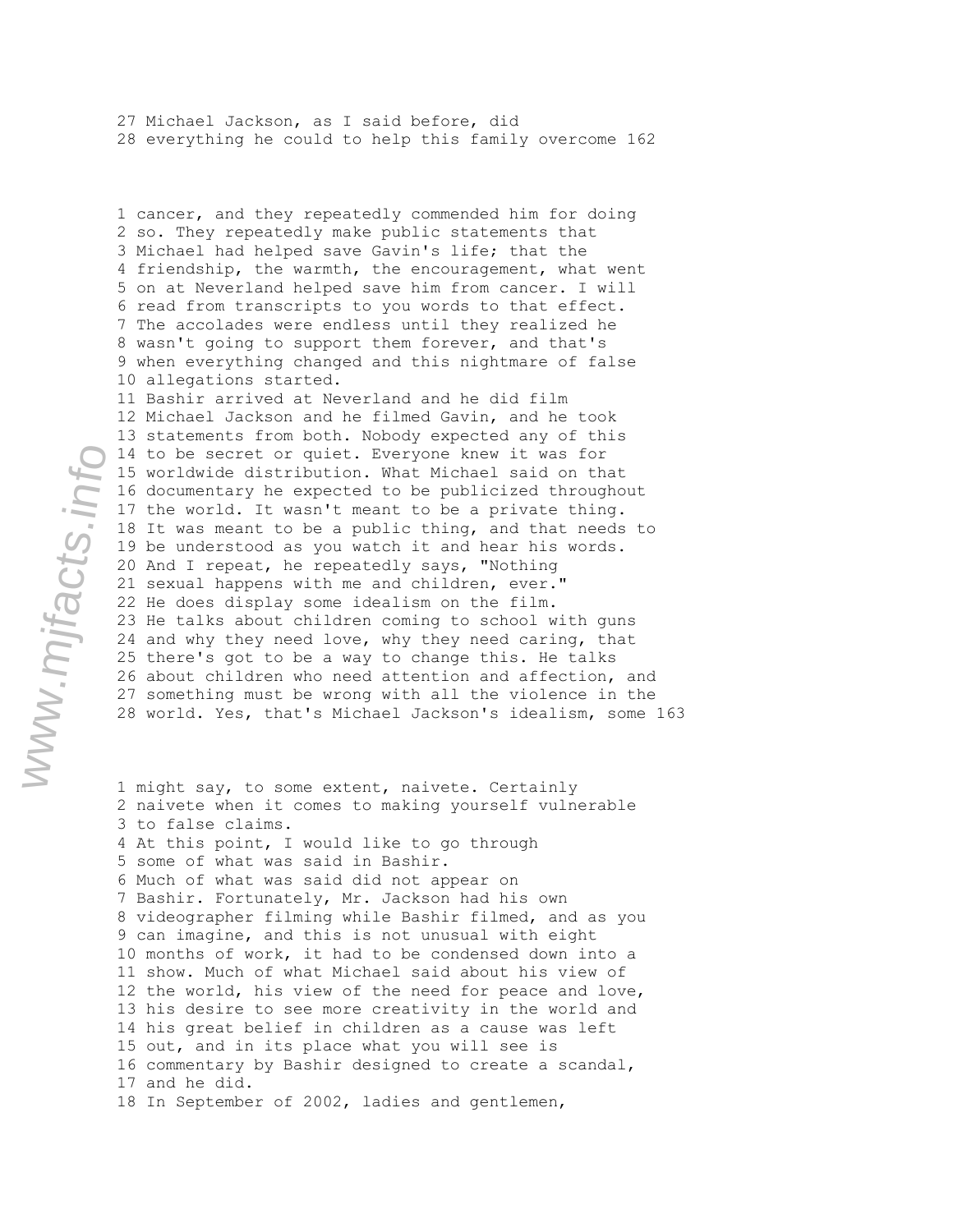19 the Arvizo family made numerous visits to Neverland, 20 one of them with Actor Chris Tucker. As Gavin says 21 on the Bashir documentary, on one occasion he slept 22 on Michael's bed and Michael slept on the floor. 23 Nowhere in that documentary does he say, "I had sex 24 with Michael Jackson." In fact, months afterward, 25 he was saying in various recorded statements, "He 26 saved my family. He saved me from cancer. He's 27 never done anything wrong." 28 Now Janet's spin was, "That was because we 164

1 were falsely imprisoned." 2 I'm going to go through those statements 3 also. 4 Incidentally, the prosecutor talked about a 5 videotaped interview with the family, and he used 6 the word "scripted." He used the word "scripted" to 7 suggest that everything you're going to see - 8 because if they don't play it, we will - was somehow 9 memorized, forced, false and fabricated. 10 Not only is that not true, I invite you to 11 watch it. Watch their facial expressions. Watch 12 their demeanor. Watch the spontaneous answers. 13 Watch how long those answers go on for, and watch 14 the point where Janet doesn't think she's on tape. 15 And when you see that stuff, you ask yourself, "Is 16 this all memorized, or is something wrong here." 17 Yes, it was a show designed to show the good 18 side of Michael Jackson, to commend him, as Bashir 19 told him he was going to be commended. And, yes, it 20 was designed to show what he had done for Gavin. 21 And, yes, before it, there was a sheet of questions, 22 and everybody pretty much knew, kind of, what was 23 going to be asked. But the responses, just watch 24 them. 25 Davallin cries as she praises Michael 26 Jackson of what he did for her brother. Janet goes

27 on and on, calling him a surrogate father, the 28 father to her children, says they had no father, and 165

1 then goes into a long tirade of what victims they 2 have been throughout their lifetime, that you really 3 need to see. She says, "We were spat on because of 4 our race. Nobody would help us. We ate cereal 5 together. Department of Children & Family Services 6 in Los Angeles did nothing for us." And you'll see 7 the anger and you'll see the "I'm a victim" type of 8 mentality throughout. She says, "We were destitute, 9 had nowhere to turn, and Michael Jackson rescued 10 us."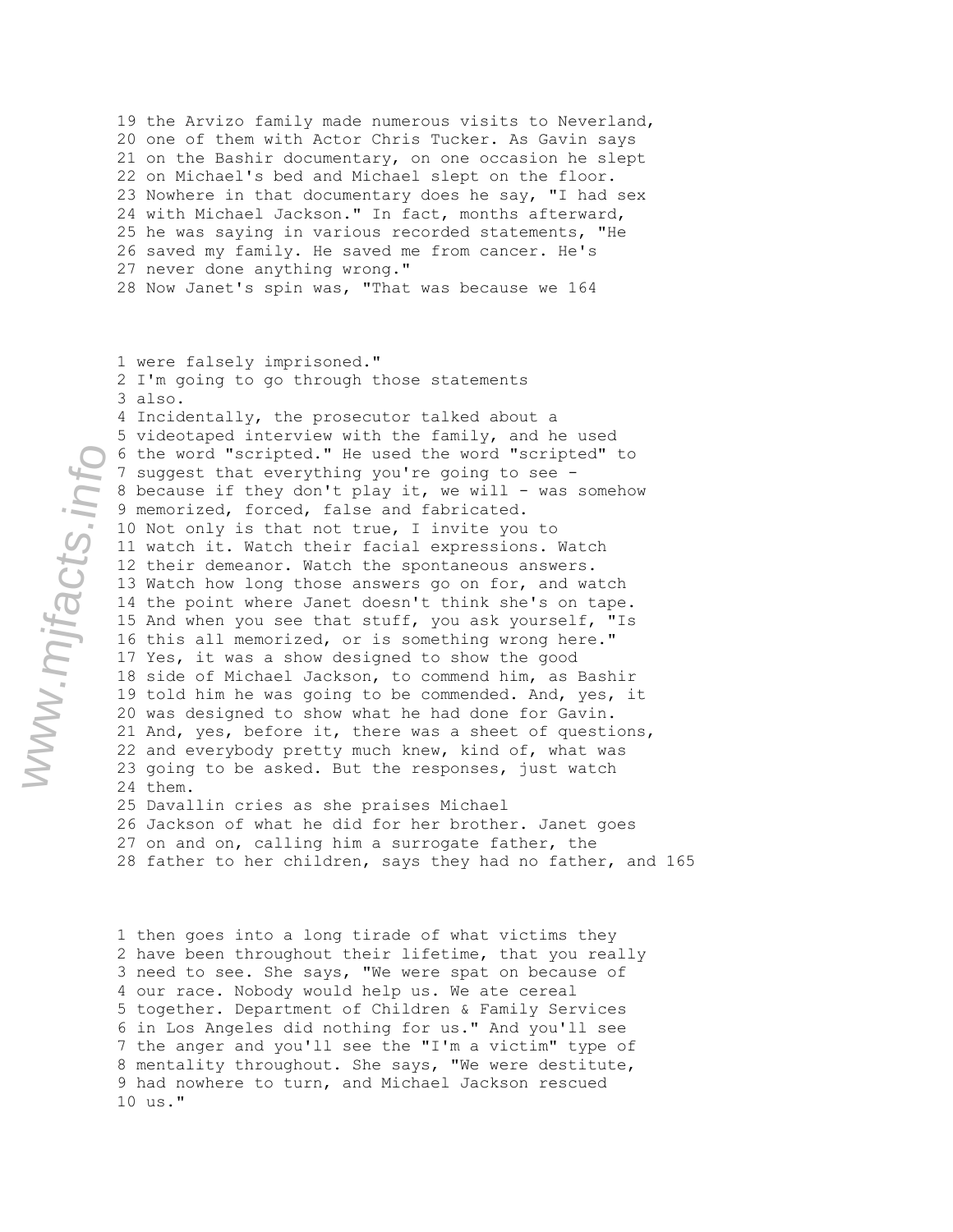11 Look at the film, and see if it's memorized. 12 And look at the part where she doesn't know she's on 13 film. The reality is, ladies and gentlemen, she did 14 her own makeup. She had a little curl over the top 15 of her head so she'd look like Michael's well-known 16 sister, Janet Jackson. She wanted to be on film. 17 Christian Robinson will tell you that she 18 was happy as a lark before it, was eager to do it, 19 was on the phone with someone he thought was a 20 lawyer talking about how much money she could make 21 from it. The notion that this family was falsely 22 imprisoned with some gun to their head and forced to 23 make all those statements is absolutely false. 24 Gavin Arvizo, as you know, appeared in the 25 Bashir film. It aired in the United Kingdom, 26 England, in February, on February 3rd, 2003. The 27 next day, the media were in a frenzy. As I said 28 before, they began to track down the Arvizo family 166

1 to follow them around. They were actually camped in 2 front of their home. 3 That was the day Jay Jackson, her boyfriend, 4 demanded \$15,000 for a tabloid interview. He has 5 since denied under oath that he did that. We will 6 prove that he did. 7 Two days later, on February 6th, 2003, the 8 Bashir program aired in the United States, and 9 Prosecutor Sneddon began an investigation. And Mr. 10 Jackson knew that. Of course, the allegations now 11 are a few weeks after the media frenzy, and the D.A. 12 investigation, and the DCFS investigation, and 13 Michael suddenly starts molesting Gavin. 14 By the way, we're going to prove something 15 else. Initially when the prosecutors charged Mr. 16 Jackson, they said the molestation began in early 17 February. Later on, they learned that during a DCFS 18 interview, Department of Children & Family Services, 19 the family had all said Mr. Jackson did nothing but 20 help them. Never hurt them. Never did anything 21 wrong. 22 They later learned that on that video which 23 the prosecutor referred to where he says they had 24 essentially a gun to their head, or words to that 25 effect, and they also praised Mike Jackson and said 26 nothing bad was done, ever, and guess what. That 27 Complaint went by the wayside. An Indictment was

28 returned that changed the dates of the alleged 167

1 molestation to begin after those statements. And 2 that's a fact.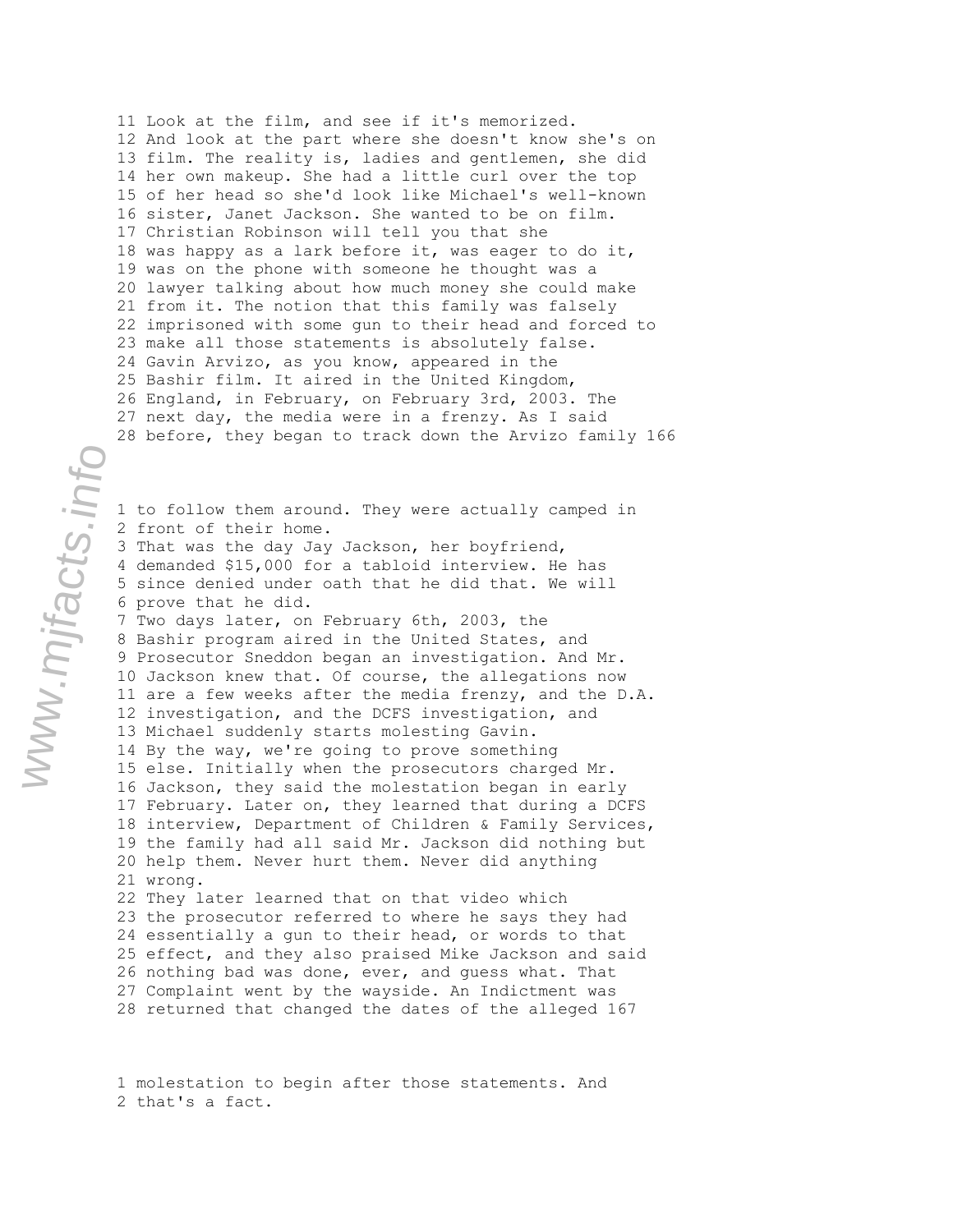3 And incidentally, we will prove to you that 4 after learning how important those statements could 5 be, where you're recorded twice, actually more than 6 twice, you're recorded over three times saying 7 Michael never did a thing wrong, never molested, 8 never touched, never did anything like that, Gavin 9 changed his story as well. Suddenly it all started 10 later on after the statements made to the Department 11 of Children & Family Services. 12 How are we doing timewise, Your Honor. 13 THE COURT: Five more minutes. 14 MR. MESEREAU: Okay. 15 It's important, ladies and gentlemen, that I 16 talk about these dates, because the progression of 17 what develops and who gets involved, and the amount 18 of activity going on everywhere is critical to 19 understanding how utterly absurd these dates of 20 child molestation are. And I ask you to consider 21 that as you look at the evidence in this case. 22 As I said before, the Bashir program aired 23 in the United States on February 6th, 2003. The 24 same day Prosecutor Sneddon announced he was going 25 to investigate, because people were talking about 26 the way Bashir handled this issue of boys allegedly 27 being in the bed. As I said before, Michael said he 28 slept on the floor one time. It wasn't at all the 168

1 way Bashir was trying to make it look. 2 The next -- two days later, February 8th, 3 2003, Ed Bradley of the T.V. show 60 Minutes arrived 4 with a film crew to Neverland. Also present were 5 Jack Sussman, the president of CBS Entertainment, 6 and attorneys David LeGrand and Mark Geragos. 7 Various networks were trying to compete for the 8 right to do the rebuttal show, the show that was 9 supposed to be a response to Bashir's scandal show. 10 And there was a lot of activity going on at 11 Neverland and among people associated with Mr. 12 Jackson because, yes, there was great dislike for 13 what Bashir had done and the way he tried to hurt 14 Michael's reputation. But there also were, to a lot 15 of people around Michael, a great business 16 opportunity, because they saw the opportunity to 17 make millions of dollars in a production that never 18 could have happened if Bashir hadn't aired. It was 19 called by everybody a rebuttal piece. 20 So, yes, there was concern, and, yes, there 21 was elation by certain people around Michael because 22 they thought they could make money. And networks 23 were approaching Michael and people around him to 24 try and benefit from that opportunity. And ladies 25 and gentlemen, millions were made by certain people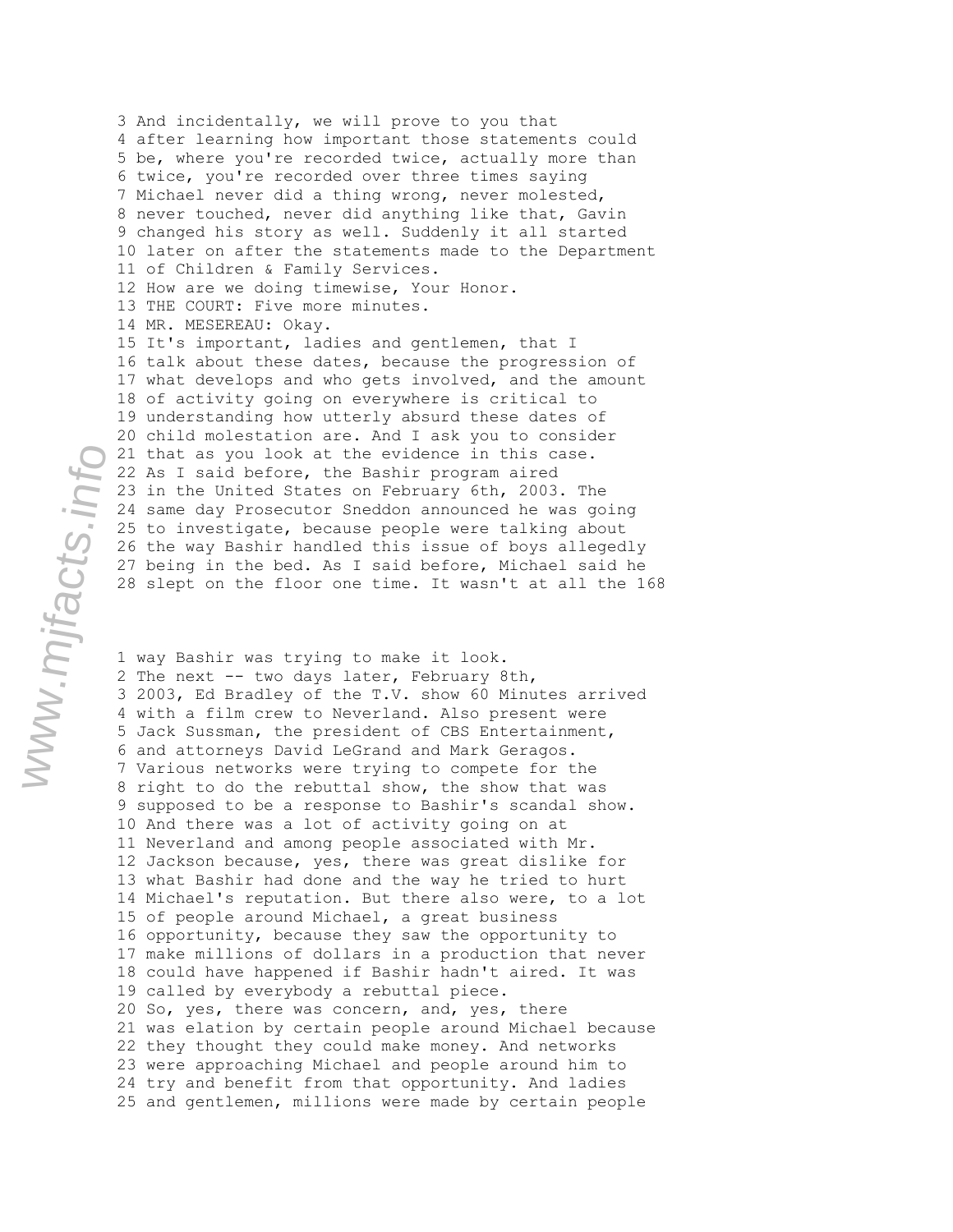1 saying, "Michael's wonderful. He never did anything 2 improper." Now, that's supposed to be part of this, 3 I guess, false imprisonment thing, that apparently 4 they're being forced to do that. 5 They're living at Jay Jackson's apartment. 6 Jay Jackson is in the United States Army. Excuse 7 me. 8 Nobody calls the police, calls the United 9 States Army, complains that, "We're falsely 10 imprisoned. They've got -- they're forcing us to 11 make statements. They're forcing us to testify. 12 They're forcing us to say certain things 13 complimentary to Michael Jackson." 14 Nobody does because there was no reason to. 15 And the security people were requested by Janet 16 because of all the media frenzy. 17 This may be a good place to end, Your Honor. 18 Thank you. 19 THE COURT: All right. We'll take our 20 afternoon recess. We'll reconvene tomorrow morning 21 at the same time. 22 Remember my admonitions. Don't discuss the 23 case. Don't form any opinions or conclusions. 24 See you tomorrow morning. 25 (The proceedings adjourned at 2:30 p.m.)  $26 - -000 - -$ 27 28 170 1 REPORTER'S CERTIFICATE 2 3 4 THE PEOPLE OF THE STATE OF ) 5 CALIFORNIA, ) 6 Plaintiff, ) 7 -vs- ) Number 1133603 8 MICHAEL JOE JACKSON, ) 9 Defendant. ) 10 11 12 I, MICHELE MATTSON McNEIL, RPR, CRR, CSR 13 #3304, Official Court Reporter, do hereby certify: 14 That the foregoing pages 3 through 170 15 contain a true and correct transcript of the 16 proceedings had in the within and above-entitled 17 matter as by me taken down in shorthand writing at

26 on the rebuttal film.

27 On February 16th, 2003, Janet Arvizo and her 28 family were taped by Investigator Brad Miller 169